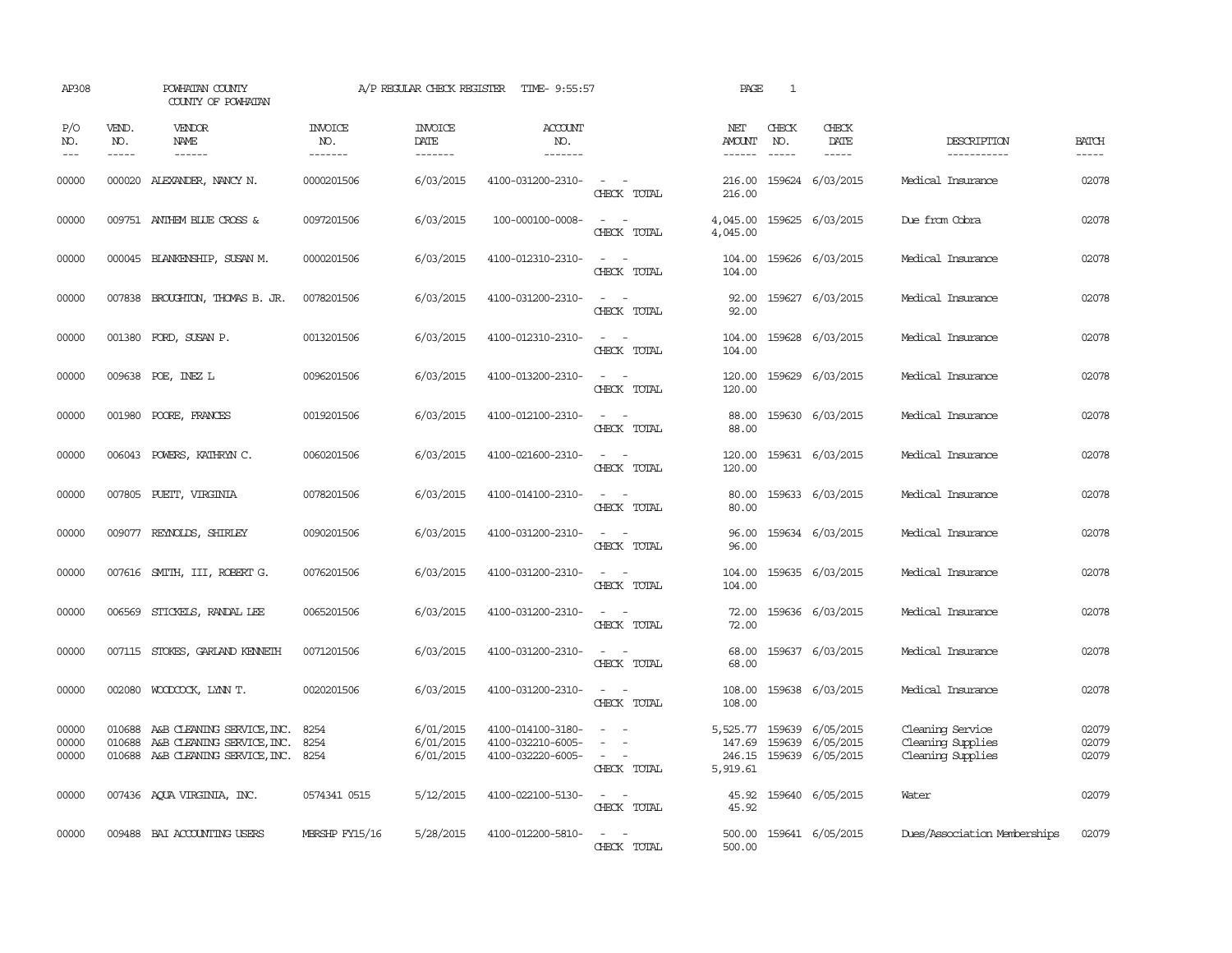| AP308                   |                             | POWHATAN COUNTY<br>COUNTY OF POWHATAN                            |                                      | A/P REGULAR CHECK REGISTER          | TIME- 9:55:57                                               |                                                                                                                             | PAGE                      | 2                             |                                                                |                                                                         |                         |
|-------------------------|-----------------------------|------------------------------------------------------------------|--------------------------------------|-------------------------------------|-------------------------------------------------------------|-----------------------------------------------------------------------------------------------------------------------------|---------------------------|-------------------------------|----------------------------------------------------------------|-------------------------------------------------------------------------|-------------------------|
| P/O<br>NO.<br>$---$     | VEND.<br>NO.<br>$- - - - -$ | VENDOR<br><b>NAME</b><br>------                                  | <b>INVOICE</b><br>NO.<br>-------     | <b>INVOICE</b><br>DATE<br>-------   | <b>ACCOUNT</b><br>NO.<br>$- - - - - - -$                    |                                                                                                                             | NET<br>AMOUNT<br>------   | CHECK<br>NO.<br>$\frac{1}{2}$ | CHECK<br>DATE<br>$- - - - -$                                   | DESCRIPTION<br>-----------                                              | <b>BATCH</b><br>-----   |
| 00000<br>00000<br>00000 | 007941                      | 007941 BAKER & TAYLOR<br>BAKER & TAYLOR<br>007941 BAKER & TAYLOR | K41949080<br>K42073360<br>5013646156 | 5/20/2015<br>5/22/2015<br>5/26/2015 | 4100-073100-6012-<br>4100-073100-6012-<br>4100-073100-6012- | CHECK TOTAL                                                                                                                 | 12.58<br>195.88<br>224.52 |                               | 16.06 159642 6/05/2015<br>159642 6/05/2015<br>159642 6/05/2015 | Books & Subscriptions<br>Books & Subscriptions<br>Books & Subscriptions | 02079<br>02079<br>02079 |
| 00000                   |                             | 008793 BENEFITS SOLUTIONS, INC.                                  | 21053                                | 6/01/2015                           | 4100-012220-2311-                                           | $\frac{1}{2} \left( \frac{1}{2} \right) \left( \frac{1}{2} \right) = \frac{1}{2} \left( \frac{1}{2} \right)$<br>CHECK TOTAL | 62.40<br>62.40            |                               | 159643 6/05/2015                                               | Cobra Fees                                                              | 02079                   |
| 00000                   |                             | 007831 BOCZAR, CHRISTINE                                         | 1042000314                           | 5/19/2015                           | 4100-035100-3110-                                           | $\frac{1}{2} \left( \frac{1}{2} \right) \left( \frac{1}{2} \right) = \frac{1}{2} \left( \frac{1}{2} \right)$<br>CHECK TOTAL | 4.00<br>4.00              |                               | 159644 6/05/2015                                               | Professional Health Services                                            | 02079                   |
| 00000                   | 009984                      | BRAME SPECIALIY CO., INC.                                        | 4471238                              | 5/22/2015                           | 4100-014100-6005-                                           | CHECK TOTAL                                                                                                                 | 183.20<br>183.20          |                               | 159645 6/05/2015                                               | Cleaning Supplies                                                       | 02079                   |
| 00000                   |                             | 007353 CDW GOVERNMENT, INC.                                      | VQ32804                              | 5/22/2015                           | 4100-012510-6002-                                           | $\sim$ $ \sim$<br>CHECK TOTAL                                                                                               | 109.68<br>109.68          |                               | 159646 6/05/2015                                               | Computer Equipment-non-capital                                          | 02079                   |
| 00000<br>00000          | 006965<br>006965            | CINIAS CORPORATION<br>CINIAS CORPORATION                         | 143554757<br>143558369               | 5/20/2015<br>5/27/2015              | 4100-014300-6011-<br>4100-014300-6011-                      | $\omega_{\rm{max}}$ and $\omega_{\rm{max}}$<br>CHECK TOTAL                                                                  | 112.37<br>224.74          |                               | 112.37 159647 6/05/2015<br>159647 6/05/2015                    | Uniforms<br>Uniforms                                                    | 02079<br>02079          |
| 00000                   |                             | 010857 CMG IMPRESSIONS, INC.                                     | 3281                                 | 5/28/2015                           | 4100-081500-3600-                                           | $\sim$ $ \sim$<br>CHECK TOTAL                                                                                               | 370.32<br>370.32          |                               | 159648 6/05/2015                                               | Advertising                                                             | 02079                   |
| 00000                   |                             | 009178 COMCAST                                                   | 016841415660515                      | 5/21/2015                           | 4100-032210-5260-                                           | $\frac{1}{2} \left( \frac{1}{2} \right) \left( \frac{1}{2} \right) = \frac{1}{2} \left( \frac{1}{2} \right)$<br>CHECK TOTAL | 83.59<br>83.59            |                               | 159649 6/05/2015                                               | Internet                                                                | 02079                   |
| 00000                   |                             | 007765 COUNTY WASTE & RECYCLING                                  | 03516457 0515                        | 5/13/2015                           | 4100-032300-3185-                                           | $\sim$ $\sim$<br>CHECK TOTAL                                                                                                | 18.50<br>18.50            |                               | 159650 6/05/2015                                               | Trash Removal                                                           | 02079                   |
| 00000                   |                             | 010079 DEAL & LACHENEY P.C.                                      | 4623                                 | 6/01/2015                           | 4100-012210-3150-                                           | $\sim$ $ -$<br>CHECK TOTAL                                                                                                  | 10,000.00<br>10,000.00    |                               | 159651 6/05/2015                                               | Contracted County Attorney                                              | 02079                   |
| 00000                   |                             | 000076 DELL MARKETING L.P.                                       | XJP3RC2N1                            | 5/07/2015                           | 4100-012510-6002-                                           | CHECK TOTAL                                                                                                                 | 2,963.88<br>2,963.88      |                               | 159652 6/05/2015                                               | Computer Equipment-non-capital                                          | 02079                   |
| 00000                   |                             | 010856 DOCUMENT DESTRUCTION OF                                   | 329564                               | 6/02/2015                           | 4100-012200-3140-                                           | $ -$<br>CHECK TOTAL                                                                                                         | 247.50<br>247.50          |                               | 159653 6/05/2015                                               | Professional Services                                                   | 02079                   |
| 00000                   |                             | 006842 EAGLE FIRE INC.                                           | SRVCE087676                          | 5/12/2015                           | 4100-014100-3310-                                           | CHECK TOTAL                                                                                                                 | 465.00<br>465.00          |                               | 159654 6/05/2015                                               | Repairs & Maintenance                                                   | 02079                   |
| 00000                   |                             | 009868 ELECTION CENTER                                           | COURSE XI                            | 5/29/2015                           | 4100-013200-5540-                                           | $\sim$<br>CHECK TOTAL                                                                                                       | 99.00<br>99.00            |                               | 159655 6/05/2015                                               | Conferences & Training                                                  | 02079                   |
| 00000<br>00000          | 008235                      | ELECTION SERVICES ONLINE,<br>008235 ELECTION SERVICES ONLINE,    | 1230<br>1230                         | 5/27/2015<br>5/27/2015              | 4100-013200-3500-<br>4100-013200-3170-                      | $\sim$ $ -$<br>CHECK TOTAL                                                                                                  | 2,280.00<br>3,188.15      |                               | 908.15 159656 6/05/2015<br>159656 6/05/2015                    | Printing & Binding<br>Programming Voting Machines                       | 02079<br>02079          |
| 00000                   |                             | 010832 FINANCIAL PRESS, LLC                                      | 1532                                 | 5/04/2015                           | 4100-095101-9151-                                           | $\sim$ $-$<br>CHECK TOTAL                                                                                                   | 1,534.10                  |                               | 1,534.10 159657 6/05/2015                                      | Bond Issuance Costs                                                     | 02080                   |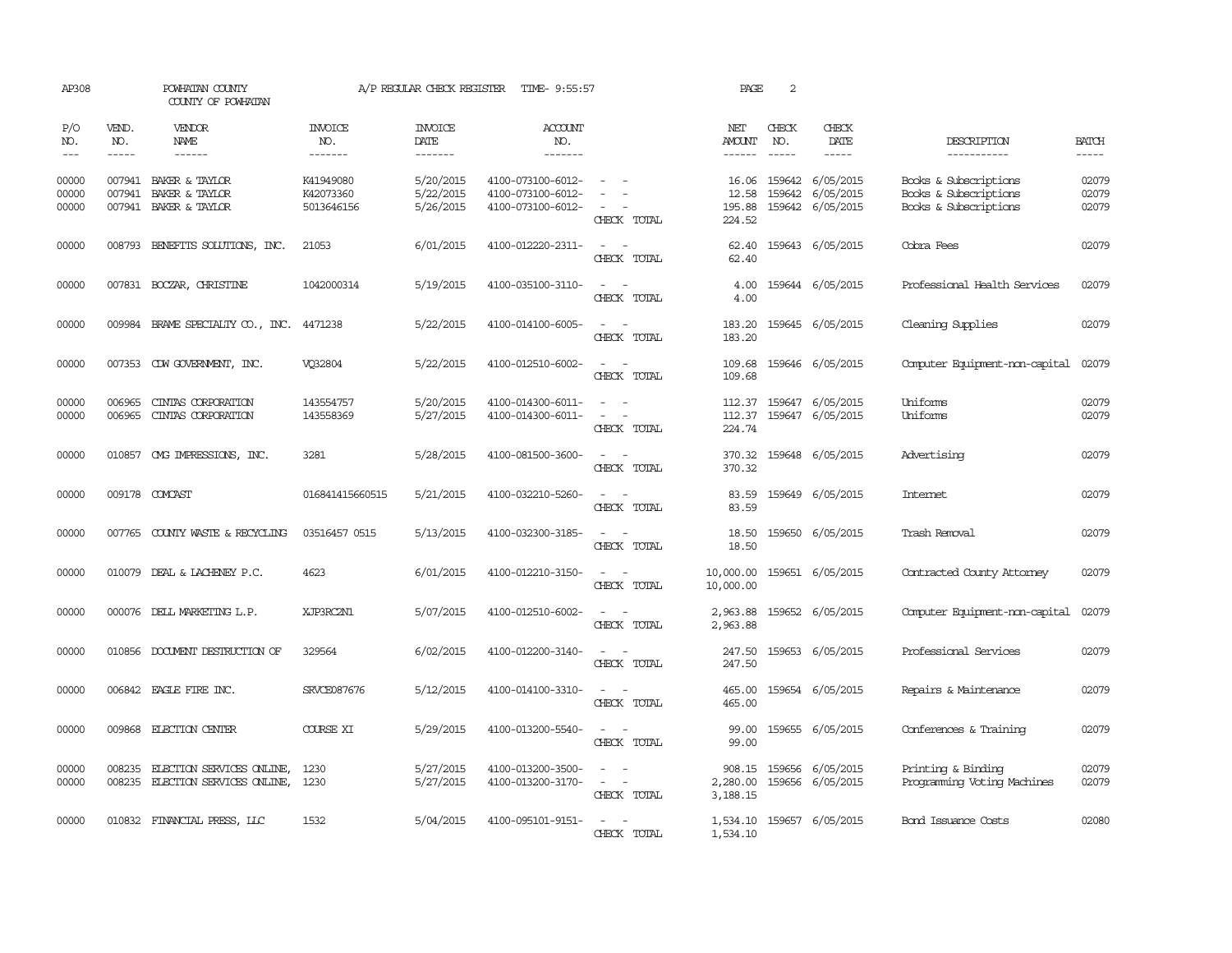| AP308                   |                               | POWHATAN COUNTY<br>COUNTY OF POWHATAN                                       |                                  | A/P REGULAR CHECK REGISTER          | TIME- 9:55:57                                               |                                                                     | PAGE                                  | 3                                |                                     |                                                                   |                             |
|-------------------------|-------------------------------|-----------------------------------------------------------------------------|----------------------------------|-------------------------------------|-------------------------------------------------------------|---------------------------------------------------------------------|---------------------------------------|----------------------------------|-------------------------------------|-------------------------------------------------------------------|-----------------------------|
| P/O<br>NO.<br>$---$     | VEND.<br>NO.<br>$\frac{1}{2}$ | <b>VENDOR</b><br><b>NAME</b><br>$- - - - - -$                               | <b>INVOICE</b><br>NO.<br>------- | <b>INVOICE</b><br>DATE<br>-------   | <b>ACCOUNT</b><br>NO.<br>-------                            |                                                                     | NET<br><b>AMOUNT</b><br>$- - - - - -$ | CHECK<br>NO.<br>$\frac{1}{2}$    | CHECK<br>DATE<br>$- - - - -$        | DESCRIPTION<br>-----------                                        | <b>BATCH</b><br>$- - - - -$ |
| 00000                   |                               | 000338 FIRE PROTECTION EQUIP. CO 00059670                                   |                                  | 5/28/2015                           | 4100-032200-5600-                                           | $\sim$<br>$\sim$<br>CHECK TOTAL                                     | 123.80<br>123.80                      | 159658                           | 6/05/2015                           | Community Education                                               | 02081                       |
| 00000<br>00000<br>00000 | 000690<br>000690<br>000690    | FLATROCK TIRE & AUTO<br>FLATROCK TIRE & AUTO<br>FLATROCK TIRE & AUTO        | 0011746<br>0011974<br>0012152    | 4/30/2015<br>5/18/2015<br>6/01/2015 | 4100-031200-6009-<br>4100-032200-6009-<br>4100-032300-6009- | $\overline{\phantom{a}}$<br>CHECK TOTAL                             | 251.95<br>225.54<br>498.69            | 21.20 159659<br>159659<br>159659 | 6/05/2015<br>6/05/2015<br>6/05/2015 | Auto Parts/Repairs<br>Auto Repairs and Parts<br>Auto Parts/Repair | 02081<br>02081<br>02081     |
| 00000                   |                               | 006522 FOOD LION                                                            | 281361211028                     | 5/27/2015                           | 4100-035100-6022-                                           | $\overline{\phantom{a}}$<br>$\overline{\phantom{a}}$<br>CHECK TOTAL | 160.29<br>160.29                      | 159660                           | 6/05/2015                           | Dog Food/Supplies                                                 | 02081                       |
| 00000<br>00000          |                               | 006097 HERTZLER FARM & FEED, INC<br>006097 HERTZLER FARM & FEED, INC 025370 | 025352                           | 5/12/2015<br>5/18/2015              | 4100-035100-6022-<br>4100-035100-6022-                      | $\sim$<br>$\sim$<br>$\overline{a}$<br>CHECK TOTAL                   | 36.93<br>21.97<br>58.90               | 159661                           | 6/05/2015<br>159661 6/05/2015       | Dog Food/Supplies<br>Dog Food/Supplies                            | 02081<br>02081              |
| 00000                   |                               | 007920 HOWLAND, ED                                                          | 05272015                         | 5/27/2015                           | 4100-081100-5510-                                           | $\overline{a}$<br>$\sim$<br>CHECK TOTAL                             | 24.67<br>24.67                        | 159662                           | 6/05/2015                           | Travel/Mileage/Parking/Tolls                                      | 02081                       |
| 00000                   |                               | 007752 ID NEIWORKS, INC.                                                    | 269324                           | 6/01/2015                           | 4100-031200-3320-                                           | CHECK TOTAL                                                         | 775.00<br>775.00                      | 159663                           | 6/05/2015                           | Maintenance & Service Contract                                    | 02081                       |
| 00000                   |                               | 010231 J & K HEAVY TRUCKS &                                                 | 4389                             | 5/20/2015                           | 4100-032200-6009-                                           | $\equiv$<br>$\sim$<br>CHECK TOTAL                                   | 16.00<br>16.00                        |                                  | 159664 6/05/2015                    | Auto Repairs and Parts                                            | 02081                       |
| 00000<br>00000          | 000120<br>000120              | <b>JAMES RIVER AIR</b><br>JAMES RIVER AIR                                   | S56165<br>S56218                 | 5/29/2015<br>5/29/2015              | 4100-014100-3308-<br>4100-014100-3308-                      | $\equiv$<br>$\overline{\phantom{a}}$<br>CHECK TOTAL                 | 998.32<br>344.00<br>1,342.32          | 159665<br>159665                 | 6/05/2015<br>6/05/2015              | HVAC Service and Repairs<br>HVAC Service and Repairs              | 02081<br>02081              |
| 00000                   |                               | 009791 JAMES RIVER EQUIPMENT                                                | 3765094                          | 5/21/2015                           | 4100-032200-6009-                                           | $\sim$<br>$\overline{\phantom{a}}$<br>CHECK TOTAL                   | 157.90<br>157.90                      |                                  | 159666 6/05/2015                    | Auto Repairs and Parts                                            | 02081                       |
| 00000                   |                               | 010860 KUTAK ROCK LLP                                                       | 2063057                          | 5/07/2015                           | 4100-095101-9151-                                           | $\overline{\phantom{a}}$<br>$\sim$<br>CHECK TOTAL                   | 2,950.00<br>2,950.00                  |                                  | 159667 6/05/2015                    | Bond Issuance Costs                                               | 02080                       |
| 00000                   |                               | 009552 MANSFIELD OIL COMPANY                                                | 00111200                         | 5/31/2015                           | 4100-032200-5120-                                           | $\sim$<br>CHECK TOTAL                                               | 200.29<br>200.29                      |                                  | 159668 6/05/2015                    | Apparatus Fuel                                                    | 02081                       |
| 00000                   |                               | 006146 MCCLELLAN, WENDY SUSAN                                               | 05292015                         | 5/29/2015                           | 4100-031710-5510-                                           | $\sim$<br>$\sim$<br>CHECK TOTAL                                     | 118.60<br>118.60                      | 159669                           | 6/05/2015                           | Travel/Mileage/Parking/Tolls                                      | 02081                       |
| 00000                   |                               | 006520 MCDONALD'S OFFICE                                                    | 2015010                          | 5/21/2015                           | 4100-033400-3846-                                           | $\overline{\phantom{a}}$<br>CHECK TOTAL                             | 28.51<br>28.51                        | 159670                           | 6/05/2015                           | Detention of Adults-Other Expe                                    | 02081                       |
| 00000                   |                               | 006696 MCGUIREWOODS LLP                                                     | 0748072-0040                     | 5/11/2015                           | 4100-095101-9151-                                           | $\sim$<br>$\sim$<br>CHECK TOTAL                                     | 55,000.00<br>55,000.00                |                                  | 159671 6/05/2015                    | Bond Issuance Costs                                               | 02080                       |
| 00000                   | 008123                        | MOODY'S INVESTORS SERVICE                                                   | P0159556                         | 4/30/2015                           | 4100-095101-9151-                                           | $\sim$<br>$\sim$<br>CHECK TOTAL                                     | 23,500.00<br>23,500.00                |                                  | 159672 6/05/2015                    | Bond Issuance Costs                                               | 02080                       |
| 00000                   |                               | 007098 OLD DOMINION ROOFING AND                                             | 4673                             | 5/18/2015                           | 4100-014100-3310-                                           | $\overline{\phantom{a}}$<br>CHECK TOTAL                             | 1,875.00                              |                                  | 1,875.00 159673 6/05/2015           | Repairs & Maintenance                                             | 02081                       |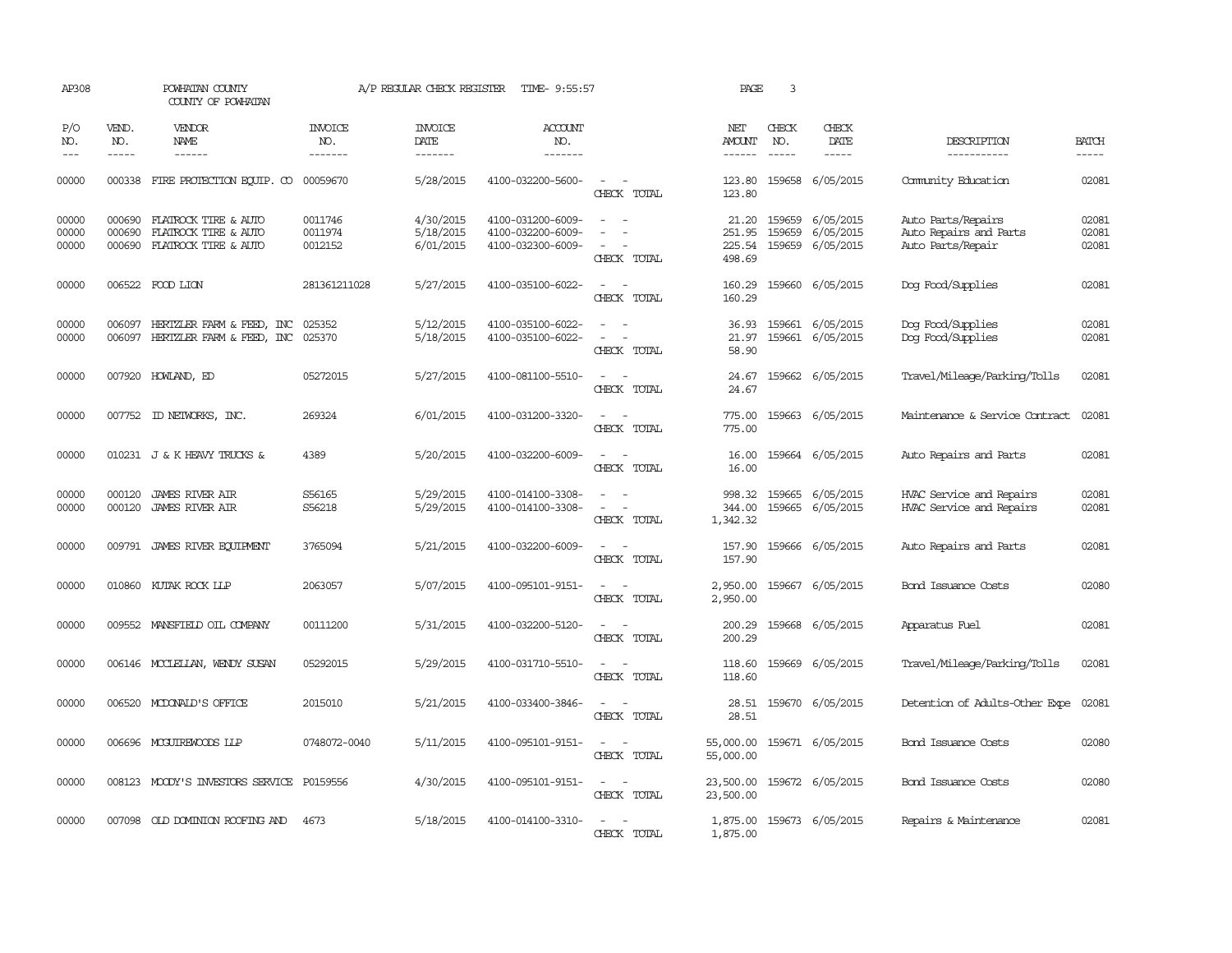| AP308                                                                         |                                                                                        | POWHATAN COUNTY<br>COUNTY OF POWHATAN                                                                                                                                   |                                                                                                          | A/P REGULAR CHECK REGISTER                                                                                        | TIME- 9:55:57                                                                                                                                                                             |                                                                                                                             | PAGE                                                                                          | $\overline{4}$                                                               |                                                                                                                          |                                                                                                                           |                                                                               |
|-------------------------------------------------------------------------------|----------------------------------------------------------------------------------------|-------------------------------------------------------------------------------------------------------------------------------------------------------------------------|----------------------------------------------------------------------------------------------------------|-------------------------------------------------------------------------------------------------------------------|-------------------------------------------------------------------------------------------------------------------------------------------------------------------------------------------|-----------------------------------------------------------------------------------------------------------------------------|-----------------------------------------------------------------------------------------------|------------------------------------------------------------------------------|--------------------------------------------------------------------------------------------------------------------------|---------------------------------------------------------------------------------------------------------------------------|-------------------------------------------------------------------------------|
| P/O<br>NO.<br>$---$                                                           | VEND.<br>NO.<br>$- - - - -$                                                            | VENDOR<br>NAME<br>$- - - - - -$                                                                                                                                         | <b>INVOICE</b><br>NO.<br>-------                                                                         | <b>INVOICE</b><br><b>DATE</b><br>-------                                                                          | <b>ACCOUNT</b><br>NO.<br>-------                                                                                                                                                          |                                                                                                                             | NET<br><b>AMOUNT</b><br>$- - - - - -$                                                         | CHECK<br>NO.                                                                 | CHECK<br>DATE<br>$- - - - -$                                                                                             | DESCRIPTION<br>-----------                                                                                                | <b>BATCH</b><br>-----                                                         |
| 00000<br>00000                                                                | 001250<br>001250                                                                       | POWHATAN AUTO & TRACTOR<br>POWHATAN AUTO & TRACTOR                                                                                                                      | 351624<br>351624                                                                                         | 5/21/2015<br>5/21/2015                                                                                            | 4100-014500-6008-<br>4100-014500-3319-                                                                                                                                                    | $\sim$<br>CHECK TOTAL                                                                                                       | 5.99<br>34.27<br>40.26                                                                        |                                                                              | 159674 6/05/2015<br>159674 6/05/2015                                                                                     | Gas/Grease/Oil<br>Equipment Repairs and Maintena 02081                                                                    | 02081                                                                         |
| 00000                                                                         |                                                                                        | 006914 POWHATAN AUTO REPAIR                                                                                                                                             | 689                                                                                                      | 6/01/2015                                                                                                         | 4100-031200-6009-                                                                                                                                                                         | CHECK TOTAL                                                                                                                 | 1,383.83<br>1,383.83                                                                          |                                                                              | 159675 6/05/2015                                                                                                         | Auto Parts/Repairs                                                                                                        | 02081                                                                         |
| 00000                                                                         | 006474                                                                                 | PROGRESSIVE AUTO WORKS                                                                                                                                                  | 0027727                                                                                                  | 4/30/2015                                                                                                         | 4100-031200-6009-                                                                                                                                                                         | CHECK TOTAL                                                                                                                 | 68.52<br>68.52                                                                                |                                                                              | 159676 6/05/2015                                                                                                         | Auto Parts/Repairs                                                                                                        | 02081                                                                         |
| 00000                                                                         | 006523                                                                                 | PURCHASE POWER                                                                                                                                                          | 800090900850515                                                                                          | 5/17/2015                                                                                                         | 4100-021600-5210-                                                                                                                                                                         | CHECK TOTAL                                                                                                                 | 208.99<br>208.99                                                                              |                                                                              | 159677 6/05/2015                                                                                                         | Postage                                                                                                                   | 02081                                                                         |
| 00000                                                                         | 000780                                                                                 | <b>QUILL CORPORATION</b>                                                                                                                                                | 4409131                                                                                                  | 5/20/2015                                                                                                         | 4100-053910-5643-                                                                                                                                                                         | CHECK TOTAL                                                                                                                 | 268.96<br>268.96                                                                              |                                                                              | 159678 6/05/2015                                                                                                         | PCCAA Services - Federal CSBG                                                                                             | 02081                                                                         |
| 00000<br>00000<br>00000<br>00000<br>00000                                     | 000620<br>000620<br>000620<br>000620                                                   | R. C. GOODWYN & SONS, INC<br>R. C. GOODWYN & SONS, INC<br>R. C. GOODWYN & SONS, INC<br>R. C. GOODWYN & SONS, INC<br>000620 R. C. GOODWYN & SONS, INC 0671974            | 0671370<br>0671467<br>0671700<br>0671766                                                                 | 5/18/2015<br>5/19/2015<br>5/20/2015<br>5/20/2015<br>5/22/2015                                                     | 4100-035100-3310-<br>4100-014100-3310-<br>4100-014100-3310-<br>4100-014100-3310-<br>4100-014100-3310-                                                                                     | $\overline{\phantom{a}}$<br>CHECK TOTAL                                                                                     | 1.26<br>20.98<br>2.04<br>8.90<br>9.79<br>42.97                                                | 159679<br>159679<br>159679<br>159679                                         | 6/05/2015<br>6/05/2015<br>6/05/2015<br>6/05/2015<br>159679 6/05/2015                                                     | Repairs & Maintenance<br>Repairs & Maintenance<br>Repairs & Maintenance<br>Repairs & Maintenance<br>Repairs & Maintenance | 02081<br>02081<br>02081<br>02081<br>02081                                     |
| 00000                                                                         | 006466                                                                                 | RADIO COMMUNICATION OF VA 1200003931                                                                                                                                    |                                                                                                          | 5/21/2015                                                                                                         | 4100-035500-6023-                                                                                                                                                                         | $\equiv$<br>CHECK TOTAL                                                                                                     | 23.00<br>23.00                                                                                |                                                                              | 159680 6/05/2015                                                                                                         | Mobile Command Post                                                                                                       | 02081                                                                         |
| 00000<br>00000                                                                | 006945<br>006945                                                                       | RECORDED BOOKS, LLC<br>RECORDED BOOKS, LLC                                                                                                                              | 75142281<br>75144314                                                                                     | 5/27/2015<br>5/22/2015                                                                                            | 4100-073100-6012-<br>4100-073100-6012-                                                                                                                                                    | CHECK TOTAL                                                                                                                 | 281.60<br>243.40<br>525.00                                                                    | 159681                                                                       | 6/05/2015<br>159681 6/05/2015                                                                                            | Books & Subscriptions<br>Books & Subscriptions                                                                            | 02081<br>02081                                                                |
| 00000<br>00000<br>00000<br>00000<br>00000<br>00000<br>00000<br>00000<br>00000 | 007048<br>007048<br>007048<br>007048<br>007048<br>007048<br>007048<br>007048<br>007048 | RESERVE ACCOUNT<br>RESERVE ACCOUNT<br>RESERVE ACCOUNT<br>RESERVE ACCOUNT<br>RESERVE ACCOUNT<br>RESERVE ACCOUNT<br>RESERVE ACCOUNT<br>RESERVE ACCOUNT<br>RESERVE ACCOUNT | 06022015<br>06022015<br>06022015<br>06022015<br>06022015<br>06022015<br>06022015<br>06022015<br>06022015 | 6/02/2015<br>6/02/2015<br>6/02/2015<br>6/02/2015<br>6/02/2015<br>6/02/2015<br>6/02/2015<br>6/02/2015<br>6/02/2015 | 4100-034100-5210-<br>4100-022100-5210-<br>4100-012100-5210-<br>4100-012210-5210-<br>4100-083500-5210-<br>4100-014100-5210-<br>4100-012200-5210-<br>4100-012220-5210-<br>4100-081100-5210- | CHECK TOTAL                                                                                                                 | 33.40<br>29.40<br>30.60<br>13.40<br>1,377.00<br>2.20<br>338.20<br>11.20<br>153.60<br>1,989.00 | 159682<br>159682<br>159682<br>159682<br>159682<br>159682<br>159682<br>159682 | 159682 6/05/2015<br>6/05/2015<br>6/05/2015<br>6/05/2015<br>6/05/2015<br>6/05/2015<br>6/05/2015<br>6/05/2015<br>6/05/2015 | Postage<br>Postage<br>Postage<br>Postage<br>Postage<br>Postage<br>Postage<br>Postage<br>Postage                           | 02082<br>02082<br>02082<br>02082<br>02082<br>02082<br>02082<br>02082<br>02082 |
| 00000<br>00000<br>00000                                                       | 006579<br>006579                                                                       | RICHMOND ALARM COMPANY<br>RICHMOND ALARM COMPANY<br>006579 RICHMOND ALARM COMPANY                                                                                       | 64813<br>64813<br>64893                                                                                  | 6/01/2015<br>6/01/2015<br>6/01/2015                                                                               | 4100-014100-3320-<br>4100-014100-3320-<br>4100-014100-3320-                                                                                                                               | $\equiv$<br>CHECK TOTAL                                                                                                     | 375.00<br>425.00<br>344.00<br>1,144.00                                                        | 159683<br>159683                                                             | 6/05/2015<br>6/05/2015<br>159683 6/05/2015                                                                               | Maintenance & Service Contract<br>Maintenance & Service Contract<br>Maintenance & Service Contract                        | 02082<br>02082<br>02082                                                       |
| 00000                                                                         |                                                                                        | 007380 RICHMOND SECURITY INC.                                                                                                                                           | 0000163829                                                                                               | 5/26/2015                                                                                                         | 4100-014100-3310-                                                                                                                                                                         | $\frac{1}{2} \left( \frac{1}{2} \right) \left( \frac{1}{2} \right) = \frac{1}{2} \left( \frac{1}{2} \right)$<br>CHECK TOTAL | 196.00<br>196.00                                                                              |                                                                              | 159684 6/05/2015                                                                                                         | Repairs & Maintenance                                                                                                     | 02082                                                                         |
| 00000                                                                         |                                                                                        | 006253 SALISBURY TIRE & SERVICE                                                                                                                                         | 0080166                                                                                                  | 5/28/2015                                                                                                         | 4100-035500-6009-                                                                                                                                                                         | CHECK TOTAL                                                                                                                 | 103.29<br>103.29                                                                              |                                                                              | 159685 6/05/2015                                                                                                         | Auto Parts/Repairs                                                                                                        | 02082                                                                         |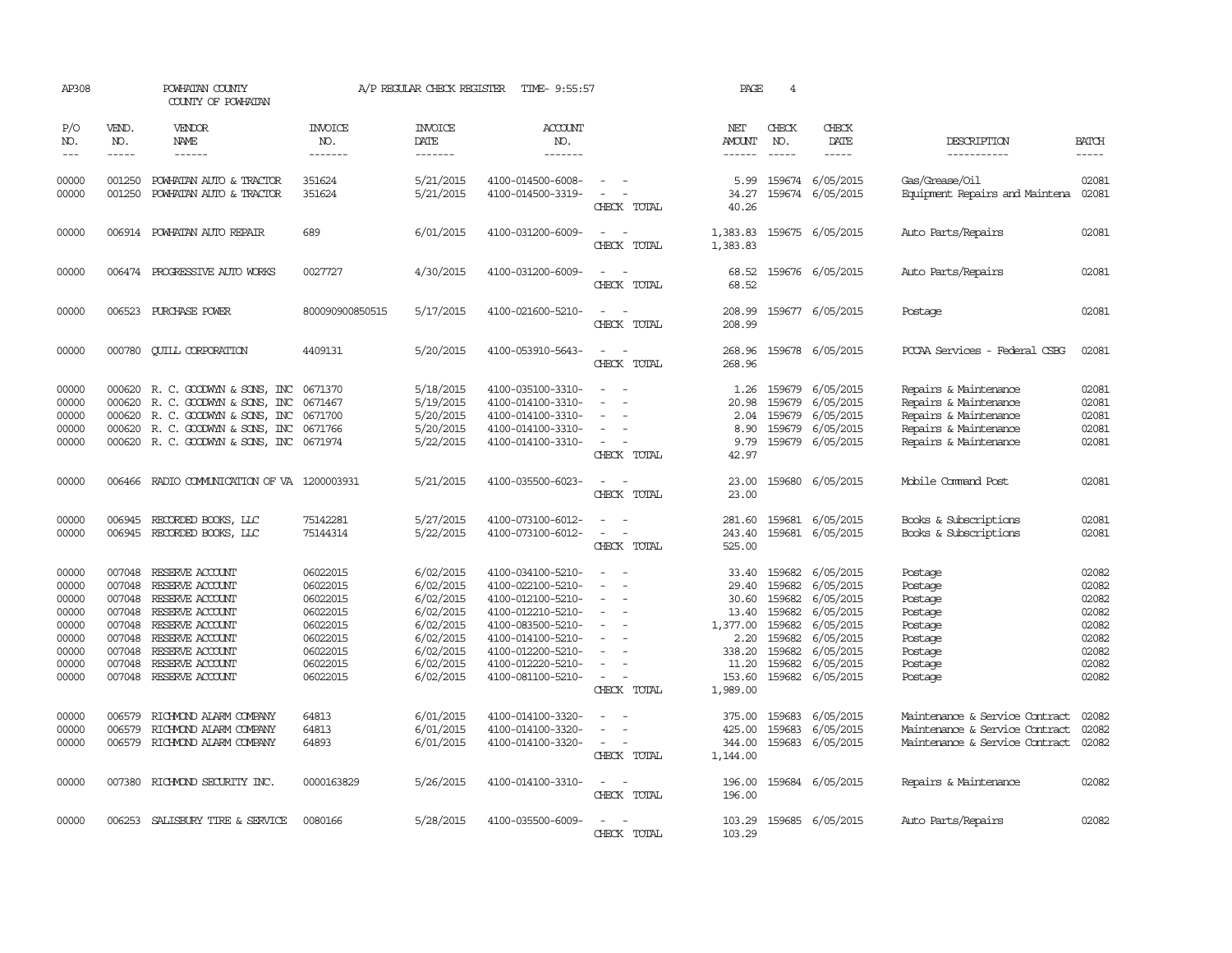| AP308                                                                                           |                                                                                                  | POWHATAN COUNTY<br>COUNTY OF POWHATAN                                                                                                                                                                                                                                       |                                                                                                                                                        | A/P REGULAR CHECK REGISTER                                                                                                                  | TIME- 9:55:57                                                                                                                                                                                                                       |                                                                           | PAGE                                                                                                          | 5                                                                                                          |                                                                                                                                             |                                                                                                                                                                                                                                  |                                                                                                 |
|-------------------------------------------------------------------------------------------------|--------------------------------------------------------------------------------------------------|-----------------------------------------------------------------------------------------------------------------------------------------------------------------------------------------------------------------------------------------------------------------------------|--------------------------------------------------------------------------------------------------------------------------------------------------------|---------------------------------------------------------------------------------------------------------------------------------------------|-------------------------------------------------------------------------------------------------------------------------------------------------------------------------------------------------------------------------------------|---------------------------------------------------------------------------|---------------------------------------------------------------------------------------------------------------|------------------------------------------------------------------------------------------------------------|---------------------------------------------------------------------------------------------------------------------------------------------|----------------------------------------------------------------------------------------------------------------------------------------------------------------------------------------------------------------------------------|-------------------------------------------------------------------------------------------------|
| P/O<br>NO.<br>$---$                                                                             | VEND.<br>NO.<br>$\frac{1}{2}$                                                                    | <b>VENDOR</b><br>NAME<br>$- - - - - -$                                                                                                                                                                                                                                      | <b>INVOICE</b><br>NO.<br>-------                                                                                                                       | <b>INVOICE</b><br>DATE<br>-------                                                                                                           | <b>ACCOUNT</b><br>NO.<br>-------                                                                                                                                                                                                    |                                                                           | NET<br><b>AMOUNT</b><br>$- - - - - -$                                                                         | CHECK<br>NO.<br>$\frac{1}{2}$                                                                              | CHECK<br>DATE<br>$- - - - -$                                                                                                                | DESCRIPTION<br>-----------                                                                                                                                                                                                       | <b>BATCH</b><br>$- - - - -$                                                                     |
| 00000                                                                                           |                                                                                                  | 010282 SCHUBERT, CHARLA                                                                                                                                                                                                                                                     | 05202015                                                                                                                                               | 5/27/2015                                                                                                                                   | 4100-012200-5510-                                                                                                                                                                                                                   | $\sim$<br>$\sim$<br>CHECK TOTAL                                           | 151.80<br>151.80                                                                                              |                                                                                                            | 159686 6/05/2015                                                                                                                            | Travel/Mileage/Parking/Tolls                                                                                                                                                                                                     | 02082                                                                                           |
| 00000<br>00000<br>00000                                                                         | 006594<br>006594                                                                                 | SOUTHSIDE ELECTRIC COOP<br>SOUTHSIDE ELECTRIC COOP<br>006594 SOUTHSIDE ELECTRIC COOP                                                                                                                                                                                        | 101754003 0515<br>42417001<br>63504004 0515                                                                                                            | 5/18/2015<br>5/08/2015<br>5/18/2015                                                                                                         | 4100-053910-5643-<br>4100-053910-5643-<br>4100-035100-5110-                                                                                                                                                                         | $\equiv$<br>CHECK TOTAL                                                   | 137.72<br>129.48<br>314.76<br>581.96                                                                          | 159687<br>159687<br>159687                                                                                 | 6/05/2015<br>6/05/2015<br>6/05/2015                                                                                                         | PCCAA Services - Federal CSBG<br>PCCAA Services - Federal CSBG<br>Electricity                                                                                                                                                    | 02082<br>02082<br>02082                                                                         |
| 00000                                                                                           |                                                                                                  | 006003 STANDARD AND POOR'S                                                                                                                                                                                                                                                  | 10368555                                                                                                                                               | 4/23/2015                                                                                                                                   | 4100-095101-9151-                                                                                                                                                                                                                   | $\sim$<br>$\sim$<br>CHECK<br>TOTAL                                        | 22,000.00<br>22,000.00                                                                                        |                                                                                                            | 159688 6/05/2015                                                                                                                            | Bond Issuance Costs                                                                                                                                                                                                              | 02080                                                                                           |
| 00000<br>00000<br>00000<br>00000<br>00000<br>00000<br>00000<br>00000<br>00000<br>00000<br>00000 | 008578<br>008578<br>008578<br>008578<br>008578<br>008578<br>008578<br>008578<br>008578<br>008578 | STAPLES BUSINESS AD-<br>STAPLES BUSINESS AD-<br>STAPLES BUSINESS AD-<br>STAPLES BUSINESS AD-<br>STAPLES BUSINESS AD-<br>STAPLES BUSINESS AD-<br>STAPLES BUSINESS AD-<br>STAPLES BUSINESS AD-<br>STAPLES BUSINESS AD-<br>STAPLES BUSINESS AD-<br>008578 STAPLES BUSINESS AD- | 3264489035<br>3264489042<br>3264489047<br>3264722900<br>3265644341<br>3265644344<br>3265644346<br>3266081264<br>3266227594<br>3266227598<br>3266227598 | 4/30/2015<br>4/30/2015<br>4/30/2015<br>5/01/2015<br>5/09/2015<br>5/09/2015<br>5/09/2015<br>5/15/2015<br>5/16/2015<br>5/16/2015<br>5/16/2015 | 4100-083500-6001-<br>4100-083500-6001-<br>4100-083500-6001-<br>4100-083500-6001-<br>4100-083500-6001-<br>4100-083500-6001-<br>4100-083500-6001-<br>4100-012210-6001-<br>4100-012200-6001-<br>4100-014100-3400-<br>4100-014400-6001- | $\equiv$<br>$\overline{\phantom{a}}$<br>$\equiv$<br>$\sim$<br>CHECK TOTAL | 4.29<br>4.06<br>2.91<br>319.71<br>231.99<br>99.95<br>199.58<br>149.99<br>134.77<br>28.69<br>10.24<br>1,186.18 | 159689<br>159689<br>159689<br>159689<br>159689<br>159689<br>159689<br>159689<br>159689<br>159689<br>159689 | 6/05/2015<br>6/05/2015<br>6/05/2015<br>6/05/2015<br>6/05/2015<br>6/05/2015<br>6/05/2015<br>6/05/2015<br>6/05/2015<br>6/05/2015<br>6/05/2015 | Office Supplies<br>Office Supplies<br>Office Supplies<br>Office Supplies<br>Office Supplies<br>Office Supplies<br>Office Supplies<br>Office Supplies<br>Office Supplies<br>Misc. Meetings - Set Up<br>Stationery/Office Supplies | 02082<br>02082<br>02082<br>02082<br>02082<br>02082<br>02082<br>02082<br>02082<br>02082<br>02082 |
| 00000<br>00000<br>00000<br>00000                                                                | 008578<br>008578<br>008578<br>008578                                                             | STAPLES BUSINESS AD-<br>STAPLES BUSINESS AD-<br>STAPLES BUSINESS AD-<br>STAPLES BUSINESS AD-                                                                                                                                                                                | 3266513167<br>3266513167<br>3266513167<br>3266639140                                                                                                   | 5/20/2015<br>5/20/2015<br>5/20/2015<br>5/22/2015                                                                                            | 4100-012200-6001-<br>4100-012220-6001-<br>4100-012510-6001-<br>4100-031200-6001-                                                                                                                                                    | $\overline{\phantom{a}}$<br>$\overline{\phantom{a}}$<br>CHECK TOTAL       | 27.00<br>11.95<br>3.53<br>637.33<br>679.81                                                                    | 159690<br>159690<br>159690<br>159690                                                                       | 6/05/2015<br>6/05/2015<br>6/05/2015<br>6/05/2015                                                                                            | Office Supplies<br>Supplies<br>Office Supplies<br>Office Supplies                                                                                                                                                                | 02082<br>02082<br>02082<br>02082                                                                |
| 00000                                                                                           |                                                                                                  | 008775 TARA HATCHER LAW FIRM PLC 06012015                                                                                                                                                                                                                                   |                                                                                                                                                        | 6/01/2015                                                                                                                                   | 4100-022100-3320-                                                                                                                                                                                                                   | CHECK TOTAL                                                               | 3,359.58<br>3,359.58                                                                                          |                                                                                                            | 159691 6/05/2015                                                                                                                            | Maintenance & Service Contract                                                                                                                                                                                                   | 02082                                                                                           |
| 00000                                                                                           |                                                                                                  | 010861 THE ARBITRAGE GROUP, INC. 99458                                                                                                                                                                                                                                      |                                                                                                                                                        | 4/22/2015                                                                                                                                   | 4100-095101-9151-                                                                                                                                                                                                                   | $\sim$<br>CHECK TOTAL                                                     | 3,500.00<br>3,500.00                                                                                          |                                                                                                            | 159692 6/05/2015                                                                                                                            | Bond Issuance Costs                                                                                                                                                                                                              | 02080                                                                                           |
| 00000                                                                                           |                                                                                                  | 000845 TOWN POLICE SUPPLY OF                                                                                                                                                                                                                                                | R79092                                                                                                                                                 | 5/01/2015                                                                                                                                   | 4100-031200-6011-                                                                                                                                                                                                                   | $\equiv$<br>$\sim$<br>CHECK TOTAL                                         | 12.00<br>12.00                                                                                                |                                                                                                            | 159693 6/05/2015                                                                                                                            | Uniforms                                                                                                                                                                                                                         | 02082                                                                                           |
| 00000                                                                                           | 001930                                                                                           | TREASURER, VIRGINIA TECH                                                                                                                                                                                                                                                    | 4TH OTR 2015                                                                                                                                           | 6/02/2015                                                                                                                                   | 4100-083500-3140-                                                                                                                                                                                                                   | CHECK TOTAL                                                               | 12,487.77<br>12,487.77                                                                                        |                                                                                                            | 159694 6/05/2015                                                                                                                            | Professional Services                                                                                                                                                                                                            | 02082                                                                                           |
| 00000<br>00000                                                                                  | 008140<br>008140                                                                                 | VERIZON<br>VERIZON                                                                                                                                                                                                                                                          | 5983715 0515<br>5985532 0515                                                                                                                           | 5/28/2015<br>5/22/2015                                                                                                                      | 4100-035500-5232-<br>4100-073100-5260-                                                                                                                                                                                              | CHECK TOTAL                                                               | 182.38<br>191.55<br>373.93                                                                                    | 159695<br>159695                                                                                           | 6/05/2015<br>6/05/2015                                                                                                                      | Wireline 911<br><b>Internet</b>                                                                                                                                                                                                  | 02082<br>02082                                                                                  |
| 00000                                                                                           |                                                                                                  | 008785 VERIZON CABS                                                                                                                                                                                                                                                         | M55049170615145                                                                                                                                        | 5/25/2015                                                                                                                                   | 4100-035500-5232-                                                                                                                                                                                                                   | CHECK TOTAL                                                               | 477.41<br>477.41                                                                                              |                                                                                                            | 159696 6/05/2015                                                                                                                            | Wireline 911                                                                                                                                                                                                                     | 02082                                                                                           |
| 00000<br>00000                                                                                  |                                                                                                  | 008126 VERIZON WIRELESS<br>008126 VERIZON WIRELESS                                                                                                                                                                                                                          | 9746228702<br>9746237092                                                                                                                               | 5/23/2015<br>5/23/2015                                                                                                                      | 4100-032300-5260-<br>4100-032300-5260-                                                                                                                                                                                              | $\equiv$<br>$\overline{\phantom{a}}$<br>CHECK TOTAL                       | 24.55<br>360.09<br>384.64                                                                                     |                                                                                                            | 159697 6/05/2015<br>159697 6/05/2015                                                                                                        | Internet<br>Internet                                                                                                                                                                                                             | 02082<br>02082                                                                                  |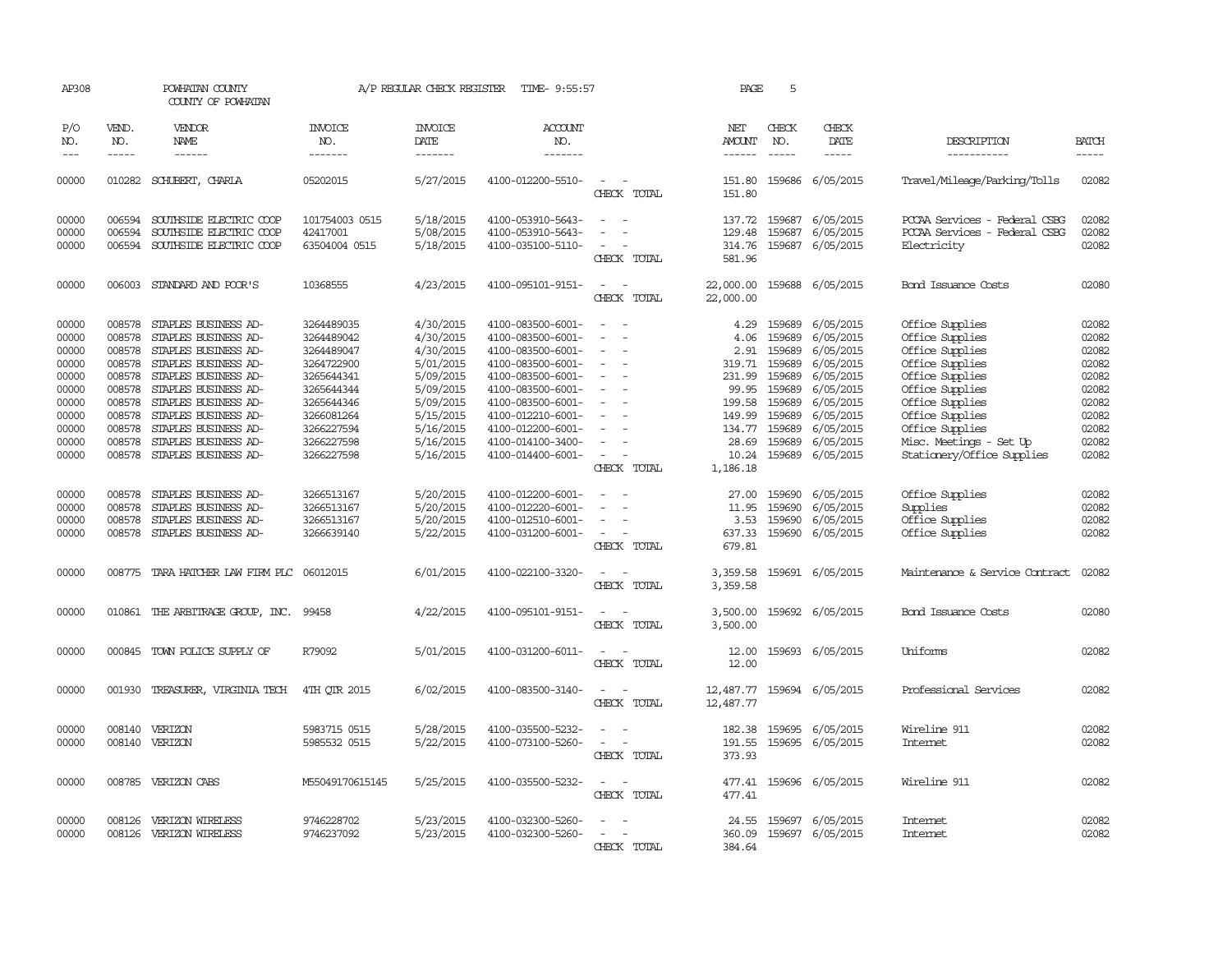| AP308      |              | POWHATAN COUNTY<br>COUNTY OF POWHATAN |                | A/P REGULAR CHECK REGISTER | TIME- 9:55:57         |                          | PAGE             | 6              |                  |                                |              |
|------------|--------------|---------------------------------------|----------------|----------------------------|-----------------------|--------------------------|------------------|----------------|------------------|--------------------------------|--------------|
| P/O<br>NO. | VEND.<br>NO. | VENDOR<br>NAME                        | INVOICE<br>NO. | <b>INVOICE</b><br>DATE     | <b>ACCOUNT</b><br>NO. |                          | NET<br>AMOUNT    | CHECK<br>NO.   | CHECK<br>DATE    | DESCRIPTION                    | <b>BATCH</b> |
| $- - -$    | $- - - - -$  | ------                                | -------        | -------                    | -------               |                          | ------           | -----          | -----            | -----------                    | $- - - - -$  |
| 00000      |              | 006864 VIRGINIA COURT CLERK'S         | 06022015       | 6/02/2015                  | 4100-021600-5540-     | CHECK TOTAL              | 445.00<br>445.00 |                | 159698 6/05/2015 | Travel and Education           | 02082        |
| 00000      | 010859       | WRIGHT, ANDREA                        | 20156          | 5/04/2015                  | 4100-031200-3310-     | CHECK TOTAL              | 336.07<br>336.07 |                | 159699 6/05/2015 | Repairs & Maintenance          | 02082        |
| 00000      | 008289       | 1ST RESPONDER NEWSPAPER               | 661590 052015  | 5/31/2015                  | 4100-032200-6012-     | CHECK TOTAL              | 20.00<br>20.00   |                | 159700 6/05/2015 | Books & Subscriptions          | 02079        |
| 00000      | 008668       | BANK OF AMERICA                       | 06/01/2015     | 6/01/2015                  | 4100-012510-8205-     |                          | .00.             |                | 159715 6/15/2015 | Internet and Website Costs     | 02084        |
| 00000      | 008668       | BANK OF AMERICA                       | 06/01/2015     | 6/01/2015                  | 4100-012510-8205-     |                          | 99.95            | 159715         | 6/15/2015        | Internet and Website Costs     | 02084        |
| 00000      | 008668       | BANK OF AMERICA                       | 06/01/2015     | 6/01/2015                  | 4100-014100-3310-     |                          | 7.11             | 159715         | 6/15/2015        | Repairs & Maintenance          | 02084        |
| 00000      | 008668       | BANK OF AMERICA                       | 06/01/2015     | 6/01/2015                  | 4100-073100-3310-     |                          | 44.00            | 159715         | 6/15/2015        | Repairs and Maintenance        | 02084        |
| 00000      | 008668       | BANK OF AMERICA                       | 06/01/2015     | 6/01/2015                  | 4100-012310-6001-     |                          | 42.72            | 159715         | 6/15/2015        | Office Supplies                | 02084        |
| 00000      | 008668       | BANK OF AMERICA                       | 06/01/2015     | 6/01/2015                  | 4100-012410-3321-     |                          | 19.95            | 159715         | 6/15/2015        | BAI.NET Credit Card Fees       | 02084        |
| 00000      | 008668       | BANK OF AMERICA                       | 06/01/2015     | 6/01/2015                  | 4100-032200-6012-     |                          | 24.95            | 159715         | 6/15/2015        | Books & Subscriptions          | 02084        |
| 00000      | 008668       | BANK OF AMERICA                       | 06/01/2015     | 6/01/2015                  | 4100-013200-5210-     |                          | 154.00           | 159715         | 6/15/2015        | Postage                        | 02084        |
| 00000      | 008668       | BANK OF AMERICA                       | 06/01/2015     | 6/01/2015                  | 4100-073100-5210-     | $\equiv$                 | 11.29            | 159715         | 6/15/2015        | Postage                        | 02084        |
| 00000      | 008668       | BANK OF AMERICA                       | 06/01/2015     | 6/01/2015                  | 4100-073100-5210-     |                          | 3.02             | 159715         | 6/15/2015        | Postage                        | 02084        |
| 00000      | 008668       | BANK OF AMERICA                       | 06/01/2015     | 6/01/2015                  | 4100-073100-5210-     |                          | 5.58             | 159715         | 6/15/2015        | Postage                        | 02084        |
| 00000      | 008668       | BANK OF AMERICA                       | 06/01/2015     | 6/01/2015                  | 4100-073100-5210-     |                          | 10.11            | 159715         | 6/15/2015        | Postage                        | 02084        |
| 00000      | 008668       | BANK OF AMERICA                       | 06/01/2015     | 6/01/2015                  | 4100-073100-5210-     |                          | 41.70            | 159715         | 6/15/2015        | Postage                        | 02084        |
| 00000      | 008668       | BANK OF AMERICA                       | 06/01/2015     | 6/01/2015                  | 4100-073100-5210-     |                          | 9.21             | 159715         | 6/15/2015        | Postage                        | 02084        |
| 00000      | 008668       | BANK OF AMERICA                       | 06/01/2015     | 6/01/2015                  | 4100-073100-5210-     |                          | 3.02             | 159715         | 6/15/2015        | Postage                        | 02084        |
| 00000      | 008668       | BANK OF AMERICA                       | 06/01/2015     | 6/01/2015                  | 4100-083500-5210-     | $\equiv$                 | 64.38            | 159715         | 6/15/2015        | Postage                        | 02084        |
| 00000      | 008668       | BANK OF AMERICA                       | 06/01/2015     | 6/01/2015                  | 4100-083500-5210-     |                          | 18.86            | 159715         | 6/15/2015        | Postage                        | 02084        |
| 00000      | 008668       | BANK OF AMERICA                       | 06/01/2015     | 6/01/2015                  | 4100-083500-5210-     |                          | 3.76             | 159715         | 6/15/2015        | Postage                        | 02084        |
| 00000      | 008668       | BANK OF AMERICA                       | 06/01/2015     | 6/01/2015                  | 4100-032200-5130-     | $\overline{\phantom{a}}$ | 19.90            | 159715         | 6/15/2015        | Water                          | 02084        |
| 00000      | 008668       | BANK OF AMERICA                       | 06/01/2015     | 6/01/2015                  | 4100-073100-6001-     |                          | 100.53           | 159715         | 6/15/2015        | Office Supplies                | 02084        |
| 00000      | 008668       | BANK OF AMERICA                       | 06/01/2015     | 6/01/2015                  | 4100-073100-6001-     |                          | 23.52            | 159715         | 6/15/2015        | Office Supplies                | 02084        |
| 00000      | 008668       | BANK OF AMERICA                       | 06/01/2015     | 6/01/2015                  | 4100-083500-6014-     |                          | 109.79           | 159715         | 6/15/2015        | Other Operating Supplies       | 02084        |
| 00000      | 008668       | BANK OF AMERICA                       | 06/01/2015     | 6/01/2015                  | 4100-073100-6014-     |                          | 189.34           | 159715         | 6/15/2015        | Library Supplies               | 02084        |
| 00000      | 008668       | BANK OF AMERICA                       | 06/01/2015     | 6/01/2015                  | 4100-073100-6014-     |                          |                  | 124.75- 159715 | 6/15/2015        | Library Supplies               | 02084        |
| 00000      | 008668       | BANK OF AMERICA                       | 06/01/2015     | 6/01/2015                  | 4100-073100-6012-     |                          | 15.00            | 159715         | 6/15/2015        | Books & Subscriptions          | 02084        |
| 00000      | 008668       | BANK OF AMERICA                       | 06/01/2015     | 6/01/2015                  | 4100-032210-3310-     | $\equiv$                 | 28.68            | 159715         | 6/15/2015        | Repairs & Maintenance          | 02084        |
| 00000      | 008668       | BANK OF AMERICA                       | 06/01/2015     | 6/01/2015                  | 4100-035100-3310-     |                          | 17.94            | 159715         | 6/15/2015        | Repairs & Maintenance          | 02084        |
| 00000      | 008668       | BANK OF AMERICA                       | 06/01/2015     | 6/01/2015                  | 4100-035500-3310-     |                          | 143.97           | 159715         | 6/15/2015        | Repairs & Maintenance          | 02084        |
| 00000      | 008668       | BANK OF AMERICA                       | 06/01/2015     | 6/01/2015                  | 4100-035500-3310-     | $\equiv$                 | 305.36           | 159715         | 6/15/2015        | Repairs & Maintenance          | 02084        |
| 00000      | 008668       | BANK OF AMERICA                       | 06/01/2015     | 6/01/2015                  | 4100-035500-3310-     |                          |                  | 305.36-159715  | 6/15/2015        | Repairs & Maintenance          | 02084        |
| 00000      | 008668       | BANK OF AMERICA                       | 06/01/2015     | 6/01/2015                  | 4100-083500-6014-     |                          | 18.92            | 159715         | 6/15/2015        | Other Operating Supplies       | 02084        |
| 00000      | 008668       | BANK OF AMERICA                       | 06/01/2015     | 6/01/2015                  | 4100-014100-3310-     |                          | 19.96            | 159715         | 6/15/2015        | Repairs & Maintenance          | 02084        |
| 00000      | 008668       | BANK OF AMERICA                       | 06/01/2015     | 6/01/2015                  | 4100-014100-6009-     | $\equiv$                 | 3.99             | 159715         | 6/15/2015        | Auto Parts & Repairs           | 02084        |
| 00000      | 008668       | BANK OF AMERICA                       | 06/01/2015     | 6/01/2015                  | 4100-014500-6004-     |                          | 204.98           | 159715         | 6/15/2015        | Tools and Equipment            | 02084        |
| 00000      | 008668       | BANK OF AMERICA                       | 06/01/2015     | 6/01/2015                  | 4100-014500-6004-     |                          | 45.98            | 159715         | 6/15/2015        | Tools and Equipment            | 02084        |
| 00000      | 008668       | BANK OF AMERICA                       | 06/01/2015     | 6/01/2015                  | 4100-083500-6014-     |                          | 30.46            |                | 159715 6/15/2015 | Other Operating Supplies       | 02084        |
| 00000      | 008668       | BANK OF AMERICA                       | 06/01/2015     | 6/01/2015                  | 4100-012220-7002-     |                          | 20.00            | 159715         | 6/15/2015        | Criminal Background Checks     | 02084        |
| 00000      | 008668       | BANK OF AMERICA                       | 06/01/2015     | 6/01/2015                  | 4100-012220-7002-     |                          | 20.00            | 159715         | 6/15/2015        | Criminal Background Checks     | 02084        |
| 00000      | 008668       | BANK OF AMERICA                       | 06/01/2015     | 6/01/2015                  | 4100-012220-7002-     |                          | 20.00            | 159715         | 6/15/2015        | Criminal Background Checks     | 02084        |
| 00000      | 008668       | BANK OF AMERICA                       | 06/01/2015     | 6/01/2015                  | 4100-012220-7002-     |                          | 20.00            | 159715         | 6/15/2015        | Criminal Background Checks     | 02084        |
| 00000      | 008668       | BANK OF AMERICA                       | 06/01/2015     | 6/01/2015                  | 4100-032200-5540-     |                          | 197.50           |                | 159715 6/15/2015 | Travel - Convention & Educatio | 02084        |
| 00000      | 008668       | BANK OF AMERICA                       | 06/01/2015     | 6/01/2015                  | 4100-032200-5540-     |                          | 9.43             |                | 159715 6/15/2015 | Travel - Convention & Educatio | 02084        |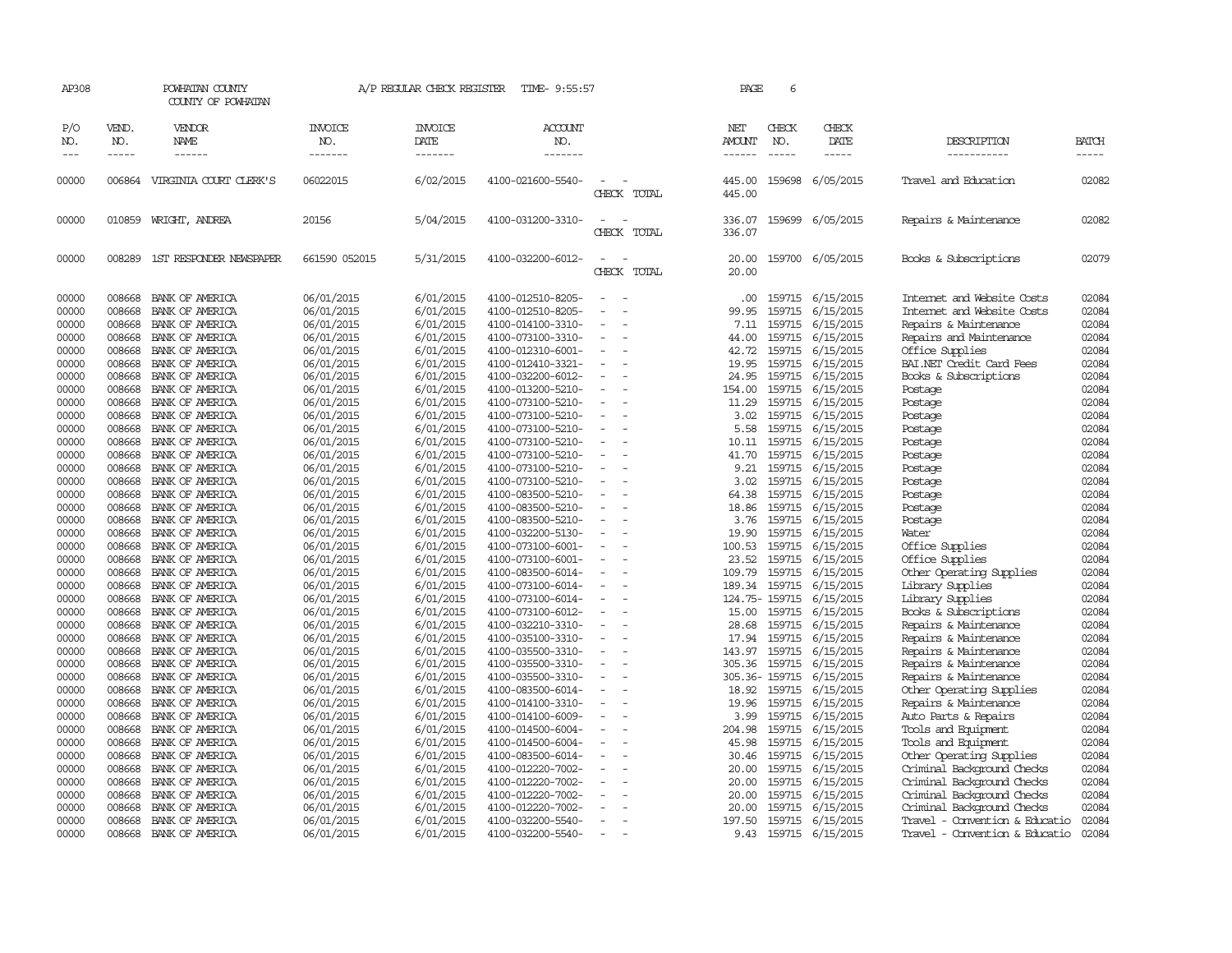| AP308          |                  | POWHATAN COUNTY<br>COUNTY OF POWHATAN |                          | A/P REGULAR CHECK REGISTER | TIME- 9:55:57                          |                                      |          | PAGE          | $7\phantom{.0}$ |                                      |                                    |                |
|----------------|------------------|---------------------------------------|--------------------------|----------------------------|----------------------------------------|--------------------------------------|----------|---------------|-----------------|--------------------------------------|------------------------------------|----------------|
| P/O<br>NO.     | VEND.<br>NO.     | VENDOR<br>NAME                        | <b>INVOICE</b><br>NO.    | <b>INVOICE</b><br>DATE     | <b>ACCOUNT</b><br>NO.                  |                                      |          | NET<br>AMOUNT | CHECK<br>NO.    | CHECK<br>DATE                        | DESCRIPTION                        | <b>BATCH</b>   |
| $\frac{1}{2}$  |                  | ------                                | -------                  | -------                    | -------                                |                                      |          | ------        | $\frac{1}{2}$   | $- - - - -$                          | -----------                        | -----          |
| 00000          | 008668           | BANK OF AMERICA                       | 06/01/2015               | 6/01/2015                  | 4100-012510-6001-                      | $\equiv$                             |          | 16.75         |                 | 159715 6/15/2015                     | Office Supplies                    | 02084          |
| 00000          | 008668           | BANK OF AMERICA                       | 06/01/2015               | 6/01/2015                  | 4100-012200-5540-                      | $\equiv$                             |          | 10.16         |                 | 159715 6/15/2015                     | Conferences & Training             | 02084          |
| 00000          | 008668           | BANK OF AMERICA                       | 06/01/2015               | 6/01/2015                  | 4100-012510-8205-                      | $\sim$                               |          | 12.99         |                 | 159715 6/15/2015                     | Internet and Website Costs         | 02084          |
| 00000          | 008668           | BANK OF AMERICA                       | 06/01/2015               | 6/01/2015                  | 4100-013200-5210-                      | $\equiv$                             |          | 168.77        |                 | 159715 6/15/2015                     | Postage                            | 02084          |
| 00000          | 008668           | BANK OF AMERICA                       | 06/01/2015               | 6/01/2015                  | 4100-012100-5540-                      |                                      |          | 125.00        |                 | 159715 6/15/2015                     | Conference & Training              | 02084          |
| 00000          | 008668           | BANK OF AMERICA                       | 06/01/2015               | 6/01/2015                  | 4100-012100-5540-                      | $\overline{\phantom{a}}$             |          | 375.00        |                 | 159715 6/15/2015                     | Conference & Training              | 02084          |
| 00000          | 008668           | BANK OF AMERICA                       | 06/01/2015               | 6/01/2015                  | 4100-012310-6001-                      |                                      |          | 33.00         |                 | 159715 6/15/2015                     | Office Supplies                    | 02084          |
| 00000          | 008668           | BANK OF AMERICA                       | 06/01/2015               | 6/01/2015                  | 4100-073100-5840-                      | $\sim$                               |          | 19.90         |                 | 159715 6/15/2015                     | Miscellaneous                      | 02084          |
| 00000          | 008668           | BANK OF AMERICA                       | 06/01/2015               | 6/01/2015                  | 4100-012200-5540-                      | $\overline{\phantom{a}}$             |          | 21.33         |                 | 159715 6/15/2015                     | Conferences & Training             | 02084          |
| 00000          | 008668           | BANK OF AMERICA                       | 06/01/2015               | 6/01/2015                  | 4100-012200-5540-                      | $\sim$                               |          | 164.02        |                 | 159715 6/15/2015                     | Conferences & Training             | 02084          |
| 00000          | 008668           | BANK OF AMERICA                       | 06/01/2015               | 6/01/2015                  | 4100-012510-8205-                      | $\equiv$                             |          | 79.02         |                 | 159715 6/15/2015                     | Internet and Website Costs         | 02084<br>02084 |
| 00000          | 008668           | BANK OF AMERICA                       | 06/01/2015               | 6/01/2015                  | 4100-032200-5540-                      |                                      |          | 54.91         |                 | 159715 6/15/2015                     | Travel - Convention & Educatio     |                |
| 00000          | 008668           | BANK OF AMERICA                       | 06/01/2015               | 6/01/2015                  | 4100-013200-5540-                      | $\overline{\phantom{a}}$<br>$\equiv$ |          |               |                 | 108.56-159715 6/15/2015              | Conferences & Training             | 02084          |
| 00000<br>00000 | 008668<br>008668 | BANK OF AMERICA<br>BANK OF AMERICA    | 06/01/2015<br>06/01/2015 | 6/01/2015<br>6/01/2015     | 4100-034100-6001-<br>4100-034100-6001- | $\equiv$                             |          | 49.00<br>.39  |                 | 159715 6/15/2015<br>159715 6/15/2015 | Office Supplies<br>Office Supplies | 02084<br>02084 |
| 00000          | 008668           | BANK OF AMERICA                       | 06/01/2015               | 6/01/2015                  | 4100-022100-5230-                      |                                      |          | 54.61         |                 | 159715 6/15/2015                     | Telephone Services                 | 02084          |
| 00000          | 008668           | BANK OF AMERICA                       | 06/01/2015               | 6/01/2015                  | 4100-022100-5230-                      | $\overline{\phantom{a}}$             |          | 56.91         |                 | 159715 6/15/2015                     | Telephone Services                 | 02084          |
| 00000          | 008668           | BANK OF AMERICA                       | 06/01/2015               | 6/01/2015                  | 4100-022100-5230-                      | $\equiv$                             |          | 54.58         |                 | 159715 6/15/2015                     | Telephone Services                 | 02084          |
| 00000          | 008668           | BANK OF AMERICA                       | 06/01/2015               | 6/01/2015                  | 4100-022100-5230-                      | $\sim$                               |          | 57.14         |                 | 159715 6/15/2015                     | Telephone Services                 | 02084          |
| 00000          | 008668           | BANK OF AMERICA                       | 06/01/2015               | 6/01/2015                  | 4100-022100-5230-                      | $\sim$                               |          | 61.32         |                 | 159715 6/15/2015                     | Telephone Services                 | 02084          |
| 00000          | 008668           | BANK OF AMERICA                       | 06/01/2015               | 6/01/2015                  | 4100-022100-5840-                      |                                      |          | 3.50          |                 | 159715 6/15/2015                     | Miscellaneous                      | 02084          |
| 00000          | 008668           | BANK OF AMERICA                       | 06/01/2015               | 6/01/2015                  | 4100-035100-5260-                      | $\overline{\phantom{a}}$             |          | 425.52        |                 | 159715 6/15/2015                     | Internet Services                  | 02084          |
| 00000          | 008668           | BANK OF AMERICA                       | 06/01/2015               | 6/01/2015                  | 4100-035100-5260-                      |                                      |          | 431.49        |                 | 159715 6/15/2015                     | Internet Services                  | 02084          |
| 00000          | 008668           | BANK OF AMERICA                       | 06/01/2015               | 6/01/2015                  | 4100-035100-5260-                      | $\equiv$                             |          | 431.58        |                 | 159715 6/15/2015                     | Internet Services                  | 02084          |
| 00000          | 008668           | BANK OF AMERICA                       | 06/01/2015               | 6/01/2015                  | 4100-012100-5810-                      |                                      |          | 275.00        |                 | 159715 6/15/2015                     | Dues/Association Memberships       | 02084          |
| 00000          | 008668           | BANK OF AMERICA                       | 06/01/2015               | 6/01/2015                  | 4100-032200-6010-                      | $\sim$                               |          | 80.81         |                 | 159715 6/15/2015                     | Breathing Apparatus                | 02084          |
| 00000          | 008668           | BANK OF AMERICA                       | 06/01/2015               | 6/01/2015                  | 4100-073100-6014-                      | $\equiv$                             |          | 151.55        |                 | 159715 6/15/2015                     | Library Supplies                   | 02084          |
| 00000          | 008668           | BANK OF AMERICA                       | 06/01/2015               | 6/01/2015                  | 4100-012310-5540-                      | $\sim$                               |          | 7.60          |                 | 159715 6/15/2015                     | Conferences & Training             | 02084          |
| 00000          | 008668           | BANK OF AMERICA                       | 06/01/2015               | 6/01/2015                  | 4100-081500-5812-                      | $\overline{\phantom{a}}$             | 1,630.00 |               |                 | 159715 6/15/2015                     | Website Fees & Monthly Service     | 02084          |
| 00000          | 008668           | BANK OF AMERICA                       | 06/01/2015               | 6/01/2015                  | 4100-013200-5210-                      |                                      |          | 70.00         |                 | 159715 6/15/2015                     | Postage                            | 02084          |
| 00000          |                  | 008668 BANK OF AMERICA                | 06/01/2015               | 6/01/2015                  | 4100-012200-5540-                      | $\equiv$                             |          | 13.14         |                 | 159715 6/15/2015                     | Conferences & Training             | 02084          |
|                |                  |                                       |                          |                            |                                        | CHECK TOTAL                          | 6,525.18 |               |                 |                                      |                                    |                |
| 00000          | 001340           | <b>BUSINESS CARD</b>                  | 05/27/2015               | 5/27/2015                  | 4100-031200-5210-                      |                                      |          | $.00 \cdot$   |                 | 159716 6/15/2015                     | Postage                            | 02086          |
| 00000          | 001340           | <b>BUSINESS CARD</b>                  | 05/27/2015               | 5/27/2015                  | 4100-031200-5210-                      | $\sim$                               |          | 100.00        |                 | 159716 6/15/2015                     | Postage                            | 02086          |
| 00000          | 001340           | <b>BUSINESS CARD</b>                  | 05/27/2015               | 5/27/2015                  | 4100-031200-5210-                      | $\overline{\phantom{a}}$             |          | 17.00         |                 | 159716 6/15/2015                     | Postage                            | 02086          |
| 00000          | 001340           | BUSINESS CARD                         | 05/27/2015               | 5/27/2015                  | 4100-031710-5210-                      |                                      |          | 200.00        |                 | 159716 6/15/2015                     | Postage                            | 02086          |
| 00000          | 001340           | <b>BUSINESS CARD</b>                  | 05/27/2015               | 5/27/2015                  | 4100-031200-5210-                      | $\equiv$                             |          | 15.99         |                 | 159716 6/15/2015                     | Postage                            | 02086          |
| 00000          | 001340           | <b>BUSINESS CARD</b>                  | 05/27/2015               | 5/27/2015                  | 4100-031710-5210-                      | $\equiv$                             |          | 15.99         |                 | 159716 6/15/2015                     | Postage                            | 02086          |
| 00000          | 001340           | <b>BUSINESS CARD</b>                  | 05/27/2015               | 5/27/2015                  | 4100-031200-5840-                      | $\equiv$                             |          | 165.50        |                 | 159716 6/15/2015                     | D.A.R.E.                           | 02086          |
| 00000          | 001340           | <b>BUSINESS CARD</b>                  | 05/27/2015               | 5/27/2015                  | 4100-031200-6001-                      |                                      |          | 85.83         |                 | 159716 6/15/2015                     | Office Supplies                    | 02086          |
| 00000          |                  | 001340 BUSINESS CARD                  | 05/27/2015               | 5/27/2015                  | 4100-031200-6014-                      | $\equiv$                             |          | 15.61         |                 | 159716 6/15/2015                     | Other Operating Supplies           | 02086          |
| 00000          | 001340           | <b>BUSINESS CARD</b>                  | 05/27/2015               | 5/27/2015                  | 4100-031200-6001-                      | $\equiv$                             |          | 168.44        |                 | 159716 6/15/2015                     | Office Supplies                    | 02086          |
| 00000          | 001340           | <b>BUSINESS CARD</b>                  | 05/27/2015               | 5/27/2015                  | 4100-031200-6001-                      |                                      |          | 252.68        |                 | 159716 6/15/2015                     | Office Supplies                    | 02086          |
| 00000          | 001340           | <b>BUSINESS CARD</b>                  | 05/27/2015               | 5/27/2015                  | 4100-031200-6001-                      | $\equiv$                             |          |               |                 | 168.44-159716 6/15/2015              | Office Supplies                    | 02086          |
| 00000          | 001340           | <b>BUSINESS CARD</b>                  | 05/27/2015               | 5/27/2015                  | 4100-035100-6014-                      |                                      |          | 44.90         |                 | 159716 6/15/2015                     | Other Operating Supplies           | 02086          |
| 00000          | 001340           | <b>BUSINESS CARD</b>                  | 05/27/2015               | 5/27/2015                  | 4100-031200-6001-                      | $\equiv$                             |          | 159.00        |                 | 159716 6/15/2015                     | Office Supplies                    | 02086          |
| 00000          | 001340           | <b>BUSINESS CARD</b>                  | 05/27/2015               | 5/27/2015                  | 4100-031200-6014-                      |                                      |          | 109.30        |                 | 159716 6/15/2015                     | Other Operating Supplies           | 02086          |
| 00000          |                  | 001340 BUSINESS CARD                  | 05/27/2015               | 5/27/2015                  | 4100-031200-5540-                      | $\sim$                               |          | 259.40        |                 | 159716 6/15/2015                     | Conferences & Training             | 02086          |
| 00000          | 001340           | <b>BUSINESS CARD</b>                  | 05/27/2015               | 5/27/2015                  | 4100-031200-5540-                      | $\overline{\phantom{a}}$             |          | 495.00        |                 | 159716 6/15/2015                     | Conferences & Training             | 02086          |
| 00000          | 001340           | <b>BUSINESS CARD</b>                  | 05/27/2015               | 5/27/2015                  | 4100-031200-6009-                      | $\sim$                               |          | 324.19        |                 | 159716 6/15/2015                     | Auto Parts/Repairs                 | 02086          |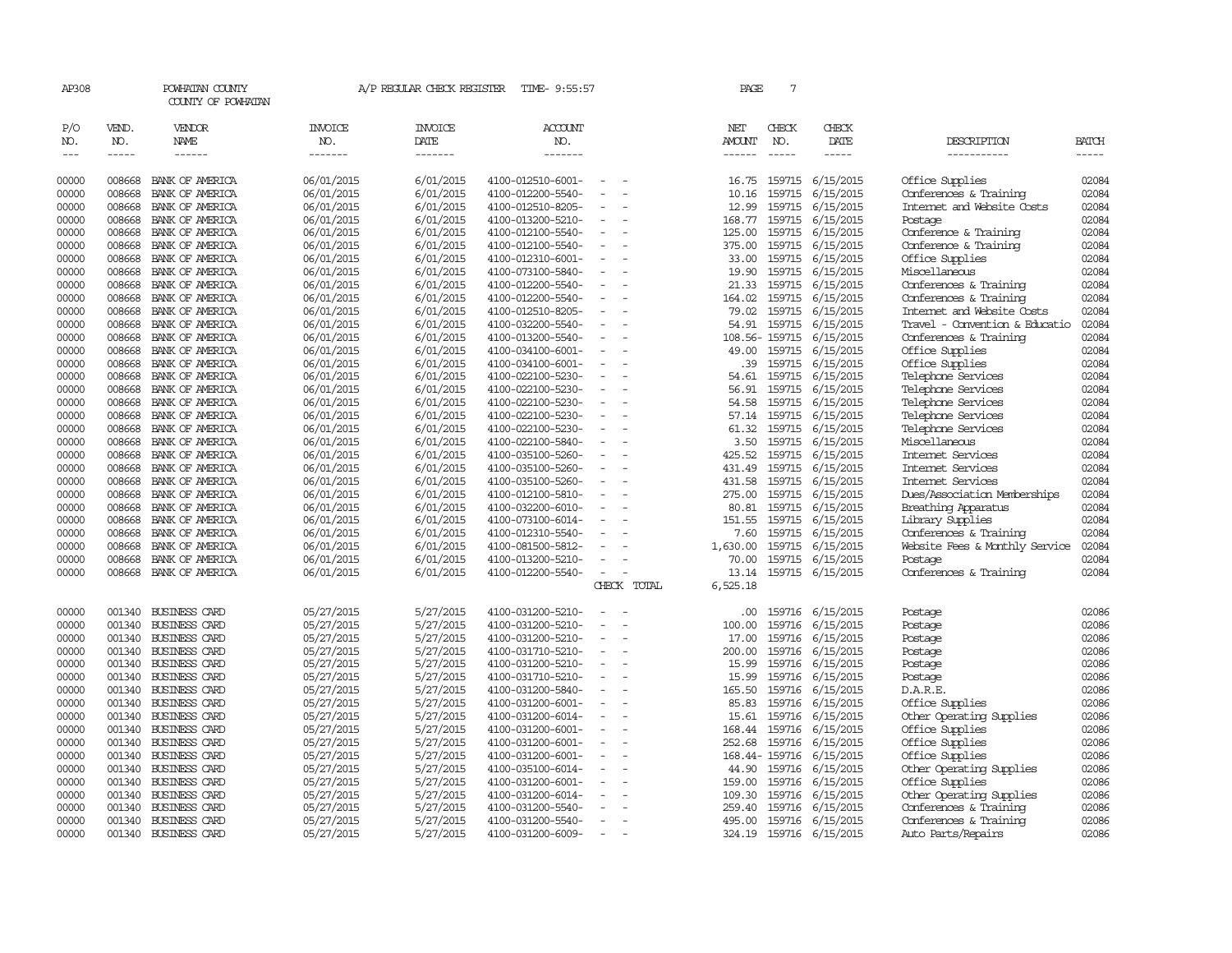| AP308                                                                         |                                                | POWHATAN COUNTY<br>COUNTY OF POWHATAN                                                                                                                                                                                                                                                |                                                                                      | A/P REGULAR CHECK REGISTER                                                                                        | TIME- 9:55:57                                                                                                                                                                             |                                                                                                                             | PAGE                                                                                          | 8                                                                                      |                                                                                                                   |                                                                                                                                                                                                                                                                                        |                                                                               |
|-------------------------------------------------------------------------------|------------------------------------------------|--------------------------------------------------------------------------------------------------------------------------------------------------------------------------------------------------------------------------------------------------------------------------------------|--------------------------------------------------------------------------------------|-------------------------------------------------------------------------------------------------------------------|-------------------------------------------------------------------------------------------------------------------------------------------------------------------------------------------|-----------------------------------------------------------------------------------------------------------------------------|-----------------------------------------------------------------------------------------------|----------------------------------------------------------------------------------------|-------------------------------------------------------------------------------------------------------------------|----------------------------------------------------------------------------------------------------------------------------------------------------------------------------------------------------------------------------------------------------------------------------------------|-------------------------------------------------------------------------------|
| P/O<br>NO.<br>$\frac{1}{2}$                                                   | VEND.<br>NO.<br>-----                          | <b>VENDOR</b><br>NAME<br>------                                                                                                                                                                                                                                                      | <b>INVOICE</b><br>NO.<br>-------                                                     | <b>INVOICE</b><br><b>DATE</b><br>$- - - - - - -$                                                                  | ACCOUNT<br>NO.<br>$- - - - - - -$                                                                                                                                                         |                                                                                                                             | NET<br>AMOUNT                                                                                 | CHECK<br>NO.<br>$\frac{1}{2}$                                                          | CHECK<br>DATE<br>-----                                                                                            | DESCRIPTION<br>-----------                                                                                                                                                                                                                                                             | <b>BATCH</b><br>$- - - - -$                                                   |
| 00000<br>00000                                                                | 001340<br>001340                               | BUSINESS CARD<br><b>BUSINESS CARD</b>                                                                                                                                                                                                                                                | 05/27/2015<br>05/27/2015                                                             | 5/27/2015<br>5/27/2015                                                                                            | 4100-031200-6014-<br>4100-031200-6014-                                                                                                                                                    | $\overline{\phantom{a}}$<br>$\overline{\phantom{a}}$<br>CHECK TOTAL                                                         | 113.10<br>8.70<br>2,382.19                                                                    |                                                                                        | 159716 6/15/2015<br>159716 6/15/2015                                                                              | Other Operating Supplies<br>Other Operating Supplies                                                                                                                                                                                                                                   | 02086<br>02086                                                                |
| 00000<br>00000                                                                | 010088<br>010088                               | TREASURER<br>TREASURER                                                                                                                                                                                                                                                               | 06/10/2015<br>06/10/2015                                                             | 6/10/2015<br>6/10/2015                                                                                            | 4100-073100-3310-<br>4100-073100-3310-                                                                                                                                                    | CHECK TOTAL                                                                                                                 | .00.<br>21.00<br>21.00                                                                        |                                                                                        | 159717 6/15/2015<br>159717 6/15/2015                                                                              | Repairs and Maintenance<br>Repairs and Maintenance                                                                                                                                                                                                                                     | 02093<br>02093                                                                |
| 00000<br>00000<br>00000<br>00000                                              | 007941<br>007941                               | 007941 BAKER & TAYLOR<br>BAKER & TAYLOR<br>BAKER & TAYLOR<br>007941 BAKER & TAYLOR                                                                                                                                                                                                   | K42732770<br>K786398CM<br>2691194<br>5013658849                                      | 6/04/2015<br>6/01/2015<br>6/01/2015<br>6/03/2015                                                                  | 4100-073100-6012-<br>4100-073100-6012-<br>4100-073100-6012-<br>4100-073100-6012-                                                                                                          | $\overline{\phantom{a}}$<br>CHECK TOTAL                                                                                     | 1,202.84 159718 6/15/2015<br>1,243.04                                                         |                                                                                        | 62.87 159718 6/15/2015<br>10.47-159718 6/15/2015<br>12.20-159718 6/15/2015                                        | Books & Subscriptions<br>Books & Subscriptions<br>Books & Subscriptions<br>Books & Subscriptions                                                                                                                                                                                       | 02089<br>02089<br>02089<br>02089                                              |
| 00000<br>00000                                                                |                                                | 009876 BSN SPORTS, INC.<br>009876 BSN SPORIS, INC.                                                                                                                                                                                                                                   | 96947093<br>96953734                                                                 | 5/19/2015<br>5/21/2015                                                                                            | 4100-014500-3190-<br>4100-014100-3310-                                                                                                                                                    | $\sim$<br>$\sim$<br>CHECK TOTAL                                                                                             | 43.97<br>175.00<br>218.97                                                                     |                                                                                        | 159719 6/15/2015<br>159719 6/15/2015                                                                              | Grounds Maintenance<br>Repairs & Maintenance                                                                                                                                                                                                                                           | 02087<br>02087                                                                |
| 00000                                                                         |                                                | 001070 C & F BANK                                                                                                                                                                                                                                                                    | FEB XMAS CLUB                                                                        | 2/27/2015                                                                                                         | 100-000200-0001-                                                                                                                                                                          | $\overline{\phantom{a}}$<br>CHECK TOTAL                                                                                     | 2,745.00<br>2,745.00                                                                          |                                                                                        | 159720 6/15/2015                                                                                                  | Payroll - Clearing Account                                                                                                                                                                                                                                                             | 02094                                                                         |
| 00000<br>00000                                                                | 009637<br>009637                               | CATERPILLAR FINANCIAL<br>CATERPILLAR FINANCIAL                                                                                                                                                                                                                                       | 16389201<br>16389201                                                                 | 5/22/2015<br>5/22/2015                                                                                            | 4100-014300-8110-<br>4100-014300-8112-                                                                                                                                                    | $\equiv$<br>$\overline{\phantom{a}}$<br>CHECK TOTAL                                                                         | 1,085.82<br>11.08<br>1,096.90                                                                 |                                                                                        | 159721 6/15/2015<br>159721 6/15/2015                                                                              | Capital Lease - Backhoe<br>Capital Lease - Interest                                                                                                                                                                                                                                    | 02087<br>02087                                                                |
| 00000<br>00000                                                                | 006965<br>006965                               | CINIAS CORPORATION<br>CINIAS CORPORATION                                                                                                                                                                                                                                             | 143554756<br>143558368                                                               | 5/20/2015<br>5/27/2015                                                                                            | 4100-014100-6011-<br>4100-014100-6011-                                                                                                                                                    | $\omega_{\rm{max}}$ and $\omega_{\rm{max}}$<br>$\sim$<br>$\sim$<br>CHECK TOTAL                                              | 101.28<br>202.56                                                                              |                                                                                        | 101.28 159722 6/15/2015<br>159722 6/15/2015                                                                       | Uniforms<br>Uniforms                                                                                                                                                                                                                                                                   | 02087<br>02087                                                                |
| 00000<br>00000<br>00000<br>00000<br>00000<br>00000<br>00000<br>00000<br>00000 | 007341<br>007341<br>007341<br>007341<br>007341 | 007341 CLAWS & PAWS ANIMAL CARE<br>CLAWS & PAWS ANIMAL CARE<br>CLAWS & PAWS ANIMAL CARE<br>007341 CLAWS & PAWS ANIMAL CARE<br>CLAWS & PAWS ANIMAL CARE<br>CLAWS & PAWS ANIMAL CARE<br>007341 CLAWS & PAWS ANIMAL CARE<br>CLAWS & PAWS ANIMAL CARE<br>007341 CLAWS & PAWS ANIMAL CARE | 66205<br>66273<br>66289<br>66345<br>66651<br>66749<br>66808<br>66926<br>67187 DIESEL | 4/20/2015<br>4/20/2015<br>4/21/2015<br>4/23/2015<br>5/08/2015<br>5/14/2015<br>5/15/2015<br>5/21/2015<br>6/03/2015 | 4100-035100-3110-<br>4100-035100-3110-<br>4100-035100-3110-<br>4100-035100-3110-<br>4100-035100-3110-<br>4100-035100-3110-<br>4100-035100-3110-<br>4100-035100-3110-<br>4100-031200-6022- | $\overline{\phantom{a}}$<br>$\sim$<br>$\overline{\phantom{a}}$<br>$\equiv$<br>$\overline{\phantom{a}}$<br>CHECK TOTAL       | 105.75<br>42.00<br>22.95<br>124,00<br>112.50<br>61.50<br>114.25<br>121.00<br>222.84<br>926.79 | 159723<br>159723<br>159723<br>159723<br>159723<br>159723<br>159723<br>159723<br>159723 | 6/15/2015<br>6/15/2015<br>6/15/2015<br>6/15/2015<br>6/15/2015<br>6/15/2015<br>6/15/2015<br>6/15/2015<br>6/15/2015 | Professional Health Services<br>Professional Health Services<br>Professional Health Services<br>Professional Health Services<br>Professional Health Services<br>Professional Health Services<br>Professional Health Services<br>Professional Health Services<br>Dog Food & Supplies K9 | 02087<br>02087<br>02087<br>02087<br>02087<br>02087<br>02087<br>02087<br>02087 |
| 00000                                                                         |                                                | 033130 COUNTY OF HENRICO                                                                                                                                                                                                                                                             | 123163                                                                               | 6/01/2015                                                                                                         | 4100-033400-3840-                                                                                                                                                                         | $\overline{\phantom{a}}$<br>CHECK TOTAL                                                                                     | 18,344.56<br>18,344.56                                                                        |                                                                                        | 159724 6/15/2015                                                                                                  | Detention of Juveniles                                                                                                                                                                                                                                                                 | 02092                                                                         |
| 00000                                                                         |                                                | 007765 COUNTY WASTE & RECYCLING                                                                                                                                                                                                                                                      | 689943                                                                               | 6/01/2015                                                                                                         | 4100-032300-3185-                                                                                                                                                                         | $\sim$<br>CHECK TOTAL                                                                                                       | 68.00<br>68.00                                                                                |                                                                                        | 159725 6/15/2015                                                                                                  | Trash Removal                                                                                                                                                                                                                                                                          | 02087                                                                         |
| 00000                                                                         |                                                | 000076 DELL MARKETING L.P.                                                                                                                                                                                                                                                           | XJP8FRDX1                                                                            | 5/26/2015                                                                                                         | 4100-012510-6002-                                                                                                                                                                         | $\frac{1}{2} \left( \frac{1}{2} \right) \left( \frac{1}{2} \right) = \frac{1}{2} \left( \frac{1}{2} \right)$<br>CHECK TOTAL | 1,295.01<br>1,295.01                                                                          |                                                                                        | 159726 6/15/2015                                                                                                  | Computer Equipment-non-capital                                                                                                                                                                                                                                                         | 02087                                                                         |
| 00000<br>00000                                                                | 000860<br>000860                               | DOMINION VIRGINIA POWER<br>DOMINION VIRGINIA POWER                                                                                                                                                                                                                                   | 2202262503 6/15<br>3848526962 6/15                                                   | 6/03/2015<br>6/03/2015                                                                                            | 4100-032300-5110-<br>4100-032300-5110-                                                                                                                                                    | $\overline{\phantom{a}}$                                                                                                    | 266.80                                                                                        |                                                                                        | 159727 6/15/2015<br>493.05 159727 6/15/2015                                                                       | Electricity<br>Electricity                                                                                                                                                                                                                                                             | 02087<br>02087                                                                |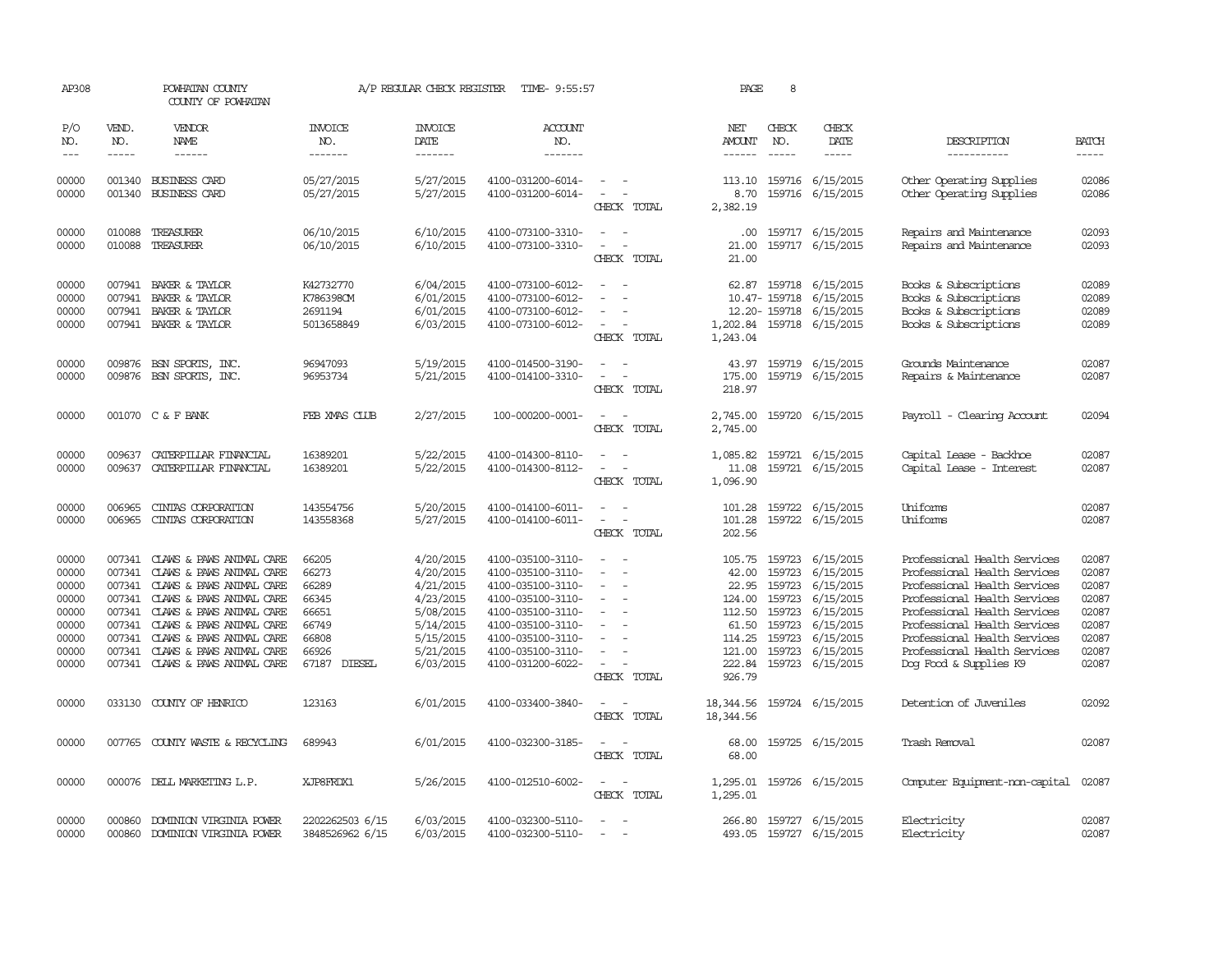| AP308                                                                                                    |                                                                                                                      | POWHATAN COUNTY<br>COUNTY OF POWHATAN                                                                                                                                                                                                                                                                                                                        |                                                                                                            | A/P REGULAR CHECK REGISTER                                                                                                                               | TIME- 9:55:57                                                                                                                                                                                                                                            |                                                                                                                                                | PAGE                                                                                       | 9                             |                                                                                                                                                                                                                                                                                                     |                                                                                                                                                                                                                                                                                                                                                                           |                                                                                                          |
|----------------------------------------------------------------------------------------------------------|----------------------------------------------------------------------------------------------------------------------|--------------------------------------------------------------------------------------------------------------------------------------------------------------------------------------------------------------------------------------------------------------------------------------------------------------------------------------------------------------|------------------------------------------------------------------------------------------------------------|----------------------------------------------------------------------------------------------------------------------------------------------------------|----------------------------------------------------------------------------------------------------------------------------------------------------------------------------------------------------------------------------------------------------------|------------------------------------------------------------------------------------------------------------------------------------------------|--------------------------------------------------------------------------------------------|-------------------------------|-----------------------------------------------------------------------------------------------------------------------------------------------------------------------------------------------------------------------------------------------------------------------------------------------------|---------------------------------------------------------------------------------------------------------------------------------------------------------------------------------------------------------------------------------------------------------------------------------------------------------------------------------------------------------------------------|----------------------------------------------------------------------------------------------------------|
| P/O<br>NO.<br>$\frac{1}{2}$                                                                              | VEND.<br>NO.<br>$- - - - -$                                                                                          | VENDOR<br>NAME<br>------                                                                                                                                                                                                                                                                                                                                     | INVOICE<br>NO.<br>-------                                                                                  | <b>INVOICE</b><br>DATE<br>-------                                                                                                                        | <b>ACCOUNT</b><br>NO.<br>-------                                                                                                                                                                                                                         |                                                                                                                                                | NET<br><b>AMOUNT</b><br>$- - - - - -$                                                      | CHECK<br>NO.<br>$\frac{1}{2}$ | CHECK<br>DATE<br>$- - - - -$                                                                                                                                                                                                                                                                        | DESCRIPTION<br>-----------                                                                                                                                                                                                                                                                                                                                                | <b>BATCH</b><br>-----                                                                                    |
| 00000<br>00000                                                                                           | 000860<br>000860                                                                                                     | DOMINION VIRGINIA POWER<br>DOMINION VIRGINIA POWER                                                                                                                                                                                                                                                                                                           | 7765134072 5/15<br>8762105008 6/15                                                                         | 5/29/2015<br>6/03/2015                                                                                                                                   | 4100-014100-5110-<br>4100-032300-5110-                                                                                                                                                                                                                   | $\equiv$<br>$\sim$ $-$<br>CHECK TOTAL                                                                                                          | 187.15<br>1,589.17                                                                         |                               | 642.17 159727 6/15/2015<br>159727 6/15/2015                                                                                                                                                                                                                                                         | Electricity<br>Electricity                                                                                                                                                                                                                                                                                                                                                | 02087<br>02087                                                                                           |
| 00000                                                                                                    |                                                                                                                      | 006013 GRAINGER                                                                                                                                                                                                                                                                                                                                              | 9745387960                                                                                                 | 5/19/2015                                                                                                                                                | 4100-014500-6004-                                                                                                                                                                                                                                        | $\equiv$<br>CHECK TOTAL                                                                                                                        | 159.79<br>159.79                                                                           |                               | 159728 6/15/2015                                                                                                                                                                                                                                                                                    | Tools and Equipment                                                                                                                                                                                                                                                                                                                                                       | 02087                                                                                                    |
| 00000                                                                                                    |                                                                                                                      | 006763 GREENBERG & ASSOCIATES                                                                                                                                                                                                                                                                                                                                | 2523                                                                                                       | 6/02/2015                                                                                                                                                | 4100-031200-3110-                                                                                                                                                                                                                                        | $\overline{\phantom{a}}$<br>CHECK TOTAL                                                                                                        | 360.00<br>360.00                                                                           |                               | 159729 6/15/2015                                                                                                                                                                                                                                                                                    | Professional Health Services                                                                                                                                                                                                                                                                                                                                              | 02092                                                                                                    |
| 00000<br>00000<br>00000                                                                                  | 010487<br>010487<br>010487                                                                                           | IBM CORPORATION<br>IBM CORPORATION<br>IBM CORPORATION                                                                                                                                                                                                                                                                                                        | 05945EU PYMT 11<br>Q5945EU PYMT 11<br>05945EU PYMT 11                                                      | 6/01/2015<br>6/01/2015<br>6/01/2015                                                                                                                      | 4100-012510-8211-<br>4100-012510-8212-<br>4100-012510-8212-                                                                                                                                                                                              | $\overline{\phantom{a}}$<br>$\equiv$<br>$\equiv$<br>CHECK TOTAL                                                                                | 765.82<br>88.75<br>1.34<br>855.91                                                          |                               | 159730 6/15/2015<br>159730 6/15/2015<br>159730 6/15/2015                                                                                                                                                                                                                                            | AS400 Lease - Principal<br>AS400 Lease - Interest<br>AS400 Lease - Interest                                                                                                                                                                                                                                                                                               | 02087<br>02087<br>02087                                                                                  |
| 00000                                                                                                    | 010755                                                                                                               | <b>INNOVATIVE TURF</b>                                                                                                                                                                                                                                                                                                                                       | 2573                                                                                                       | 6/01/2015                                                                                                                                                | 4100-014600-3320-                                                                                                                                                                                                                                        | $\equiv$<br>CHECK TOTAL                                                                                                                        | 1,580.95<br>1,580.95                                                                       |                               | 159731 6/15/2015                                                                                                                                                                                                                                                                                    | Maintenance/Service Contracts                                                                                                                                                                                                                                                                                                                                             | 02087                                                                                                    |
| 00000<br>00000<br>00000<br>00000<br>00000<br>00000<br>00000<br>00000<br>00000<br>00000<br>00000<br>00000 | 008381<br>008381<br>008381<br>008381<br>008381<br>008381<br>008381<br>008381<br>008381<br>008381<br>008381<br>008381 | JAMES RIVER PETROLEUM<br>JAMES RIVER PETROLEUM<br>JAMES RIVER PETROLEUM<br>JAMES RIVER PETROLEUM<br>JAMES RIVER PEIROLEUM<br>JAMES RIVER PETROLEUM<br>JAMES RIVER PETROLEUM<br>JAMES RIVER PETROLEUM<br>JAMES RIVER PETROLEUM<br>JAMES RIVER PETROLEUM<br>JAMES RIVER PETROLEUM<br>JAMES RIVER PEIROLEUM                                                     | 76<br>76<br>76 B<br>76A<br>76B<br>76C<br>76D<br>76D<br>76F<br>76H<br>76I<br>76J                            | 6/04/2015<br>6/04/2015<br>6/04/2015<br>6/04/2015<br>6/04/2015<br>6/04/2015<br>6/04/2015<br>6/04/2015<br>6/04/2015<br>6/04/2015<br>6/04/2015<br>6/04/2015 | 4100-035100-6008-<br>4100-031200-6008-<br>4100-032200-6008-<br>4100-032300-6008-<br>4100-032200-5120-<br>4100-035500-6008-<br>4100-014100-6008-<br>4100-014500-6008-<br>4100-034100-6008-<br>4100-081100-6008-<br>4100-083500-6008-<br>4100-014300-6008- | $\equiv$<br>$\equiv$<br>$\sim$<br>$\sim$<br>$\overline{\phantom{a}}$<br>$\sim$<br>$\overline{\phantom{a}}$<br>$\equiv$<br>$\equiv$<br>$\equiv$ | 637.48<br>4,579.56<br>244.97<br>123.66                                                     |                               | 159732 6/15/2015<br>159732 6/15/2015<br>159732 6/15/2015<br>1,761.50 159732 6/15/2015<br>720.23 159732 6/15/2015<br>159732 6/15/2015<br>274.01 159732 6/15/2015<br>425.01 159732 6/15/2015<br>182.34 159732 6/15/2015<br>132.50 159732 6/15/2015<br>25.44 159732 6/15/2015<br>1.89-159732 6/15/2015 | Gas/Grease/0il<br>Gas/Grease/Oil<br>Gas/Grease/Oil<br>Gas/Grease/Oil<br>Apparatus Fuel<br>Gas/Grease/Oil<br>Gas/Grease/Oil<br>Gas/Grease/Oil<br>Gas/Grease/Oil<br>Gas/Grease/Oil<br>Gas/Grease/Oil<br>Gas/Grease/Oil                                                                                                                                                      | 02089<br>02089<br>02089<br>02089<br>02089<br>02089<br>02089<br>02089<br>02089<br>02089<br>02089<br>02089 |
| 00000                                                                                                    | 009970                                                                                                               | LABOR READY MID-ATLANTIC                                                                                                                                                                                                                                                                                                                                     | 19672131                                                                                                   | 5/22/2015                                                                                                                                                | 4100-014500-3190-                                                                                                                                                                                                                                        | CHECK TOTAL<br>$\overline{\phantom{a}}$<br>CHECK TOTAL                                                                                         | 9,104.81<br>590.80<br>590.80                                                               |                               | 159733 6/15/2015                                                                                                                                                                                                                                                                                    | Grounds Maintenance                                                                                                                                                                                                                                                                                                                                                       | 02088                                                                                                    |
| 00000<br>00000<br>00000<br>00000<br>00000<br>00000<br>00000<br>00000<br>00000<br>00000<br>00000          |                                                                                                                      | 010771 LAND AND COATES, INC.<br>010771 IAND AND COATES, INC.<br>010771 LAND AND COATES, INC.<br>010771 LAND AND COATES, INC.<br>010771 LAND AND COATES, INC.<br>010771 LAND AND COATES, INC.<br>010771 LAND AND COATES, INC.<br>010771 LAND AND COATES, INC.<br>010771 LAND AND COATES, INC.<br>010771 LAND AND COATES, INC.<br>010771 LAND AND COATES, INC. | 563052<br>569543<br>572512<br>573156<br>573156<br>574690<br>576183<br>577827<br>580774<br>580781<br>581019 | 4/14/2015<br>4/28/2015<br>5/05/2015<br>5/07/2015<br>5/07/2015<br>5/11/2015<br>5/14/2015<br>5/18/2015<br>5/27/2015<br>5/27/2015<br>5/27/2015              | 4100-014500-3319-<br>4100-014500-3319-<br>4100-014500-3319-<br>4100-014500-3319-<br>4100-014500-6008-<br>4100-014500-3319-<br>4100-014500-3319-<br>4100-014500-3319-<br>4100-014500-3319-<br>4100-014500-6004-<br>4100-014500-3319-                      | $\equiv$<br>$\equiv$<br>$\equiv$<br>$\equiv$<br>$\equiv$<br>$\overline{\phantom{a}}$<br>$\equiv$<br>$\sim$ 100 $\mu$<br>CHECK TOTAL            | 774.96<br>109.86<br>31.39<br>14.88<br>82.19<br>39.98<br>2.66<br>461.43<br>4.96<br>1,690.79 |                               | 159734 6/15/2015<br>159734 6/15/2015<br>159734 6/15/2015<br>56.16 159734 6/15/2015<br>159734 6/15/2015<br>112.32 159734 6/15/2015<br>159734 6/15/2015<br>159734 6/15/2015<br>159734 6/15/2015<br>159734 6/15/2015<br>159734 6/15/2015                                                               | Equipment Repairs and Maintena<br>Equipment Repairs and Maintena<br>Equipment Repairs and Maintena<br>Equipment Repairs and Maintena 02087<br>Gas/Grease/Oil<br>Equipment Repairs and Maintena 02087<br>Equipment Repairs and Maintena<br>Equipment Repairs and Maintena<br>Equipment Repairs and Maintena<br>Tools and Equipment<br>Equipment Repairs and Maintena 02087 | 02087<br>02087<br>02087<br>02087<br>02087<br>02087<br>02087<br>02087                                     |
| 00000                                                                                                    |                                                                                                                      | 010771 LAND AND COATES, INC.                                                                                                                                                                                                                                                                                                                                 | 581517                                                                                                     | 5/28/2015                                                                                                                                                | 4100-014500-3319-                                                                                                                                                                                                                                        | CHECK TOTAL                                                                                                                                    | 41.20<br>41.20                                                                             |                               | 159735 6/15/2015                                                                                                                                                                                                                                                                                    | Equipment Repairs and Maintena 02087                                                                                                                                                                                                                                                                                                                                      |                                                                                                          |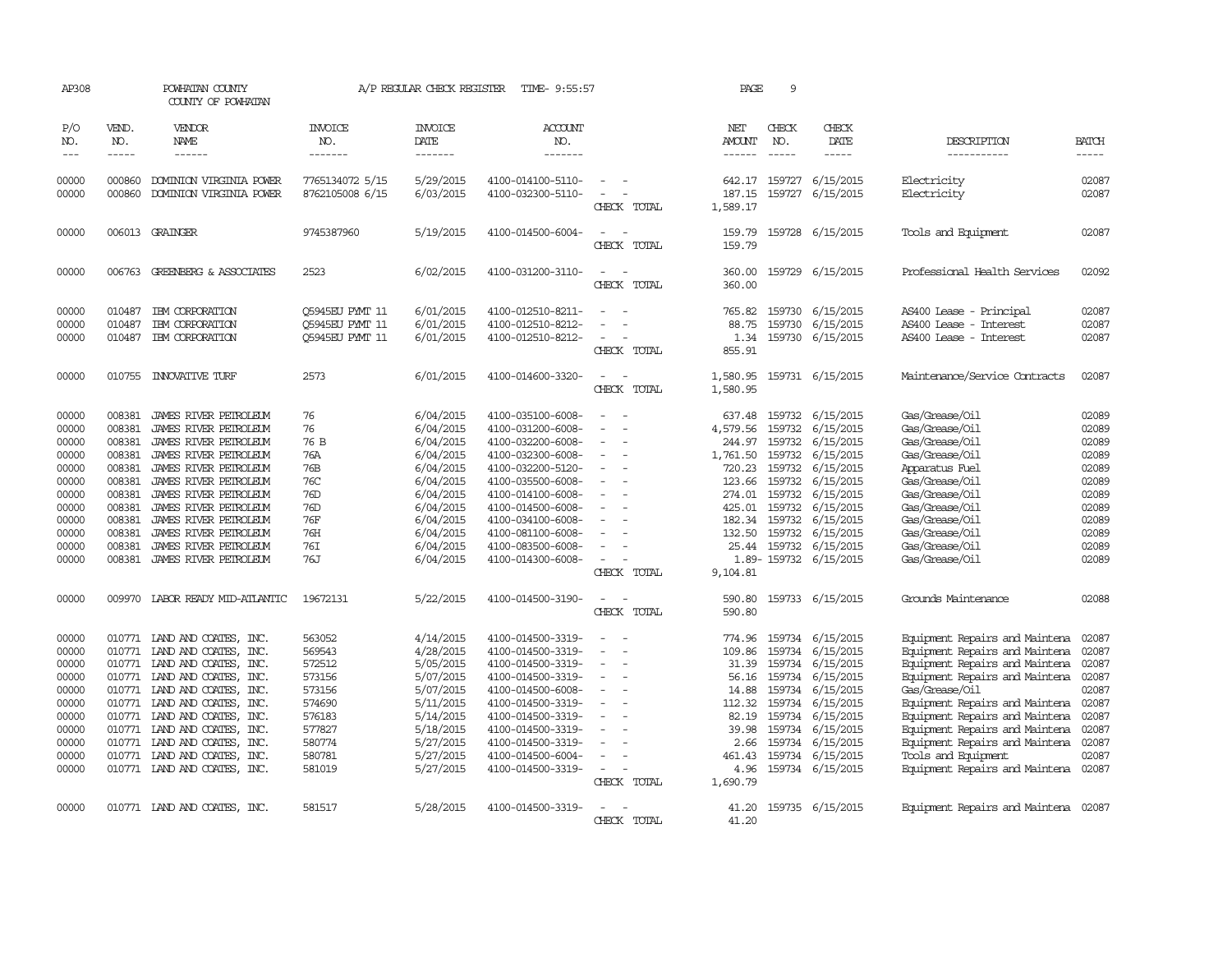| AP308               |                             | POWHATAN COUNTY<br>COUNTY OF POWHATAN                |                                   | A/P REGULAR CHECK REGISTER         | TIME- 9:55:57                          |                                         | PAGE                    | 10                          |                               |                                                        |                       |
|---------------------|-----------------------------|------------------------------------------------------|-----------------------------------|------------------------------------|----------------------------------------|-----------------------------------------|-------------------------|-----------------------------|-------------------------------|--------------------------------------------------------|-----------------------|
| P/O<br>NO.<br>$---$ | VEND.<br>NO.<br>$- - - - -$ | VENDOR<br>NAME<br>$- - - - - -$                      | INVOICE<br>NO.<br>--------        | <b>INVOICE</b><br>DATE<br>-------- | ACCOUNT<br>NO.<br>-------              |                                         | NET<br>AMOUNT<br>------ | CHECK<br>NO.<br>$- - - - -$ | CHECK<br>DATE<br>$- - - - -$  | DESCRIPTION<br>-----------                             | <b>BATCH</b><br>----- |
|                     |                             |                                                      |                                   |                                    |                                        |                                         |                         |                             |                               |                                                        |                       |
| 00000<br>00000      | 008885<br>008885            | MARTIN, PEGGY<br>MARTIN, PEGGY                       | REIMBURSEMENT15<br>TRAVEL 2/13/15 | 3/11/2015<br>2/13/2015             | 4100-073100-5540-<br>4100-073100-5510- | $\overline{\phantom{a}}$                | 44.18<br>42.62          | 159736                      | 159736 6/15/2015<br>6/15/2015 | Conferences & Training<br>Travel/Mileage/Parking/Tolls | 02089<br>02089        |
|                     |                             |                                                      |                                   |                                    |                                        | CHECK TOTAL                             | 86.80                   |                             |                               |                                                        |                       |
| 00000               | 009308                      | MCKINLEY, ANNE                                       | REIMBURSEMENT                     | 6/04/2015                          | 4100-073100-6001-                      | CHECK TOTAL                             | 6.29<br>6.29            |                             | 159737 6/15/2015              | Office Supplies                                        | 02089                 |
| 00000               |                             | 007297 NAFECO, INC.                                  | 782941                            | 5/29/2015                          | 4100-032200-6011-                      | CHECK TOTAL                             | 76.25<br>76.25          |                             | 159738 6/15/2015              | Protective Gear/Uniforms                               | 02088                 |
| 00000               | 007098                      | OLD DOMINION ROOFING AND                             | 4685                              | 5/28/2015                          | 4100-014100-3310-                      | $\overline{\phantom{a}}$<br>CHECK TOTAL | 1,295.00<br>1,295.00    |                             | 159739 6/15/2015              | Repairs & Maintenance                                  | 02088                 |
| 00000               | 008079                      | PAETEC/CAVALIER BUSINESS                             | 3802785<br>5/15                   | 5/22/2015                          | 100-000100-0006-                       |                                         | 97.31                   | 159740                      | 6/15/2015                     | Due from Other Agencies                                | 02088                 |
| 00000               | 008079                      | PAETEC/CAVALIER BUSINESS                             | 3802785<br>5/15                   | 5/22/2015                          | 100-000100-0006-                       |                                         | 128.04                  | 159740                      | 6/15/2015                     | Due from Other Agencies                                | 02088                 |
| 00000               | 008079                      | PAETEC/CAVALIER BUSINESS                             | 5/15<br>3802785                   | 5/22/2015                          | 4100-011010-5230-                      |                                         | 30.73                   | 159740                      | 6/15/2015                     | Telephone Services                                     | 02088                 |
| 00000               | 008079                      | PAETEC/CAVALIER BUSINESS                             | 5/15<br>3802785                   | 5/22/2015                          | 4100-034100-5230-                      | $\equiv$                                | 66.58                   | 159740                      | 6/15/2015                     | Telephone Services                                     | 02088                 |
| 00000               | 008079                      | PAETEC/CAVALIER BUSINESS                             | 3802785 5/15                      | 5/22/2015                          | 4100-021600-5230-                      |                                         | 102.43                  | 159740                      | 6/15/2015                     | Telephone Services                                     | 02088                 |
| 00000               | 008079                      | PAETEC/CAVALIER BUSINESS                             | 5/15<br>3802785                   | 5/22/2015                          | 4100-012310-5230-                      | $\equiv$                                | 87.07                   | 159740                      | 6/15/2015                     | Telephone Services                                     | 02088                 |
| 00000               | 008079                      | PAETEC/CAVALIER BUSINESS                             | 3802785<br>5/15                   | 5/22/2015                          | 4100-022100-5230-                      |                                         | 35.85                   | 159740                      | 6/15/2015                     | Telephone Services                                     | 02088                 |
| 00000               | 008079                      | PAETEC/CAVALIER BUSINESS                             | 3802785 5/15                      | 5/22/2015                          | 4100-012100-5230-                      |                                         | 46.09                   | 159740                      | 6/15/2015                     | Telephone Services                                     | 02088                 |
| 00000               | 008079                      | PAETEC/CAVALIER BUSINESS                             | 3802785 5/15                      | 5/22/2015                          | 4100-012210-5230-                      |                                         | 30.73                   | 159740                      | 6/15/2015                     | Telephone Services                                     | 02088                 |
| 00000               | 008079                      | PAETEC/CAVALIER BUSINESS                             | 5/15<br>3802785                   | 5/22/2015                          | 4100-012100-5230-                      |                                         | 15.36                   | 159740                      | 6/15/2015                     | Telephone Services                                     | 02088                 |
| 00000               | 008079                      | PAETEC/CAVALIER BUSINESS                             | 5/15<br>3802785                   | 5/22/2015                          | 4100-035500-5230-                      |                                         | 25.61                   | 159740                      | 6/15/2015                     | Telephone Services                                     | 02088                 |
| 00000               | 008079                      | PAETEC/CAVALIER BUSINESS                             | 3802785 5/15                      | 5/22/2015                          | 4100-083500-5230-                      |                                         | 25.61                   | 159740                      | 6/15/2015                     | Telephone Services                                     | 02088                 |
| 00000               | 008079                      | PAETEC/CAVALIER BUSINESS                             | 3802785 5/15                      | 5/22/2015                          | 4100-014100-5230-                      | $\overline{\phantom{a}}$                | 81.94                   | 159740                      | 6/15/2015                     | Telephone Services                                     | 02088                 |
| 00000               | 008079                      | PAETEC/CAVALIER BUSINESS                             | 5/15<br>3802785                   | 5/22/2015                          | 4100-012200-5230-                      |                                         | 92.18                   | 159740                      | 6/15/2015                     | Telephone Services                                     | 02088                 |
| 00000               | 008079                      | PAETEC/CAVALIER BUSINESS                             | 5/15<br>3802785                   | 5/22/2015                          | 4100-032200-5230-                      |                                         | 46.09                   | 159740                      | 6/15/2015                     | Telephone Services                                     | 02088                 |
| 00000               | 008079                      | PAETEC/CAVALIER BUSINESS                             | 3802785<br>5/15                   | 5/22/2015                          | 4100-021200-5230-                      |                                         | 30.73                   | 159740                      | 6/15/2015                     | Telephone Services                                     | 02088                 |
| 00000               | 008079                      | PAETEC/CAVALIER BUSINESS                             | 3802785 5/15<br>5/15              | 5/22/2015<br>5/22/2015             | 4100-012510-5230-                      |                                         | 10.24                   | 159740                      | 6/15/2015                     | Telephone Services                                     | 02088                 |
| 00000<br>00000      | 008079<br>008079            | PAETEC/CAVALIER BUSINESS<br>PAETEC/CAVALIER BUSINESS | 3802785<br>3802785 5/15           | 5/22/2015                          | 4100-033300-5230-<br>4100-073100-5230- |                                         | 20.49<br>51.22          | 159740<br>159740            | 6/15/2015<br>6/15/2015        | Telephone Services<br>Telephone Services               | 02088<br>02088        |
| 00000               | 008079                      | PAETEC/CAVALIER BUSINESS                             | 3802785 5/15                      | 5/22/2015                          | 4100-071110-5230-                      |                                         | 35.85                   | 159740                      | 6/15/2015                     | Telephone Services                                     | 02088                 |
| 00000               | 008079                      | PAETEC/CAVALIER BUSINESS                             | 5/15<br>3802785                   | 5/22/2015                          | 4100-081100-5230-                      |                                         | 61.46                   | 159740                      | 6/15/2015                     | Telephone Services                                     | 02088                 |
| 00000               | 008079                      | PAETEC/CAVALIER BUSINESS                             | 5/15<br>3802785                   | 5/22/2015                          | 4100-013200-5230-                      |                                         | 15.36                   | 159740                      | 6/15/2015                     | Telephone Services                                     | 02088                 |
| 00000               | 008079                      | PAETEC/CAVALIER BUSINESS                             | 3802785<br>5/15                   | 5/22/2015                          | 4100-031200-5230-                      |                                         | 368.75                  | 159740                      | 6/15/2015                     | Telephone Services                                     | 02088                 |
| 00000               | 008079                      | PAETEC/CAVALIER BUSINESS                             | 3802785 5/15                      | 5/22/2015                          | 4100-012410-5230-                      | $\equiv$                                | 51.22                   |                             | 159740 6/15/2015              | Telephone Services                                     | 02088                 |
|                     |                             |                                                      |                                   |                                    |                                        | CHECK TOTAL                             | 1,556.94                |                             |                               |                                                        |                       |
|                     | 001250                      |                                                      | 0352838                           |                                    |                                        |                                         |                         |                             |                               |                                                        | 02088                 |
| 00000               | 001250                      | POWHATAN AUTO & TRACTOR                              | 346106                            | 5/30/2015                          | 4100-031200-6009-<br>4100-014100-6009- | $\equiv$                                | 4.99<br>15.18           | 159741<br>159741            | 6/15/2015<br>6/15/2015        | Auto Parts/Repairs                                     |                       |
| 00000<br>00000      | 001250                      | POWHATAN AUTO & TRACTOR<br>POWHATAN AUTO & TRACTOR   | 346107                            | 4/14/2015<br>4/14/2015             | 4100-014100-6004-                      |                                         | 139.97                  | 159741                      | 6/15/2015                     | Auto Parts & Repairs<br>Tools and Equipment            | 02088<br>02088        |
| 00000               | 001250                      | POWHATAN AUTO & TRACTOR                              | 346629                            | 4/17/2015                          | 4100-014100-6004-                      |                                         | 25.99                   | 159741                      | 6/15/2015                     | Tools and Equipment                                    | 02088                 |
| 00000               | 001250                      | POWHATAN AUTO & TRACTOR                              | 352941                            | 6/01/2015                          | 4100-014500-3319-                      |                                         | 11.96                   | 159741                      | 6/15/2015                     | Equipment Repairs and Maintena                         | 02088                 |
| 00000               | 001250                      | POWHATAN AUTO & TRACTOR                              | 352941                            | 6/01/2015                          | 4100-014100-3310-                      |                                         | 1.22                    | 159741                      | 6/15/2015                     | Repairs & Maintenance                                  | 02088                 |
| 00000               | 001250                      | POWHATAN AUTO & TRACTOR                              | 352941                            | 6/01/2015                          | 4100-014500-6008-                      |                                         | 3.69                    | 159741                      | 6/15/2015                     | Gas/Grease/Oil                                         | 02088                 |
| 00000               | 001250                      | POWHATAN AUTO & TRACTOR                              | 353335                            | 6/03/2015                          | 4100-031200-6009-                      |                                         | 11.94                   | 159741                      | 6/15/2015                     | Auto Parts/Repairs                                     | 02088                 |
| 00000               | 001250                      | POWHATAN AUTO & TRACTOR                              | 354014                            | 6/08/2015                          | 4100-031200-6009-                      | $\equiv$                                | 130.28                  |                             | 159741 6/15/2015              | Auto Parts/Repairs                                     | 02088                 |
|                     |                             |                                                      |                                   |                                    |                                        | CHECK TOTAL                             | 345.22                  |                             |                               |                                                        |                       |
| 00000               |                             | 006914 POWHATAN AUTO REPAIR                          | 692                               | 6/03/2015                          | 4100-031200-6009-                      | $\sim$                                  | 71.00                   |                             | 159742 6/15/2015              | Auto Parts/Repairs                                     | 02088                 |
|                     |                             |                                                      |                                   |                                    |                                        |                                         |                         |                             |                               |                                                        |                       |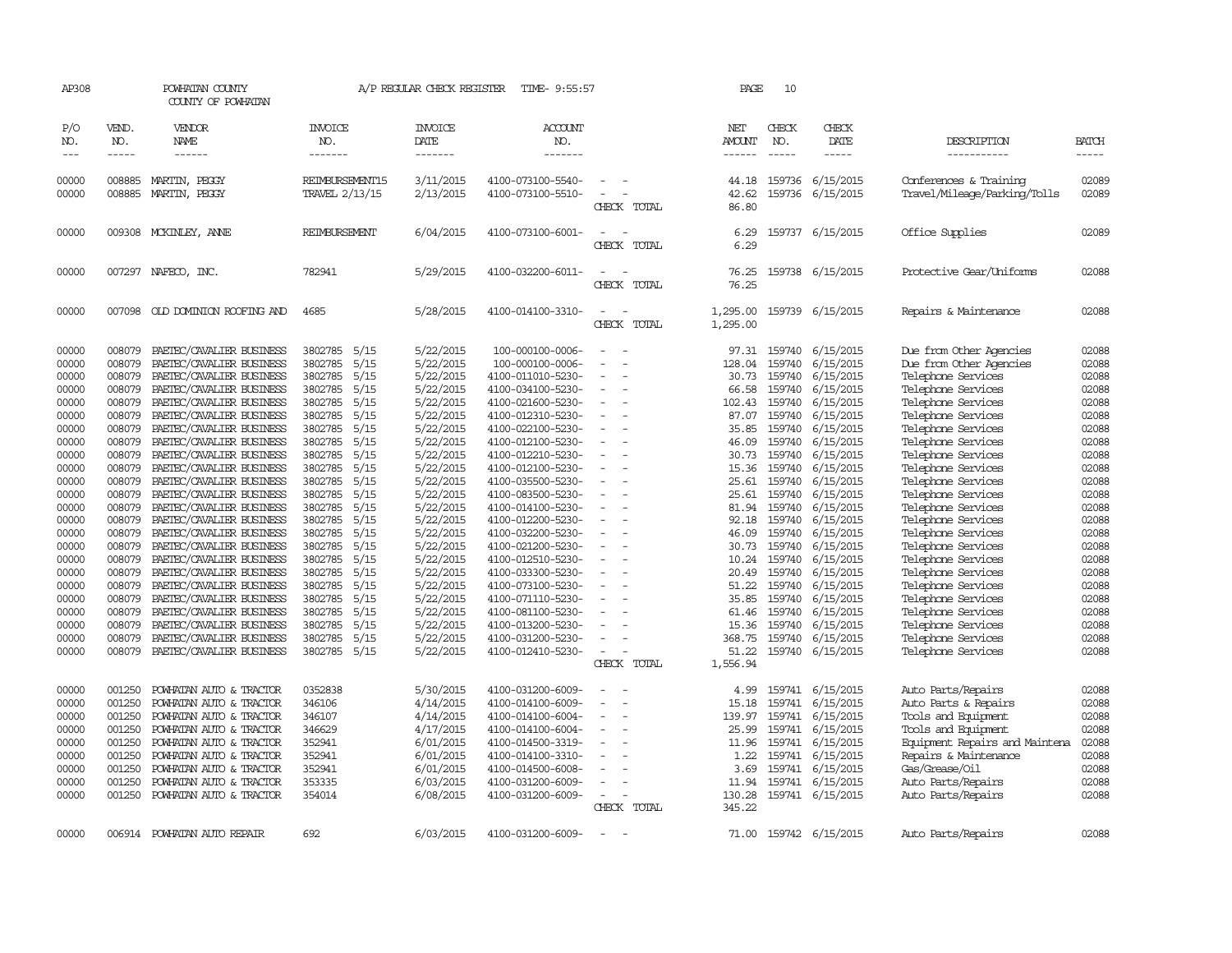| AP308                                     |                                      | POWHATAN COUNTY<br>COUNTY OF POWHATAN                                                                                                      |                                                                                   | A/P REGULAR CHECK REGISTER                                    | TIME- 9:55:57                                                                                         |                                                                                                                             | PAGE                                                        | 11                                   |                                                                              |                                                                         |                                           |
|-------------------------------------------|--------------------------------------|--------------------------------------------------------------------------------------------------------------------------------------------|-----------------------------------------------------------------------------------|---------------------------------------------------------------|-------------------------------------------------------------------------------------------------------|-----------------------------------------------------------------------------------------------------------------------------|-------------------------------------------------------------|--------------------------------------|------------------------------------------------------------------------------|-------------------------------------------------------------------------|-------------------------------------------|
| P/O<br>NO.<br>$---$                       | VEND.<br>NO.<br>$- - - - -$          | VENDOR<br>NAME<br>$- - - - - -$                                                                                                            | <b>INVOICE</b><br>NO.<br>-------                                                  | <b>INVOICE</b><br><b>DATE</b><br>-------                      | <b>ACCOUNT</b><br>NO.<br>-------                                                                      |                                                                                                                             | NET<br>AMOUNT<br>$- - - - - -$                              | CHECK<br>NO.<br>$- - - - -$          | CHECK<br>DATE<br>-----                                                       | DESCRIPTION<br>-----------                                              | <b>BATCH</b><br>$- - - - -$               |
| 00000<br>00000<br>00000                   | 006914<br>006914                     | POWHATAN AUTO REPAIR<br>POWHATAN AUTO REPAIR<br>006914 POWHATAN AUTO REPAIR                                                                | 693<br>694<br>695                                                                 | 6/04/2015<br>6/08/2015<br>6/08/2015                           | 4100-031200-6008-<br>4100-031200-6008-<br>4100-081100-6009-                                           | CHECK TOTAL                                                                                                                 | 26.00<br>45.88<br>869.05<br>1,011.93                        | 159742                               | 159742 6/15/2015<br>6/15/2015<br>159742 6/15/2015                            | Gas/Grease/Oil<br>Gas/Grease/Oil<br>Auto Parts/Repair                   | 02088<br>02088<br>02092                   |
| 00000<br>00000<br>00000                   | 000770<br>000770                     | POWHATAN HEALTH DEPT<br>POWHATAN HEALTH DEPT<br>000770 POWHATAN HEALTH DEPT                                                                | DOGD201602003<br>DOGD201602004<br>041201611899                                    | 5/26/2015<br>5/26/2015<br>6/01/2015                           | 4100-071110-5811-<br>4100-071110-5811-<br>4100-071110-5811-                                           | $\overline{\phantom{a}}$<br>$\overline{\phantom{a}}$<br>$\overline{\phantom{a}}$<br>$\sim$ $\sim$<br>CHECK TOTAL            | 40.00<br>40.00<br>40.00<br>120.00                           |                                      | 159743 6/15/2015<br>159743 6/15/2015<br>159743 6/15/2015                     | Concession Permits<br>Concession Permits<br>Concession Permits          | 02092<br>02092<br>02092                   |
| 00000                                     |                                      | 009518 CUARLES PETROLEUM, INC.                                                                                                             | 934763 5/15                                                                       | 5/31/2015                                                     | 4100-031200-6008-                                                                                     | CHECK TOTAL                                                                                                                 | 3,560.81<br>3,560.81                                        |                                      | 159744 6/15/2015                                                             | Gas/Grease/0il                                                          | 02088                                     |
| 00000                                     | 000780                               | <b>OUILL CORPORATION</b>                                                                                                                   | 4186465                                                                           | 5/13/2015                                                     | 4100-053920-5640-                                                                                     | CHECK TOTAL                                                                                                                 | 179.98<br>179.98                                            |                                      | 159745 6/15/2015                                                             | Administrative Costs                                                    | 02090                                     |
| 00000<br>00000                            | 000620                               | R. C. GOODWYN & SONS, INC<br>000620 R. C. GOODWYN & SONS, INC                                                                              | 671973<br>672825                                                                  | 5/22/2015<br>5/28/2015                                        | 4100-035500-3310-<br>4100-073100-3310-                                                                | CHECK TOTAL                                                                                                                 | 14.99<br>15.23<br>30.22                                     |                                      | 159746 6/15/2015<br>159746 6/15/2015                                         | Repairs & Maintenance<br>Repairs and Maintenance                        | 02088<br>02089                            |
| 00000<br>00000<br>00000<br>00000          | 007942<br>007942<br>007942           | RICHMOND SUBURBAN<br>RICHMOND SUBURBAN<br>RICHMOND SUBURBAN<br>007942 RICHMOND SUBURBAN                                                    | I00001570000422<br>I00001570000429<br>I00001570030422<br>I00001570030429          | 4/22/2015<br>4/29/2015<br>4/22/2015<br>4/29/2015              | 4100-011010-3600-<br>4100-011010-3600-<br>4100-011010-3600-<br>4100-011010-3600-                      | $\overline{\phantom{a}}$<br>CHECK TOTAL                                                                                     | 136.50<br>136.50<br>97.50<br>97.50<br>468.00                |                                      | 159747 6/15/2015<br>159747 6/15/2015<br>159747 6/15/2015<br>159747 6/15/2015 | Advertising<br>Advertising<br>Advertising<br>Advertising                | 02092<br>02092<br>02092<br>02092          |
| 00000                                     |                                      | 006886 RICHMOND TIMES-DISPATCH                                                                                                             | 000009805600'15                                                                   | 5/29/2015                                                     | 4100-073100-6012-                                                                                     | CHECK TOTAL                                                                                                                 | 234.00<br>234.00                                            |                                      | 159748 6/15/2015                                                             | Books & Subscriptions                                                   | 02089                                     |
| 00000<br>00000<br>00000<br>00000<br>00000 | 006594<br>006594<br>006594<br>006594 | SOUTHSIDE ELECTRIC COOP<br>SOUTHSIDE ELECTRIC COOP<br>SOUTHSIDE ELECTRIC COOP<br>SOUTHSIDE ELECTRIC COOP<br>006594 SOUTHSIDE ELECTRIC COOP | 63504006 5/15<br>63504008 5/15<br>63504009 5/15<br>63504010 5/15<br>63504011 5/15 | 5/18/2015<br>5/18/2015<br>5/18/2015<br>5/18/2015<br>5/18/2015 | 4100-014600-5110-<br>4100-014600-5110-<br>4100-014600-5110-<br>4100-014600-5110-<br>4100-014100-5110- | $\sim$<br>CHECK TOTAL                                                                                                       | 174.54<br>278.95<br>3,306.72<br>20.65<br>128.45<br>3,909.31 | 159749<br>159749<br>159749<br>159749 | 6/15/2015<br>6/15/2015<br>6/15/2015<br>6/15/2015<br>159749 6/15/2015         | Electricity<br>Electricity<br>Electricity<br>Electricity<br>Electricity | 02088<br>02088<br>02088<br>02088<br>02088 |
| 00000                                     |                                      | 010774 SPECTRUM GROWIH SOLUTIONS PC2015-4                                                                                                  |                                                                                   | 6/07/2015                                                     | 4100-081500-3184-                                                                                     | $\frac{1}{2} \left( \frac{1}{2} \right) \left( \frac{1}{2} \right) = \frac{1}{2} \left( \frac{1}{2} \right)$<br>CHECK TOTAL | 9,370.00<br>9,370.00                                        |                                      | 159750 6/15/2015                                                             | Economic Development Study                                              | 02092                                     |
| 00000                                     |                                      | 001940 STANDBY SYSTEMS, INC.                                                                                                               | 05151037                                                                          | 5/28/2015                                                     | 4100-035500-3310-                                                                                     | $\sim$<br>CHECK TOTAL                                                                                                       | 2,477.47                                                    |                                      | 2,477.47 159751 6/15/2015                                                    | Repairs & Maintenance                                                   | 02088                                     |
| 00000                                     |                                      | 000410 THOMAS, PETE                                                                                                                        | 53103                                                                             | 5/31/2015                                                     | 4100-014100-3180-                                                                                     | $\frac{1}{2} \left( \frac{1}{2} \right) \left( \frac{1}{2} \right) = \frac{1}{2} \left( \frac{1}{2} \right)$<br>CHECK TOTAL | 965.00<br>965.00                                            |                                      | 159752 6/15/2015                                                             | Cleaning Service                                                        | 02088                                     |
| 00000                                     | 007905                               | TREASURER OF VIRGINIA                                                                                                                      | <b>REYNOLDS</b>                                                                   | 5/07/2015                                                     | 4100-035300-3110-                                                                                     | CHECK TOTAL                                                                                                                 | 20.00<br>20.00                                              |                                      | 159753 6/15/2015                                                             | Professional Health Services                                            | 02088                                     |
| 00000                                     |                                      | 009574 UNIQUE MANAGEMENT                                                                                                                   | 307504                                                                            | 6/01/2015                                                     | 4100-073100-6012-                                                                                     | CHECK TOTAL                                                                                                                 | 99.50<br>99.50                                              |                                      | 159754 6/15/2015                                                             | Books & Subscriptions                                                   | 02089                                     |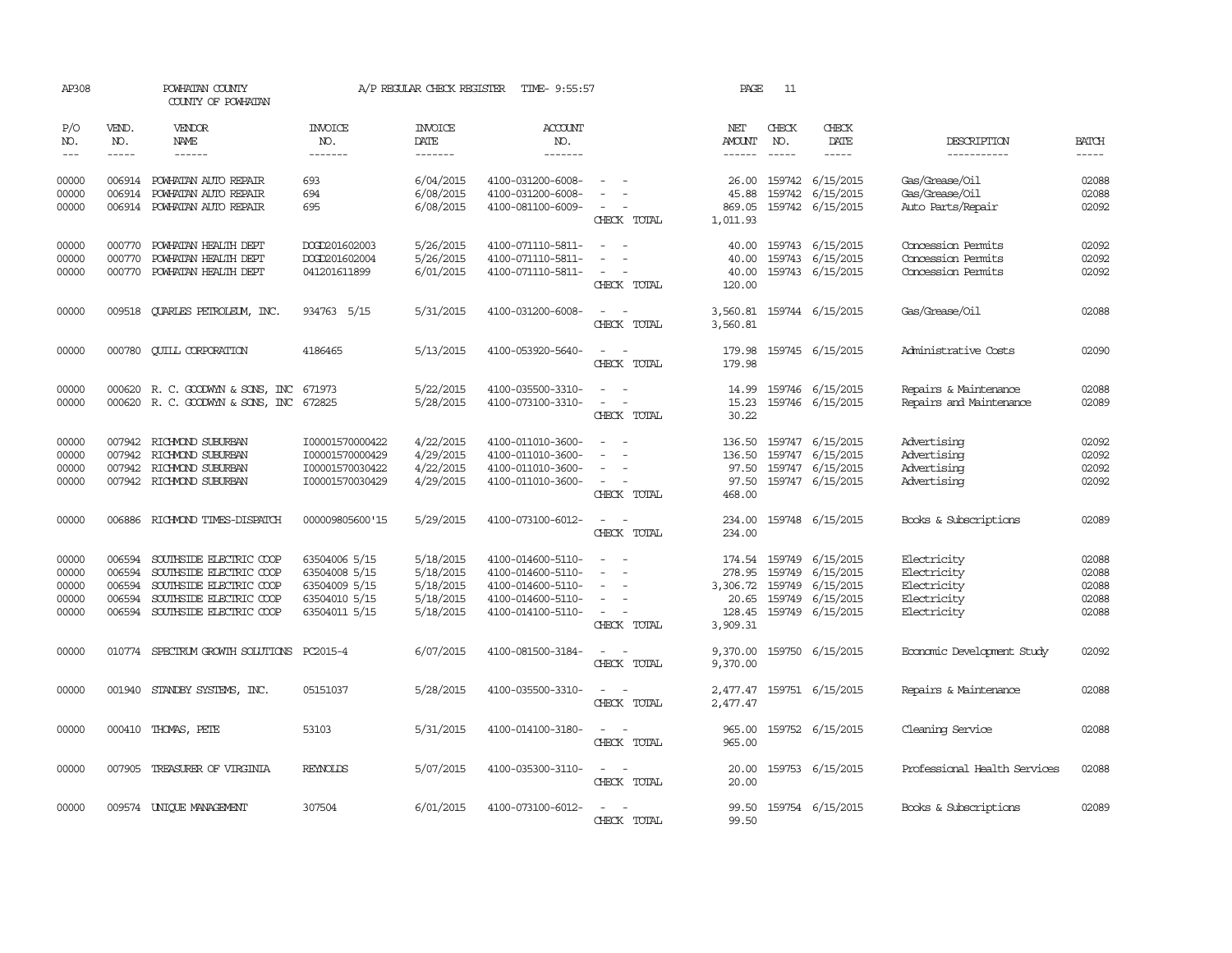| AP308         |              | POWHATAN COUNTY<br>COUNTY OF POWHATAN |                       | A/P REGULAR CHECK REGISTER | TIME- 9:55:57     |                               | PAGE              | 12            |                  |                                |              |
|---------------|--------------|---------------------------------------|-----------------------|----------------------------|-------------------|-------------------------------|-------------------|---------------|------------------|--------------------------------|--------------|
| P/O<br>NO.    | VEND.<br>NO. | <b>VENDOR</b><br><b>NAME</b>          | <b>INVOICE</b><br>NO. | <b>INVOICE</b><br>DATE     | ACCOUNT<br>NO.    |                               | NET<br>AMOUNT     | CHECK<br>NO.  | CHECK<br>DATE    | DESCRIPTION                    | <b>BATCH</b> |
| $\frac{1}{2}$ | $- - - - -$  | ------                                | -------               | -------                    | -------           |                               |                   | $\frac{1}{2}$ | -----            | -----------                    | $- - - - -$  |
| 00000         |              | 008140 VERIZON                        | 0401104442 5/15       | 5/28/2015                  | 4100-035100-5260- |                               | 419.35            | 159755        | 6/15/2015        | Internet Services              | 02088        |
| 00000         | 008140       | VERIZON                               | 8045986057 4/15       | 4/28/2015                  | 4100-031200-5230- |                               | 408.14            | 159755        | 6/15/2015        | Telephone Services             | 02088        |
| 00000         | 008140       | VERIZON                               | 8045986057 5/15       | 5/28/2015                  | 4100-031200-5230- |                               | 433.45            | 159755        | 6/15/2015        | Telephone Services             | 02088        |
|               |              | 008140 VERIZON                        | 8045981340 5/15       |                            | 4100-021100-5230- | $\overline{\phantom{a}}$      |                   |               |                  | Telephone Services             | 02092        |
| 00000         |              |                                       |                       | 5/28/2015                  |                   | CHECK TOTAL                   | 46.24<br>1,307.18 |               | 159755 6/15/2015 |                                |              |
| 00000         |              | 008126 VERIZON WIRELESS               | 9746590658            | 6/01/2015                  | 4100-031200-5250- |                               | 3,554.13          |               | 159756 6/15/2015 | Cell Phones                    | 02088        |
|               |              |                                       |                       |                            |                   | CHECK TOTAL                   | 3,554.13          |               |                  |                                |              |
| 00000         | 008710       | VIRGINIA BUSINESS SYSTEMS 17071898    |                       | 6/02/2015                  | 4100-034100-3320- |                               | 3.62              |               | 159757 6/15/2015 | Maintenance & Service Contract | 02088        |
| 00000         | 008710       | VIRGINIA BUSINESS SYSTEMS             | 17071898              | 6/02/2015                  | 4100-012310-3320- |                               | 16.32             | 159757        | 6/15/2015        | Maintenance & Service Contract | 02088        |
| 00000         | 008710       | VIRGINIA BUSINESS SYSTEMS             | 17071898              | 6/02/2015                  | 4100-012100-3320- | $\sim$                        | 78.53             | 159757        | 6/15/2015        | Maintenance & Service Contract | 02088        |
| 00000         | 008710       | VIRGINIA BUSINESS SYSTEMS             | 17071898              | 6/02/2015                  | 4100-012210-3320- | $\equiv$                      | .07               | 159757        | 6/15/2015        | Maintenance/Service Contracts  | 02088        |
| 00000         | 008710       | VIRGINIA BUSINESS SYSTEMS             | 17071898              | 6/02/2015                  | 4100-014100-3320- |                               | .06               | 159757        | 6/15/2015        | Maintenance & Service Contract | 02088        |
| 00000         | 008710       | VIRGINIA BUSINESS SYSTEMS 17071898    |                       | 6/02/2015                  | 4100-012200-3320- |                               | 33.30             | 159757        | 6/15/2015        | Maintenance & Service Contract | 02088        |
| 00000         | 008710       | VIRGINIA BUSINESS SYSTEMS             | 17071898              | 6/02/2015                  | 4100-053120-3320- |                               | 6.24              | 159757        | 6/15/2015        | Maint/Service Contract/Copying | 02088        |
| 00000         | 008710       | VIRGINIA BUSINESS SYSTEMS             | 17071898              |                            | 4100-081100-3320- | $\sim$                        | 17.41             | 159757        |                  | Maintenance & Service Contract | 02088        |
|               |              |                                       |                       | 6/02/2015                  |                   |                               |                   |               | 6/15/2015        |                                |              |
| 00000         | 008710       | VIRGINIA BUSINESS SYSTEMS 17071898    |                       | 6/02/2015                  | 4100-012310-3320- |                               | 17.63             | 159757        | 6/15/2015        | Maintenance & Service Contract | 02088        |
| 00000         | 008710       | VIRGINIA BUSINESS SYSTEMS 17071898    |                       | 6/02/2015                  | 4100-012410-3320- | $\overline{\phantom{a}}$      | 7.51              | 159757        | 6/15/2015        | Maintenance & Service Contract | 02088        |
| 00000         | 008710       | VIRGINIA BUSINESS SYSTEMS 17071899    |                       | 6/02/2015                  | 4100-021200-8002- | $\overline{\phantom{a}}$      | 168.43            | 159757        | 6/15/2015        | Copier Lease Agreement         | 02088        |
| 00000         | 008710       | VIRGINIA BUSINESS SYSTEMS             | 17071901              | 6/02/2015                  | 4100-032300-3320- |                               | 129.33            | 159757        | 6/15/2015        | Maintenance & Service Contract | 02088        |
| 00000         | 008710       | VIRGINIA BUSINESS SYSTEMS             | 17071902              | 6/02/2015                  | 4100-031200-3320- |                               | 286.55            | 159757        | 6/15/2015        | Maintenance & Service Contract | 02088        |
| 00000         | 008710       | VIRGINIA BUSINESS SYSTEMS             | 17071903              | 6/02/2015                  | 4100-034100-3320- | $\equiv$                      | 14.78             | 159757        | 6/15/2015        | Maintenance & Service Contract | 02088        |
| 00000         | 008710       | VIRGINIA BUSINESS SYSTEMS             | 17071903              | 6/02/2015                  | 4100-012310-3320- |                               | 66.59             | 159757        | 6/15/2015        | Maintenance & Service Contract | 02088        |
| 00000         | 008710       | VIRGINIA BUSINESS SYSTEMS             | 17071903              | 6/02/2015                  | 4100-012100-3320- |                               | 320.35            | 159757        | 6/15/2015        | Maintenance & Service Contract | 02088        |
| 00000         | 008710       | VIRGINIA BUSINESS SYSTEMS             | 17071903              | 6/02/2015                  | 4100-012210-3320- | $\equiv$                      | .29               | 159757        | 6/15/2015        | Maintenance/Service Contracts  | 02088        |
| 00000         | 008710       | VIRGINIA BUSINESS SYSTEMS             | 17071903              | 6/02/2015                  | 4100-014100-3320- |                               | .26               | 159757        | 6/15/2015        | Maintenance & Service Contract | 02088        |
| 00000         | 008710       | VIRGINIA BUSINESS SYSTEMS 17071903    |                       | 6/02/2015                  | 4100-012200-3320- | $\equiv$                      | 135.87            | 159757        | 6/15/2015        | Maintenance & Service Contract | 02088        |
| 00000         | 008710       | VIRGINIA BUSINESS SYSTEMS 17071903    |                       | 6/02/2015                  | 4100-053120-3320- |                               | 25.47             | 159757        | 6/15/2015        | Maint/Service Contract/Copying | 02088        |
| 00000         | 008710       | VIRGINIA BUSINESS SYSTEMS 17071903    |                       | 6/02/2015                  | 4100-081100-3320- | $\sim$                        |                   | 71.01 159757  | 6/15/2015        | Maintenance & Service Contract | 02088        |
| 00000         | 008710       | VIRGINIA BUSINESS SYSTEMS             | 17071903              | 6/02/2015                  | 4100-012310-3320- | $\equiv$                      | 71.84             | 159757        | 6/15/2015        | Maintenance & Service Contract | 02088        |
| 00000         | 008710       | VIRGINIA BUSINESS SYSTEMS             | 17071903              | 6/02/2015                  | 4100-012410-3320- |                               | 30.63             | 159757        | 6/15/2015        | Maintenance & Service Contract | 02088        |
| 00000         | 008710       | VIRGINIA BUSINESS SYSTEMS             | 17037880              | 5/27/2015                  | 4100-012100-3320- |                               | 116.03            | 159757        | 6/15/2015        | Maintenance & Service Contract | 02092        |
| 00000         | 008710       | VIRGINIA BUSINESS SYSTEMS             | 17037880              | 5/27/2015                  | 4100-081500-3320- |                               | 116.02            | 159757        | 6/15/2015        | Maintenance & Service Contract | 02092        |
| 00000         | 008710       | VIRGINIA BUSINESS SYSTEMS             | 17037881              | 5/27/2015                  | 4100-021600-8002- |                               | 175.29            | 159757        | 6/15/2015        | Copier Lease                   | 02092        |
|               |              |                                       |                       |                            |                   | CHECK TOTAL                   | 1,909.43          |               |                  |                                |              |
| 00000         |              | 009304 VIRGINIA BUSINESS SYSTEMS      | 2004701               | 6/01/2015                  | 4100-034100-3320- |                               | 86.08             |               | 159758 6/15/2015 | Maintenance & Service Contract | 02092        |
|               |              |                                       |                       |                            |                   | CHECK TOTAL                   | 86.08             |               |                  |                                |              |
| 00000         | 009768       | WAMPLER EANES APPRAISAL               | $004 - 16$            | 6/01/2015                  | 100-000200-0009-  |                               | 2,137.50-159759   |               | 6/15/2015        | Retainage Payable              | 02088        |
| 00000         | 009768       | WAMPLER EANES APPRAISAL               | $004 - 16$            | 6/01/2015                  | 4100-012320-3160- |                               | 21,375.00         | 159759        | 6/15/2015        | Reassessment Services          | 02088        |
|               |              |                                       |                       |                            |                   | CHECK TOTAL                   | 19,237.50         |               |                  |                                |              |
| 00000         |              | 006175 ADAMS OIL COMPANY, INC.        | 82881                 | 5/31/2015                  | 4100-035500-6023- |                               | 24.99             |               | 159805 6/19/2015 | Mobile Command Post            | 02096        |
|               |              |                                       |                       |                            |                   | CHECK TOTAL                   | 24.99             |               |                  |                                |              |
| 00000         |              | 008209 ADAMS, LISA C.                 | JUNE 9 DEM PRIM       | 6/12/2015                  | 4100-013200-1015- |                               | 175.00            |               | 159806 6/19/2015 | COMP: Election Officials       | 02095        |
|               |              |                                       |                       |                            |                   | CHECK TOTAL                   | 175.00            |               |                  |                                |              |
| 00000         |              | 007139 AIRECO SUPPLY INC.             | 523400700             | 6/04/2015                  | 4100-014100-3308- |                               | 768.97            |               | 159807 6/19/2015 | HVAC Service and Repairs       | 02096        |
|               |              |                                       |                       |                            |                   | <b>CHFICK</b><br><b>TOTAL</b> | 768.97            |               |                  |                                |              |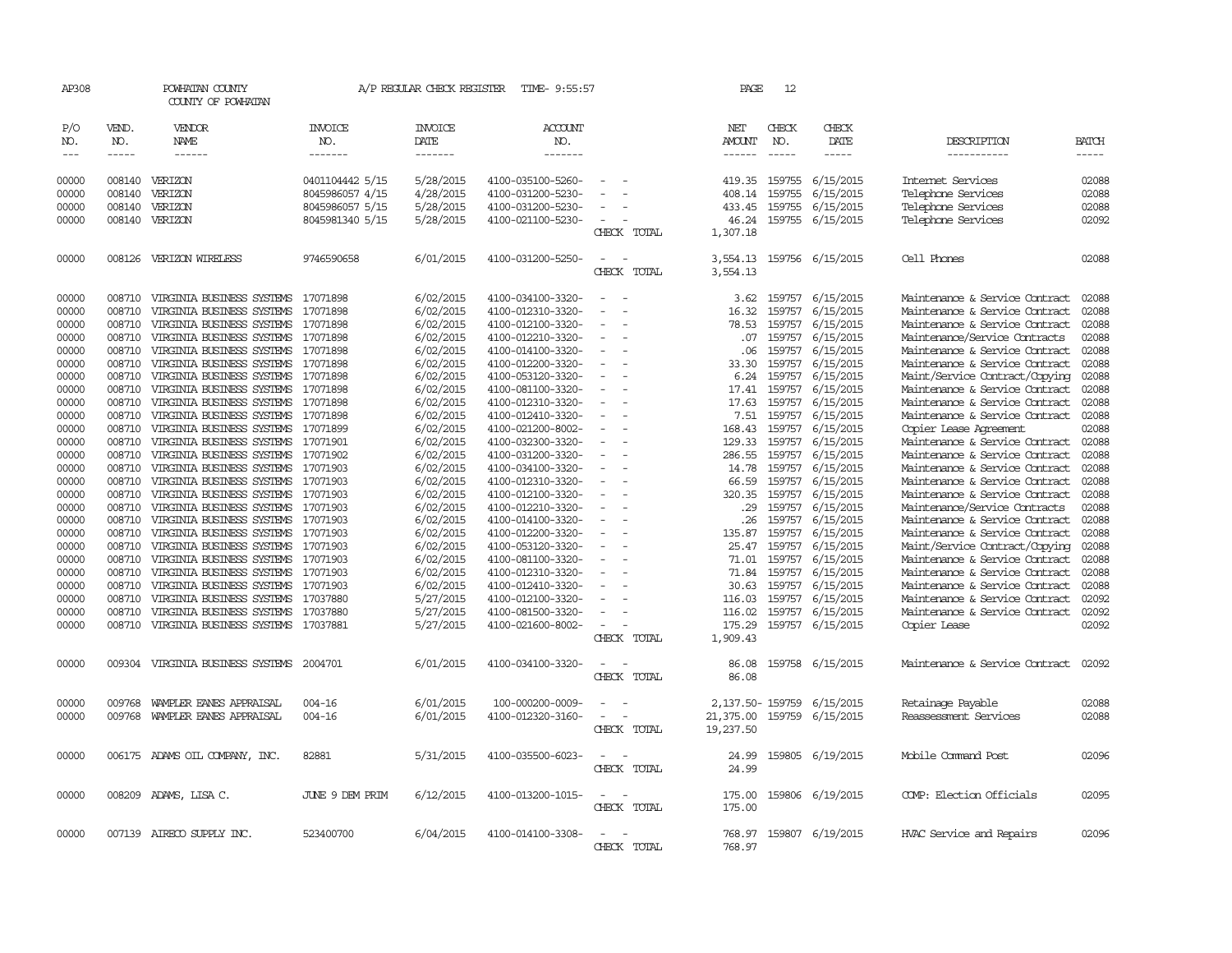| AP308               |                             | POWHATAN COUNTY<br>COUNTY OF POWHATAN                                |                                  | A/P REGULAR CHECK REGISTER        | TIME- 9:55:57                          |                                                                                                                                          | PAGE                       | 13           |                                            |                                      |                       |
|---------------------|-----------------------------|----------------------------------------------------------------------|----------------------------------|-----------------------------------|----------------------------------------|------------------------------------------------------------------------------------------------------------------------------------------|----------------------------|--------------|--------------------------------------------|--------------------------------------|-----------------------|
| P/O<br>NO.<br>$---$ | VEND.<br>NO.<br>$- - - - -$ | VENDOR<br>NAME<br>------                                             | <b>INVOICE</b><br>NO.<br>------- | <b>INVOICE</b><br>DATE<br>------- | <b>ACCOUNT</b><br>NO.<br>-------       |                                                                                                                                          | NET<br>AMOUNT<br>------    | CHECK<br>NO. | CHECK<br>DATE                              | DESCRIPTION<br>-----------           | <b>BATCH</b><br>----- |
| 00000               |                             | 007436 AQUA VIRGINIA, INC.                                           | 816682057550615                  | 6/09/2015                         | 4100-032210-5130-                      | $\sim$ 10 $\sim$ 10 $\sim$<br>CHECK TOTAL                                                                                                | 69.73<br>69.73             |              | 159808 6/19/2015                           | Water                                | 02096                 |
| 00000               |                             | 009596 ARRITT, IRMA L.                                               | JUNE 9 DEM PRIM                  | 6/12/2015                         | 4100-013200-1015-                      | $\frac{1}{2} \left( \frac{1}{2} \right) \left( \frac{1}{2} \right) = \frac{1}{2} \left( \frac{1}{2} \right)$<br>CHECK TOTAL              | 150.00<br>150.00           |              | 159809 6/19/2015                           | COMP: Election Officials             | 02095                 |
| 00000               |                             | 009669 ATKINS, JOYCE D.                                              | JUNE 9 DEM PRIM                  | 6/12/2015                         | 4100-013200-1015-                      | $\sim$<br>CHECK TOTAL                                                                                                                    | 150.00<br>150.00           |              | 159810 6/19/2015                           | COMP: Election Officials             | 02095                 |
| 00000               |                             | 009599 AYERS, NANCY VAN HUIZEN                                       | JUNE 9 DEM PRIM                  | 6/12/2015                         | 4100-013200-1015-                      | $\sim$ 10 $\sim$ 10 $\sim$<br>CHECK TOTAL                                                                                                | 175.00<br>175.00           |              | 159811 6/19/2015                           | COMP: Election Officials             | 02095                 |
| 00000               |                             | 008851 BABCOCK, JAMES                                                | JUNE 9 DEM PRIM                  | 6/12/2015                         | 4100-013200-1015-                      | $\sim$ 10 $\sim$ 10 $\sim$<br>CHECK TOTAL                                                                                                | 175.00<br>175.00           |              | 159812 6/19/2015                           | COMP: Election Officials             | 02095                 |
| 00000               |                             | 009501 BARRETT, JUDITH                                               | JUNE 9 DEM PRIM                  | 6/12/2015                         | 4100-013200-1015-                      | $\frac{1}{2} \left( \frac{1}{2} \right) \left( \frac{1}{2} \right) \left( \frac{1}{2} \right) \left( \frac{1}{2} \right)$<br>CHECK TOTAL | 150.00<br>150.00           |              | 159813 6/19/2015                           | COMP: Election Officials             | 02095                 |
| 00000               | 006670                      | BETHESDA CHURCH                                                      | JUNE 9 DEM PRIM                  | 6/12/2015                         | 4100-013200-5420-                      | CHECK TOTAL                                                                                                                              | 50.00<br>50.00             |              | 159814 6/19/2015                           | Rent                                 | 02095                 |
| 00000               |                             | 000045 BLANKENSHIP, SUSAN M.                                         | 06102015                         | 6/10/2015                         | 4100-012310-5540-                      | $\sim$ 100 $\sim$<br>CHECK TOTAL                                                                                                         | 32.36<br>32.36             |              | 159815 6/19/2015                           | Conferences & Training               | 02096                 |
| 00000               |                             | 007894 BOELT, WILLIAM M.                                             | JUNE 9 DEM PRIM                  | 6/12/2015                         | 4100-013200-1015-                      | $\sim$ 100 $\sim$ 100 $\sim$<br>CHECK TOTAL                                                                                              | 175.00<br>175.00           |              | 159816 6/19/2015                           | COMP: Election Officials             | 02095                 |
| 00000               |                             | 009595 BOOKER, GEORGE E.                                             | JUNE 9 DEM PRIM                  | 6/12/2015                         | 4100-013200-1015-                      | $\sim$ $\sim$<br>CHECK TOTAL                                                                                                             | 150.00<br>150.00           |              | 159817 6/19/2015                           | COMP: Election Officials             | 02095                 |
| 00000               |                             | 009575 BOWLIN, PATSY D.                                              | JUNE 9 DEM PRIM                  | 6/12/2015                         | 4100-013200-1015-                      | $\sim$ 100 $\sim$ 100 $\sim$<br>CHECK TOTAL                                                                                              | 150.00<br>150.00           |              | 159818 6/19/2015                           | COMP: Election Officials             | 02095                 |
| 00000               |                             | 008507 BRANCH, BRENDA P.                                             | JUNE 9 DEM PRIM                  | 6/12/2015                         | 4100-013200-1015-                      | CHECK TOTAL                                                                                                                              | 150.00<br>150.00           |              | 159819 6/19/2015                           | COMP: Election Officials             | 02095                 |
| 00000<br>00000      |                             | 008686 C.W. WILLIAMS & CO., INC.<br>008686 C.W. WILLIAMS & CO., INC. | 583737<br>583863                 | 6/03/2015<br>6/09/2015            | 4100-032200-3310-<br>4100-032200-3310- | $\omega_{\rm{max}}$ and $\omega_{\rm{max}}$<br>CHECK TOTAL                                                                               | 19.83<br>42.25             |              | 22.42 159820 6/19/2015<br>159820 6/19/2015 | Equipment Repair<br>Equipment Repair | 02096<br>02096        |
| 00000               |                             | 008541 CABLE, JEAN D.                                                | JUNE 9 DEM PRIM                  | 6/12/2015                         | 4100-013200-1015-                      | $\omega_{\rm{max}}$ and $\omega_{\rm{max}}$<br>CHECK TOTAL                                                                               | 175.00<br>175.00           |              | 159821 6/19/2015                           | COMP: Election Officials             | 02095                 |
| 00000<br>00000      | 006965<br>006965            | CINIAS CORPORATION<br>CINIAS CORPORATION                             | 143561911<br>143561912           | 6/03/2015<br>6/03/2015            | 4100-014100-6011-<br>4100-014300-6011- | $\overline{\phantom{a}}$<br>$\equiv$<br>CHECK TOTAL                                                                                      | 106.21<br>115.80<br>222.01 |              | 159822 6/19/2015<br>159822 6/19/2015       | Uniforms<br>Uniforms                 | 02096<br>02096        |
| 00000               | 007282                      | COBB TECHNOLOGIES, INC.                                              | 673505                           | 6/11/2015                         | 4100-032200-3320-                      | $\sim$ $\sim$<br>CHECK TOTAL                                                                                                             | 225.73<br>225.73           |              | 159823 6/19/2015                           | Maintenance & Service Contract       | 02096                 |
| 00000               |                             | 009178 COMCAST                                                       | 016841411770615                  | 6/01/2015                         | 4100-014300-5260-                      | $\sim$ $-$                                                                                                                               |                            |              | 72.90 159824 6/19/2015                     | Intemet                              | 02096                 |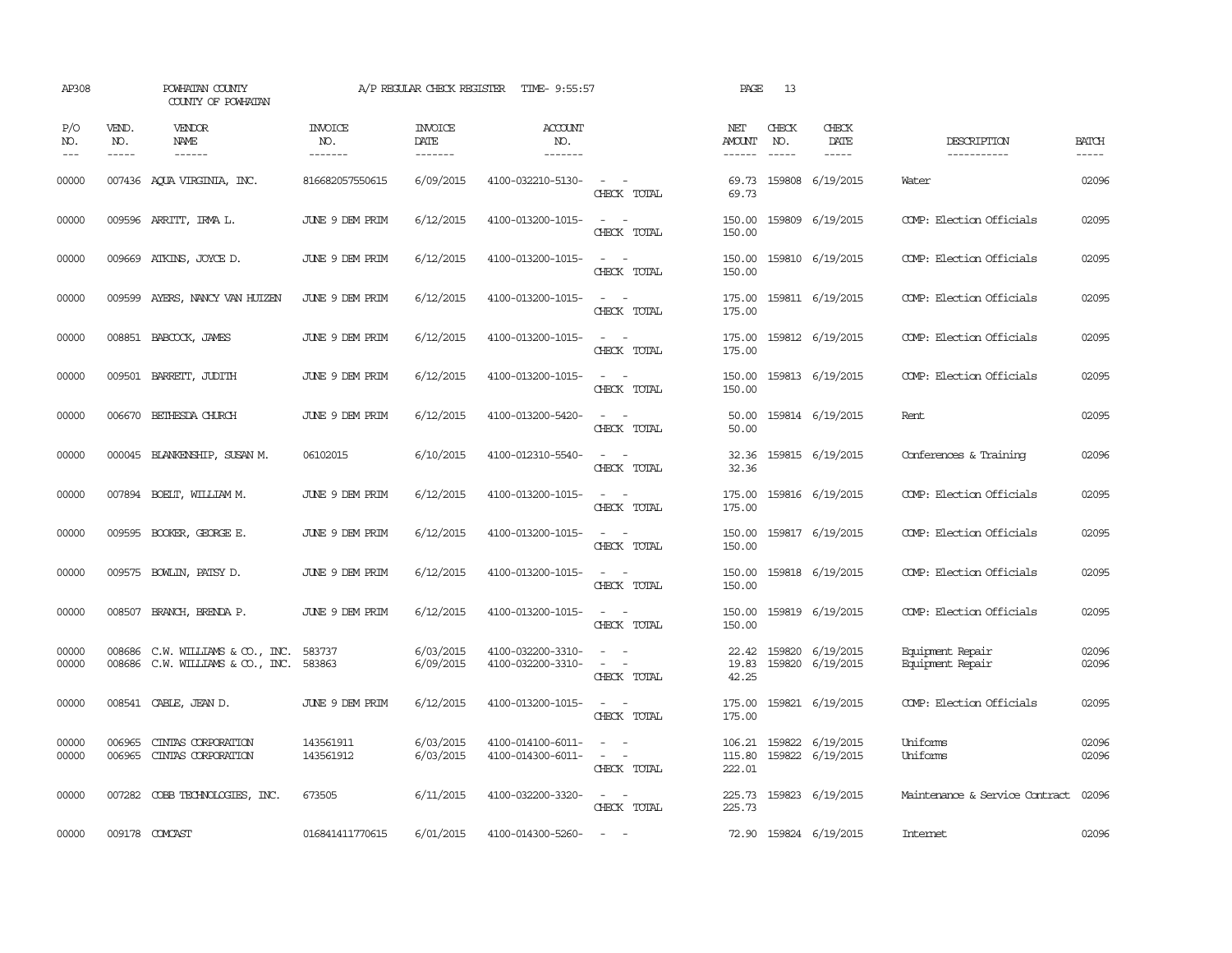| AP308                                                                                           |                                                                                                            | POWHATAN COUNTY<br>COUNTY OF POWHATAN                                                                                                                                                                                                                                                                 |                                                                                                                                                                                                               |                                                                                                                                             | A/P REGULAR CHECK REGISTER TIME- 9:55:57                                                                                                                                                                                            |                                                                                                                                           | PAGE                                                                                                                  | 14                                                                                     |                                                                                                                                                                                        |                                                                                                                                                                   |                                                                                                 |
|-------------------------------------------------------------------------------------------------|------------------------------------------------------------------------------------------------------------|-------------------------------------------------------------------------------------------------------------------------------------------------------------------------------------------------------------------------------------------------------------------------------------------------------|---------------------------------------------------------------------------------------------------------------------------------------------------------------------------------------------------------------|---------------------------------------------------------------------------------------------------------------------------------------------|-------------------------------------------------------------------------------------------------------------------------------------------------------------------------------------------------------------------------------------|-------------------------------------------------------------------------------------------------------------------------------------------|-----------------------------------------------------------------------------------------------------------------------|----------------------------------------------------------------------------------------|----------------------------------------------------------------------------------------------------------------------------------------------------------------------------------------|-------------------------------------------------------------------------------------------------------------------------------------------------------------------|-------------------------------------------------------------------------------------------------|
| P/O<br>NO.<br>$---$                                                                             | VEND.<br>NO.<br>$\frac{1}{2}$                                                                              | VENDOR<br>NAME<br>$- - - - - -$                                                                                                                                                                                                                                                                       | <b>INVOICE</b><br>NO.<br>-------                                                                                                                                                                              | <b>INVOICE</b><br>DATE<br>-------                                                                                                           | <b>ACCOUNT</b><br>NO.<br>-------                                                                                                                                                                                                    |                                                                                                                                           | NET<br>AMOUNT<br>$- - - - - -$                                                                                        | CHECK<br>NO.<br>$\frac{1}{2}$                                                          | CHECK<br>DATE<br>-----                                                                                                                                                                 | DESCRIPTION<br>-----------                                                                                                                                        | <b>BATCH</b><br>-----                                                                           |
| 00000<br>00000                                                                                  | 009178                                                                                                     | 009178 COMCAST<br>COMCAST                                                                                                                                                                                                                                                                             | 016841417990615<br>016841417990615                                                                                                                                                                            | 6/01/2015<br>6/01/2015                                                                                                                      | 4100-032300-5230-<br>4100-032300-5260-                                                                                                                                                                                              | CHECK TOTAL                                                                                                                               | 75.95<br>59.95<br>208.80                                                                                              | 159824                                                                                 | 159824 6/19/2015<br>6/19/2015                                                                                                                                                          | Telephone Services<br>Internet                                                                                                                                    | 02096<br>02096                                                                                  |
| 00000                                                                                           |                                                                                                            | 008853 COX, LINDIA B.                                                                                                                                                                                                                                                                                 | JUNE 9 DEM PRIM                                                                                                                                                                                               | 6/12/2015                                                                                                                                   | 4100-013200-1015-                                                                                                                                                                                                                   | CHECK TOTAL                                                                                                                               | 150.00<br>150.00                                                                                                      |                                                                                        | 159825 6/19/2015                                                                                                                                                                       | COMP: Election Officials                                                                                                                                          | 02095                                                                                           |
| 00000                                                                                           |                                                                                                            | 009671 DALTON, JOSEPH L.                                                                                                                                                                                                                                                                              | JUNE 9 DEM PRIM                                                                                                                                                                                               | 6/12/2015                                                                                                                                   | 4100-013200-1015-                                                                                                                                                                                                                   | $\overline{\phantom{a}}$<br>. —<br>CHECK TOTAL                                                                                            | 150.00<br>150.00                                                                                                      |                                                                                        | 159826 6/19/2015                                                                                                                                                                       | COMP: Election Officials                                                                                                                                          | 02095                                                                                           |
| 00000                                                                                           | 006240                                                                                                     | DIAMOND SPRINGS WATER, INC 1216500 0615                                                                                                                                                                                                                                                               |                                                                                                                                                                                                               | 6/05/2015                                                                                                                                   | 4100-031200-5130-                                                                                                                                                                                                                   | CHECK TOTAL                                                                                                                               | 150.95<br>150.95                                                                                                      |                                                                                        | 159827 6/19/2015                                                                                                                                                                       | Water                                                                                                                                                             | 02096                                                                                           |
| 00000                                                                                           |                                                                                                            | 010729 DICKSON, LACEY                                                                                                                                                                                                                                                                                 | JUNE 9 DEM PRIM                                                                                                                                                                                               | 6/12/2015                                                                                                                                   | 4100-013200-1015-                                                                                                                                                                                                                   | CHECK TOTAL                                                                                                                               | 150.00<br>150.00                                                                                                      |                                                                                        | 159828 6/19/2015                                                                                                                                                                       | COMP: Election Officials                                                                                                                                          | 02095                                                                                           |
| 00000                                                                                           | 007288                                                                                                     | DOMINION ENERGY                                                                                                                                                                                                                                                                                       | 104804                                                                                                                                                                                                        | 6/03/2015                                                                                                                                   | 4100-014100-3320-                                                                                                                                                                                                                   | CHECK TOTAL                                                                                                                               | 1,757.25<br>1,757.25                                                                                                  |                                                                                        | 159829 6/19/2015                                                                                                                                                                       | Maintenance & Service Contract                                                                                                                                    | 02096                                                                                           |
| 00000<br>00000<br>00000<br>00000<br>00000<br>00000<br>00000<br>00000<br>00000<br>00000<br>00000 | 000860<br>000860<br>000860<br>000860<br>000860<br>000860<br>000860<br>000860<br>000860<br>000860<br>000860 | DOMINION VIRGINIA POWER<br>DOMINION VIRGINIA POWER<br>DOMINION VIRGINIA POWER<br>DOMINION VIRGINIA POWER<br>DOMINION VIRGINIA POWER<br>DOMINION VIRGINIA POWER<br>DOMINION VIRGINIA POWER<br>DOMINION VIRGINIA POWER<br>DOMINION VIRGINIA POWER<br>DOMINION VIRGINIA POWER<br>DOMINION VIRGINIA POWER | 0432180008 0615<br>0863807277 0615<br>0962041034 0615<br>1221667833 0615<br>1223507334 0615<br>1498464559 0615<br>1982170001 0615<br>2142337506 0615<br>2312285006 0615<br>2346327501 0615<br>2346327501 0615 | 6/03/2015<br>6/03/2015<br>6/03/2015<br>6/03/2015<br>6/03/2015<br>6/03/2015<br>6/03/2015<br>6/03/2015<br>6/03/2015<br>6/03/2015<br>6/03/2015 | 4100-014600-5110-<br>4100-014600-5110-<br>4100-032210-5110-<br>4100-035500-5110-<br>4100-014300-5110-<br>4100-014600-5110-<br>4100-014100-5110-<br>4100-014600-5110-<br>4100-014100-5110-<br>4100-014100-5110-<br>4100-031200-5110- | $\equiv$<br>$\overline{\phantom{a}}$<br>$\equiv$<br>$\sim$<br>CHECK TOTAL                                                                 | 389.66<br>68.55<br>680.65<br>223.69<br>221.29<br>96.97<br>11.47<br>87.49<br>70.89<br>1,963.25<br>1,963.25<br>5,777.16 | 159830<br>159830<br>159830<br>159830<br>159830<br>159830<br>159830<br>159830<br>159830 | 159830 6/19/2015<br>6/19/2015<br>6/19/2015<br>6/19/2015<br>6/19/2015<br>6/19/2015<br>6/19/2015<br>6/19/2015<br>6/19/2015<br>6/19/2015<br>159830 6/19/2015                              | Electricity<br>Electricity<br>Electricity<br>Electricity<br>Electricity<br>Electricity<br>Electricity<br>Electricity<br>Electricity<br>Electricity<br>Electricity | 02096<br>02096<br>02096<br>02096<br>02096<br>02096<br>02096<br>02096<br>02096<br>02096<br>02096 |
| 00000<br>00000<br>00000<br>00000<br>00000<br>00000<br>00000<br>00000<br>00000<br>00000          | 000860<br>000860<br>000860<br>000860<br>000860<br>000860<br>000860<br>000860<br>000860<br>000860           | DOMINION VIRGINIA POWER<br>DOMINION VIRGINIA POWER<br>DOMINION VIRGINIA POWER<br>DOMINION VIRGINIA POWER<br>DOMINION VIRGINIA POWER<br>DOMINION VIRGINIA POWER<br>DOMINION VIRGINIA POWER<br>DOMINION VIRGINIA POWER<br>DOMINION VIRGINIA POWER<br>DOMINION VIRGINIA POWER                            | 2352270009 0615<br>2442170003 0615<br>2462222502 0615<br>2476067034 0615<br>2613832712 0615<br>2912605595 0615<br>2932352368 0615<br>2972120006 0615<br>3451094936 0615<br>3496131156 0615                    | 6/03/2015<br>6/03/2015<br>6/03/2015<br>6/03/2015<br>6/03/2015<br>6/03/2015<br>6/03/2015<br>6/03/2015<br>6/03/2015<br>6/03/2015              | 4100-014100-5110-<br>4100-014100-5110-<br>4100-014100-5110-<br>4100-014100-5110-<br>4100-022100-5110-<br>4100-014100-5110-<br>4100-032220-5110-<br>4100-014100-5110-<br>4100-014600-5110-<br>4100-014100-5110-                      | $\sim$<br>$\overline{\phantom{a}}$<br>÷,<br>$\overline{\phantom{a}}$<br>$\equiv$<br>$\sim$<br>$\sim$<br>$\equiv$<br>$\sim$<br>CHECK TOTAL | 35.09<br>1,245.65<br>3,075.20<br>103.06<br>171.97<br>96.29<br>21.39<br>1,408.78<br>123.31<br>6.59<br>6,287.33         | 159831<br>159831                                                                       | 159831 6/19/2015<br>159831 6/19/2015<br>6/19/2015<br>6/19/2015<br>159831 6/19/2015<br>159831 6/19/2015<br>159831 6/19/2015<br>159831 6/19/2015<br>159831 6/19/2015<br>159831 6/19/2015 | Electricity<br>Electricity<br>Electricity<br>Electricity<br>Electricity<br>Electricity<br>Electricity<br>Electricity<br>Electricity<br>Electricity                | 02096<br>02096<br>02096<br>02096<br>02096<br>02096<br>02096<br>02096<br>02096<br>02096          |
| 00000<br>00000<br>00000<br>00000<br>00000<br>00000<br>00000                                     | 000860<br>000860<br>000860<br>000860<br>000860<br>000860                                                   | DOMINION VIRGINIA POWER<br>DOMINION VIRGINIA POWER<br>DOMINION VIRGINIA POWER<br>DOMINION VIRGINIA POWER<br>DOMINION VIRGINIA POWER<br>DOMINION VIRGINIA POWER<br>000860 DOMINION VIRGINIA POWER                                                                                                      | 3507951824 0615<br>4062035391 0615<br>4165680929 0615<br>4691491015 0615<br>4732217502 0615<br>5652237503 0615<br>6024003557 0615                                                                             | 6/03/2015<br>6/03/2015<br>6/04/2015<br>6/03/2015<br>6/03/2015<br>6/03/2015<br>6/04/2015                                                     | 4100-014600-5110-<br>4100-035500-5110-<br>4100-035500-5110-<br>4100-014600-5110-<br>4100-014600-5110-<br>4100-014600-5110-<br>4100-014100-5110-                                                                                     | $\equiv$<br>$\equiv$<br>$\overline{\phantom{a}}$<br>$\sim$                                                                                | 73.71<br>61.80<br>146.14<br>45.25<br>280.71<br>61.20                                                                  | 159832<br>159832<br>159832<br>159832<br>159832                                         | 159832 6/19/2015<br>6/19/2015<br>6/19/2015<br>6/19/2015<br>6/19/2015<br>6/19/2015<br>20.13 159832 6/19/2015                                                                            | Electricity<br>Electricity<br>Electricity<br>Electricity<br>Electricity<br>Electricity<br>Electricity                                                             | 02096<br>02096<br>02096<br>02096<br>02096<br>02096<br>02096                                     |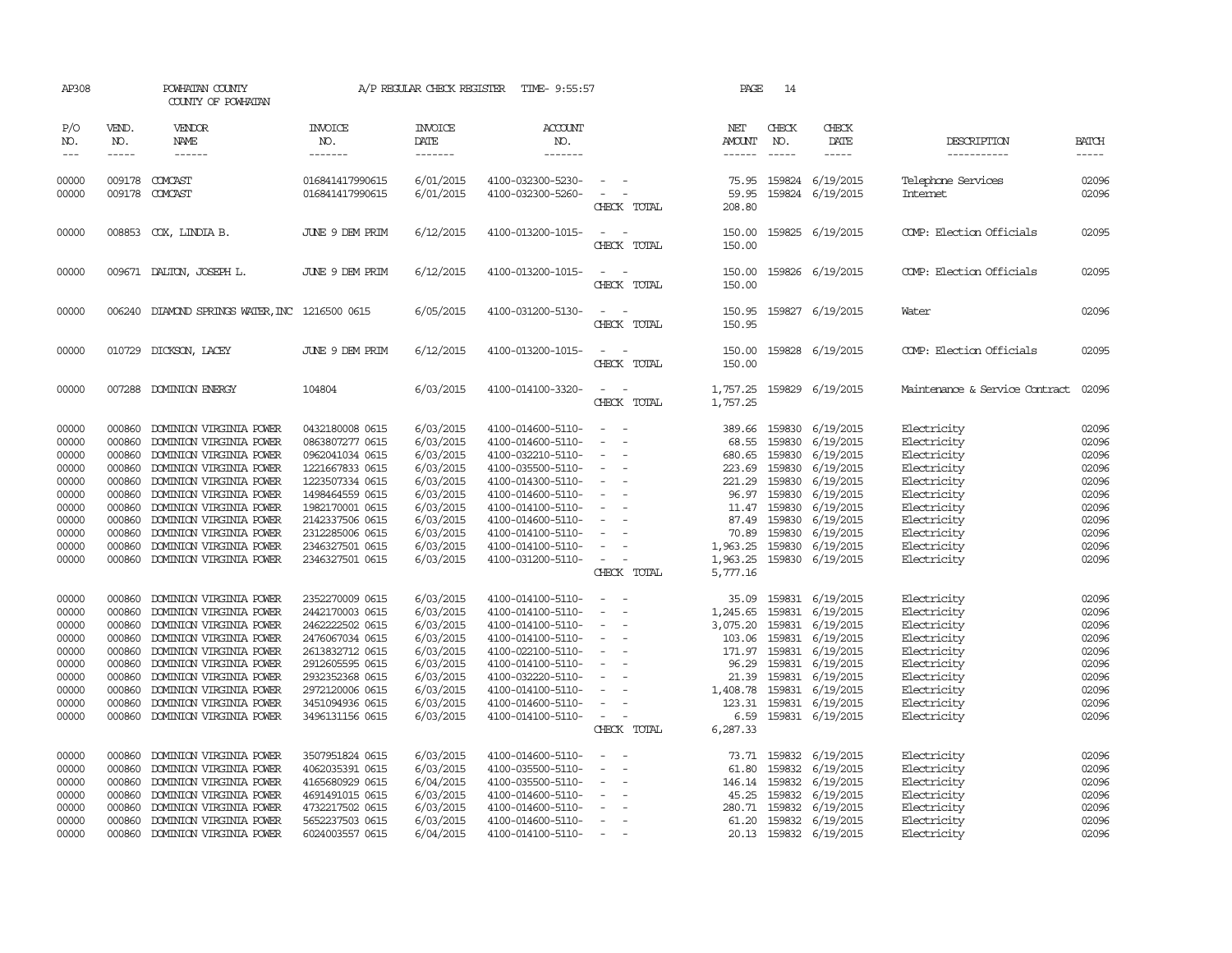| AP308                       |                             | POWHATAN COUNTY<br>COUNTY OF POWHATAN                                         |                                                       | A/P REGULAR CHECK REGISTER               | TIME- 9:55:57                                               |                                                                                                                             | PAGE<br>15                                                      |                                                          |                                           |                         |
|-----------------------------|-----------------------------|-------------------------------------------------------------------------------|-------------------------------------------------------|------------------------------------------|-------------------------------------------------------------|-----------------------------------------------------------------------------------------------------------------------------|-----------------------------------------------------------------|----------------------------------------------------------|-------------------------------------------|-------------------------|
| P/O<br>NO.<br>$\frac{1}{2}$ | VEND.<br>NO.<br>$- - - - -$ | <b>VENDOR</b><br><b>NAME</b><br>------                                        | <b>INVOICE</b><br>NO.<br>-------                      | <b>INVOICE</b><br><b>DATE</b><br>------- | <b>ACCOUNT</b><br>NO.<br>-------                            |                                                                                                                             | CHECK<br>NET<br>AMOUNT<br>NO.<br>$- - - - - -$<br>$\frac{1}{2}$ | CHECK<br>DATE<br>-----                                   | DESCRIPTION<br>-----------                | <b>BATCH</b><br>-----   |
| 00000<br>00000<br>00000     | 000860<br>000860<br>000860  | DOMINION VIRGINIA POWER<br>DOMINION VIRGINIA POWER<br>DOMINION VIRGINIA POWER | 6211789810 0615<br>8009370571 0615<br>8971069334 0615 | 6/03/2015<br>6/04/2015<br>6/03/2015      | 4100-035500-5110-<br>4100-035500-5110-<br>4100-014300-5110- | $\sim$ $ \sim$<br>$\sim$<br>CHECK TOTAL                                                                                     | 60.51 159832<br>106.82<br>985.80                                | 129.53 159832 6/19/2015<br>6/19/2015<br>159832 6/19/2015 | Electricity<br>Electricity<br>Electricity | 02096<br>02096<br>02096 |
| 00000                       | 000860                      | DOMINION VIRGINIA POWER                                                       | 9750120975 0615                                       | 6/03/2015                                | 4100-032220-5110-                                           | CHECK TOTAL                                                                                                                 | 1,628.03<br>1,628.03                                            | 159833 6/19/2015                                         | Electricity                               | 02096                   |
| 00000                       | 008750                      | DOMINION VIRGINIA POWER                                                       | 5194818703                                            | 6/10/2015                                | 4100-053910-5643-                                           | $\sim$<br>CHECK TOTAL                                                                                                       | 332.95<br>332.95                                                | 159834 6/19/2015                                         | PCCAA Services - Federal CSBG             | 02096                   |
| 00000                       |                             | 010601 DRIVER, BRANDON CONWAY                                                 | JUNE 9 DEM PRIM                                       | 6/12/2015                                | 4100-013200-1015-                                           | $\omega_{\rm{max}}$ and $\omega_{\rm{max}}$<br>CHECK TOTAL                                                                  | 175.00<br>175.00                                                | 159835 6/19/2015                                         | COMP: Election Officials                  | 02095                   |
| 00000                       |                             | 009571 DURHAM, MARILYN                                                        | 174621                                                | 6/15/2015                                | 4100-031200-5550-                                           | $\sim$ $ \sim$<br>CHECK TOTAL                                                                                               | 13.80<br>13.80                                                  | 159836 6/19/2015                                         | Prisoner Extradition                      | 02096                   |
| 00000                       |                             | 009945 ENTRUST RECORDS MGMT                                                   | C3906                                                 | 11/04/2014                               | 4100-012200-3140-                                           | $\sim$<br>$\sim$<br>CHECK TOTAL                                                                                             | 1,062.00<br>1,062.00                                            | 159837 6/19/2015                                         | Professional Services                     | 02098                   |
| 00000                       |                             | 007537 FERGUSON ENTERPRISES, INC 3302893                                      |                                                       | 5/29/2015                                | 4100-032210-3310-                                           | CHECK TOTAL                                                                                                                 | 11.02<br>11.02                                                  | 159838 6/19/2015                                         | Repairs & Maintenance                     | 02096                   |
| 00000                       |                             | 009673 FIELDS, THERESA A.                                                     | JUNE 9 DEM PRIM                                       | 6/12/2015                                | 4100-013200-1015-                                           | $\sim$<br>$\sim$<br>CHECK TOTAL                                                                                             | 150.00<br>150.00                                                | 159839 6/19/2015                                         | COMP: Election Officials                  | 02095                   |
| 00000                       |                             | 006674 FINE CREEK BAPTIST CHURCH JUNE 9 DEM PRIM                              |                                                       | 6/12/2015                                | 4100-013200-5420-                                           | $\frac{1}{2} \left( \frac{1}{2} \right) \left( \frac{1}{2} \right) = \frac{1}{2} \left( \frac{1}{2} \right)$<br>CHECK TOTAL | 50.00<br>50.00                                                  | 159840 6/19/2015                                         | Rent                                      | 02095                   |
| 00000                       |                             | 006666 FINE CREEK FIRE DEPT                                                   | JUNE 9 DEM PRIM                                       | 6/12/2015                                | 4100-013200-5420-                                           | $\sim$<br>CHECK TOTAL                                                                                                       | 50.00<br>50.00                                                  | 159841 6/19/2015                                         | Rent                                      | 02095                   |
| 00000                       |                             | 000338 FIRE PROTECTION EQUIP. CO                                              | 00059870                                              | 5/28/2015                                | 4100-032200-6010-                                           | CHECK TOTAL                                                                                                                 | 240.95<br>240.95                                                | 159842 6/19/2015                                         | Breathing Apparatus                       | 02096                   |
| 00000                       |                             | 008518 FLANAGAN, FRANKLIN L.                                                  | JUNE 9 DEM PRIM                                       | 6/12/2015                                | 4100-013200-1015-                                           | CHECK TOTAL                                                                                                                 | 175.00<br>175.00                                                | 159843 6/19/2015                                         | COMP: Election Officials                  | 02095                   |
| 00000                       | 008852                      | GOODE, LAVERNE E.                                                             | JUNE 9 DEM PRIM                                       | 6/12/2015                                | 4100-013200-1015-                                           | CHECK TOTAL                                                                                                                 | 150.00<br>150.00                                                | 159844 6/19/2015                                         | COMP: Election Officials                  | 02095                   |
| 00000                       | 009021                      | GRACELAND BAPTIST CHURCH                                                      | JUNE 9 DEM PRIM                                       | 6/12/2015                                | 4100-013200-5420-                                           | CHECK TOTAL                                                                                                                 | 50.00<br>50.00                                                  | 159845 6/19/2015                                         | Rent                                      | 02095                   |
| 00000                       |                             | 008700 GRADWELL, MELISSA LOWE                                                 | JUNE 9 DEM PRIM                                       | 6/12/2015                                | 4100-013200-1015-                                           | $\sim$<br>CHECK TOTAL                                                                                                       | 150.00<br>150.00                                                | 159846 6/19/2015                                         | COMP: Election Officials                  | 02095                   |
| 00000                       |                             | 010602 GRAY, REED B.                                                          | JUNE 9 DEM PRIM                                       | 6/12/2015                                | 4100-013200-1015-                                           | $\frac{1}{2} \left( \frac{1}{2} \right) \left( \frac{1}{2} \right) = \frac{1}{2} \left( \frac{1}{2} \right)$<br>CHECK TOTAL | 150.00<br>150.00                                                | 159847 6/19/2015                                         | COMP: Election Officials                  | 02095                   |
| 00000                       |                             | 008513 GREGORY, LUCILLE S.                                                    | JUNE 9 DEM PRIM                                       | 6/12/2015                                | 4100-013200-1015-                                           | $\sim$<br>$\sim$<br>CHECK TOTAL                                                                                             | 150.00<br>150.00                                                | 159848 6/19/2015                                         | COMP: Election Officials                  | 02095                   |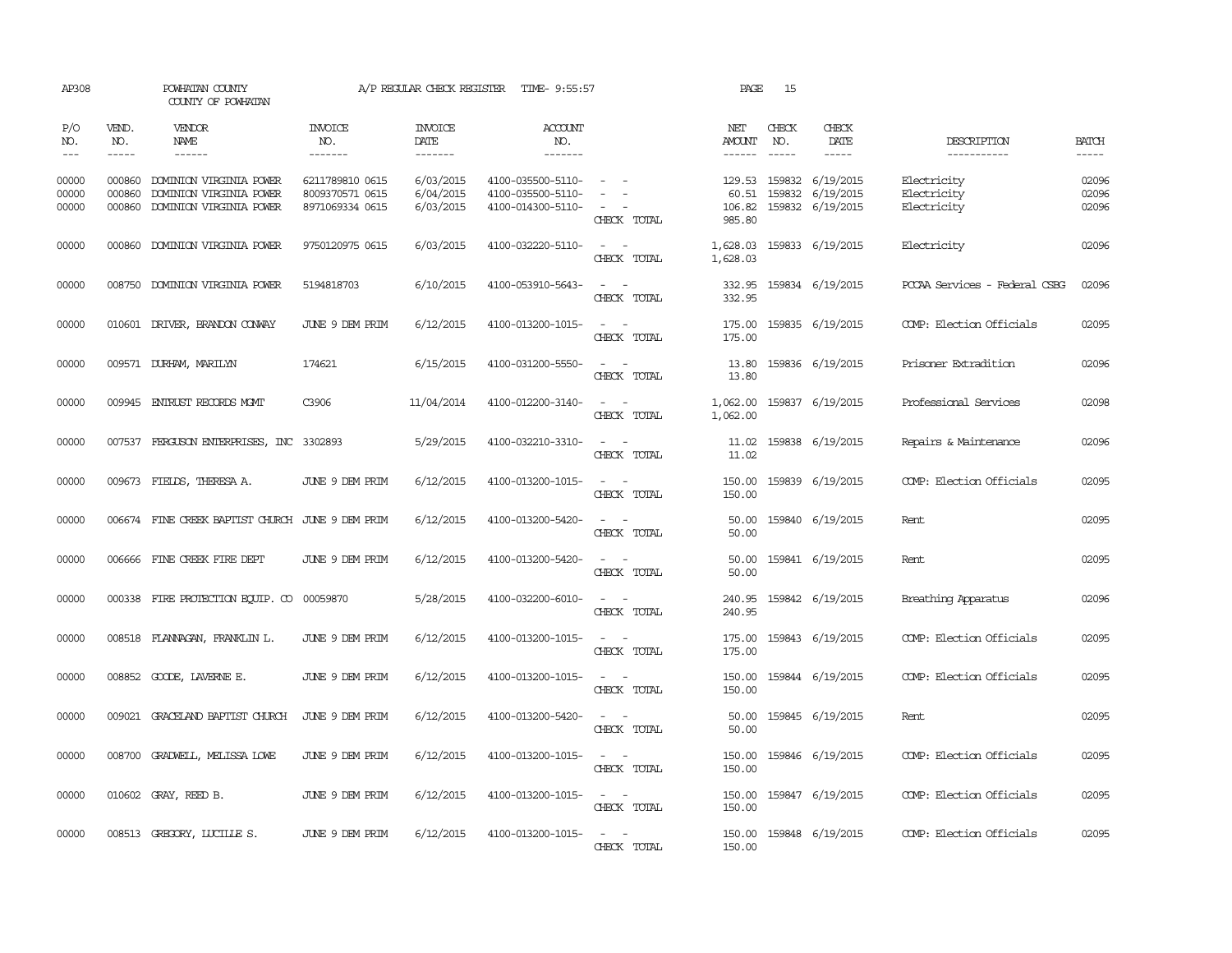| AP308                            |                                      | POWHATAN COUNTY<br>COUNTY OF POWHATAN                                                                |                                      | A/P REGULAR CHECK REGISTER                       | TIME- 9:55:57                                                                    |                                                             | PAGE                                             | 16                            |                                                                       |                                                                                                              |                                  |
|----------------------------------|--------------------------------------|------------------------------------------------------------------------------------------------------|--------------------------------------|--------------------------------------------------|----------------------------------------------------------------------------------|-------------------------------------------------------------|--------------------------------------------------|-------------------------------|-----------------------------------------------------------------------|--------------------------------------------------------------------------------------------------------------|----------------------------------|
| P/O<br>NO.<br>$---$              | VEND.<br>NO.<br>$- - - - -$          | VENDOR<br>NAME<br>$- - - - - -$                                                                      | <b>INVOICE</b><br>NO.<br>-------     | <b>INVOICE</b><br><b>DATE</b><br>-------         | <b>ACCOUNT</b><br>NO.<br>-------                                                 |                                                             | NET<br>AMOUNT<br>$- - - - - -$                   | CHECK<br>NO.<br>$\frac{1}{2}$ | CHECK<br>DATE<br>$- - - - -$                                          | DESCRIPTION<br>-----------                                                                                   | <b>BATCH</b><br>-----            |
| 00000                            | 010879                               | HENSON, JACOB N.                                                                                     | JUNE 9 DEM PRIM                      | 6/12/2015                                        | 4100-013200-1015-                                                                | $\sim$<br>CHECK TOTAL                                       | 150.00<br>150.00                                 | 159849                        | 6/19/2015                                                             | COMP: Election Officials                                                                                     | 02095                            |
| 00000                            |                                      | 008537 HENSON, MARIE S.                                                                              | JUNE 9 DEM PRIM                      | 6/12/2015                                        | 4100-013200-1015-                                                                | $\sim$<br>CHECK TOTAL                                       | 175.00<br>175.00                                 | 159850                        | 6/19/2015                                                             | COMP: Election Officials                                                                                     | 02095                            |
| 00000                            | 006097                               | HERTZLER FARM & FEED, INC                                                                            | 025400                               | 5/29/2015                                        | 4100-035100-6022-                                                                | $\equiv$<br>CHECK TOTAL                                     | 14.99<br>14.99                                   |                               | 159851 6/19/2015                                                      | Dog Food/Supplies                                                                                            | 02096                            |
| 00000<br>00000<br>00000<br>00000 | 000120<br>000120<br>000120<br>000120 | <b>JAMES RIVER AIR</b><br><b>JAMES RIVER AIR</b><br><b>JAMES RIVER AIR</b><br><b>JAMES RIVER AIR</b> | S56161<br>S56162<br>S56418<br>S56659 | 5/30/2015<br>5/30/2015<br>5/30/2015<br>5/30/2015 | 4100-014100-3308-<br>4100-014100-3308-<br>4100-014100-3308-<br>4100-014100-3308- | $\sim$<br>$\sim$<br>$\overline{\phantom{a}}$<br>CHECK TOTAL | 448.75<br>688.00<br>645.81<br>301.00<br>2,083.56 | 159852                        | 159852 6/19/2015<br>6/19/2015<br>159852 6/19/2015<br>159852 6/19/2015 | HVAC Service and Repairs<br>HVAC Service and Repairs<br>HVAC Service and Repairs<br>HVAC Service and Repairs | 02096<br>02096<br>02096<br>02096 |
| 00000                            |                                      | 001011 JESSIE, CHERL L.                                                                              | 06102015                             | 6/10/2015                                        | 4100-012310-5540-                                                                | $\equiv$<br>$\overline{\phantom{a}}$<br>CHECK TOTAL         | 11.59<br>11.59                                   |                               | 159853 6/19/2015                                                      | Conferences & Training                                                                                       | 02096                            |
| 00000                            |                                      | 009676 JONES, ANDREW C.                                                                              | JUNE 9 DEM PRIM                      | 6/12/2015                                        | 4100-013200-1015-                                                                | $\sim$ $\sim$<br>CHECK TOTAL                                | 175.00<br>175.00                                 |                               | 159854 6/19/2015                                                      | COMP: Election Officials                                                                                     | 02095                            |
| 00000                            |                                      | 007874 JONES, LINDA HOLLIN                                                                           | JUNE 9 DEM PRIM                      | 6/12/2015                                        | 4100-013200-1015-                                                                | $\sim$<br>$\sim$<br>CHECK TOTAL                             | 150.00<br>150.00                                 |                               | 159855 6/19/2015                                                      | COMP: Election Officials                                                                                     | 02095                            |
| 00000                            | 008708                               | JONES, SUSAN H.                                                                                      | JUNE 9 DEM PRIM                      | 6/12/2015                                        | 4100-013200-1015-                                                                | $\sim$ $\sim$<br>CHECK TOTAL                                | 175.00<br>175.00                                 |                               | 159856 6/19/2015                                                      | COMP: Election Officials                                                                                     | 02095                            |
| 00000                            | 009898                               | JORDAN, CECIL W.                                                                                     | <b>JUNE 2015</b>                     | 6/12/2015                                        | 4100-013200-5510-                                                                | $\sim$<br>CHECK TOTAL                                       | 46.58<br>46.58                                   |                               | 159857 6/19/2015                                                      | Travel/Mileage/Parking/Tolls                                                                                 | 02095                            |
| 00000                            |                                      | 009677 KING, JEAN L.                                                                                 | JUNE 9 DEM PRIM                      | 6/12/2015                                        | 4100-013200-1015-                                                                | CHECK TOTAL                                                 | 71.98<br>71.98                                   |                               | 159858 6/19/2015                                                      | COMP: Election Officials                                                                                     | 02095                            |
| 00000<br>00000                   | 009970<br>009970                     | LABOR READY MID-ATLANTIC<br>LABOR READY MID-ATLANTIC                                                 | 19692235<br>19729001                 | 5/29/2015<br>6/05/2015                           | 4100-014500-3190-<br>4100-014500-3190-                                           | $\equiv$<br>CHECK TOTAL                                     | 472.64<br>472.64<br>945.28                       | 159859                        | 6/19/2015<br>159859 6/19/2015                                         | Grounds Maintenance<br>Grounds Maintenance                                                                   | 02096<br>02096                   |
| 00000<br>00000                   | 007981                               | LANGUAGE LINE SERVICES<br>007981 LANGLAGE LINE SERVICES                                              | 3616587<br>3616587                   | 5/31/2015<br>5/31/2015                           | 4100-031710-5230-<br>4100-035500-3140-                                           | $\sim$<br>CHECK TOTAL                                       | 64.00<br>63.92                                   | 159860                        | 6/19/2015<br>08-159860 6/19/2015                                      | Telephone Services<br>Professional Services                                                                  | 02096<br>02096                   |
| 00000<br>00000                   | 009691<br>009691                     | LAYMAN IRRIGATION &<br>LAYMAN IRRIGATION &                                                           | 15670<br>16164                       | 5/05/2015<br>6/11/2015                           | 4100-014600-3320-<br>4100-014600-3310-                                           | $\equiv$<br>CHECK TOTAL                                     | 800.00<br>1,965.50<br>2,765.50                   | 159861                        | 6/19/2015<br>159861 6/19/2015                                         | Maintenance/Service Contracts<br>Repairs and Maintenance                                                     | 02096<br>02096                   |
| 00000                            |                                      | 008522 LOWENTHAL JR., H JOSEPH                                                                       | JUNE 9 DEM PRIM                      | 6/12/2015                                        | 4100-013200-1015-                                                                | $\sim$ $-$<br>CHECK TOTAL                                   | 175.00<br>175.00                                 |                               | 159862 6/19/2015                                                      | COMP: Election Officials                                                                                     | 02095                            |
| 00000                            |                                      | 008348 LUXFORD, BRAD                                                                                 | 06092015                             | 6/09/2015                                        | 4100-031200-5550-                                                                | CHECK TOTAL                                                 | 15.69<br>15.69                                   |                               | 159863 6/19/2015                                                      | Prisoner Extradition                                                                                         | 02096                            |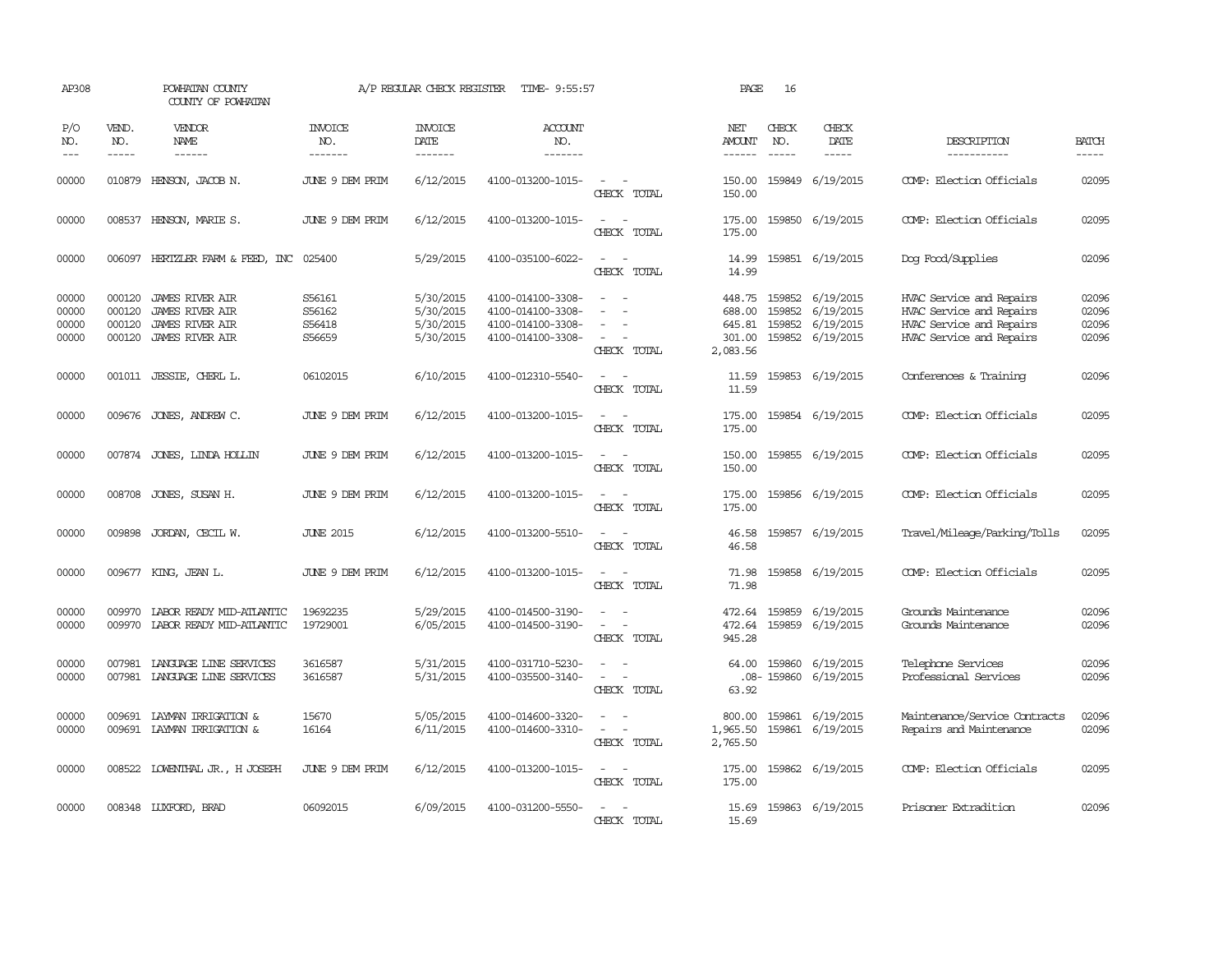| AP308                                                                                  |                                      | POWHATAN COUNTY<br>COUNTY OF POWHATAN                                                                                                                                                                                                                                        |                                                                                        | A/P REGULAR CHECK REGISTER                                                                                                     | TIME- 9:55:57                                                                                                                                                                                                  |                                                     | PAGE                                                                                                         | 17                                                                                               |                                                                                                                                |                                                                                                                                                                                                                          |                                                                                        |
|----------------------------------------------------------------------------------------|--------------------------------------|------------------------------------------------------------------------------------------------------------------------------------------------------------------------------------------------------------------------------------------------------------------------------|----------------------------------------------------------------------------------------|--------------------------------------------------------------------------------------------------------------------------------|----------------------------------------------------------------------------------------------------------------------------------------------------------------------------------------------------------------|-----------------------------------------------------|--------------------------------------------------------------------------------------------------------------|--------------------------------------------------------------------------------------------------|--------------------------------------------------------------------------------------------------------------------------------|--------------------------------------------------------------------------------------------------------------------------------------------------------------------------------------------------------------------------|----------------------------------------------------------------------------------------|
| P/O<br>NO.<br>$---$                                                                    | VEND.<br>NO.<br>$\frac{1}{2}$        | VENDOR<br>NAME<br>------                                                                                                                                                                                                                                                     | <b>INVOICE</b><br>NO.<br>-------                                                       | <b>INVOICE</b><br>DATE<br>-------                                                                                              | <b>ACCOUNT</b><br>NO.<br>-------                                                                                                                                                                               |                                                     | NET<br>AMOUNT<br>------                                                                                      | CHECK<br>NO.<br>$- - - - -$                                                                      | CHECK<br>DATE<br>$- - - - -$                                                                                                   | DESCRIPTION<br>-----------                                                                                                                                                                                               | <b>BATCH</b><br>-----                                                                  |
| 00000                                                                                  |                                      | 006672 MACON FIRE DEPARTMENT                                                                                                                                                                                                                                                 | JUNE 9 DEM PRIM                                                                        | 6/12/2015                                                                                                                      | 4100-013200-5420-                                                                                                                                                                                              | CHECK TOTAL                                         | 50.00<br>50.00                                                                                               |                                                                                                  | 159864 6/19/2015                                                                                                               | Rent                                                                                                                                                                                                                     | 02095                                                                                  |
| 00000                                                                                  |                                      | 006667 MANAKIN EPISCOPAL CHURCH                                                                                                                                                                                                                                              | JUNE 9 DEM PRIM                                                                        | 6/12/2015                                                                                                                      | 4100-013200-5420-                                                                                                                                                                                              | $\overline{\phantom{0}}$<br>CHECK TOTAL             | 50.00<br>50.00                                                                                               |                                                                                                  | 159865 6/19/2015                                                                                                               | Rent                                                                                                                                                                                                                     | 02095                                                                                  |
| 00000                                                                                  |                                      | 008506 MARTIN, SUSAN B.                                                                                                                                                                                                                                                      | JUNE 9 DEM PRIM                                                                        | 6/12/2015                                                                                                                      | 4100-013200-1015-                                                                                                                                                                                              | $\sim$<br>$\sim$<br>CHECK TOTAL                     | 150.00<br>150.00                                                                                             |                                                                                                  | 159866 6/19/2015                                                                                                               | COMP: Election Officials                                                                                                                                                                                                 | 02095                                                                                  |
| 00000                                                                                  |                                      | 008553 MILLER, PATRICIA                                                                                                                                                                                                                                                      | JUNE 9 DEM PRIM                                                                        | 6/12/2015                                                                                                                      | 4100-013200-1015-                                                                                                                                                                                              | CHECK TOTAL                                         | 150.00<br>150.00                                                                                             |                                                                                                  | 159867 6/19/2015                                                                                                               | COMP: Election Officials                                                                                                                                                                                                 | 02095                                                                                  |
| 00000                                                                                  |                                      | 010603 MILLS, BETHANY                                                                                                                                                                                                                                                        | JUNE 9 DEM PRIM                                                                        | 6/12/2015                                                                                                                      | 4100-013200-1015-                                                                                                                                                                                              | $\overline{a}$<br>CHECK TOTAL                       | 150.00<br>150.00                                                                                             |                                                                                                  | 159868 6/19/2015                                                                                                               | COMP: Election Officials                                                                                                                                                                                                 | 02095                                                                                  |
| 00000<br>00000<br>00000<br>00000<br>00000<br>00000<br>00000<br>00000<br>00000<br>00000 | 006610<br>006610<br>006610<br>006610 | MO-JOHNS SANITATION<br>MO-JOHNS SANITATION<br>MO-JOHNS SANITATION<br>006610 MO-JOHNS SANITATION<br>006610 MO-JOHNS SANITATION<br>006610 MO-JOHNS SANITATION<br>MO-JOHNS SANITATION<br>006610 MO-JOHNS SANITATION<br>006610 MO-JOHNS SANITATION<br>006610 MO-JOHNS SANITATION | 83616<br>83617<br>83618<br>83619<br>83620<br>83621<br>83622<br>83623<br>83624<br>83625 | 6/01/2015<br>6/01/2015<br>6/01/2015<br>6/01/2015<br>6/01/2015<br>6/01/2015<br>6/01/2015<br>6/01/2015<br>6/01/2015<br>6/01/2015 | 4100-014600-3311-<br>4100-014600-3311-<br>4100-014600-3311-<br>4100-014600-3311-<br>4100-014600-3311-<br>4100-014600-3311-<br>4100-014600-3311-<br>4100-014600-3311-<br>4100-014600-3311-<br>4100-014600-3311- | $\overline{\phantom{a}}$<br>$\equiv$<br>CHECK TOTAL | 103.00<br>206.00<br>125.00<br>128.00<br>103.00<br>103.00<br>103.00<br>103.00<br>103.00<br>103.00<br>1,180.00 | 159869<br>159869<br>159869<br>159869<br>159869<br>159869<br>159869<br>159869<br>159869<br>159869 | 6/19/2015<br>6/19/2015<br>6/19/2015<br>6/19/2015<br>6/19/2015<br>6/19/2015<br>6/19/2015<br>6/19/2015<br>6/19/2015<br>6/19/2015 | Portable Bathrooms<br>Portable Bathrooms<br>Portable Bathrooms<br>Portable Bathrooms<br>Portable Bathrooms<br>Portable Bathrooms<br>Portable Bathrooms<br>Portable Bathrooms<br>Portable Bathrooms<br>Portable Bathrooms | 02097<br>02097<br>02097<br>02097<br>02097<br>02097<br>02097<br>02097<br>02097<br>02097 |
| 00000                                                                                  |                                      | 006610 MO-JOHNS SANITATION                                                                                                                                                                                                                                                   | 83626                                                                                  | 6/01/2015                                                                                                                      | 4100-014600-3311-                                                                                                                                                                                              | CHECK TOTAL                                         | 103.00<br>103.00                                                                                             |                                                                                                  | 159870 6/19/2015                                                                                                               | Portable Bathrooms                                                                                                                                                                                                       | 02097                                                                                  |
| 00000                                                                                  |                                      | 006673 MT. ZION BAPTIST CHURCH                                                                                                                                                                                                                                               | JUNE 9 DEM PRIM                                                                        | 6/12/2015                                                                                                                      | 4100-013200-5420-                                                                                                                                                                                              | CHECK TOTAL                                         | 50.00<br>50.00                                                                                               |                                                                                                  | 159871 6/19/2015                                                                                                               | Rent                                                                                                                                                                                                                     | 02095                                                                                  |
| 00000                                                                                  |                                      | 010604 NELSON, DAVIN M.                                                                                                                                                                                                                                                      | JUNE 9 DEM PRIM                                                                        | 6/12/2015                                                                                                                      | 4100-013200-1015-                                                                                                                                                                                              | $\overline{\phantom{a}}$<br>CHECK TOTAL             | 150.00<br>150.00                                                                                             |                                                                                                  | 159872 6/19/2015                                                                                                               | COMP: Election Officials                                                                                                                                                                                                 | 02095                                                                                  |
| 00000                                                                                  |                                      | 009681 PALSA, BARBARA JO SANTIAGO JUNE 9 DEM PRIM                                                                                                                                                                                                                            |                                                                                        | 6/12/2015                                                                                                                      | 4100-013200-1015-                                                                                                                                                                                              | CHECK TOTAL                                         | 175.00<br>175.00                                                                                             |                                                                                                  | 159873 6/19/2015                                                                                                               | COMP: Election Officials                                                                                                                                                                                                 | 02095                                                                                  |
| 00000                                                                                  | 009682                               | PALSA, ELISABETH SANTIAGO                                                                                                                                                                                                                                                    | JUNE 9 DEM PRIM                                                                        | 6/12/2015                                                                                                                      | 4100-013200-1015-                                                                                                                                                                                              | CHECK TOTAL                                         | 175.00<br>175.00                                                                                             |                                                                                                  | 159874 6/19/2015                                                                                                               | COMP: Election Officials                                                                                                                                                                                                 | 02095                                                                                  |
| 00000                                                                                  | 008508                               | PERRY, PATRICIA                                                                                                                                                                                                                                                              | JUNE 9 DEM PRIM                                                                        | 6/12/2015                                                                                                                      | 4100-013200-1015-                                                                                                                                                                                              | - 14<br>$\overline{\phantom{a}}$<br>CHECK TOTAL     | 150.00<br>150.00                                                                                             |                                                                                                  | 159875 6/19/2015                                                                                                               | COMP: Election Officials                                                                                                                                                                                                 | 02095                                                                                  |
| 00000                                                                                  | 001420                               | PITNEY BOWES, INC.                                                                                                                                                                                                                                                           | 392373                                                                                 | 6/01/2015                                                                                                                      | 4100-012410-3320-                                                                                                                                                                                              | CHECK TOTAL                                         | 59.45<br>59.45                                                                                               |                                                                                                  | 159876 6/19/2015                                                                                                               | Maintenance & Service Contract                                                                                                                                                                                           | 02097                                                                                  |
| 00000<br>00000<br>00000                                                                | 001250<br>001250<br>001250           | POWHATAN AUTO & TRACTOR<br>POWHATAN AUTO & TRACTOR<br>POWHATAN AUTO & TRACTOR                                                                                                                                                                                                | 350176<br>352470<br>354397                                                             | 5/11/2015<br>5/28/2015<br>6/10/2015                                                                                            | 4100-014100-3310-<br>4100-032210-3310-<br>4100-031200-6009-                                                                                                                                                    | CHRCK TOTAL                                         | 4.99<br>6.79<br>34.99<br>46.77                                                                               |                                                                                                  | 159877 6/19/2015<br>159877 6/19/2015<br>159877 6/19/2015                                                                       | Repairs & Maintenance<br>Repairs & Maintenance<br>Auto Parts/Repairs                                                                                                                                                     | 02097<br>02097<br>02097                                                                |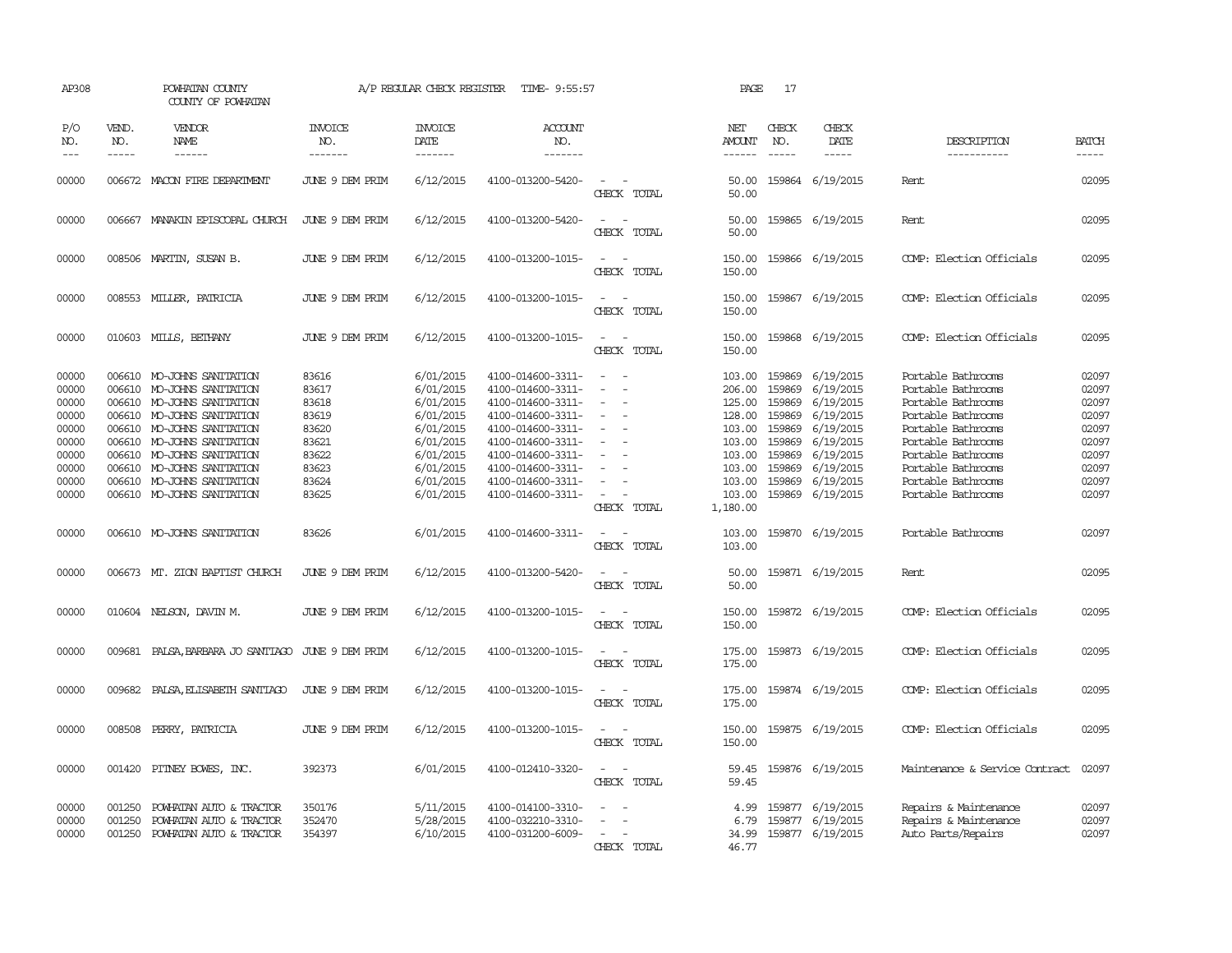| AP308                                                                                  |                                                          | POWHATAN COUNTY<br>COUNTY OF POWHATAN                                                                                                                                                                                                                                                                                                                                                                                                                                                        |                                  | A/P REGULAR CHECK REGISTER                                                                                                     | TIME- 9:55:57                                                                                                                                                                                                  |                                                                     | PAGE                                                                                 | 18                                                                                          |                                                                                                                                       |                                                                                                                                                                                                                                                           |                                                                                        |
|----------------------------------------------------------------------------------------|----------------------------------------------------------|----------------------------------------------------------------------------------------------------------------------------------------------------------------------------------------------------------------------------------------------------------------------------------------------------------------------------------------------------------------------------------------------------------------------------------------------------------------------------------------------|----------------------------------|--------------------------------------------------------------------------------------------------------------------------------|----------------------------------------------------------------------------------------------------------------------------------------------------------------------------------------------------------------|---------------------------------------------------------------------|--------------------------------------------------------------------------------------|---------------------------------------------------------------------------------------------|---------------------------------------------------------------------------------------------------------------------------------------|-----------------------------------------------------------------------------------------------------------------------------------------------------------------------------------------------------------------------------------------------------------|----------------------------------------------------------------------------------------|
| P/O<br>NO.<br>$- - -$                                                                  | VEND.<br>NO.<br>$\frac{1}{2}$                            | VENDOR<br>NAME<br>$\frac{1}{2} \left( \frac{1}{2} \right) \left( \frac{1}{2} \right) \left( \frac{1}{2} \right) \left( \frac{1}{2} \right) \left( \frac{1}{2} \right) \left( \frac{1}{2} \right) \left( \frac{1}{2} \right) \left( \frac{1}{2} \right) \left( \frac{1}{2} \right) \left( \frac{1}{2} \right) \left( \frac{1}{2} \right) \left( \frac{1}{2} \right) \left( \frac{1}{2} \right) \left( \frac{1}{2} \right) \left( \frac{1}{2} \right) \left( \frac{1}{2} \right) \left( \frac$ | <b>INVOICE</b><br>NO.<br>------- | <b>INVOICE</b><br>DATE<br>-------                                                                                              | ACCOUNT<br>NO.<br>-------                                                                                                                                                                                      |                                                                     | NET<br>AMOUNT<br>-------                                                             | CHECK<br>NO.<br>$\frac{1}{2}$                                                               | CHECK<br>DATE<br>$- - - - -$                                                                                                          | DESCRIPTION<br>-----------                                                                                                                                                                                                                                | <b>BATCH</b><br>$\frac{1}{2}$                                                          |
| 00000<br>00000                                                                         | 006914                                                   | 006914 POWHATAN AUTO REPAIR<br>POWHATAN AUTO REPAIR                                                                                                                                                                                                                                                                                                                                                                                                                                          | 697<br>699                       | 6/10/2015<br>6/11/2015                                                                                                         | 4100-081100-6008-<br>4100-034100-6009-                                                                                                                                                                         | $\overline{\phantom{a}}$<br>$\equiv$<br>CHECK TOTAL                 | 54.45<br>28.65<br>83.10                                                              | 159878                                                                                      | 159878 6/19/2015<br>6/19/2015                                                                                                         | Gas/Grease/Oil<br>Auto Parts/Repairs                                                                                                                                                                                                                      | 02097<br>02097                                                                         |
| 00000                                                                                  |                                                          | 007947 POWHATAN CHRISTIAN                                                                                                                                                                                                                                                                                                                                                                                                                                                                    | JUNE 9 DEM PRIM                  | 6/12/2015                                                                                                                      | 4100-013200-5420-                                                                                                                                                                                              | $\equiv$<br>CHECK TOTAL                                             | 50.00<br>50.00                                                                       |                                                                                             | 159879 6/19/2015                                                                                                                      | Rent                                                                                                                                                                                                                                                      | 02095                                                                                  |
| 00000                                                                                  | 009612                                                   | POWHATAN COLLISION AND                                                                                                                                                                                                                                                                                                                                                                                                                                                                       | 1301                             | 6/03/2015                                                                                                                      | 4100-014100-6009-                                                                                                                                                                                              | $\overline{\phantom{a}}$<br>$\overline{\phantom{a}}$<br>CHECK TOTAL | 250.00<br>250.00                                                                     |                                                                                             | 159880 6/19/2015                                                                                                                      | Auto Parts & Repairs                                                                                                                                                                                                                                      | 02097                                                                                  |
| 00000                                                                                  | 009020                                                   | POWHATAN COMMUNITY CHURCH JUNE 9 DEM PRIM                                                                                                                                                                                                                                                                                                                                                                                                                                                    |                                  | 6/12/2015                                                                                                                      | 4100-013200-5420-                                                                                                                                                                                              | CHECK TOTAL                                                         | 50.00<br>50.00                                                                       |                                                                                             | 159881 6/19/2015                                                                                                                      | Rent                                                                                                                                                                                                                                                      | 02095                                                                                  |
| 00000                                                                                  | 006928                                                   | POWHATAN COUNTY DEPT. OF                                                                                                                                                                                                                                                                                                                                                                                                                                                                     | 123068923789                     | 6/15/2015                                                                                                                      | 4100-053910-5643-                                                                                                                                                                                              | $\sim$ 100 $\mu$<br>CHECK TOTAL                                     | 196.32<br>196.32                                                                     |                                                                                             | 159882 6/19/2015                                                                                                                      | PCCAA Services - Federal CSBG                                                                                                                                                                                                                             | 02097                                                                                  |
| 00000                                                                                  | 008294                                                   | POWHATAN COUNTY PUBLIC                                                                                                                                                                                                                                                                                                                                                                                                                                                                       | SCH/CTYHEALTHIN                  | 5/19/2015                                                                                                                      | 4100-031200-2310-                                                                                                                                                                                              | $\sim$<br>$\overline{\phantom{a}}$<br>CHECK TOTAL                   | 1,253.00<br>1,253.00                                                                 |                                                                                             | 159883 6/19/2015                                                                                                                      | Medical Insurance                                                                                                                                                                                                                                         | 02097                                                                                  |
| 00000                                                                                  | 010883                                                   | PRICE, PAUL AARON                                                                                                                                                                                                                                                                                                                                                                                                                                                                            | JUNE 9 DEM PRIM                  | 6/12/2015                                                                                                                      | 4100-013200-1015-                                                                                                                                                                                              | CHECK TOTAL                                                         | 150.00<br>150.00                                                                     |                                                                                             | 159884 6/19/2015                                                                                                                      | COMP: Election Officials                                                                                                                                                                                                                                  | 02095                                                                                  |
| 00000                                                                                  | 008163                                                   | PRICE, PAULA                                                                                                                                                                                                                                                                                                                                                                                                                                                                                 | <b>JUNE 2015</b>                 | 6/12/2015                                                                                                                      | 4100-013200-5510-                                                                                                                                                                                              | $\sim$<br>CHECK TOTAL                                               | 154.45<br>154.45                                                                     |                                                                                             | 159885 6/19/2015                                                                                                                      | Travel/Mileage/Parking/Tolls                                                                                                                                                                                                                              | 02095                                                                                  |
| 00000                                                                                  | 009498                                                   | PROFFITT, LARRY W.                                                                                                                                                                                                                                                                                                                                                                                                                                                                           | JUNE 9 DEM PRIM                  | 6/12/2015                                                                                                                      | 4100-013200-1015-                                                                                                                                                                                              | $\sim$<br>CHECK TOTAL                                               | 150.00<br>150.00                                                                     |                                                                                             | 159886 6/19/2015                                                                                                                      | COMP: Election Officials                                                                                                                                                                                                                                  | 02095                                                                                  |
| 00000<br>00000                                                                         | 006474                                                   | PROGRESSIVE AUTO WORKS<br>006474 PROGRESSIVE AUTO WORKS                                                                                                                                                                                                                                                                                                                                                                                                                                      | 0028108<br>0028109               | 6/09/2015<br>6/09/2015                                                                                                         | 4100-031200-6009-<br>4100-031200-6009-                                                                                                                                                                         | $\equiv$<br>$\equiv$<br>CHECK TOTAL                                 | 122.70<br>556.46<br>679.16                                                           |                                                                                             | 159887 6/19/2015<br>159887 6/19/2015                                                                                                  | Auto Parts/Repairs<br>Auto Parts/Repairs                                                                                                                                                                                                                  | 02097<br>02097                                                                         |
| 00000                                                                                  | 009518                                                   | QUARLES PETROLEUM, INC.                                                                                                                                                                                                                                                                                                                                                                                                                                                                      | CT-0626597                       | 5/31/2015                                                                                                                      | 4100-032200-5120-                                                                                                                                                                                              | $\overline{\phantom{a}}$<br>CHECK TOTAL                             | 90.31<br>90.31                                                                       |                                                                                             | 159888 6/19/2015                                                                                                                      | Apparatus Fuel                                                                                                                                                                                                                                            | 02097                                                                                  |
| 00000<br>00000<br>00000<br>00000<br>00000<br>00000<br>00000<br>00000<br>00000<br>00000 | 000620<br>000620<br>000620<br>000620<br>000620<br>000620 | 000620 R. C. GOODWYN & SONS, INC 0669367<br>R. C. GOODWYN & SONS, INC 0671620<br>R. C. GOODWYN & SONS, INC 0672395<br>R. C. GOODWYN & SONS, INC<br>R. C. GOODWYN & SONS, INC 0672734<br>R. C. GOODWIN & SONS, INC 0672742<br>000620 R. C. GOODWYN & SONS, INC<br>R. C. GOODWYN & SONS, INC 0673401<br>000620 R.C. GOODWYN & SONS, INC 0673462<br>000620 R. C. GOODWYN & SONS, INC 0673593                                                                                                    | 0672490<br>0672993               | 5/04/2015<br>5/19/2015<br>5/26/2015<br>5/27/2015<br>5/28/2015<br>5/28/2015<br>5/29/2015<br>6/02/2015<br>6/02/2015<br>6/03/2015 | 4100-014100-3310-<br>4100-083500-6014-<br>4100-014100-3310-<br>4100-014100-3310-<br>4100-032210-3310-<br>4100-032210-3310-<br>4100-032210-3310-<br>4100-014100-3310-<br>4100-014100-3310-<br>4100-014100-3310- | $\equiv$<br>$\equiv$<br>$\sim$<br>$\equiv$<br>$\sim$<br>CHECK TOTAL | 14.99<br>42.97<br>54.95<br>39.65<br>3.87<br>1.39<br>16.99<br>28.98<br>4.00<br>207.39 | .40- 159889<br>159889<br>159889<br>159889<br>159889<br>159889<br>159889<br>159889<br>159889 | 6/19/2015<br>6/19/2015<br>6/19/2015<br>6/19/2015<br>159889 6/19/2015<br>6/19/2015<br>6/19/2015<br>6/19/2015<br>6/19/2015<br>6/19/2015 | Repairs & Maintenance<br>Other Operating Supplies<br>Repairs & Maintenance<br>Repairs & Maintenance<br>Repairs & Maintenance<br>Repairs & Maintenance<br>Repairs & Maintenance<br>Repairs & Maintenance<br>Repairs & Maintenance<br>Repairs & Maintenance | 02097<br>02097<br>02097<br>02097<br>02097<br>02097<br>02097<br>02097<br>02097<br>02097 |
| 00000<br>00000<br>00000                                                                | 006466<br>006466<br>006466                               | RADIO COMMUNICATION OF VA 120000376-2<br>RADIO COMUNICATION OF VA 120000391-1<br>RADIO COMUNICATION OF VA 120000392-1                                                                                                                                                                                                                                                                                                                                                                        |                                  | 6/03/2015<br>6/03/2015<br>6/03/2015                                                                                            | 4100-032200-3310-<br>4100-032200-3310-<br>4100-032200-3310-                                                                                                                                                    | $\equiv$<br>CHECK TOTAL                                             | 121.67<br>121.67<br>143.17<br>386.51                                                 | 159890<br>159890                                                                            | 6/19/2015<br>6/19/2015<br>159890 6/19/2015                                                                                            | Equipment Repair<br>Equipment Repair<br>Equipment Repair                                                                                                                                                                                                  | 02097<br>02097<br>02097                                                                |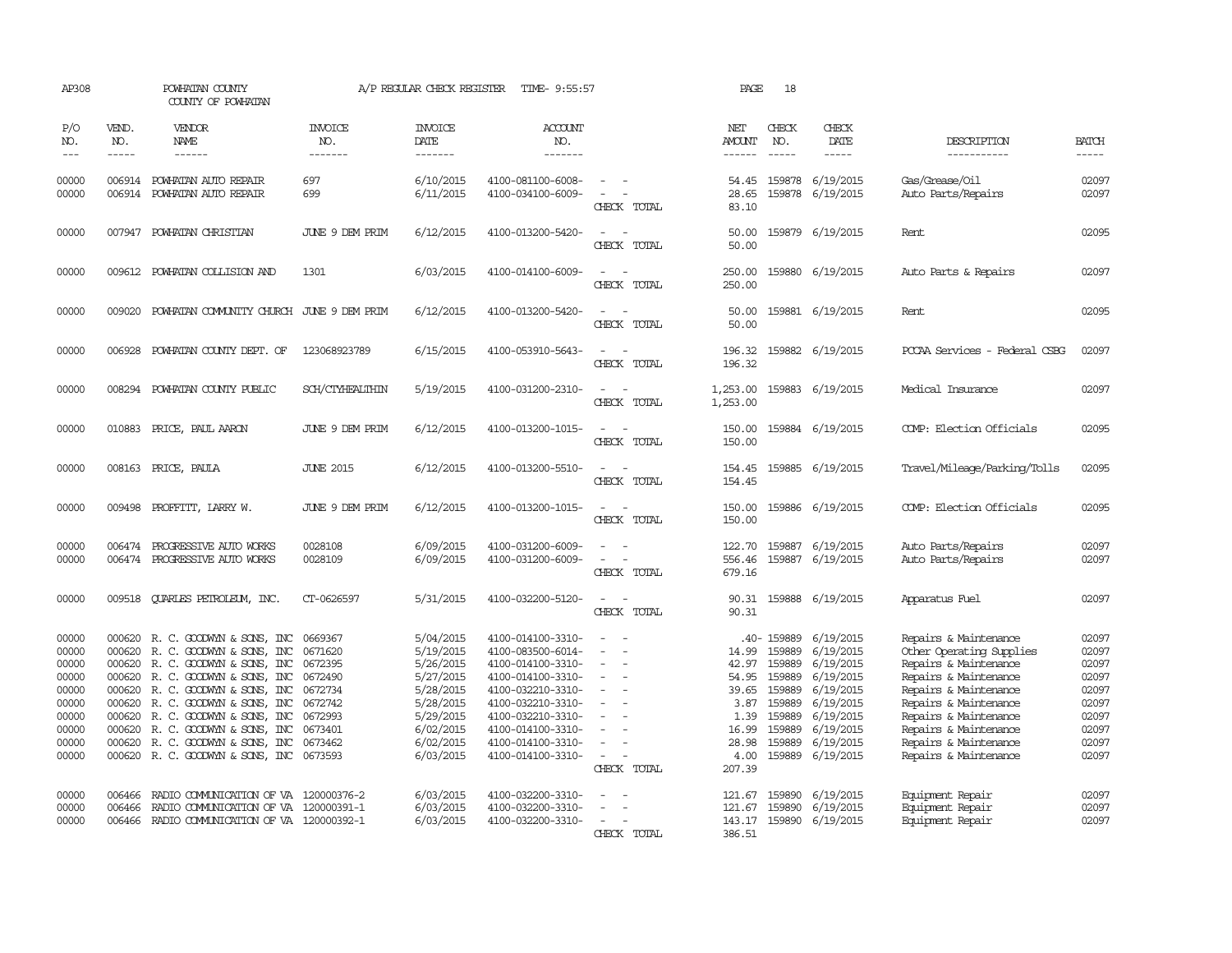| AP308                                                                                                                                                                                                                                                                                                                                                                                                      |                                             | POWHATAN COUNTY<br>COUNTY OF POWHATAN                |                                                                      | A/P REGULAR CHECK REGISTER                       | TIME- 9:55:57                                                                    |                                                                                 | PAGE                                  | 19                          |                                                                              |                                                                  |                                  |
|------------------------------------------------------------------------------------------------------------------------------------------------------------------------------------------------------------------------------------------------------------------------------------------------------------------------------------------------------------------------------------------------------------|---------------------------------------------|------------------------------------------------------|----------------------------------------------------------------------|--------------------------------------------------|----------------------------------------------------------------------------------|---------------------------------------------------------------------------------|---------------------------------------|-----------------------------|------------------------------------------------------------------------------|------------------------------------------------------------------|----------------------------------|
| P/O<br>NO.<br>$\frac{1}{2} \frac{1}{2} \frac{1}{2} \frac{1}{2} \frac{1}{2} \frac{1}{2} \frac{1}{2} \frac{1}{2} \frac{1}{2} \frac{1}{2} \frac{1}{2} \frac{1}{2} \frac{1}{2} \frac{1}{2} \frac{1}{2} \frac{1}{2} \frac{1}{2} \frac{1}{2} \frac{1}{2} \frac{1}{2} \frac{1}{2} \frac{1}{2} \frac{1}{2} \frac{1}{2} \frac{1}{2} \frac{1}{2} \frac{1}{2} \frac{1}{2} \frac{1}{2} \frac{1}{2} \frac{1}{2} \frac{$ | VEND.<br>NO.<br>$- - - - -$                 | VENDOR<br>NAME<br>$- - - - - -$                      | <b>INVOICE</b><br>NO.<br>-------                                     | <b>INVOICE</b><br><b>DATE</b><br>-------         | <b>ACCOUNT</b><br>NO.<br>-------                                                 |                                                                                 | NET<br><b>AMOUNT</b><br>$- - - - - -$ | CHECK<br>NO.<br>$- - - - -$ | CHECK<br>DATE<br>$- - - - -$                                                 | DESCRIPTION<br>-----------                                       | <b>BATCH</b><br>-----            |
| 00000                                                                                                                                                                                                                                                                                                                                                                                                      |                                             | 010728 REAMES, JEANETTE C.                           | JUNE 9 DEM PRIM                                                      | 6/12/2015                                        | 4100-013200-1015-                                                                | $\sim$<br>CHECK TOTAL                                                           | 150.00<br>150.00                      |                             | 159891 6/19/2015                                                             | COMP: Election Officials                                         | 02095                            |
| 00000                                                                                                                                                                                                                                                                                                                                                                                                      |                                             | 006201 RENGER, JEANIE AREHART                        | MARCH-JUNE 2015                                                      | 6/12/2015                                        | 4100-013200-5510-                                                                | $\sim$<br>$\sim$<br>CHECK TOTAL                                                 | 140.88<br>140.88                      |                             | 159892 6/19/2015                                                             | Travel/Mileage/Parking/Tolls                                     | 02095                            |
| 00000<br>00000                                                                                                                                                                                                                                                                                                                                                                                             |                                             | 007942 RICHMOND SUBURBAN<br>007942 RICHMOND SUBURBAN | 100001631520506<br>I00001648100520                                   | 5/06/2015<br>5/20/2015                           | 4100-031200-3600-<br>4100-012410-3600-                                           | $\sim$<br>$\equiv$<br>$\sim$<br>CHECK TOTAL                                     | 80.00<br>175.50<br>255.50             |                             | 159893 6/19/2015<br>159893 6/19/2015                                         | Advertising<br>Advertising                                       | 02097<br>02097                   |
| 00000                                                                                                                                                                                                                                                                                                                                                                                                      |                                             | 008514 RICKARD III, WILLIAM P.                       | JUNE 9 DEM PRIM                                                      | 6/12/2015                                        | 4100-013200-1015-                                                                | $\equiv$<br>CHECK TOTAL                                                         | 150.00<br>150.00                      |                             | 159894 6/19/2015                                                             | COMP: Election Officials                                         | 02095                            |
| 00000                                                                                                                                                                                                                                                                                                                                                                                                      |                                             | 007882 ROSS, ANDREA S.                               | 06102015                                                             | 6/10/2015                                        | 4100-012310-5540-                                                                | CHECK TOTAL                                                                     | 11.59<br>11.59                        |                             | 159895 6/19/2015                                                             | Conferences & Training                                           | 02097                            |
| 00000                                                                                                                                                                                                                                                                                                                                                                                                      | 007062                                      | RUIHERFORD JANITOR SUPPLY                            | 886395                                                               | 6/04/2015                                        | 4100-032210-6005-                                                                | $\overline{\phantom{a}}$<br>CHECK TOTAL                                         | 191.14<br>191.14                      |                             | 159896 6/19/2015                                                             | Cleaning Supplies                                                | 02097                            |
| 00000                                                                                                                                                                                                                                                                                                                                                                                                      |                                             | 010435 SCITEST LABORATORIES, INC                     | 00000004                                                             | 6/11/2015                                        | 4100-012220-3141-                                                                | CHECK TOTAL                                                                     | 140.00<br>140.00                      |                             | 159897 6/19/2015                                                             | Drug Testing                                                     | 02098                            |
| 00000                                                                                                                                                                                                                                                                                                                                                                                                      |                                             | 009701 SHI INTERNATIONAL CORP.                       | B03526001                                                            | 6/03/2015                                        | 4100-012510-6003-                                                                | $\sim$<br>CHECK TOTAL                                                           | 189.47<br>189.47                      |                             | 159898 6/19/2015                                                             | Computer Software                                                | 02098                            |
| 00000                                                                                                                                                                                                                                                                                                                                                                                                      | 010700                                      | SINGER, STEVEN                                       | BRUSH FIRE 5/20                                                      | 5/20/2015                                        | 4100-032200-5130-                                                                | $\overline{\phantom{a}}$<br>CHECK TOTAL                                         | 62.19<br>62.19                        |                             | 159899 6/19/2015                                                             | Water                                                            | 02098                            |
| 00000                                                                                                                                                                                                                                                                                                                                                                                                      |                                             | 010881 SMITH, DONALD JAMES                           | JUNE 9 DEM PRIM                                                      | 6/12/2015                                        | 4100-013200-1015-                                                                | $\equiv$<br>CHECK TOTAL                                                         | 150.00<br>150.00                      |                             | 159900 6/19/2015                                                             | COMP: Election Officials                                         | 02095                            |
| 00000                                                                                                                                                                                                                                                                                                                                                                                                      |                                             | 001320 SOUTHERN POLICE                               | 180136                                                               | 6/08/2015                                        | 4100-031200-6011-                                                                | $\sim$<br>$\sim$<br>CHECK TOTAL                                                 | 16.18<br>16.18                        |                             | 159901 6/19/2015                                                             | Uniforms                                                         | 02098                            |
| 00000                                                                                                                                                                                                                                                                                                                                                                                                      |                                             | 006594 SOUTHSIDE ELECTRIC COOP                       | 523707001 0515                                                       | 5/18/2015                                        | 4100-053910-5643-                                                                | $\sim$<br>- -<br>CHECK TOTAL                                                    | 98.55<br>98.55                        |                             | 159902 6/19/2015                                                             | PCCAA Services - Federal CSBG                                    | 02098                            |
| 00000                                                                                                                                                                                                                                                                                                                                                                                                      |                                             | 000490 SPEARS, RONALD K.                             | JUNE 9 DEM PRIM                                                      | 6/12/2015                                        | 4100-013200-1015-                                                                | $\overline{\phantom{a}}$<br>$\sim$<br>CHECK TOTAL                               | 175.00<br>175.00                      |                             | 159903 6/19/2015                                                             | COMP: Election Officials                                         | 02095                            |
| 00000<br>00000<br>00000<br>00000                                                                                                                                                                                                                                                                                                                                                                           | 006565<br>006565<br>006565<br>006565 SPRINT | SPRINT<br>SPRINT<br>SPRINT                           | 93053151005703<br>93053151005703<br>93053151005706<br>93053151005706 | 6/01/2015<br>6/01/2015<br>6/01/2015<br>6/01/2015 | 4100-012410-5240-<br>4100-031200-5240-<br>4100-034100-5240-<br>4100-031200-5240- | $\equiv$<br>$\overline{\phantom{a}}$<br>$\overline{\phantom{a}}$<br>CHECK TOTAL | 1.47<br>14.54<br>.48<br>5.12<br>21.61 |                             | 159904 6/19/2015<br>159904 6/19/2015<br>159904 6/19/2015<br>159904 6/19/2015 | Long Distance<br>Long Distance<br>Long Distance<br>Long Distance | 02098<br>02098<br>02098<br>02098 |
| 00000                                                                                                                                                                                                                                                                                                                                                                                                      | 007937 SPRINT                               |                                                      | 678582480 0531                                                       | 6/01/2015                                        | 4100-031200-5240-                                                                | $\sim$<br>CHECK TOTAL                                                           | 36.91<br>36.91                        |                             | 159905 6/19/2015                                                             | Long Distance                                                    | 02098                            |
| 00000                                                                                                                                                                                                                                                                                                                                                                                                      |                                             | 006608 ST. JOHN NEWPAN CATHOLIC                      | JUNE 9 DEM PRIM                                                      | 6/12/2015                                        | 4100-013200-5420-                                                                | CHECK TOTAL                                                                     | 50.00<br>50.00                        |                             | 159906 6/19/2015                                                             | Rent                                                             | 02095                            |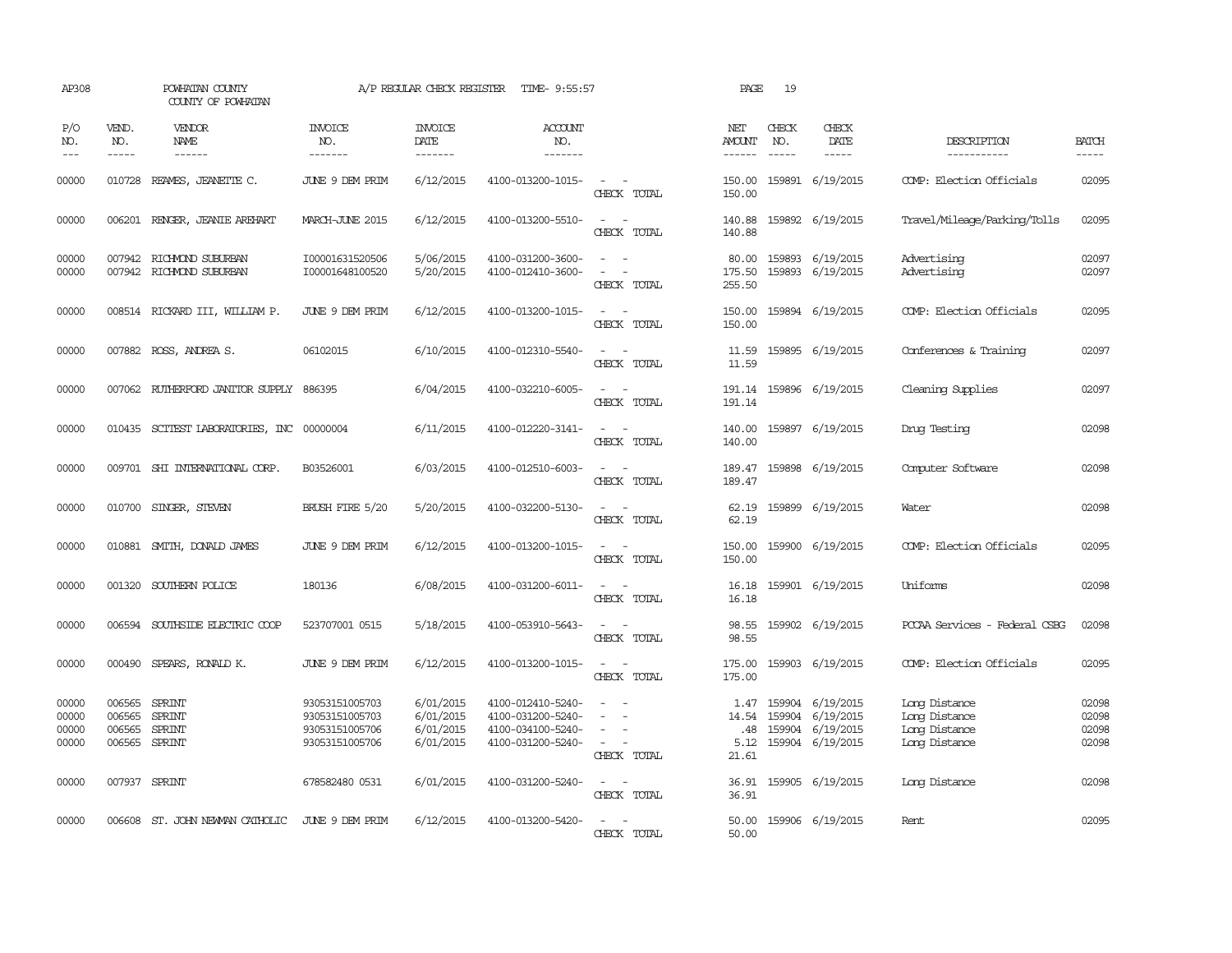| AP308                                                                         |                                                                                        | POWHATAN COUNTY<br>COUNTY OF POWHATAN                                                                                                                                                                                         |                                                                                                                            | A/P REGULAR CHECK REGISTER                                                                                        | TIME- 9:55:57                                                                                                                                                                             |                                                           | PAGE                                                                           | 20                                                                                          |                                                                                                                                                     |                                                                                                                                                                                                |                                                                               |
|-------------------------------------------------------------------------------|----------------------------------------------------------------------------------------|-------------------------------------------------------------------------------------------------------------------------------------------------------------------------------------------------------------------------------|----------------------------------------------------------------------------------------------------------------------------|-------------------------------------------------------------------------------------------------------------------|-------------------------------------------------------------------------------------------------------------------------------------------------------------------------------------------|-----------------------------------------------------------|--------------------------------------------------------------------------------|---------------------------------------------------------------------------------------------|-----------------------------------------------------------------------------------------------------------------------------------------------------|------------------------------------------------------------------------------------------------------------------------------------------------------------------------------------------------|-------------------------------------------------------------------------------|
| P/O<br>NO.<br>$---$                                                           | VEND.<br>NO.<br>-----                                                                  | VENDOR<br>NAME<br>------                                                                                                                                                                                                      | <b>INVOICE</b><br>NO.<br>-------                                                                                           | <b>INVOICE</b><br>DATE<br>-------                                                                                 | <b>ACCOUNT</b><br>NO.<br>-------                                                                                                                                                          |                                                           | NET<br>AMOUNT<br>------                                                        | CHECK<br>NO.<br>$- - - - -$                                                                 | CHECK<br>DATE<br>-----                                                                                                                              | DESCRIPTION<br>-----------                                                                                                                                                                     | <b>BATCH</b><br>-----                                                         |
| 00000<br>00000<br>00000<br>00000<br>00000<br>00000<br>00000<br>00000<br>00000 | 008578<br>008578<br>008578<br>008578<br>008578<br>008578<br>008578<br>008578<br>008578 | STAPLES BUSINESS AD-<br>STAPLES BUSINESS AD-<br>STAPLES BUSINESS AD-<br>STAPLES BUSINESS AD-<br>STAPLES BUSINESS AD-<br>STAPLES BUSINESS AD-<br>STAPLES BUSINESS AD-<br>STAPLES BUSINESS AD-<br>STAPLES BUSINESS AD-          | 3267403751<br>3267403751<br>3268013615<br>3268121254<br>3268191065<br>3268191065<br>3268191065<br>3268191068<br>3268191069 | 5/30/2015<br>5/30/2015<br>6/02/2015<br>6/04/2015<br>6/05/2015<br>6/05/2015<br>6/05/2015<br>6/05/2015<br>6/05/2015 | 4100-012510-6001-<br>4100-012200-6001-<br>4100-012200-6001-<br>4100-012520-6014-<br>4100-081100-6001-<br>4100-081500-6001-<br>4100-012100-6001-<br>4100-014400-6001-<br>4100-034100-6001- | $\equiv$<br>$\equiv$<br>$\sim$<br>$\equiv$<br>CHECK TOTAL | 19.70<br>32.29<br>72.75<br>8.29<br>17.08<br>17.08<br>63.89<br>251.44<br>473.43 | 159907<br>159907<br>9.09-159907<br>159907<br>159907<br>159907<br>159907<br>159907<br>159907 | 6/19/2015<br>6/19/2015<br>6/19/2015<br>6/19/2015<br>6/19/2015<br>6/19/2015<br>6/19/2015<br>6/19/2015<br>6/19/2015                                   | Office Supplies<br>Office Supplies<br>Office Supplies<br>Other Operating Supplies<br>Office Supplies<br>Office Supplies<br>Office Supplies<br>Stationery/Office Supplies<br>Office Supplies    | 02098<br>02098<br>02098<br>02098<br>02098<br>02098<br>02098<br>02098<br>02098 |
| 00000                                                                         |                                                                                        | 007295 STERICYLE, INC.                                                                                                                                                                                                        | 1005899707                                                                                                                 | 6/08/2015                                                                                                         | 4100-032200-3175-                                                                                                                                                                         | CHECK TOTAL                                               | 245.58<br>245.58                                                               |                                                                                             | 159908 6/19/2015                                                                                                                                    | Waste Disposal                                                                                                                                                                                 | 02098                                                                         |
| 00000<br>00000<br>00000<br>00000<br>00000                                     | 000280<br>000280<br>000280<br>000280                                                   | SYDNOR HYDRO, INC.<br>SYDNOR HYDRO, INC.<br>SYLNOR HYDRO, INC.<br>SYDNOR HYDRO, INC.<br>000280 SYDNOR HYDRO, INC.                                                                                                             | 71173114 0615<br>71173114 0615<br>71173164 0615<br>71173168 0615<br>71173209 0615                                          | 6/09/2015<br>6/09/2015<br>6/09/2015<br>6/09/2015<br>6/09/2015                                                     | 4100-032220-5130-<br>4100-032220-5140-<br>4100-014100-5140-<br>4100-032210-5140-<br>4100-035100-5140-                                                                                     | $\equiv$<br>$\equiv$<br>CHECK TOTAL                       | 242.35<br>291.60<br>147.99<br>136.86<br>247.48<br>1,066.28                     | 159909<br>159909<br>159909<br>159909                                                        | 6/19/2015<br>6/19/2015<br>6/19/2015<br>6/19/2015<br>159909 6/19/2015                                                                                | Water<br>Sewer<br>Sewer<br>Sewer<br>Sewer                                                                                                                                                      | 02098<br>02098<br>02098<br>02098<br>02098                                     |
| 00000                                                                         | 007450                                                                                 | THOMSON REUTERS -                                                                                                                                                                                                             | 831939722                                                                                                                  | 6/01/2015                                                                                                         | 4100-031200-3320-                                                                                                                                                                         | $\overline{\phantom{a}}$<br>CHECK TOTAL                   | 223.36<br>223.36                                                               |                                                                                             | 159910 6/19/2015                                                                                                                                    | Maintenance & Service Contract                                                                                                                                                                 | 02098                                                                         |
| 00000<br>00000<br>00000<br>00000<br>00000<br>00000<br>00000<br>00000<br>00000 | 008565<br>008565<br>008565<br>008565<br>008565<br>008565<br>008565<br>008565<br>008565 | TRACTOR SUPPLY CREDIT<br>TRACTOR SUPPLY CREDIT<br>TRACTOR SUPPLY CREDIT<br>TRACTOR SUPPLY CREDIT<br>TRACTOR SUPPLY CREDIT<br>TRACTOR SUPPLY CREDIT<br>TRACTOR SUPPLY CREDIT<br>TRACTOR SUPPLY CREDIT<br>TRACTOR SUPPLY CREDIT | 100233176<br>100234195<br>100234196<br>100234197<br>100236987<br>200428447<br>200429114<br>200431267<br>200431409          | 5/01/2015<br>5/05/2015<br>5/05/2015<br>5/05/2015<br>5/21/2015<br>5/06/2015<br>5/09/2015<br>5/18/2015<br>5/19/2015 | 4100-035100-6022-<br>4100-035100-6022-<br>4100-035100-6022-<br>4100-035100-6022-<br>4100-031200-6022-<br>4100-035100-6022-<br>4100-035100-6022-<br>4100-035100-6022-<br>4100-035100-6022- | $\equiv$<br>CHECK TOTAL                                   | 50.36<br>60.61<br>63.98<br>125.88<br>77.95<br>83.91<br>3.29<br>462.93          | 159911<br>57.56 159911<br>159911<br>159911<br>159911                                        | 159911 6/19/2015<br>6/19/2015<br>60.61-159911 6/19/2015<br>6/19/2015<br>6/19/2015<br>6/19/2015<br>159911 6/19/2015<br>6/19/2015<br>159911 6/19/2015 | Dog Food/Supplies<br>Dog Food/Supplies<br>Dog Food/Supplies<br>Dog Food/Supplies<br>Dog Food & Supplies K9<br>Dog Food/Supplies<br>Dog Food/Supplies<br>Dog Food/Supplies<br>Dog Food/Supplies | 02098<br>02098<br>02098<br>02098<br>02098<br>02098<br>02098<br>02098<br>02098 |
| 00000                                                                         |                                                                                        | 010088 TREASURER                                                                                                                                                                                                              | <b>ELECTION OFFORS</b>                                                                                                     | 6/12/2015                                                                                                         | 4100-013200-1015-                                                                                                                                                                         | CHECK TOTAL                                               | 703.02<br>703.02                                                               |                                                                                             | 159912 6/19/2015                                                                                                                                    | COMP: Election Officials                                                                                                                                                                       | 02095                                                                         |
| 00000<br>00000<br>00000<br>00000                                              | 008140<br>008140<br>008140                                                             | VERIZON<br>VERIZON<br>VERIZON<br>008140 VERIZON                                                                                                                                                                               | 000016581070515<br>000671277550515<br>000878401790515<br>000921422420515                                                   | 6/01/2015<br>6/01/2015<br>5/28/2015<br>5/25/2015                                                                  | 4100-035500-5232-<br>4100-035500-5232-<br>4100-022100-5230-<br>4100-032220-5230-                                                                                                          | $\overline{\phantom{a}}$<br>CHECK TOTAL                   | 1,503.19<br>13.52<br>49.72<br>167.10<br>1,733.53                               | 159913<br>159913                                                                            | 159913 6/19/2015<br>6/19/2015<br>6/19/2015<br>159913 6/19/2015                                                                                      | Wireline 911<br>Wireline 911<br>Telephone Services<br>Telephone System                                                                                                                         | 02098<br>02098<br>02098<br>02098                                              |
| 00000<br>00000<br>00000<br>00000                                              | 008126<br>008126<br>008126<br>008126                                                   | VERIZON WIRELESS<br>VERIZON WIRELESS<br>VERIZON WIRELESS<br>VERIZON WIRELESS                                                                                                                                                  | 9746503092<br>9746838849<br>9746838849<br>9746838849                                                                       | 6/26/2015<br>6/06/2015<br>6/06/2015<br>6/06/2015                                                                  | 4100-032300-5250-<br>4100-014100-5260-<br>4100-012510-5260-<br>4100-035500-5260-                                                                                                          | CHECK TOTAL                                               | 239.50<br>20.00<br>40.03<br>48.61<br>348.14                                    |                                                                                             | 159914 6/19/2015<br>159914 6/19/2015<br>159914 6/19/2015<br>159914 6/19/2015                                                                        | Cell Phone Charges<br>Internet<br><b>Internet</b><br>Internet                                                                                                                                  | 02098<br>02098<br>02098<br>02098                                              |
| 00000                                                                         |                                                                                        | 008710 VIRGINIA BUSINESS SYSTEMS 17071895                                                                                                                                                                                     |                                                                                                                            | 6/02/2015                                                                                                         | 4100-013200-3320-                                                                                                                                                                         | $\sim$                                                    |                                                                                |                                                                                             | 184.64 159915 6/19/2015                                                                                                                             | Maintenance & Service Contract                                                                                                                                                                 | 02098                                                                         |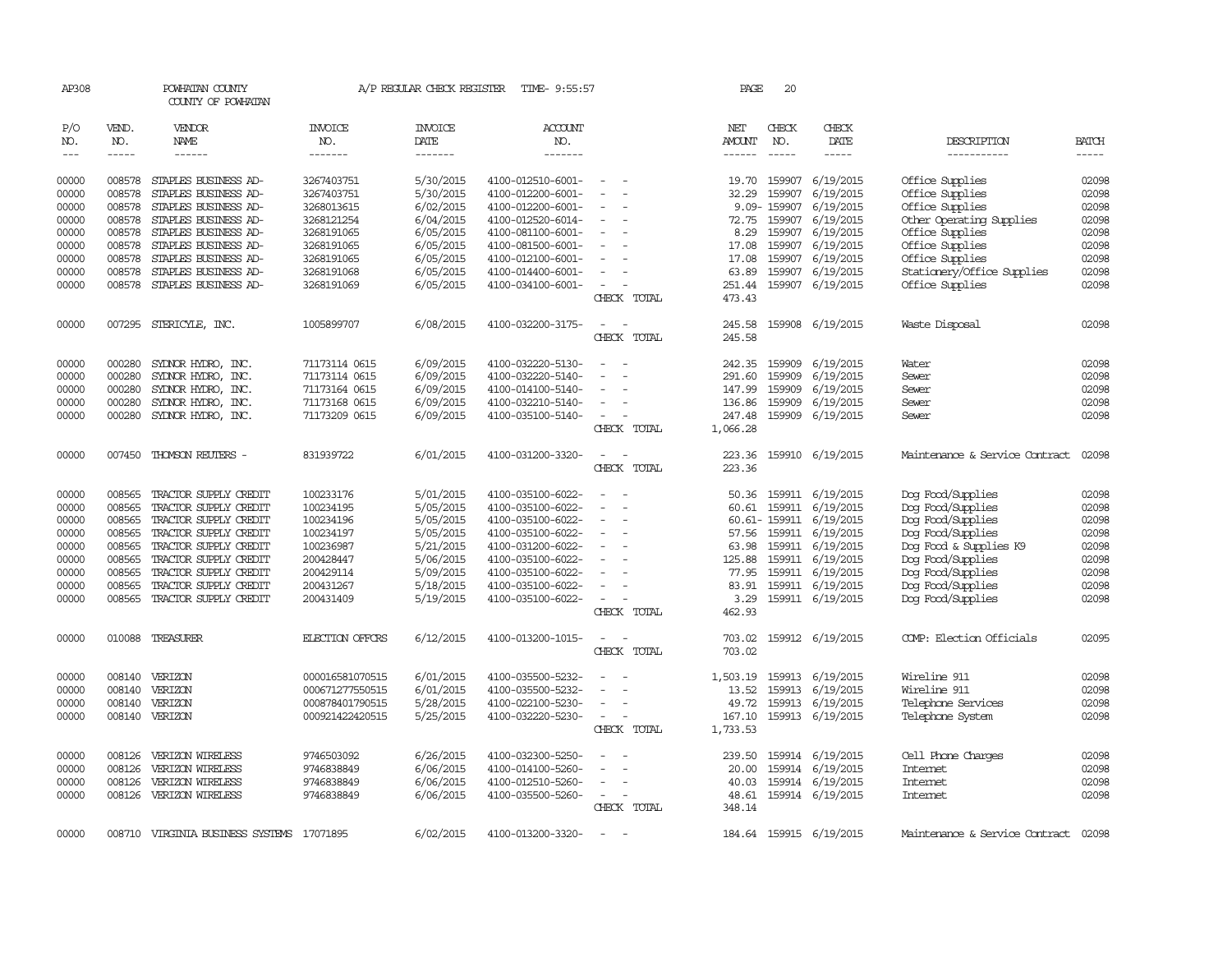| AP308          |                  | POWHATAN COUNTY<br>COUNTY OF POWHATAN                           |                          | A/P REGULAR CHECK REGISTER | TIME- 9:55:57                          |                                    | PAGE             | 21            |                                      |                                                |                |
|----------------|------------------|-----------------------------------------------------------------|--------------------------|----------------------------|----------------------------------------|------------------------------------|------------------|---------------|--------------------------------------|------------------------------------------------|----------------|
| P/O<br>NO.     | VEND.<br>NO.     | VENDOR<br>NAME                                                  | <b>INVOICE</b><br>NO.    | <b>INVOICE</b><br>DATE     | <b>ACCOUNT</b><br>NO.                  |                                    | NET<br>AMOUNT    | CHECK<br>NO.  | CHECK<br>DATE                        | DESCRIPTION                                    | <b>BATCH</b>   |
| $- - -$        | $\frac{1}{2}$    | ------                                                          | -------                  | -------                    | -------                                |                                    | ------           | $\frac{1}{2}$ | -----                                | -----------                                    | -----          |
| 00000<br>00000 | 008710<br>008710 | VIRGINIA BUSINESS SYSTEMS 17071896<br>VIRGINIA BUSINESS SYSTEMS | 17071900                 | 6/02/2015<br>6/02/2015     | 4100-021600-8002-<br>4100-022100-3320- | $\overline{\phantom{a}}$<br>$\sim$ | 91.82<br>109.40  | 159915        | 159915 6/19/2015<br>6/19/2015        | Copier Lease<br>Maintenance & Service Contract | 02098<br>02098 |
|                |                  |                                                                 |                          |                            |                                        | CHECK TOTAL                        | 385.86           |               |                                      |                                                |                |
| 00000          | 009304           | VIRGINIA BUSINESS SYSTEMS                                       | 2008507                  | 6/09/2015                  | 4100-035100-3321-                      | CHECK TOTAL                        | 86.08<br>86.08   |               | 159916 6/19/2015                     | Maintenance/Service Contracts                  | 02098          |
|                |                  |                                                                 |                          |                            |                                        |                                    |                  |               |                                      |                                                | 02098          |
| 00000          | 001680           | WASTE MANAGEMENT OF                                             | 303903724241             | 6/01/2015                  | 4100-014300-3175-                      | CHECK TOTAL                        | 293.73<br>293.73 |               | 159917 6/19/2015                     | Waste Disposal                                 |                |
| 00000          |                  | 010727 WILLIAMS, JAMES R.                                       | JUNE 9 DEM PRIM          | 6/12/2015                  | 4100-013200-1015-                      | $\equiv$<br>CHECK TOTAL            | 150.00<br>150.00 |               | 159918 6/19/2015                     | COMP: Election Officials                       | 02095          |
| 00000          | 008489           | WIRT, BARBARA G.                                                | JUNE 9 DEM PRIM          | 6/12/2015                  | 4100-013200-1015-                      | $\equiv$<br>CHECK TOTAL            | 150.00<br>150.00 |               | 159919 6/19/2015                     | COMP: Election Officials                       | 02095          |
|                |                  |                                                                 |                          |                            |                                        |                                    |                  |               |                                      |                                                |                |
| 00000          | 008126           | VERIZON WIRELESS                                                | 9746590659               | 6/26/2015                  | 4100-012100-5250-                      |                                    | 49.69            |               | 159932 6/19/2015                     | Cell Phones                                    | 02098          |
| 00000          | 008126           | VERIZON WIRELESS                                                | 9746590659               | 6/26/2015                  | 4100-012510-5250-                      | $\equiv$                           |                  |               | 100.31-159932 6/19/2015              | Cell Phones                                    | 02098          |
| 00000          | 008126           | VERIZON WIRELESS                                                | 9746590659               | 6/26/2015                  | 4100-014100-5250-                      |                                    | 351.35           | 159932        | 6/19/2015                            | Cell Phones                                    | 02098          |
| 00000          | 008126           | VERIZON WIRELESS                                                | 9746590659               | 6/26/2015                  | 4100-032200-5250-                      |                                    | 249.78           |               | 159932 6/19/2015                     | Cell Phones                                    | 02098          |
| 00000          | 008126           | VERIZON WIRELESS                                                | 9746590659               | 6/26/2015                  | 4100-033300-5250-                      |                                    | 27.67            |               | 159932 6/19/2015                     | Cell Phones                                    | 02098          |
| 00000          | 008126<br>008126 | VERIZON WIRELESS                                                | 9746590659               | 6/26/2015                  | 4100-034100-5250-                      |                                    | 149.09           | 159932        | 6/19/2015                            | Cell Phones                                    | 02098<br>02098 |
| 00000<br>00000 | 008126           | VERIZON WIRELESS<br>VERIZON WIRELESS                            | 9746590659               | 6/26/2015<br>6/26/2015     | 4100-035500-5250-<br>4100-071110-5250- |                                    | 49.69            |               | 159932 6/19/2015<br>159932 6/19/2015 | Cell Phones<br>Cell Phones                     | 02098          |
| 00000          | 008126           | VERIZON WIRELESS                                                | 9746590659<br>9746590659 | 6/26/2015                  | 4100-081100-5250-                      |                                    | 49.69<br>27.53   |               | 159932 6/19/2015                     | Cell Phones                                    | 02098          |
| 00000          | 008126           | VERIZON WIRELESS                                                | 9746590659               | 6/26/2015                  | 4100-073100-5250-                      |                                    | 49.69            |               | 159932 6/19/2015                     | Cell Phones                                    | 02098          |
|                |                  |                                                                 |                          |                            |                                        | CHECK TOTAL                        | 903.87           |               |                                      |                                                |                |
| 00000          |                  | 008140 VERIZON                                                  | 000013574710515          | 5/28/2015                  | 100-000100-0006-                       |                                    | 63.56            |               | 159935 6/22/2015                     | Due from Other Agencies                        | 02098          |
| 00000          | 008140           | VERIZON                                                         | 000013574710515          | 5/28/2015                  | 100-000100-0006-                       |                                    | 63.56            | 159935        | 6/22/2015                            | Due from Other Agencies                        | 02098          |
| 00000          | 008140           | VERIZON                                                         | 000013574710515          | 5/28/2015                  | 4100-012100-5230-                      |                                    | 98.80            | 159935        | 6/22/2015                            | Telephone Services                             | 02098          |
| 00000          | 008140           | VERIZON                                                         | 000013574710515          | 5/28/2015                  | 4100-012310-5230-                      |                                    | 42.15            |               | 159935 6/22/2015                     | Telephone Services                             | 02098          |
| 00000          | 008140           | VERIZON                                                         | 000013574710515          | 5/28/2015                  | 4100-012410-5230-                      |                                    | 84.27            | 159935        | 6/22/2015                            | Telephone Services                             | 02098          |
| 00000          | 008140           | VERIZON                                                         | 000013574710515          | 5/28/2015                  | 4100-012510-5230-                      |                                    | 37.84            | 159935        | 6/22/2015                            | Telephone Services                             | 02098          |
| 00000          |                  | 008140 VERIZON                                                  | 000013574710515          | 5/28/2015                  | 4100-014100-5230-                      |                                    | 34.82            |               | 159935 6/22/2015                     | Telephone Services                             | 02098          |
| 00000          | 008140           | VERIZON                                                         | 000013574710515          | 5/28/2015                  | 4100-014300-5230-                      |                                    | 81.46            | 159935        | 6/22/2015                            | Telephone Services                             | 02098          |
| 00000          | 008140           | VERIZON                                                         | 000013574710515          | 5/28/2015                  | 4100-021200-5230-                      |                                    | 36.05            | 159935        | 6/22/2015                            | Telephone Services                             | 02098          |
| 00000          |                  | 008140 VERIZON                                                  | 000013574710515          | 5/28/2015                  | 4100-022100-5230-                      | $\equiv$<br>CHECK TOTAL            | 1.25<br>543.76   |               | 159935 6/22/2015                     | Telephone Services                             | 02098          |
|                |                  |                                                                 |                          |                            |                                        |                                    |                  |               |                                      |                                                |                |
| 00000          | 008140           | VERIZON                                                         | 000013574710515          | 5/28/2015                  | 4100-031200-5230-                      |                                    | 717.45           |               | 159936 6/22/2015                     | Telephone Services                             | 02098          |
| 00000          | 008140           | VERIZON                                                         | 000013574710515          | 5/28/2015                  | 4100-032200-5230-                      | $\equiv$                           | 1,277.01         | 159936        | 6/22/2015                            | Telephone Services                             | 02098          |
| 00000          | 008140           | VERIZON                                                         | 000013574710515          | 5/28/2015                  | 4100-032300-5230-                      |                                    | 36.05            |               | 159936 6/22/2015                     | Telephone Services                             | 02098          |
| 00000          | 008140           | VERIZON                                                         | 000013574710515          | 5/28/2015                  | 4100-034100-5230-                      |                                    | 42.15            |               | 159936 6/22/2015                     | Telephone Services                             | 02098          |
| 00000          | 008140           | VERIZON                                                         | 000013574710515          | 5/28/2015                  | 4100-035500-5230-                      |                                    | 37.88            |               | 159936 6/22/2015                     | Telephone Services                             | 02098          |
| 00000          | 008140           | VERIZON                                                         | 000013574710515          | 5/28/2015                  | 4100-071110-5230-                      |                                    | 78.20            | 159936        | 6/22/2015                            | Telephone Services                             | 02098          |
| 00000          |                  | 008140 VERIZON                                                  | 000013574710515          | 5/28/2015                  | 4100-073100-5230-                      | $\equiv$                           | 84.27            |               | 159936 6/22/2015                     | Telephone Services                             | 02098          |
|                |                  |                                                                 |                          |                            |                                        | CHECK TOTAL                        | 2,273.01         |               |                                      |                                                |                |
| 00000          |                  | 007812 ABS TECHNOLOGY ARCHITECTS                                | SIN013631                | 5/31/2015                  | 4100-012510-3320-                      |                                    | 245.00           |               | 159937 6/25/2015                     | Maintenance & Service Contract                 | 02099          |
|                |                  |                                                                 |                          |                            |                                        | CHECK TOTAL                        | 245.00           |               |                                      |                                                |                |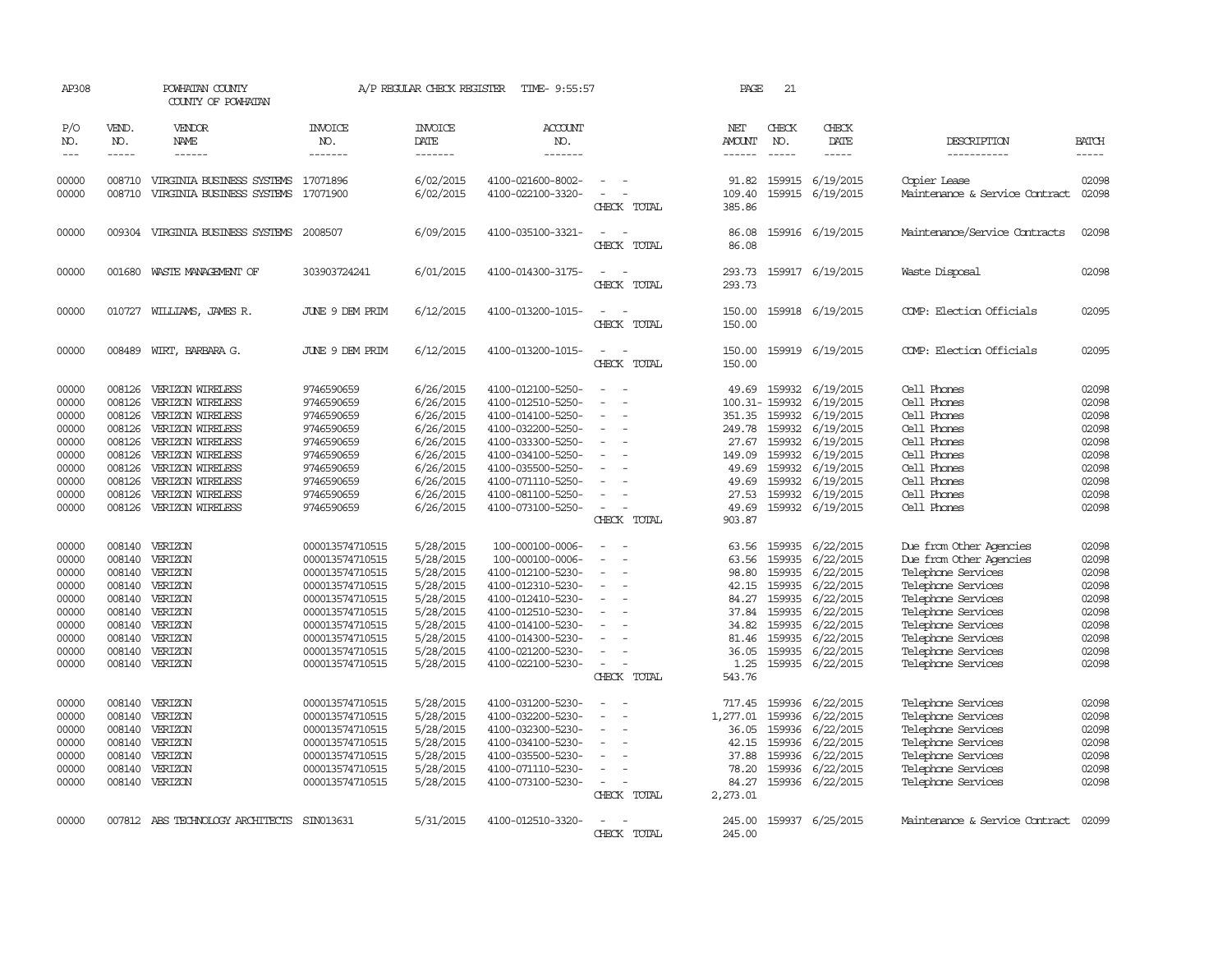| AP308                                                                                           |                             | POWHATAN COUNTY<br>COUNTY OF POWHATAN                                                                                                                                                                                                                                                                                                  |                                                                                                                                                                                 | A/P REGULAR CHECK REGISTER                                                                                                                  | TIME- 9:55:57                                                                                                                                                                                                                       |                                                                                                                                                                                 | PAGE                        | 22                            |                                                                                                                                                                                                                                                                                     |                                                                                                  |                                                                                                 |
|-------------------------------------------------------------------------------------------------|-----------------------------|----------------------------------------------------------------------------------------------------------------------------------------------------------------------------------------------------------------------------------------------------------------------------------------------------------------------------------------|---------------------------------------------------------------------------------------------------------------------------------------------------------------------------------|---------------------------------------------------------------------------------------------------------------------------------------------|-------------------------------------------------------------------------------------------------------------------------------------------------------------------------------------------------------------------------------------|---------------------------------------------------------------------------------------------------------------------------------------------------------------------------------|-----------------------------|-------------------------------|-------------------------------------------------------------------------------------------------------------------------------------------------------------------------------------------------------------------------------------------------------------------------------------|--------------------------------------------------------------------------------------------------|-------------------------------------------------------------------------------------------------|
| P/O<br>NO.<br>$---$                                                                             | VEND.<br>NO.<br>$- - - - -$ | <b>VENDOR</b><br>NAME<br>$- - - - - -$                                                                                                                                                                                                                                                                                                 | <b>INVOICE</b><br>NO.<br>-------                                                                                                                                                | <b>INVOICE</b><br>DATE<br>$- - - - - - -$                                                                                                   | <b>ACCOUNT</b><br>NO.<br>$- - - - - - -$                                                                                                                                                                                            |                                                                                                                                                                                 | NET<br>AMOUNT<br>------     | CHECK<br>NO.<br>$\frac{1}{2}$ | CHECK<br>DATE<br>$- - - - -$                                                                                                                                                                                                                                                        | DESCRIPTION<br>-----------                                                                       | <b>BATCH</b><br>-----                                                                           |
| 00000<br>00000                                                                                  |                             | 007758 ADVANCE AUTO PARTS<br>007758 ADVANCE AUTO PARTS                                                                                                                                                                                                                                                                                 | 6819514432636<br>6819514957672                                                                                                                                                  | 5/24/2015<br>5/29/2015                                                                                                                      | 4100-032200-6009-<br>4100-032200-6009-                                                                                                                                                                                              | CHECK TOTAL                                                                                                                                                                     | 42.98<br>85.90<br>128.88    |                               | 159938 6/25/2015<br>159938 6/25/2015                                                                                                                                                                                                                                                | Auto Repairs and Parts<br>Auto Repairs and Parts                                                 | 02099<br>02099                                                                                  |
| 00000                                                                                           |                             | 010895 AH ELECTRIC CONTRACTOR                                                                                                                                                                                                                                                                                                          | METER INS/BERRY                                                                                                                                                                 | 6/17/2015                                                                                                                                   | 4100-053910-5643-                                                                                                                                                                                                                   | $ -$<br>CHECK TOTAL                                                                                                                                                             | 850.00<br>850.00            |                               | 159939 6/25/2015                                                                                                                                                                                                                                                                    | PCCAA Services - Federal CSBG                                                                    | 02103                                                                                           |
| 00000                                                                                           |                             | 008730 AMERICAN INCOME LIFE                                                                                                                                                                                                                                                                                                            | RENEW #AVA48388                                                                                                                                                                 | 5/23/2015                                                                                                                                   | 4100-083500-6014-                                                                                                                                                                                                                   | $ -$<br>CHECK TOTAL                                                                                                                                                             | 25.00<br>25.00              |                               | 159940 6/25/2015                                                                                                                                                                                                                                                                    | Other Operating Supplies                                                                         | 02103                                                                                           |
| 00000                                                                                           |                             | 006815 ANTHEM BLUE CROSS/SHIELD                                                                                                                                                                                                                                                                                                        | MAY 2015 INV                                                                                                                                                                    | 6/15/2015                                                                                                                                   | 4100-033400-3845-                                                                                                                                                                                                                   | $ -$<br>CHECK TOTAL                                                                                                                                                             | 2,779.38                    |                               | 2,779.38 159941 6/25/2015                                                                                                                                                                                                                                                           | Detention of Adults - Health C 02099                                                             |                                                                                                 |
| 00000                                                                                           |                             | 010894 ANTONE, CAROL F.                                                                                                                                                                                                                                                                                                                | <b>GRAND JURY</b>                                                                                                                                                               | 6/23/2015                                                                                                                                   | 4100-021100-1700-                                                                                                                                                                                                                   | $\frac{1}{2} \left( \frac{1}{2} \right) \left( \frac{1}{2} \right) = \frac{1}{2} \left( \frac{1}{2} \right)$<br>CHECK TOTAL                                                     | 30.00<br>30.00              |                               | 159942 6/25/2015                                                                                                                                                                                                                                                                    | COMP: Jurors & Witnesses                                                                         | 02103                                                                                           |
| 00000<br>00000<br>00000<br>00000<br>00000<br>00000<br>00000<br>00000<br>00000<br>00000<br>00000 |                             | 007436 AQUA VIRGINIA, INC.<br>007436 AQUA VIRGINIA, INC.<br>007436 AOUA VIRGINIA, INC.<br>007436 AQUA VIRGINIA, INC.<br>007436 AQUA VIRGINIA, INC.<br>007436 AQUA VIRGINIA, INC.<br>007436 AQUA VIRGINIA, INC.<br>007436 AQUA VIRGINIA, INC.<br>007436 AQUA VIRGINIA, INC.<br>007436 AQUA VIRGINIA, INC.<br>007436 AQUA VIRGINIA, INC. | 0574341 6/15<br>0621788 6/9/150<br>0559913 6/15<br>0574622 6/15<br>0575072 6/15<br>0620830 6/15<br>0620830 6/15<br>0621730 6/15<br>0621781 6/15<br>1100656 6/15<br>1100657 6/15 | 6/09/2015<br>6/09/2015<br>6/09/2015<br>6/09/2015<br>6/09/2015<br>6/09/2015<br>6/09/2015<br>6/09/2015<br>6/09/2015<br>6/09/2015<br>6/09/2015 | 4100-022100-5130-<br>4100-073100-5130-<br>4100-014100-5130-<br>4100-014100-5130-<br>4100-014100-5130-<br>4100-014100-5130-<br>4100-031200-5130-<br>4100-014100-5130-<br>4100-014100-5130-<br>4100-014600-5130-<br>4100-014100-5130- | $\sim$<br>$\overline{\phantom{a}}$<br>$\sim$<br>$\overline{\phantom{a}}$<br>$\overline{\phantom{a}}$<br>$\overline{\phantom{a}}$<br>$\equiv$<br>$\sim$ 100 $\mu$<br>CHECK TOTAL | 22.49<br>100.80<br>1,008.15 |                               | 159943 6/25/2015<br>63.57 159943 6/25/2015<br>18.90 159943 6/25/2015<br>92.30 159943 6/25/2015<br>104.10 159943 6/25/2015<br>100.80 159943 6/25/2015<br>159943 6/25/2015<br>191.34 159943 6/25/2015<br>23.51 159943 6/25/2015<br>124.65 159943 6/25/2015<br>165.69 159943 6/25/2015 | Water<br>Water<br>Water<br>Water<br>Water<br>Water<br>Water<br>Water<br>Water<br>Water<br>Water  | 02099<br>02101<br>02103<br>02103<br>02103<br>02103<br>02103<br>02103<br>02103<br>02103<br>02103 |
| 00000                                                                                           |                             | 008335 B&H FOTO PHOTO VIDEO                                                                                                                                                                                                                                                                                                            | 97475954                                                                                                                                                                        | 6/10/2015                                                                                                                                   | 4100-012510-6002-                                                                                                                                                                                                                   | CHECK TOTAL                                                                                                                                                                     | 3,199.00                    |                               | 3,199.00 159944 6/25/2015                                                                                                                                                                                                                                                           | Computer Equipment-non-capital                                                                   | 02099                                                                                           |
| 00000<br>00000<br>00000<br>00000                                                                | 007941                      | 007941 BAKER & TAYLOR<br>BAKER & TAYLOR<br>007941 BAKER & TAYLOR<br>007941 BAKER & TAYLOR                                                                                                                                                                                                                                              | K43490790<br>2692835<br>5013673421<br>5013675270                                                                                                                                | 6/18/2015<br>6/08/2015<br>6/15/2015<br>6/16/2015                                                                                            | 4100-073100-6012-<br>4100-073100-6012-<br>4100-073100-6012-<br>4100-073100-6012-                                                                                                                                                    | $\sim$<br>$\overline{\phantom{a}}$<br>CHECK TOTAL                                                                                                                               | 52.17<br>418.94             |                               | 13.97 159945 6/25/2015<br>14.04-159945 6/25/2015<br>366.84 159945 6/25/2015<br>159945 6/25/2015                                                                                                                                                                                     | Books & Subscriptions<br>Books & Subscriptions<br>Books & Subscriptions<br>Books & Subscriptions | 02101<br>02101<br>02101<br>02101                                                                |
| 00000<br>00000                                                                                  | 006655                      | BLOSSMAN GAS COMPANIES,<br>006655 BLOSSMAN GAS COMPANIES,                                                                                                                                                                                                                                                                              | 105271<br>505293                                                                                                                                                                | 5/28/2015<br>6/08/2015                                                                                                                      | 4100-035100-5120-<br>4100-032300-5120-                                                                                                                                                                                              | $\frac{1}{2} \left( \frac{1}{2} \right) \left( \frac{1}{2} \right) = \frac{1}{2} \left( \frac{1}{2} \right)$<br>$\sim$ $ \sim$<br>CHECK TOTAL                                   | 126.46<br>189.76            |                               | 159946 6/25/2015<br>63.30 159946 6/25/2015                                                                                                                                                                                                                                          | Fuel<br>Fuel (Propane)                                                                           | 02099<br>02099                                                                                  |
| 00000                                                                                           |                             | 010890 BOLLING, SCOTT LAWSON                                                                                                                                                                                                                                                                                                           | GRAND JURY 6/15                                                                                                                                                                 | 6/23/2015                                                                                                                                   | 4100-021100-1700-                                                                                                                                                                                                                   | $\sim$ $\sim$<br>CHECK TOTAL                                                                                                                                                    | 30.00                       |                               | 30.00 159947 6/25/2015                                                                                                                                                                                                                                                              | COMP: Jurors & Witnesses                                                                         | 02103                                                                                           |
| 00000                                                                                           |                             | 010891 BRADLEY, JOHN K.                                                                                                                                                                                                                                                                                                                | <b>GRAND JURY</b>                                                                                                                                                               | 6/23/2015                                                                                                                                   | 4100-021100-1700-                                                                                                                                                                                                                   | $\sim$<br>CHECK TOTAL                                                                                                                                                           | 30.00<br>30.00              |                               | 159948 6/25/2015                                                                                                                                                                                                                                                                    | COMP: Jurors & Witnesses                                                                         | 02103                                                                                           |
| 00000                                                                                           |                             | 010893 BROOKS, KENNETH WAYNE                                                                                                                                                                                                                                                                                                           | <b>GRAND JURY</b>                                                                                                                                                               | 6/23/2015                                                                                                                                   | 4100-021100-1700-                                                                                                                                                                                                                   | CHECK TOTAL                                                                                                                                                                     | 30.00<br>30.00              |                               | 159949 6/25/2015                                                                                                                                                                                                                                                                    | COMP: Jurors & Witnesses                                                                         | 02103                                                                                           |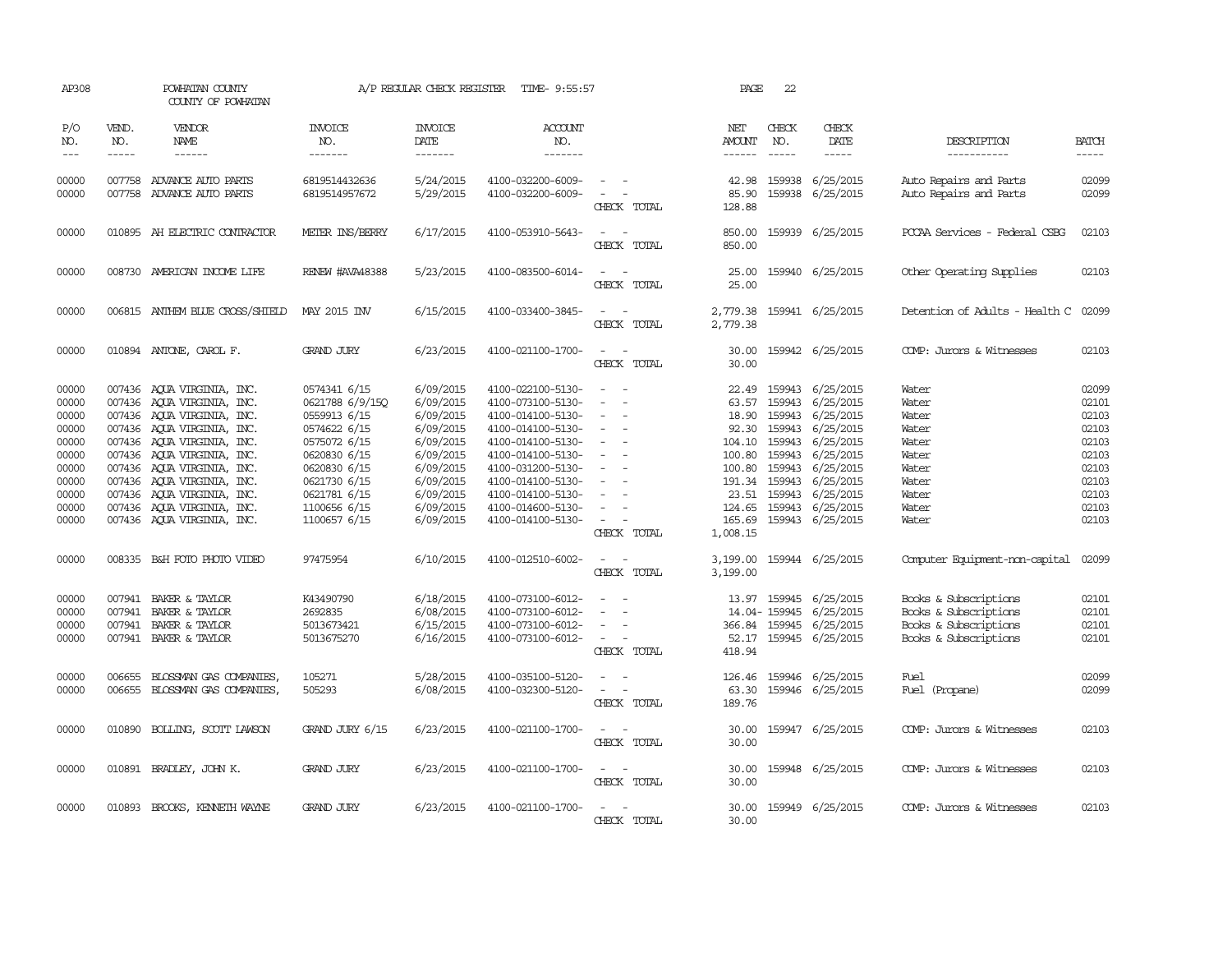| AP308                                              |                                                                                                                                                                                                                                                                                                                                                                                                                                                                         | POWHATAN COUNTY<br>COUNTY OF POWHATAN                                                                                                                                                            |                                                    | A/P REGULAR CHECK REGISTER                                                 | TIME- 9:55:57                                                                                                              |                                                                                                                                                                                     | PAGE                                                 | 23                              |                                                                                                                            |                                                                                                    |                                                    |
|----------------------------------------------------|-------------------------------------------------------------------------------------------------------------------------------------------------------------------------------------------------------------------------------------------------------------------------------------------------------------------------------------------------------------------------------------------------------------------------------------------------------------------------|--------------------------------------------------------------------------------------------------------------------------------------------------------------------------------------------------|----------------------------------------------------|----------------------------------------------------------------------------|----------------------------------------------------------------------------------------------------------------------------|-------------------------------------------------------------------------------------------------------------------------------------------------------------------------------------|------------------------------------------------------|---------------------------------|----------------------------------------------------------------------------------------------------------------------------|----------------------------------------------------------------------------------------------------|----------------------------------------------------|
| P/O<br>NO.<br>$---$                                | VEND.<br>NO.<br>$\begin{tabular}{ccccc} \multicolumn{2}{c }{\multicolumn{2}{c }{\multicolumn{2}{c }{\multicolumn{2}{c}}{\hspace{-2.2cm}}}} \multicolumn{2}{c }{\multicolumn{2}{c }{\hspace{-2.2cm}}\hline} \multicolumn{2}{c }{\hspace{-2.2cm}}\hline \multicolumn{2}{c }{\hspace{-2.2cm}}\hline \multicolumn{2}{c }{\hspace{-2.2cm}}\hline \multicolumn{2}{c }{\hspace{-2.2cm}}\hline \multicolumn{2}{c }{\hspace{-2.2cm}}\hline \multicolumn{2}{c }{\hspace{-2.2cm}}$ | VENDOR<br>NAME                                                                                                                                                                                   | <b>INVOICE</b><br>NO.<br>-------                   | <b>INVOICE</b><br>DATE<br>-------                                          | <b>ACCOUNT</b><br>NO.<br>-------                                                                                           |                                                                                                                                                                                     | NET<br><b>AMOUNT</b><br>------                       | CHECK<br>NO.<br>$\frac{1}{2}$   | CHECK<br>DATE<br>$- - - - -$                                                                                               | DESCRIPTION<br>-----------                                                                         | <b>BATCH</b><br>-----                              |
| 00000                                              |                                                                                                                                                                                                                                                                                                                                                                                                                                                                         | 010476 BURGESS, BERRYMAN R.                                                                                                                                                                      | 20150618001                                        | 6/18/2015                                                                  | 4100-035100-6014-                                                                                                          | $ -$<br>CHECK TOTAL                                                                                                                                                                 | 175.00<br>175.00                                     |                                 | 159950 6/25/2015                                                                                                           | Other Operating Supplies                                                                           | 02103                                              |
| 00000<br>00000                                     |                                                                                                                                                                                                                                                                                                                                                                                                                                                                         | 008651 C & L AUTOMOTTVE<br>008651 C & L AUTOMOTIVE                                                                                                                                               | <b>UNIT 15</b><br>7352<br>7441 UNIT 28             | 6/12/2015<br>6/18/2015                                                     | 4100-031200-6008-<br>4100-031200-6009-                                                                                     | $\frac{1}{2} \left( \frac{1}{2} \right) \left( \frac{1}{2} \right) = \frac{1}{2} \left( \frac{1}{2} \right)$<br>$\overline{\phantom{a}}$<br>$\overline{\phantom{a}}$<br>CHECK TOTAL | 71.94<br>114.72                                      |                                 | 42.78 159951 6/25/2015<br>159951 6/25/2015                                                                                 | Gas/Grease/0il<br>Auto Parts/Repairs                                                               | 02103<br>02103                                     |
| 00000                                              |                                                                                                                                                                                                                                                                                                                                                                                                                                                                         | 008686 C.W. WILLIAMS & CO., INC.                                                                                                                                                                 | 584081                                             | 6/16/2015                                                                  | 4100-032200-3310-                                                                                                          | $\sim$<br>CHECK TOTAL                                                                                                                                                               | 351.23<br>351.23                                     |                                 | 159952 6/25/2015                                                                                                           | Equipment Repair                                                                                   | 02099                                              |
| 00000<br>00000<br>00000<br>00000<br>00000<br>00000 | 000540<br>000540<br>000540<br>000540<br>000540                                                                                                                                                                                                                                                                                                                                                                                                                          | CENTRAL VIRGINIA WASTE<br>CENTRAL VIRGINIA WASTE<br>CENTRAL VIRGINIA WASTE<br>CENTRAL VIRGINIA WASTE<br>CENTRAL VIRGINIA WASTE<br>000540 CENTRAL VIRGINIA WASTE                                  | 20285<br>20285<br>20285<br>20285<br>20285<br>20285 | 6/16/2015<br>6/16/2015<br>6/16/2015<br>6/16/2015<br>6/16/2015<br>6/16/2015 | 4100-014600-3185-<br>4100-014100-3185-<br>4100-035100-3185-<br>4100-073100-3185-<br>4100-032210-3185-<br>4100-032220-3185- | $\sim$<br>$\sim$ 100 $\mu$<br>CHECK TOTAL                                                                                                                                           | 288.37<br>192.25<br>32.04<br>7.40<br>16.02<br>568.12 |                                 | 159953 6/25/2015<br>159953 6/25/2015<br>159953 6/25/2015<br>32.04 159953 6/25/2015<br>159953 6/25/2015<br>159953 6/25/2015 | Trash Removal<br>Trash Removal<br>Trash Removal<br>Trash Removal<br>Trash Removal<br>Trash Removal | 02103<br>02103<br>02103<br>02103<br>02103<br>02103 |
| 00000<br>00000<br>00000<br>00000                   | 006965<br>006965<br>006965<br>006965                                                                                                                                                                                                                                                                                                                                                                                                                                    | CINIAS CORPORATION<br>CINIAS CORPORATION<br>CINIAS CORPORATION<br>CINIAS CORPORATION                                                                                                             | 143565509<br>143565508<br>143569081<br>143569082   | 6/10/2015<br>6/10/2015<br>6/17/2015<br>6/17/2015                           | 4100-014300-6011-<br>4100-014100-6011-<br>4100-014100-6011-<br>4100-014300-6011-                                           | $\overline{\phantom{a}}$<br>$\sim$<br>$\sim$ 100 $\mu$<br>CHECK TOTAL                                                                                                               | 106.21<br>118.55<br>446.77                           |                                 | 115.80 159954 6/25/2015<br>159954 6/25/2015<br>106.21 159954 6/25/2015<br>159954 6/25/2015                                 | Uniforms<br>Uniforms<br>Uniforms<br>Uniforms                                                       | 02099<br>02103<br>02103<br>02103                   |
| 00000                                              |                                                                                                                                                                                                                                                                                                                                                                                                                                                                         | 007341 CLAWS & PAWS ANIMAL CARE                                                                                                                                                                  | 67284 DIESEL                                       | 6/08/2015                                                                  | 4100-031200-3111-                                                                                                          | $\sim$<br>CHECK TOTAL                                                                                                                                                               | 113.95<br>113.95                                     |                                 | 159955 6/25/2015                                                                                                           | Professional Health Services K 02099                                                               |                                                    |
| 00000<br>00000                                     | 009178<br>009178                                                                                                                                                                                                                                                                                                                                                                                                                                                        | COMCAST<br>COMCAST                                                                                                                                                                               | 1418020109 6/15<br>1418020109 6/15                 | 6/14/2015<br>6/14/2015                                                     | 4100-032300-5230-<br>4100-032300-5260-                                                                                     | CHECK TOTAL                                                                                                                                                                         | 46.91<br>59.95<br>106.86                             |                                 | 159956 6/25/2015<br>159956 6/25/2015                                                                                       | Telephone Services<br>Internet                                                                     | 02101<br>02101                                     |
| 00000                                              |                                                                                                                                                                                                                                                                                                                                                                                                                                                                         | 010201 COMONWEALTH BUSINESS                                                                                                                                                                      | 1934                                               | 5/22/2015                                                                  | 4100-012310-6001-                                                                                                          | $\sim$<br>CHECK TOTAL                                                                                                                                                               | 174.95<br>174.95                                     |                                 | 159957 6/25/2015                                                                                                           | Office Supplies                                                                                    | 02101                                              |
| 00000                                              |                                                                                                                                                                                                                                                                                                                                                                                                                                                                         | 007765 COUNTY WASTE & RECYCLING                                                                                                                                                                  | 03516457 6/15                                      | 6/15/2015                                                                  | 4100-032300-3185-                                                                                                          | $\sim$ $-$<br>CHECK TOTAL                                                                                                                                                           | 18.50<br>18.50                                       |                                 | 159958 6/25/2015                                                                                                           | Trash Removal                                                                                      | 02101                                              |
| 00000                                              |                                                                                                                                                                                                                                                                                                                                                                                                                                                                         | 006879 DEMCO, INC.                                                                                                                                                                               | 5620565                                            | 6/10/2015                                                                  | 4100-073100-6014-                                                                                                          | $\sim$ $\sim$<br>CHECK TOTAL                                                                                                                                                        | 133.22                                               |                                 | 133.22 159959 6/25/2015                                                                                                    | Library Supplies                                                                                   | 02099                                              |
| 00000<br>00000<br>00000<br>00000<br>00000          | 006240                                                                                                                                                                                                                                                                                                                                                                                                                                                                  | 006240 DIAMOND SPRINGS WATER, INC 2680994<br>DIAMOND SPRINGS WATER, INC<br>006240 DIAMOND SPRINGS WATER, INC<br>006240 DIAMOND SPRINGS WATER, INC<br>006240 DIAMOND SPRINGS WATER, INC 526070110 | 515074500<br>2680744<br>2680754                    | 6/05/2015<br>5/15/2015<br>6/05/2015<br>6/05/2015<br>5/26/2015              | 4100-014300-5130-<br>4100-014300-5130-<br>4100-014100-5130-<br>4100-014100-5130-<br>4100-014100-5130-                      | $\sim$<br>$\overline{\phantom{a}}$<br>$\sim$<br>$\sim$<br>CHECK TOTAL                                                                                                               | 27.80<br>8.95<br>6.25<br>64.90                       | 159960<br>9.95 159960<br>159960 | 11.95 159960 6/25/2015<br>6/25/2015<br>6/25/2015<br>6/25/2015<br>159960 6/25/2015                                          | Water<br>Water<br>Water<br>Water<br>Water                                                          | 02099<br>02099<br>02103<br>02103<br>02103          |
| 00000                                              |                                                                                                                                                                                                                                                                                                                                                                                                                                                                         | 000860 DOMINION VIRGINIA POWER                                                                                                                                                                   | 2322252509 6/15                                    | 6/03/2015                                                                  | 4100-031200-5110-                                                                                                          | $\sim$ $ \sim$<br>CHECK TOTAL                                                                                                                                                       | 116.71                                               |                                 | 116.71 159961 6/25/2015                                                                                                    | Electricity                                                                                        | 02099                                              |
| 00000                                              |                                                                                                                                                                                                                                                                                                                                                                                                                                                                         | 007509 ECK SUPPLY CO.                                                                                                                                                                            | 13659083                                           | 6/10/2015                                                                  | 4100-014100-3310-                                                                                                          | $\sim$                                                                                                                                                                              |                                                      |                                 | 94.69 159962 6/25/2015                                                                                                     | Repairs & Maintenance                                                                              | 02103                                              |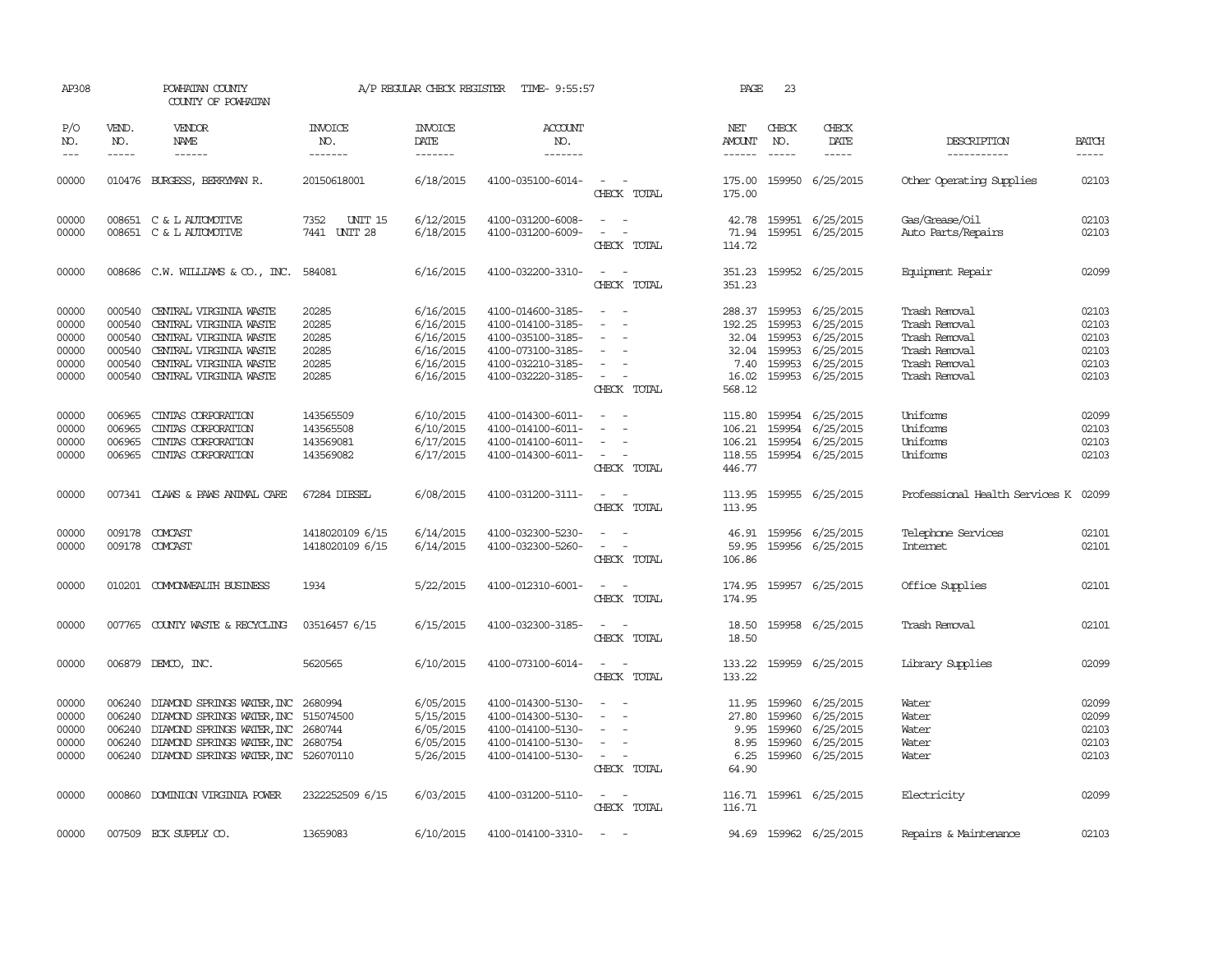| AP308                            |                             | POWHATAN COUNTY<br>COUNTY OF POWHATAN                                                                                        |                                                    | A/P REGULAR CHECK REGISTER                       | TIME- 9:55:57                                                                    |                                                                                                                             | PAGE                                    | 24                          |                                                                      |                                                                                                                             |                                  |
|----------------------------------|-----------------------------|------------------------------------------------------------------------------------------------------------------------------|----------------------------------------------------|--------------------------------------------------|----------------------------------------------------------------------------------|-----------------------------------------------------------------------------------------------------------------------------|-----------------------------------------|-----------------------------|----------------------------------------------------------------------|-----------------------------------------------------------------------------------------------------------------------------|----------------------------------|
| P/O<br>NO.<br>$---$              | VEND.<br>NO.<br>$- - - - -$ | VENDOR<br>NAME<br>$- - - - - -$                                                                                              | <b>INVOICE</b><br>NO.<br>-------                   | <b>INVOICE</b><br>DATE<br>-------                | <b>ACCOUNT</b><br>NO.<br>-------                                                 |                                                                                                                             | NET<br>AMOUNT<br>$- - - - - -$          | CHECK<br>NO.<br>$- - - - -$ | CHECK<br>DATE<br>-----                                               | DESCRIPTION<br>-----------                                                                                                  | <b>BATCH</b><br>$- - - - -$      |
| 00000<br>00000                   | 007509<br>007509            | ECK SUPPLY CO.<br>ECK SUPPLY CO.                                                                                             | 13668786<br>142582                                 | 6/11/2015<br>3/26/2015                           | 4100-014100-3310-<br>4100-014100-3310-                                           | $\overline{\phantom{a}}$<br>$\overline{\phantom{a}}$<br>CHECK TOTAL                                                         | 172.49                                  | 81.23 159962<br>3.43-159962 | 6/25/2015<br>6/25/2015                                               | Repairs & Maintenance<br>Repairs & Maintenance                                                                              | 02103<br>02103                   |
| 00000                            | 008373                      | EMERGENCY MOBILE SERVICE                                                                                                     | 2135                                               | 6/11/2015                                        | 4100-032200-6009-                                                                | CHECK TOTAL                                                                                                                 | 202.54<br>202.54                        |                             | 159963 6/25/2015                                                     | Auto Repairs and Parts                                                                                                      | 02099                            |
| 00000                            |                             | 007537 FERGUSON ENTERPRISES, INC 3307693                                                                                     |                                                    | 6/08/2015                                        | 4100-014100-3310-                                                                | $\overline{\phantom{a}}$<br>. —<br>CHECK TOTAL                                                                              | 104.39<br>104.39                        |                             | 159964 6/25/2015                                                     | Repairs & Maintenance                                                                                                       | 02103                            |
| 00000<br>00000<br>00000          | 000690<br>000690<br>000690  | FLATROCK TIRE & AUTO<br>FLATROCK TIRE & AUTO<br>FLATROCK TIRE & AUTO                                                         | 12370 BRUSH 1<br>12374 UNIT 117<br>12379 SPARETTRE | 6/17/2015<br>6/17/2015<br>6/17/2015              | 4100-032200-6009-<br>4100-032300-6009-<br>4100-032300-6009-                      | CHECK TOTAL                                                                                                                 | 16.00<br>503.52<br>1,218.24<br>1,737.76 | 159965<br>159965<br>159965  | 6/25/2015<br>6/25/2015<br>6/25/2015                                  | Auto Repairs and Parts<br>Auto Parts/Repair<br>Auto Parts/Repair                                                            | 02099<br>02101<br>02101          |
| 00000                            |                             | 006097 HERTZLER FARM & FEED, INC                                                                                             | 25474                                              | 6/19/2015                                        | 4100-035100-6022-                                                                | CHECK TOTAL                                                                                                                 | 41.98<br>41.98                          |                             | 159966 6/25/2015                                                     | Dog Food/Supplies                                                                                                           | 02103                            |
| 00000                            |                             | 010755 INNOVATIVE TURF                                                                                                       | 2618                                               | 6/19/2015                                        | 4100-014600-3310-                                                                | $\sim$<br>CHECK TOTAL                                                                                                       | 7,450.00<br>7,450.00                    |                             | 159967 6/25/2015                                                     | Repairs and Maintenance                                                                                                     | 02103                            |
| 00000                            | 010887                      | JACKSON, CHARLOTTE BROWN                                                                                                     | GRAND JURY 6/15                                    | 6/23/2015                                        | 4100-021100-1700-                                                                | $\equiv$<br>CHECK TOTAL                                                                                                     | 30.00<br>30.00                          |                             | 159968 6/25/2015                                                     | COMP: Jurors & Witnesses                                                                                                    | 02103                            |
| 00000<br>00000                   | 000120<br>000120            | <b>JAMES RIVER AIR</b><br><b>JAMES RIVER AIR</b>                                                                             | S56417<br>S56660                                   | 5/30/2015<br>5/30/2015                           | 4100-014100-3308-<br>4100-014100-3308-                                           | $\sim$<br>$\overline{\phantom{a}}$<br>CHECK TOTAL                                                                           | 2,607.95<br>1,038.18<br>3,646.13        | 159969                      | 6/25/2015<br>159969 6/25/2015                                        | HVAC Service and Repairs<br>HVAC Service and Repairs                                                                        | 02103<br>02103                   |
| 00000                            |                             | 009791 JAMES RIVER EQUIPMENT                                                                                                 | 3939739                                            | 5/21/2015                                        | 4100-032200-6009-                                                                | $\frac{1}{2} \left( \frac{1}{2} \right) \left( \frac{1}{2} \right) = \frac{1}{2} \left( \frac{1}{2} \right)$<br>CHECK TOTAL | 279.69<br>279.69                        |                             | 159970 6/25/2015                                                     | Auto Repairs and Parts                                                                                                      | 02099                            |
| 00000<br>00000<br>00000<br>00000 |                             | 010771 LAND AND COATES, INC.<br>010771 LAND AND COATES, INC.<br>010771 LAND AND COATES, INC.<br>010771 LAND AND COATES, INC. | 588723<br>587831<br>587832<br>587836               | 6/18/2015<br>6/16/2015<br>6/16/2015<br>6/16/2015 | 4100-032220-3310-<br>4100-014500-3319-<br>4100-014500-3319-<br>4100-014500-3319- | CHECK TOTAL                                                                                                                 | 12.87<br>17.02<br>41.76<br>84.50        | 159971<br>159971            | 12.85 159971 6/25/2015<br>6/25/2015<br>6/25/2015<br>159971 6/25/2015 | Repairs & Maintenance<br>Equipment Repairs and Maintena<br>Equipment Repairs and Maintena<br>Equipment Repairs and Maintena | 02099<br>02103<br>02103<br>02103 |
| 00000                            |                             | 010892 LASLIE, DONALD E.                                                                                                     | <b>GRAND JURY</b>                                  | 6/23/2015                                        | 4100-021100-1700-                                                                | CHECK TOTAL                                                                                                                 | 30.00<br>30.00                          |                             | 159972 6/25/2015                                                     | COMP: Jurors & Witnesses                                                                                                    | 02103                            |
| 00000                            |                             | 007835 MAGUIRE ASSOCIATES OF                                                                                                 | 9981                                               | 5/26/2015                                        | 4100-012200-3121-                                                                | $\overline{\phantom{a}}$<br>CHECK TOTAL                                                                                     | 1,800.00<br>1,800.00                    |                             | 159973 6/25/2015                                                     | Cost Allocation Plan                                                                                                        | 02101                            |
| 00000                            |                             | 009552 MANSFIELD OIL COMPANY                                                                                                 | 112678                                             | 6/18/2015                                        | 4100-032200-5120-                                                                | $\overline{\phantom{a}}$<br>CHECK TOTAL                                                                                     | 19.94<br>19.94                          |                             | 159974 6/25/2015                                                     | Apparatus Fuel                                                                                                              | 02099                            |
| 00000<br>00000                   | 008885                      | MARTIN, PEGGY<br>008885 MARTIN, PEGGY                                                                                        | <b>TRAVEL 6-12-15</b><br>06172015                  | 6/12/2015<br>6/18/2015                           | 4100-073100-5510-<br>4100-073100-5510-                                           | $\equiv$<br>$\overline{\phantom{a}}$<br>CHECK TOTAL                                                                         | 69.35<br>51.75<br>121.10                |                             | 159975 6/25/2015<br>159975 6/25/2015                                 | Travel/Mileage/Parking/Tolls<br>Travel/Mileage/Parking/Tolls                                                                | 02100<br>02101                   |
| 00000                            |                             | 010889 MCCOMBS, BRANDIR.                                                                                                     | GRAND JURY 6/15                                    | 6/23/2015                                        | 4100-021100-1700-                                                                | CHFICK<br><b>TOTAL</b>                                                                                                      | 30.00                                   |                             | 30.00 159976 6/25/2015                                               | COMP: Jurors & Witnesses                                                                                                    | 02103                            |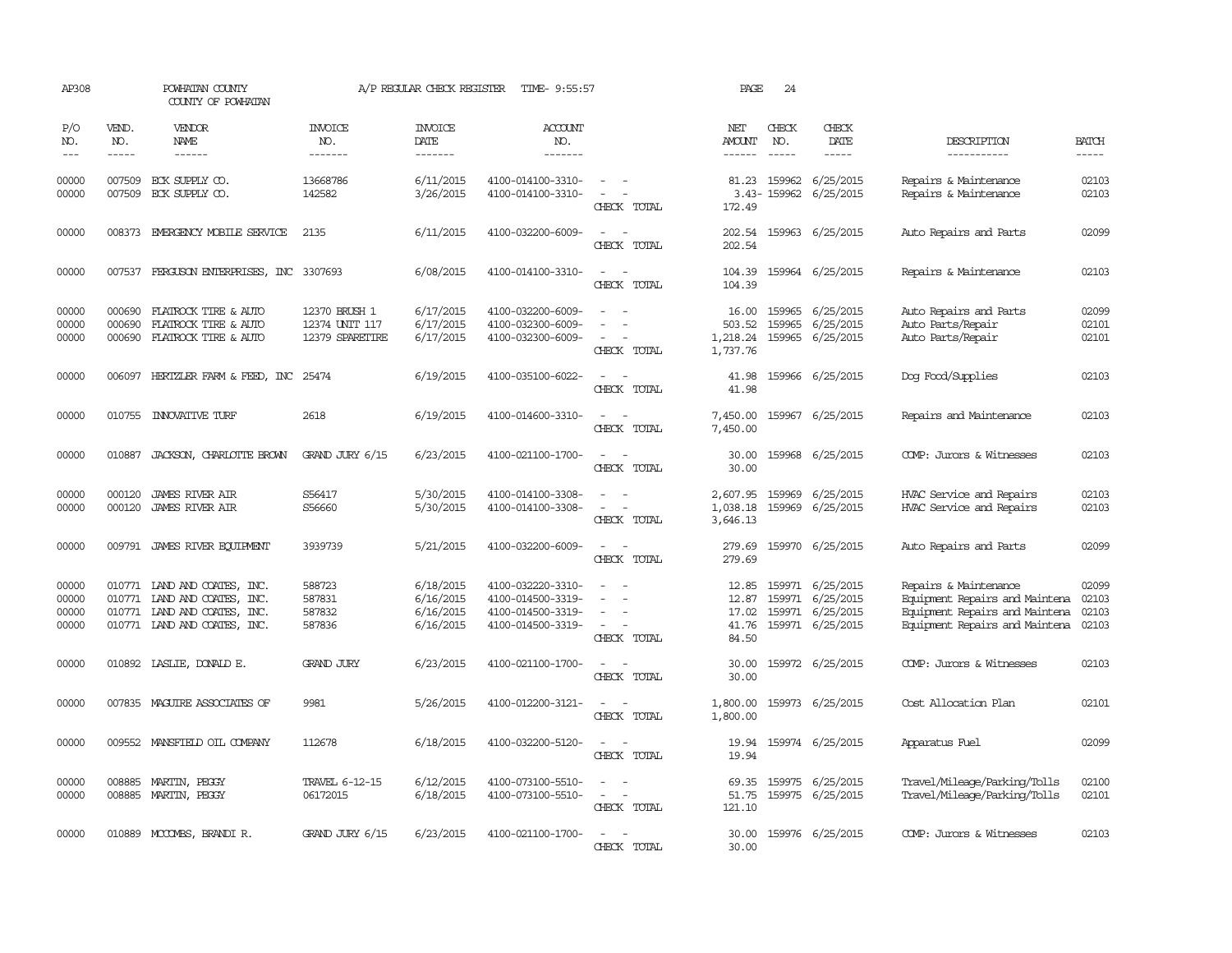| AP308                                                                                  |                                                                                        | POWHATAN COUNTY<br>COUNTY OF POWHATAN                                                                                                                                                                                                     |                                                                                                                                                              | A/P REGULAR CHECK REGISTER                                                                                                     | TIME- 9:55:57                                                                                                                                                                                                  |                                                     | PAGE                                                                                              | 25                                                                           |                                                                                                                                              |                                                                                                                                   |                                                                                        |
|----------------------------------------------------------------------------------------|----------------------------------------------------------------------------------------|-------------------------------------------------------------------------------------------------------------------------------------------------------------------------------------------------------------------------------------------|--------------------------------------------------------------------------------------------------------------------------------------------------------------|--------------------------------------------------------------------------------------------------------------------------------|----------------------------------------------------------------------------------------------------------------------------------------------------------------------------------------------------------------|-----------------------------------------------------|---------------------------------------------------------------------------------------------------|------------------------------------------------------------------------------|----------------------------------------------------------------------------------------------------------------------------------------------|-----------------------------------------------------------------------------------------------------------------------------------|----------------------------------------------------------------------------------------|
| P/O<br>NO.<br>$---$                                                                    | VEND.<br>NO.<br>$- - - - -$                                                            | VENDOR<br>NAME<br>$- - - - - -$                                                                                                                                                                                                           | <b>INVOICE</b><br>NO.<br>-------                                                                                                                             | <b>INVOICE</b><br>DATE<br>-------                                                                                              | <b>ACCOUNT</b><br>NO.<br>-------                                                                                                                                                                               |                                                     | NET<br><b>AMOUNT</b><br>$- - - - - -$                                                             | CHECK<br>NO.<br>$- - - - -$                                                  | CHECK<br>DATE<br>-----                                                                                                                       | DESCRIPTION<br>-----------                                                                                                        | <b>BATCH</b><br>-----                                                                  |
| 00000                                                                                  |                                                                                        | 010884 MERRITT, JOHN                                                                                                                                                                                                                      | FALSE ALARM RFD                                                                                                                                              | 5/01/2015                                                                                                                      | 3100-016060-0002-                                                                                                                                                                                              | CHECK TOTAL                                         | 100.00<br>100.00                                                                                  |                                                                              | 159977 6/25/2015                                                                                                                             | False Alarm Fines                                                                                                                 | 02101                                                                                  |
| 00000                                                                                  |                                                                                        | 010646 MURRAY AUTOMOTTVE                                                                                                                                                                                                                  | 15762                                                                                                                                                        | 6/15/2015                                                                                                                      | 4100-032200-6009-                                                                                                                                                                                              | $\equiv$<br>CHECK TOTAL                             | 192.84<br>192.84                                                                                  |                                                                              | 159978 6/25/2015                                                                                                                             | Auto Repairs and Parts                                                                                                            | 02100                                                                                  |
| 00000                                                                                  |                                                                                        | 008269 NEUSTAR, INC.                                                                                                                                                                                                                      | DNS-0000506648                                                                                                                                               | 5/31/2015                                                                                                                      | 4100-012510-8205-                                                                                                                                                                                              | CHECK TOTAL                                         | 150.00<br>150.00                                                                                  |                                                                              | 159979 6/25/2015                                                                                                                             | Internet and Website Costs                                                                                                        | 02101                                                                                  |
| 00000                                                                                  |                                                                                        | 010885 NOVOPRINT USA, INC.                                                                                                                                                                                                                | I-507401                                                                                                                                                     | 6/16/2015                                                                                                                      | 4100-081500-3600-                                                                                                                                                                                              | CHECK TOTAL                                         | 1,695.00<br>1,695.00                                                                              |                                                                              | 159980 6/25/2015                                                                                                                             | Advertising                                                                                                                       | 02101                                                                                  |
| 00000                                                                                  | 008079                                                                                 | PAETEC/CAVALIER BUSINESS                                                                                                                                                                                                                  | 4237625 6/15                                                                                                                                                 | 6/10/2015                                                                                                                      | 4100-073100-5230-                                                                                                                                                                                              | CHECK TOTAL                                         | 461.95<br>461.95                                                                                  |                                                                              | 159981 6/25/2015                                                                                                                             | Telephone Services                                                                                                                | 02101                                                                                  |
| 00000                                                                                  | 010896                                                                                 | PAYNE, JR., THOMAS                                                                                                                                                                                                                        | <b>JUNE RENT</b>                                                                                                                                             | 6/19/2015                                                                                                                      | 4100-053910-5643-                                                                                                                                                                                              | CHECK TOTAL                                         | 800.00<br>800.00                                                                                  |                                                                              | 159982 6/25/2015                                                                                                                             | PCCAA Services - Federal CSBG                                                                                                     | 02103                                                                                  |
| 00000                                                                                  | 010886                                                                                 | PEB ENTERPRISES, LLC                                                                                                                                                                                                                      | 586275                                                                                                                                                       | 6/10/2015                                                                                                                      | 4100-032200-5815-                                                                                                                                                                                              | CHECK TOTAL                                         | 179.02<br>179.02                                                                                  |                                                                              | 159983 6/25/2015                                                                                                                             | Training/Seminars                                                                                                                 | 02100                                                                                  |
| 00000                                                                                  |                                                                                        | 008404 PEST MASTERS, INC.                                                                                                                                                                                                                 | 284511                                                                                                                                                       | 6/23/2015                                                                                                                      | 4100-032220-3310-                                                                                                                                                                                              | CHECK TOTAL                                         | 120.00<br>120.00                                                                                  |                                                                              | 159984 6/25/2015                                                                                                                             | Repairs & Maintenance                                                                                                             | 02100                                                                                  |
| 00000                                                                                  |                                                                                        | 009271 PHILIPS MEDICAL SYSTEMS                                                                                                                                                                                                            | 931168037                                                                                                                                                    | 6/17/2015                                                                                                                      | 4100-032300-3320-                                                                                                                                                                                              | $\sim$<br>CHECK TOTAL                               | 738.40<br>738.40                                                                                  |                                                                              | 159985 6/25/2015                                                                                                                             | Maintenance & Service Contract                                                                                                    | 02101                                                                                  |
| 00000<br>00000                                                                         | 000375<br>000375                                                                       | PIEDMONT REGIONAL JAIL<br>PIEDMONT REGIONAL JAIL                                                                                                                                                                                          | 2528<br>2542                                                                                                                                                 | 5/31/2015<br>4/30/2015                                                                                                         | 4100-033400-3841-<br>4100-033400-3845-                                                                                                                                                                         | $\equiv$<br>$\overline{\phantom{a}}$<br>CHECK TOTAL | 36,096.00<br>1,756.91<br>37,852.91                                                                | 159986<br>159986                                                             | 6/25/2015<br>6/25/2015                                                                                                                       | Detention of Adults<br>Detention of Adults - Health C                                                                             | 02100<br>02100                                                                         |
| 00000<br>00000<br>00000<br>00000<br>00000<br>00000<br>00000<br>00000<br>00000<br>00000 | 007962<br>007962<br>007962<br>007962<br>007962<br>007962<br>007962<br>007962<br>007962 | PITNEY BOWES GLOBAL<br>PITNEY BOWES GLOBAL<br>PITNEY BOWES GLOBAL<br>PITNEY BOWES GLOBAL<br>PITNEY BOWES GLOBAL<br>PITNEY BOWES GLOBAL<br>PITNEY BOWES GLOBAL<br>PITNEY BOWES GLOBAL<br>PITNEY BOWES GLOBAL<br>007962 PITNEY BOWES GLOBAL | 7974638-JN15<br>3157666-JN15<br>3157666-JN15<br>3157666-JN15<br>3157666-JN15<br>3157666-JN15<br>3157666-JN15<br>3157666-JN15<br>3157666-JN15<br>3157666-JN15 | 6/13/2015<br>6/23/2015<br>6/23/2015<br>6/23/2015<br>6/23/2015<br>6/23/2015<br>6/23/2015<br>6/23/2015<br>6/23/2015<br>6/23/2015 | 4100-012410-3320-<br>4100-034100-5210-<br>4100-022100-5210-<br>4100-012100-5210-<br>4100-012210-5210-<br>4100-083500-5210-<br>4100-014100-5210-<br>4100-012200-5210-<br>4100-012220-5210-<br>4100-081100-5210- | $\equiv$<br>$\equiv$<br>CHECK TOTAL                 | 624.00<br>12.68<br>11.16<br>11.61<br>5.09<br>522.57<br>.83<br>128.35<br>4.25<br>58.29<br>1,378.83 | 159987<br>159987<br>159987<br>159987<br>159987<br>159987<br>159987<br>159987 | 6/25/2015<br>6/25/2015<br>159987 6/25/2015<br>6/25/2015<br>6/25/2015<br>6/25/2015<br>6/25/2015<br>6/25/2015<br>6/25/2015<br>159987 6/25/2015 | Maintenance & Service Contract<br>Postage<br>Postage<br>Postage<br>Postage<br>Postage<br>Postage<br>Postage<br>Postage<br>Postage | 02100<br>02101<br>02101<br>02101<br>02101<br>02101<br>02101<br>02101<br>02101<br>02101 |
| 00000<br>00000                                                                         | 001250<br>001250                                                                       | POWHATAN AUTO & TRACTOR<br>POWHATAN AUTO & TRACTOR                                                                                                                                                                                        | 355336<br>355181                                                                                                                                             | 6/16/2015<br>6/16/2015                                                                                                         | 4100-032300-6009-<br>4100-014300-3310-                                                                                                                                                                         | CHECK TOTAL                                         | 7.52<br>47.65<br>55.17                                                                            | 159988<br>159988                                                             | 6/25/2015<br>6/25/2015                                                                                                                       | Auto Parts/Repair<br>Repairs & Maintenance                                                                                        | 02101<br>02103                                                                         |
| 00000<br>00000<br>00000<br>00000                                                       | 006914<br>006914                                                                       | POWHATAN AUTO REPAIR<br>POWHATAN AUTO REPAIR<br>006914 POWHATAN AUTO REPAIR<br>006914 POWHATAN AUTO REPAIR                                                                                                                                | 690 UNIT 39<br>691 UNIT 20<br><b>UNIT 115</b><br><b>UNIT 115</b>                                                                                             | 6/01/2015<br>6/01/2015<br>6/12/2015<br>6/12/2015                                                                               | 4100-031200-6009-<br>4100-031200-6009-<br>4100-032300-6009-<br>4100-032300-6008-                                                                                                                               | $\sim$                                              | 2,948.60<br>106.38<br>687.40                                                                      | 159989<br>159989<br>159989<br>219.95 159989                                  | 6/25/2015<br>6/25/2015<br>6/25/2015<br>6/25/2015                                                                                             | Auto Parts/Repairs<br>Auto Parts/Repairs<br>Auto Parts/Repair<br>Gas/Grease/Oil                                                   | 02100<br>02100<br>02101<br>02101                                                       |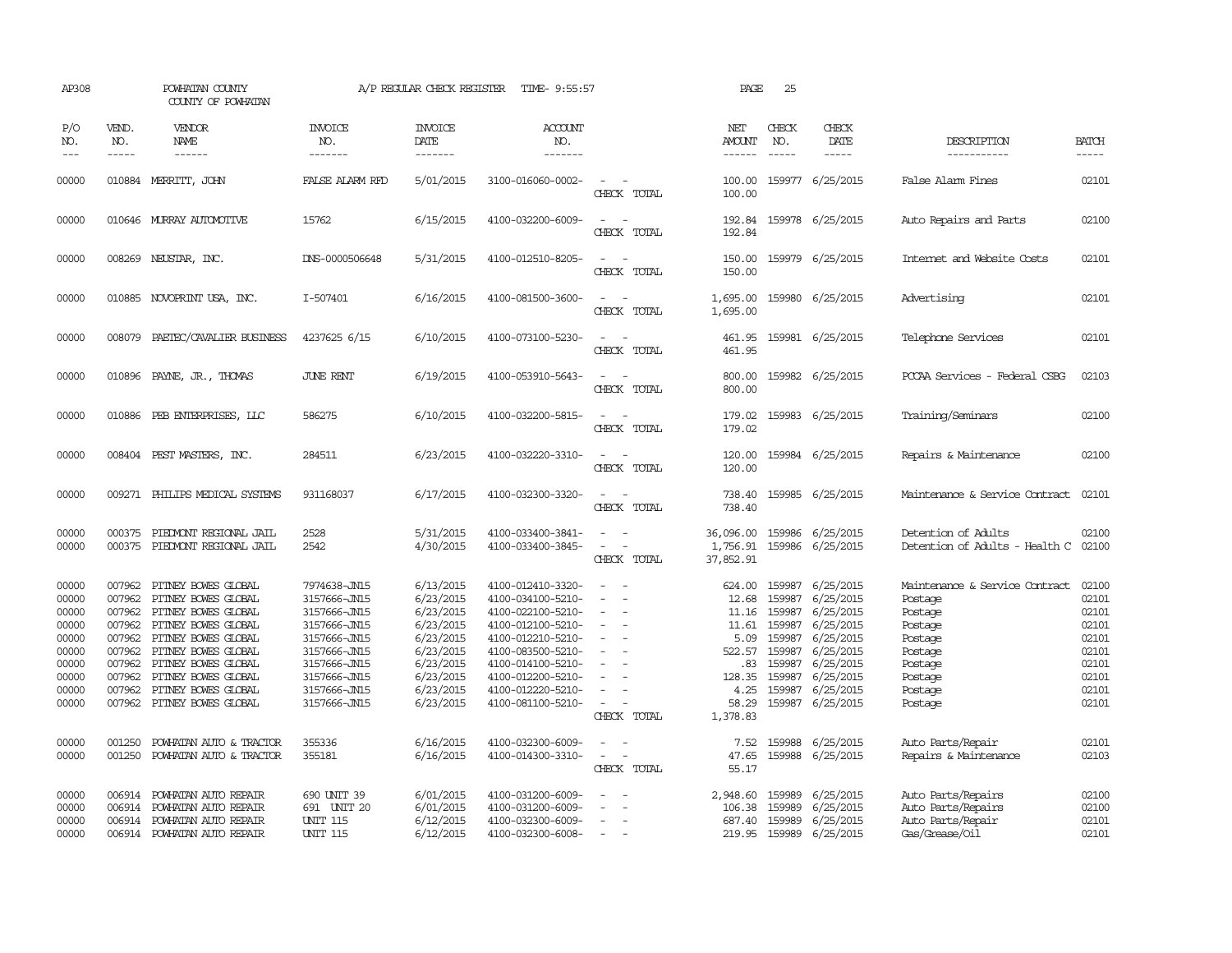| AP308                                     |                                                | POWHATAN COUNTY<br>COUNTY OF POWHATAN                                                                                                                             |                                                                              | A/P REGULAR CHECK REGISTER                                    | TIME- 9:55:57                                                                                         |                                                                                                                                                         | PAGE                                               | 26                                             |                                                                |                                                                                                                           |                                           |
|-------------------------------------------|------------------------------------------------|-------------------------------------------------------------------------------------------------------------------------------------------------------------------|------------------------------------------------------------------------------|---------------------------------------------------------------|-------------------------------------------------------------------------------------------------------|---------------------------------------------------------------------------------------------------------------------------------------------------------|----------------------------------------------------|------------------------------------------------|----------------------------------------------------------------|---------------------------------------------------------------------------------------------------------------------------|-------------------------------------------|
| P/O<br>NO.<br>$\frac{1}{2}$               | VEND.<br>NO.<br>$- - - - -$                    | VENDOR<br>NAME<br>------                                                                                                                                          | <b>INVOICE</b><br>NO.<br>-------                                             | <b>INVOICE</b><br>DATE<br>-------                             | ACCOUNT<br>NO.<br>-------                                                                             |                                                                                                                                                         | NET<br><b>AMOUNT</b><br>$- - - - - -$              | CHECK<br>NO.<br>$\frac{1}{2}$                  | CHECK<br>DATE<br>-----                                         | DESCRIPTION<br>-----------                                                                                                | <b>BATCH</b><br>$- - - - -$               |
| 00000<br>00000<br>00000<br>00000<br>00000 | 006914<br>006914<br>006914<br>006914<br>006914 | POWHATAN AUTO REPAIR<br>POWHATAN AUTO REPAIR<br>POWHATAN AUTO REPAIR<br>POWHATAN AUTO REPAIR<br>POWHATAN AUTO REPAIR                                              | 696 UNIT 119<br>696 UNIT 119<br>698 UNIT 117<br>698 UNIT 117<br>700 UNIT 120 | 6/10/2015<br>6/10/2015<br>6/11/2015<br>6/11/2015<br>6/17/2015 | 4100-032300-6009-<br>4100-032300-6008-<br>4100-032300-6009-<br>4100-032300-6008-<br>4100-032300-6009- | $\overline{\phantom{a}}$<br>$\overline{\phantom{a}}$                                                                                                    | 173.99<br>70.95<br>101.00<br>22.65<br>288.50       | 159989<br>159989<br>159989<br>159989<br>159989 | 6/25/2015<br>6/25/2015<br>6/25/2015<br>6/25/2015<br>6/25/2015  | Auto Parts/Repair<br>Gas/Grease/Oil<br>Auto Parts/Repair<br>Gas/Grease/Oil<br>Auto Parts/Repair                           | 02101<br>02101<br>02101<br>02101<br>02101 |
| 00000<br>00000<br>00000<br>00000          | 006914<br>006914<br>006914                     | POWHATAN AUTO REPAIR<br>POWHATAN AUTO REPAIR<br>POWHATAN AUTO REPAIR<br>006914 POWHATAN AUTO REPAIR                                                               | 700 UNIT 120<br>702 UNIT 114<br>672 UNIT44<br>701 UNIT 44                    | 6/17/2015<br>6/17/2015<br>3/27/2015<br>6/18/2015              | 4100-032300-6008-<br>4100-032300-6009-<br>4100-031200-6008-<br>4100-031200-6009-                      | $\sim$<br>$\overline{\phantom{a}}$<br>CHECK TOTAL                                                                                                       | 219.95<br>73.00<br>38.45<br>102.06<br>5,052.88     | 159989<br>159989<br>159989                     | 6/25/2015<br>6/25/2015<br>6/25/2015<br>159989 6/25/2015        | Gas/Grease/Oil<br>Auto Parts/Repair<br>Gas/Grease/Oil<br>Auto Parts/Repairs                                               | 02101<br>02101<br>02103<br>02103          |
| 00000                                     | 006765                                         | POWHATAN VOLUNIEER RESCUE                                                                                                                                         | BATTERY UNIT117                                                              | 6/13/2015                                                     | 4100-032300-6009-                                                                                     | CHECK TOTAL                                                                                                                                             | 161.10<br>161.10                                   |                                                | 159990 6/25/2015                                               | Auto Parts/Repair                                                                                                         | 02101                                     |
| 00000<br>00000<br>00000<br>00000          | 006474<br>006474<br>006474                     | PROGRESSIVE AUTO WORKS<br>PROGRESSIVE AUTO WORKS<br>PROGRESSIVE AUTO WORKS<br>006474 PROGRESSIVE AUTO WORKS                                                       | 28110 UNIT 40<br>28114 UNIT 40<br>28168 UNIT 34<br>28186 UNIT 34             | 6/10/2015<br>6/10/2015<br>6/17/2015<br>6/17/2015              | 4100-031200-6009-<br>4100-031200-6009-<br>4100-031200-6009-<br>4100-031200-6009-                      | $\overline{\phantom{a}}$<br>CHECK TOTAL                                                                                                                 | 1,558.45<br>626.61<br>757.60<br>556.46<br>3,499.12 | 159991<br>159991                               | 159991 6/25/2015<br>6/25/2015<br>6/25/2015<br>159991 6/25/2015 | Auto Parts/Repairs<br>Auto Parts/Repairs<br>Auto Parts/Repairs<br>Auto Parts/Repairs                                      | 02100<br>02100<br>02100<br>02100          |
| 00000<br>00000<br>00000<br>00000<br>00000 | 000620<br>000620                               | 000620 R. C. GOODWYN & SONS, INC<br>000620 R.C. GOODWYN & SONS, INC<br>R. C. GOODWYN & SONS, INC<br>R. C. GOODWYN & SONS, INC<br>000620 R. C. GOODWYN & SONS, INC | 674211<br>674320<br>674360<br>674646<br>674823                               | 6/08/2015<br>6/09/2015<br>6/09/2015<br>6/10/2015<br>6/11/2015 | 4100-014100-3310-<br>4100-014100-3310-<br>4100-014100-3310-<br>4100-014100-3310-<br>4100-014100-3310- | $\sim$<br>$\overline{\phantom{a}}$<br>$\overline{\phantom{a}}$<br>$\overline{\phantom{a}}$<br>$\overline{\phantom{a}}$<br>$\overline{a}$<br>CHECK TOTAL | 2.98<br>6.99<br>9.79<br>11.98<br>5.24<br>36.98     | 159992<br>159992<br>159992<br>159992<br>159992 | 6/25/2015<br>6/25/2015<br>6/25/2015<br>6/25/2015<br>6/25/2015  | Repairs & Maintenance<br>Repairs & Maintenance<br>Repairs & Maintenance<br>Repairs & Maintenance<br>Repairs & Maintenance | 02103<br>02103<br>02103<br>02103<br>02103 |
| 00000<br>00000                            | 006466<br>006466                               | RADIO COMMUNICATION OF VA 400009935-1<br>RADIO COMMUNICATION OF VA 502002214-1                                                                                    |                                                                              | 6/12/2015<br>6/11/2015                                        | 4100-031200-3310-<br>4100-014100-3310-                                                                | $\overline{\phantom{a}}$<br>CHECK TOTAL                                                                                                                 | 164.17<br>817.90<br>982.07                         | 159993                                         | 6/25/2015<br>159993 6/25/2015                                  | Repairs & Maintenance<br>Repairs & Maintenance                                                                            | 02100<br>02103                            |
| 00000                                     | 006945                                         | RECORDED BOOKS, LLC                                                                                                                                               | 75158856                                                                     | 6/17/2015                                                     | 4100-073100-6012-                                                                                     | CHECK TOTAL                                                                                                                                             | 198.00<br>198.00                                   |                                                | 159994 6/25/2015                                               | Books & Subscriptions                                                                                                     | 02101                                     |
| 00000                                     | 006921                                         | SEA-CLEAR AQUARIUM                                                                                                                                                | 3692                                                                         | 6/15/2015                                                     | 4100-073100-3320-                                                                                     | CHECK TOTAL                                                                                                                                             | 80.00<br>80.00                                     |                                                | 159995 6/25/2015                                               | Maintenance & Service Contract                                                                                            | 02101                                     |
| 00000                                     | 008838                                         | SITEVISION, INC.                                                                                                                                                  | 16031                                                                        | 6/16/2015                                                     | 4100-014600-7003-                                                                                     | $\overline{\phantom{a}}$<br>$\overline{\phantom{a}}$<br>CHECK TOTAL                                                                                     | 44.85<br>44.85                                     |                                                | 159996 6/25/2015                                               | Website Fees and Service                                                                                                  | 02103                                     |
| 00000                                     |                                                | 001320 SOUTHERN POLICE                                                                                                                                            | 180290                                                                       | 6/17/2015                                                     | 4100-031200-6011-                                                                                     | $\sim$<br>$\overline{\phantom{a}}$<br>CHECK TOTAL                                                                                                       | 153.95<br>153.95                                   |                                                | 159997 6/25/2015                                               | Uniforms                                                                                                                  | 02100                                     |
| 00000<br>00000<br>00000<br>00000          | 006594<br>006594<br>006594<br>006594           | SOUTHSIDE ELECTRIC COOP<br>SOUTHSIDE ELECTRIC COOP<br>SOUTHSIDE ELECTRIC COOP<br>SOUTHSIDE ELECTRIC COOP                                                          | 63504004 5/15<br>63504005 6/15<br>109122001 6/15Q<br>63504001 6/15           | 5/18/2015<br>6/08/2015<br>6/15/2015<br>6/15/2015              | 4100-035100-5110-<br>4100-035500-5110-<br>4100-032300-5110-<br>4100-073100-5110-                      | $\overline{\phantom{a}}$<br>$\overline{\phantom{a}}$<br>$\sim$<br>$\overline{\phantom{a}}$<br>CHECK TOTAL                                               | 314.76<br>132.56<br>494.03<br>2,235.47<br>3,176.82 | 159998<br>159998<br>159998<br>159998           | 6/25/2015<br>6/25/2015<br>6/25/2015<br>6/25/2015               | Electricity<br>Electricity<br>Electricity<br>Electricity                                                                  | 02100<br>02100<br>02101<br>02101          |
| 00000<br>00000                            | 001940<br>001940                               | STANDBY SYSTEMS, INC.<br>STANDBY SYSTEMS, INC.                                                                                                                    | 06151109<br>06151110                                                         | 6/03/2015<br>6/03/2015                                        | 4100-035100-3321-<br>4100-032210-3320-                                                                | $\sim$                                                                                                                                                  | 140.00                                             |                                                | 159999 6/25/2015<br>160.00 159999 6/25/2015                    | Maintenance/Service Contracts<br>Maintenance & Service Contract                                                           | 02100<br>02100                            |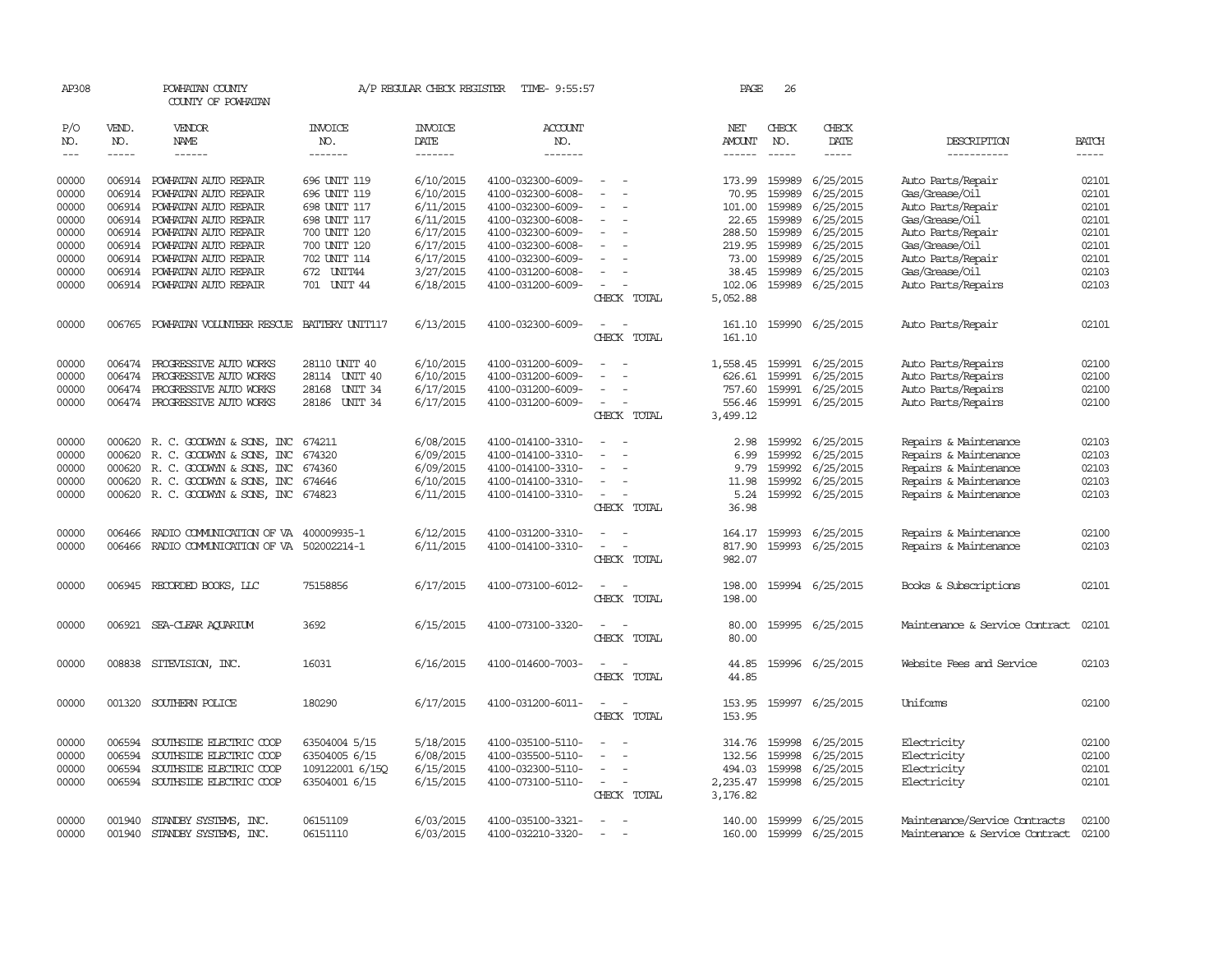| AP308          |                  | POWHATAN COUNTY<br>COUNTY OF POWHATAN          |                      | A/P REGULAR CHECK REGISTER | TIME- 9:55:57                          |                                                      | PAGE             | 27               |                         |                                                |                |
|----------------|------------------|------------------------------------------------|----------------------|----------------------------|----------------------------------------|------------------------------------------------------|------------------|------------------|-------------------------|------------------------------------------------|----------------|
| P/O<br>NO.     | VEND.<br>NO.     | VENDOR<br>NAME                                 | INVOICE<br>NO.       | <b>INVOICE</b><br>DATE     | <b>ACCOUNT</b><br>NO.                  |                                                      | NET<br>AMOUNT    | CHECK<br>NO.     | CHECK<br>DATE           | DESCRIPTION                                    | <b>BATCH</b>   |
| $---$          | $- - - - -$      | $- - - - - -$                                  | -------              | -------                    | -------                                |                                                      |                  | $- - - - -$      | -----                   | -----------                                    | -----          |
| 00000<br>00000 | 001940<br>001940 | STANDBY SYSTEMS, INC.<br>STANDBY SYSTEMS, INC. | 06151111<br>06151120 | 6/03/2015<br>6/04/2015     | 4100-035500-3310-<br>4100-035500-3310- | $\sim$                                               | 153.00<br>117.27 | 159999<br>159999 | 6/25/2015<br>6/25/2015  | Repairs & Maintenance<br>Repairs & Maintenance | 02100<br>02100 |
|                |                  |                                                |                      |                            |                                        | CHECK TOTAL                                          | 570.27           |                  |                         |                                                |                |
| 00000          | 008578           | STAPLES BUSINESS AD-                           | 3268697365           | 6/12/2015                  | 4100-032200-5815-                      |                                                      | 48.49            | 160000           | 6/25/2015               | Training/Seminars                              | 02100          |
| 00000          | 008578           | STAPLES BUSINESS AD-                           | 3268697365           | 6/12/2015                  | 4100-032200-6001-                      |                                                      | 44.76            | 160000           | 6/25/2015               | Stationery/Office Supplies                     | 02100          |
| 00000          | 008578           | STAPLES BUSINESS AD-                           | 3268518605           | 6/09/2015                  | 4100-012200-6001-                      |                                                      | 44.29            | 160000           | 6/25/2015               | Office Supplies                                | 02101          |
| 00000          | 008578           | STAPLES BUSINESS AD-                           | 3268518606           | 6/09/2015                  | 4100-012200-6001-                      | $\overline{\phantom{a}}$                             | 48.46            | 160000           | 6/25/2015               | Office Supplies                                | 02101          |
| 00000          | 008578           | STAPLES BUSINESS AD-                           | 3268634332           | 6/11/2015                  | 4100-012200-6001-                      | $\overline{\phantom{a}}$                             |                  | 22.37-160000     | 6/25/2015               | Office Supplies                                | 02101          |
| 00000          | 008578           | STAPLES BUSINESS AD-                           | 3268697364           | 6/12/2015                  | 4100-012200-6001-                      |                                                      |                  | 38.12 160000     | 6/25/2015               | Office Supplies                                | 02101          |
| 00000          | 008578           | STAPLES BUSINESS AD-                           | 3268697364           | 6/12/2015                  | 4100-012220-6001-                      | $\overline{\phantom{a}}$<br>$\overline{\phantom{a}}$ | 22.62            | 160000           | 6/25/2015               | Supplies                                       | 02101          |
| 00000          | 008578           | STAPLES BUSINESS AD-                           | 3268634343           | 6/11/2015                  | 4100-083500-6001-                      |                                                      | 38.85            | 160000           | 6/25/2015               | Office Supplies                                | 02103          |
| 00000          | 008578           | STAPLES BUSINESS AD-                           | 3268634345           | 6/11/2015                  | 4100-083500-6001-                      |                                                      | 58.23            | 160000           | 6/25/2015               | Office Supplies                                | 02103          |
| 00000          | 008578           | STAPLES BUSINESS AD-                           | 3268697366           | 6/12/2015                  | 4100-083500-6001-                      | $\overline{\phantom{a}}$                             | 27.48            | 160000           | 6/25/2015               | Office Supplies                                | 02103          |
| 00000          | 008578           | STAPLES BUSINESS AD-                           | 3268697367           | 6/12/2015                  | 4100-083500-6001-                      | $\sim$                                               | 13.14            | 160000           | 6/25/2015               | Office Supplies                                | 02103          |
|                |                  |                                                |                      |                            |                                        | CHECK TOTAL                                          | 362.07           |                  |                         |                                                |                |
| 00000          | 009520           | STONE'S OFFICE EQUIPMENT                       | 51837                | 6/16/2015                  | 4100-073100-3320-                      | $\sim$<br>$\sim$                                     |                  |                  | 459.65 160001 6/25/2015 | Maintenance & Service Contract                 | 02101          |
| 00000          | 009520           | STONE'S OFFICE EQUIPMENT                       | 51838                | 6/16/2015                  | 4100-073100-3320-                      | $\overline{\phantom{a}}$                             | 146.63           | 160001           | 6/25/2015               | Maintenance & Service Contract                 | 02101          |
|                |                  |                                                |                      |                            |                                        | CHECK TOTAL                                          | 606.28           |                  |                         |                                                |                |
| 00000          | 000280           | SYDNOR HYDRO, INC.                             | 71173208 6/15        | 6/10/2015                  | 4100-073100-5140-                      |                                                      | 181.19           | 160002           | 6/25/2015               | Sewer                                          | 02101          |
| 00000          | 000280           | SYDNOR HYDRO, INC.                             | 71173095 6/15        | 6/10/2015                  | 4100-014100-5140-                      |                                                      | 313.38           | 160002           | 6/25/2015               | Sewer                                          | 02103          |
| 00000          | 000280           | SYDNOR HYDRO, INC.                             | 71173166 6/15        | 6/10/2015                  | 4100-014100-5140-                      |                                                      | 193.97           | 160002           | 6/25/2015               | Sewer                                          | 02103          |
| 00000          | 000280           | SYDNOR HYDRO, INC.                             | 71173177 6/15        | 6/10/2015                  | 4100-014100-5140-                      | $\overline{\phantom{a}}$                             | 190.57           | 160002           | 6/25/2015               | Sewer                                          | 02103          |
| 00000          | 000280           | SYLNOR HYDRO, INC.                             | 71173177 6/15        | 6/10/2015                  | 4100-031200-5140-                      |                                                      | 190.57           | 160002           | 6/25/2015               | Sewer                                          | 02103          |
| 00000          | 000280           | SYDNOR HYDRO, INC.                             | 71173178 6/15        | 6/10/2015                  | 4100-014100-5140-                      |                                                      | 18.96            | 160002           | 6/25/2015               | Sewer                                          | 02103          |
| 00000          | 000280           | SYDNOR HYDRO, INC.                             | 71173178 6/15        | 6/10/2015                  | 4100-031200-5140-                      | $\equiv$                                             | 18.95            | 160002           | 6/25/2015               | Sewer                                          | 02103          |
| 00000          | 000280           | SYLNOR HYDRO, INC.                             | 71173210 6/15        | 6/10/2015                  | 4100-014100-5140-                      | $\sim$                                               | 188.94           | 160002           | 6/25/2015               | Sewer                                          | 02103          |
|                |                  |                                                |                      |                            |                                        | CHECK TOTAL                                          | 1,296.53         |                  |                         |                                                |                |
| 00000          | 000845           | TOWN POLICE SUPPLY OF                          | 7122                 | 6/15/2015                  | 4100-031200-6011-                      |                                                      | 172.00           | 160003           | 6/25/2015               | Uniforms                                       | 02103          |
| 00000          | 000845           | TOWN POLICE SUPPLY OF                          | 7123                 | 6/15/2015                  | 4100-031200-6011-                      |                                                      | 36.00            | 160003           | 6/25/2015               | Uniforms                                       | 02103          |
| 00000          |                  | 000845 TOWN POLICE SUPPLY OF                   | 7124                 | 6/15/2015                  | 4100-031200-6011-                      | $\sim$                                               | 174.99           |                  | 160003 6/25/2015        | Uniforms                                       | 02103          |
|                |                  |                                                |                      |                            |                                        | CHECK TOTAL                                          | 382.99           |                  |                         |                                                |                |
| 00000          |                  | 008140 VERIZON                                 | 8044925951 6/15      | 6/11/2015                  | 4100-032300-5230-                      |                                                      | 253.74           |                  | 160004 6/25/2015        | Telephone Services                             | 02101          |
|                |                  |                                                |                      |                            |                                        | CHECK TOTAL                                          | 253.74           |                  |                         |                                                |                |
|                |                  |                                                |                      | 6/01/2015                  |                                        |                                                      |                  |                  |                         |                                                |                |
| 00000<br>00000 | 009079<br>009079 | VERIZON COMUNICATIONS<br>VERIZON COMUNICATIONS | 9629004604 6/15      |                            | 4100-073100-5260-                      | $\sim$<br>$\overline{a}$                             | 139.99           | 160005           | 6/25/2015               | Internet                                       | 02100<br>02101 |
|                |                  |                                                | 9620004525 6/15      | 6/13/2015                  | 4100-032200-5260-                      | CHECK TOTAL                                          | 89.99<br>229.98  |                  | 160005 6/25/2015        | Internet                                       |                |
|                |                  |                                                |                      |                            |                                        |                                                      |                  |                  |                         |                                                |                |
| 00000          |                  | 008327 VIRGINIA EQUINE PLLC                    | 30004855             | 6/18/2015                  | 4100-035100-3110-                      | $\sim$                                               | 660.00           |                  | 160006 6/25/2015        | Professional Health Services                   | 02103          |
|                |                  |                                                |                      |                            |                                        | CHECK TOTAL                                          | 660.00           |                  |                         |                                                |                |
| 00000          |                  | 007300 VIRGINIA TRUCK CENTER OF                | 1376552              | 6/18/2015                  | 4100-032200-6009-                      | $\sim$                                               | 916.12           |                  | 160007 6/25/2015        | Auto Repairs and Parts                         | 02100          |
|                |                  |                                                |                      |                            |                                        | CHECK TOTAL                                          | 916.12           |                  |                         |                                                |                |
|                |                  |                                                |                      |                            |                                        |                                                      |                  |                  |                         |                                                |                |
| 00000          |                  | 009786 WEILER, PAT                             | VIGMA CONF 6/15      | 6/13/2015                  | 4100-012100-5540-                      | CHECK TOTAL                                          | 20.46            |                  | 20.46 160008 6/25/2015  | Conference & Training                          | 02100          |
|                |                  |                                                |                      |                            |                                        |                                                      |                  |                  |                         |                                                |                |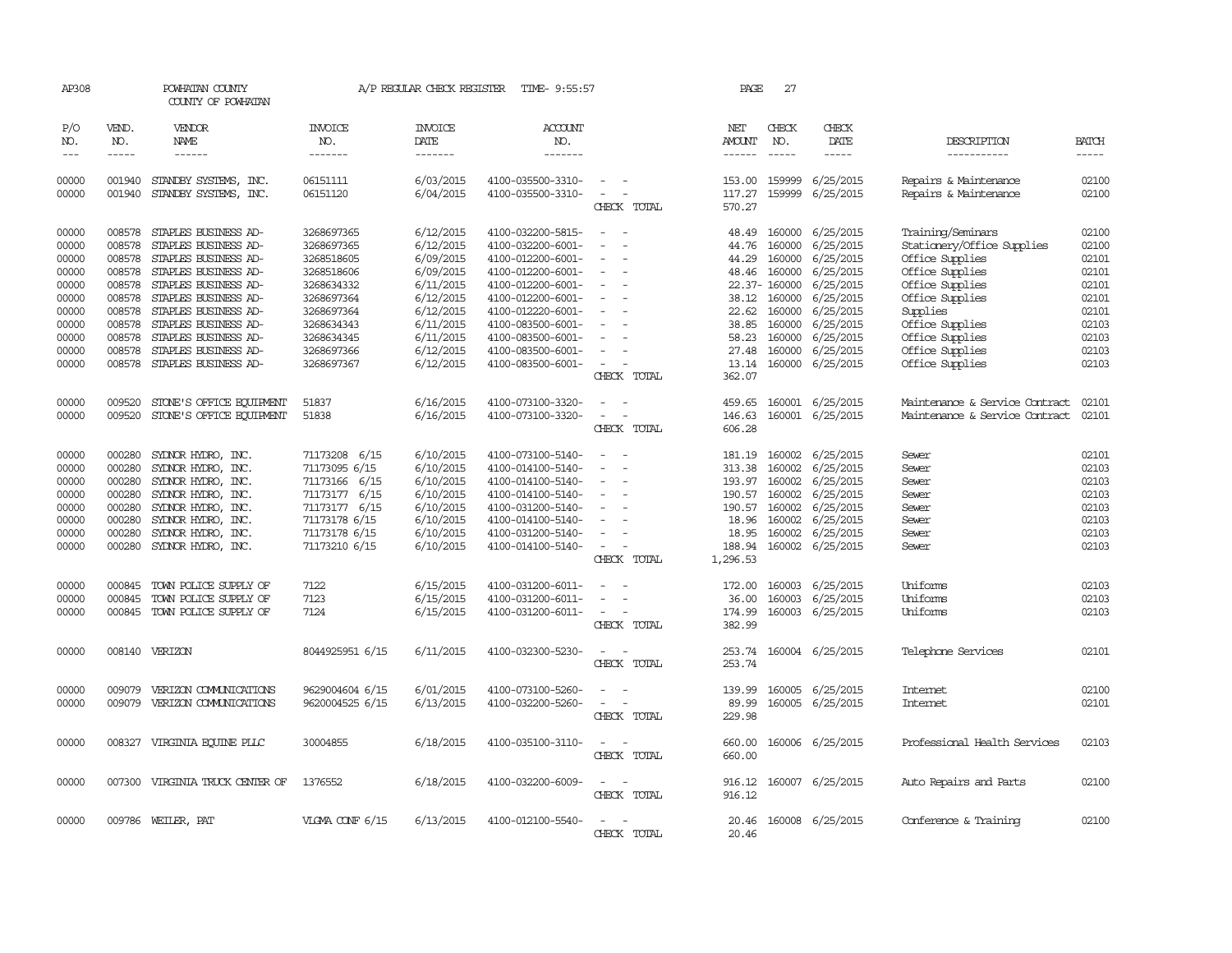| AP308      |                       | POWHATAN COUNTY<br>COUNTY OF POWHATAN |                           | A/P REGULAR CHECK REGISTER        | TIME- 9:55:57                    |                                                                                                                             | PAGE             | 28           |                        |                               |                       |
|------------|-----------------------|---------------------------------------|---------------------------|-----------------------------------|----------------------------------|-----------------------------------------------------------------------------------------------------------------------------|------------------|--------------|------------------------|-------------------------------|-----------------------|
| P/O<br>NO. | VEND.<br>NO.<br>----- | VENDOR<br>NAME<br>------              | INVOICE<br>NO.<br>------- | <b>INVOICE</b><br>DATE<br>------- | <b>ACCOUNT</b><br>NO.<br>------- |                                                                                                                             | NET<br>AMOUNT    | CHECK<br>NO. | CHECK<br>DATE<br>----- | DESCRIPTION<br>-----------    | <b>BATCH</b><br>----- |
| 00000      | 010888                | WILLIS, JOSEPH W                      | GRAND JURY 6/15           | 6/23/2015                         | 4100-021100-1700-                | $\sim$ $\sim$<br>CHECK TOTAL                                                                                                | 30.00<br>30.00   |              | 160009 6/25/2015       | COMP: Jurors & Witnesses      | 02103                 |
| 00000      | 010897                | WOODBRIAR APARIMENTS                  | DEPOSIT JASPER            | 6/17/2015                         | 4100-053910-5643-                | CHECK TOTAL                                                                                                                 | 250.00<br>250.00 |              | 160010 6/25/2015       | PCCAA Services - Federal CSBG | 02103                 |
| 00000      | 007537                | FERGUSON ENTERPRISES, INC 3308565     |                           | 6/09/2015                         | 4100-014100-3310-                | $\sim$ $\sim$<br>CHECK TOTAL                                                                                                | 2.86<br>2.86     |              | 160033 6/25/2015       | Repairs & Maintenance         | 02103                 |
| 00000      | 010899                | SCOTT, BRENDA                         | <b>JUNE 2015</b>          | 6/30/2015                         | 100-000100-0011-                 | $\frac{1}{2} \left( \frac{1}{2} \right) \left( \frac{1}{2} \right) = \frac{1}{2} \left( \frac{1}{2} \right)$<br>CHECK TOTAL | 970.00<br>970.00 |              | 160119 6/30/2015       | Payroll Advance               | 02106                 |
|            |                       |                                       |                           |                                   |                                  | CHECK TYPE TOTAL                                                                                                            | 412,798.69       |              |                        |                               |                       |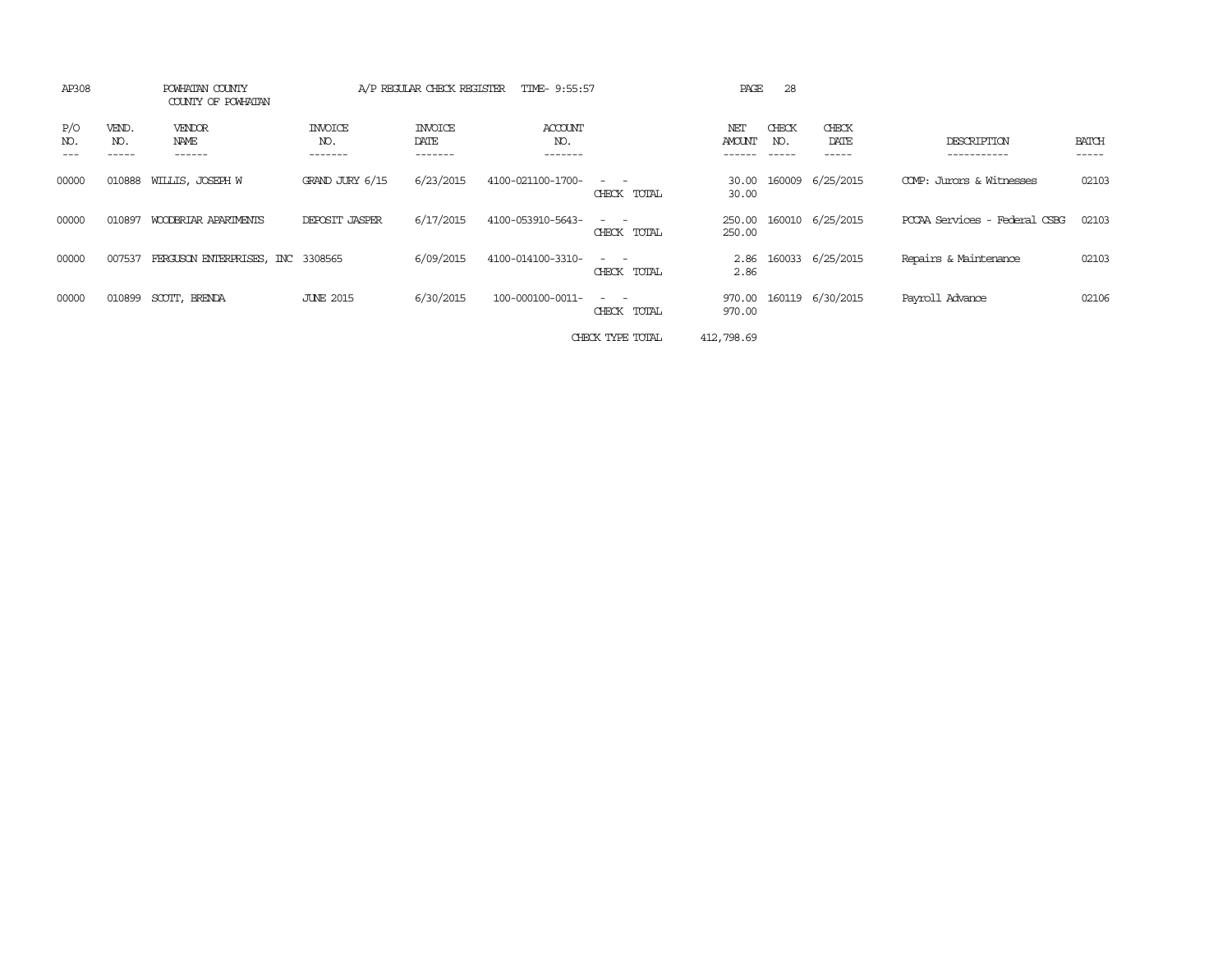| AP308      |                       | POWHATAN COUNTY<br>COUNTY OF POWHATAN |                                  |                            | A/P VOID CHECK REGISTER TIME- 9:55:57 | PAGE          | 29           |                         |                                     |                       |
|------------|-----------------------|---------------------------------------|----------------------------------|----------------------------|---------------------------------------|---------------|--------------|-------------------------|-------------------------------------|-----------------------|
| P/O<br>NO. | VEND.<br>NO.<br>----- | VENDOR<br>NAME<br>------              | <b>INVOICE</b><br>NO.<br>------- | INVOICE<br>DATE<br>------- | ACCOUNT<br>NO.<br>-------             | NET<br>AMOUNT | CHECK<br>NO. | CHECK<br>DATE<br>-----  | DESCRIPTION<br>-----------          | <b>BATCH</b><br>----- |
| 00000      | 010897                | WOODBRIAR APARIMENTS                  | DEPOSIT JASPER                   | 6/17/2015                  | 4100-053910-5643- - -<br>CHECK TOTAL  | $250.00 -$    |              | 250.00-160010 6/25/2015 | PCCAA Services - Federal CSBG 00315 |                       |
|            |                       |                                       |                                  |                            | CHECK TYPE TOTAL                      | $250.00 -$    |              |                         |                                     |                       |
|            |                       |                                       |                                  |                            | FINAL TOTAL                           | 412,548.69    |              |                         |                                     |                       |
|            |                       |                                       |                                  |                            |                                       |               |              |                         |                                     |                       |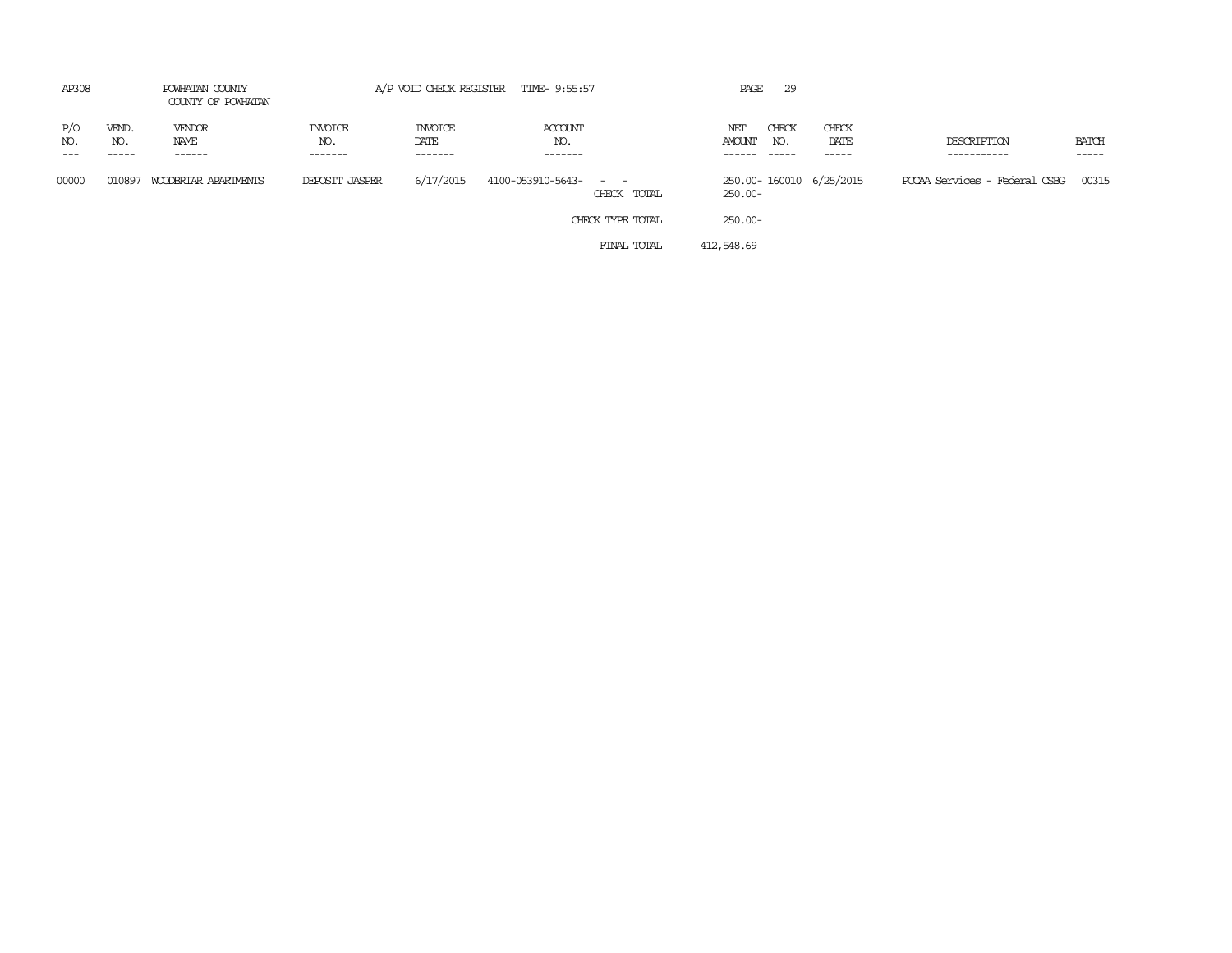| AP308                                     |                                      | POWHATAN COUNTY<br>COUNTY OF POWHATAN                                                                                                                        |                                          | A/P REGULAR CHECK REGISTER                                    | TIME- 9:56:39                                                                                         |                                                   | PAGE                                                       | $\mathbf{1}$                  |                                                                             |                                                                                                                                     |                                           |
|-------------------------------------------|--------------------------------------|--------------------------------------------------------------------------------------------------------------------------------------------------------------|------------------------------------------|---------------------------------------------------------------|-------------------------------------------------------------------------------------------------------|---------------------------------------------------|------------------------------------------------------------|-------------------------------|-----------------------------------------------------------------------------|-------------------------------------------------------------------------------------------------------------------------------------|-------------------------------------------|
| P/O<br>NO.<br>$\frac{1}{2}$               | VEND.<br>NO.<br>$- - - - -$          | VENDOR<br>NAME<br>$- - - - - -$                                                                                                                              | <b>INVOICE</b><br>NO.<br>-------         | <b>INVOICE</b><br>DATE<br>-------                             | <b>ACCOUNT</b><br>NO.<br>-------                                                                      |                                                   | NET<br>AMOUNT<br>$- - - - - -$                             | CHECK<br>NO.<br>$\frac{1}{2}$ | CHECK<br>DATE<br>-----                                                      | DESCRIPTION<br>-----------                                                                                                          | <b>BATCH</b><br>-----                     |
| 00000                                     | 008579                               | POWHATAN COMMERCIAL                                                                                                                                          | 0085201506                               | 6/03/2015                                                     | 4501-043400-5420-                                                                                     | $\sim$<br>CHECK TOTAL                             | 2,455.09<br>2,455.09                                       |                               | 159632 6/03/2015                                                            | Rent - Office Space                                                                                                                 | 02078                                     |
| 00000<br>00000                            | 008235<br>008235                     | ELECTION SERVICES ONLINE,<br>ELECTION SERVICES ONLINE,                                                                                                       | 1233<br>1233                             | 5/27/2015<br>5/27/2015                                        | 4301-013200-8301-<br>4301-013200-8301-                                                                | $\sim$ $ \sim$<br>$\sim$<br>CHECK TOTAL           | 111,905.00<br>1,200.00<br>113, 105.00                      |                               | 159656 6/05/2015<br>159656 6/05/2015                                        | Voting Machines<br>Voting Machines                                                                                                  | 02079<br>02079                            |
| 00000                                     |                                      | 008224 WORLDVIEW SOLUTIONS, INC. 12321                                                                                                                       |                                          | 6/02/2015                                                     | 4116-081100-0019-                                                                                     | CHECK TOTAL                                       | 3,575.00<br>3,575.00                                       |                               | 159701 6/05/2015                                                            | DEO-Historical BMP Data                                                                                                             | 02082                                     |
| 00000                                     | 006510                               | EMERGENCY SERVICES                                                                                                                                           | 102 0515                                 | 5/24/2015                                                     | 4120-032300-3110-                                                                                     | $\sim$<br>$\sim$<br>CHECK TOTAL                   | 29,528.04<br>29,528.04                                     |                               | 159702 6/05/2015                                                            | Contract Services-Daytime Cove                                                                                                      | 02079                                     |
| 00000                                     | 000338                               | FIRE PROTECTION EQUIP. CO                                                                                                                                    | 00059477                                 | 5/04/2015                                                     | 4120-032200-8215-                                                                                     | $\equiv$<br>CHECK TOTAL                           | 4,675.00<br>4,675.00                                       |                               | 159703 6/05/2015                                                            | State Dept of Fire Programs Fu                                                                                                      | 02079                                     |
| 00000                                     | 006466                               | RADIO COMMUNICATION OF VA 6020007531                                                                                                                         |                                          | 5/21/2015                                                     | 4120-092000-8215-                                                                                     | $\overline{\phantom{a}}$<br>$\sim$<br>CHECK TOTAL | 1,285.00<br>1,285.00                                       |                               | 159704 6/05/2015                                                            | Capital Outlay                                                                                                                      | 02081                                     |
| 00000                                     |                                      | 007310 SOUTHEASTERN EMERGENCY                                                                                                                                | 583597                                   | 5/28/2015                                                     | 4120-032301-6013-                                                                                     | $\sim$ 10 $\pm$<br>CHECK TOTAL                    | 78.88<br>78.88                                             |                               | 159705 6/05/2015                                                            | Medical Supplies                                                                                                                    | 02082                                     |
| 00000                                     |                                      | 010858 CROSSROADS TRAILER RENTAL 1335593                                                                                                                     |                                          | 5/06/2015                                                     | 4301-014100-6008-                                                                                     | $\sim$<br>CHECK TOTAL                             | 2,600.00<br>2,600.00                                       |                               | 159706 6/05/2015                                                            | Warehouse Construction                                                                                                              | 02079                                     |
| 00000                                     |                                      | 000620 R. C. GOODWYN & SONS, INC 0671342                                                                                                                     |                                          | 5/18/2015                                                     | 4301-014500-0025-                                                                                     | CHECK TOTAL                                       | 100.74                                                     |                               | 100.74 159707 6/05/2015                                                     | Sprinkler Repairs                                                                                                                   | 02081                                     |
| 00000                                     |                                      | 006261 TIMMONS GROUP                                                                                                                                         | 168667                                   | 5/12/2015                                                     | 4301-014200-6004-                                                                                     | CHECK TOTAL                                       | 6,220.00<br>6,220.00                                       |                               | 159708 6/05/2015                                                            | Paving Village Building                                                                                                             | 02082                                     |
| 00000<br>00000<br>00000<br>00000          | 009183<br>009183<br>009183           | AIR, WATER & SOIL LABORA-<br>AIR, WATER & SOIL LABORA- V15002965<br>AIR, WATER & SOIL LABORA-<br>009183 AIR, WATER & SOIL LABORA-                            | V15002964<br>V15003022<br>V15003023      | 5/28/2015<br>5/28/2015<br>5/29/2015<br>5/29/2015              | 4501-043400-3140-<br>4501-043400-3140-<br>4501-043400-3140-<br>4501-043400-3140-                      | $\equiv$<br>CHECK TOTAL                           | 102.26<br>119.08<br>40.00<br>40.00<br>301.34               | 159709<br>159709<br>159709    | 6/05/2015<br>6/05/2015<br>6/05/2015<br>159709 6/05/2015                     | Professional Services<br>Professional Services<br>Professional Services<br>Professional Services                                    | 02079<br>02079<br>02079<br>02079          |
| 00000<br>00000<br>00000<br>00000<br>00000 | 008336<br>008336<br>008336<br>008336 | FERGUSON ENTERPRISES INC.<br>FERGUSON ENTERPRISES INC.<br>FERGUSON ENTERPRISES INC.<br>FERGUSON ENTERPRISES INC.<br>008336 FERGUSON ENTERPRISES INC. 1801137 | 1798425<br>1798624<br>1799719<br>1800576 | 5/12/2015<br>4/29/2015<br>5/06/2015<br>5/12/2015<br>5/12/2015 | 4501-043400-3310-<br>4501-043400-3310-<br>4501-043400-3310-<br>4501-043400-3310-<br>4501-043400-3310- | CHECK TOTAL                                       | 1,280.00<br>29.91<br>508.00<br>172.30<br>77.62<br>2,067.83 | 159710<br>159710<br>159710    | 159710 6/05/2015<br>6/05/2015<br>6/05/2015<br>6/05/2015<br>159710 6/05/2015 | Repairs and Maintenance<br>Repairs and Maintenance<br>Repairs and Maintenance<br>Repairs and Maintenance<br>Repairs and Maintenance | 02079<br>02079<br>02079<br>02079<br>02079 |
| 00000                                     | 001250                               | POWHATAN AUTO & TRACTOR                                                                                                                                      | 344131                                   | 4/30/2015                                                     | 4501-043400-3310-                                                                                     | $\overline{\phantom{a}}$<br>- -<br>CHECK TOTAL    | 26.58<br>26.58                                             |                               | 159711 6/05/2015                                                            | Repairs and Maintenance                                                                                                             | 02081                                     |
| 00000<br>00000                            |                                      | 000620 R. C. GOODWYN & SONS, INC 0670727<br>000620 R. C. GOODWYN & SONS, INC 0671116                                                                         |                                          | 5/13/2015<br>5/15/2015                                        | 4501-043400-3310-<br>4501-043400-3310-                                                                | CHECK TOTAL                                       | 18.99<br>43.54<br>62.53                                    |                               | 159712 6/05/2015<br>159712 6/05/2015                                        | Repairs and Maintenance<br>Repairs and Maintenance                                                                                  | 02081<br>02081                            |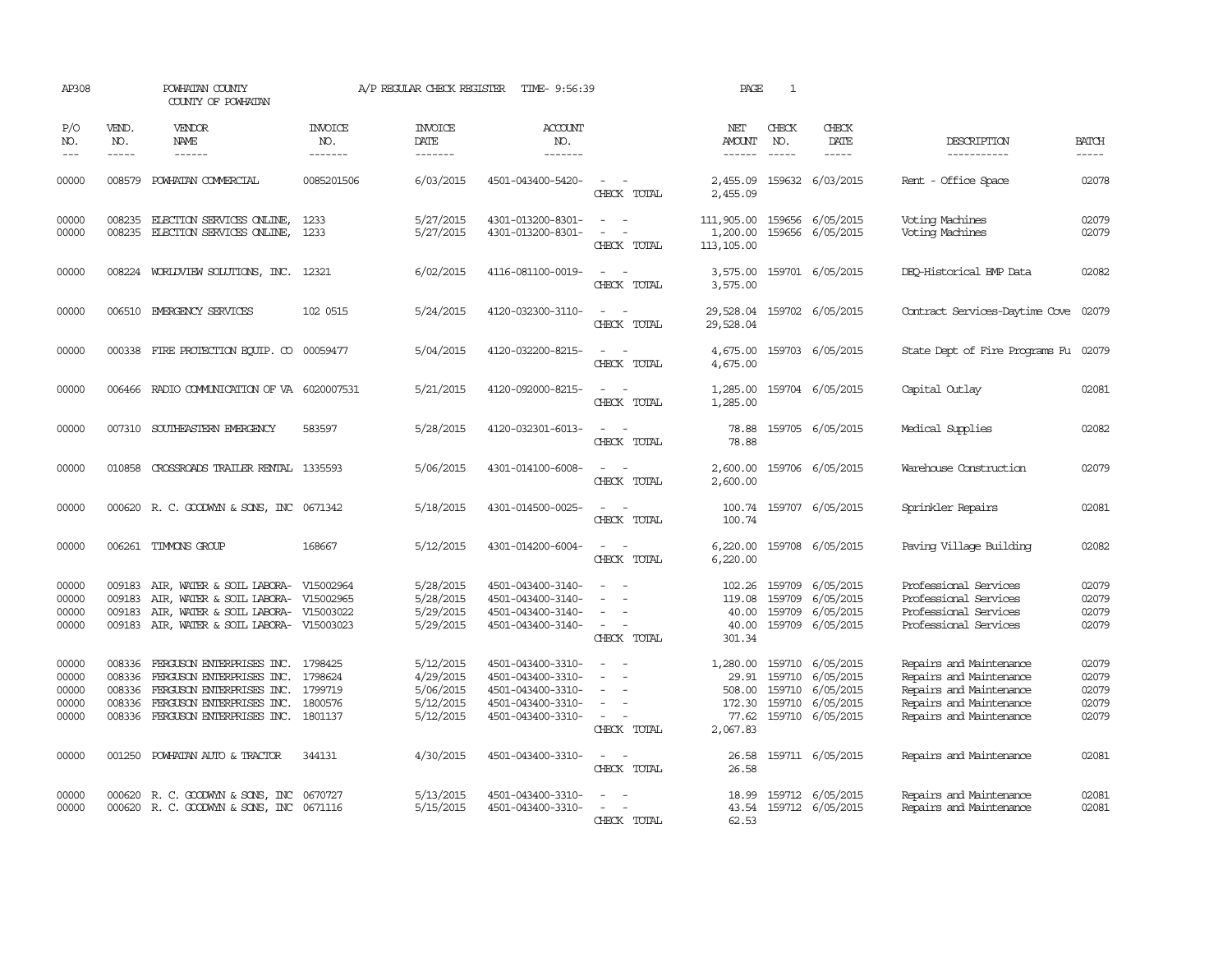| AP308                                                                                           |                                                | POWHATAN COUNTY<br>COUNTY OF POWHATAN                                                                                                                                                                                                                   |                                                                                                                                                        | A/P REGULAR CHECK REGISTER                                                                                                                  | TIME- 9:56:39                                                                                                                                                                                                                       |                                                                                                                    | PAGE                                                                                         | 2                                                                  |                                                                                                                                                                              |                                                                                                                                                                                                                                                                   |                                                                                                 |
|-------------------------------------------------------------------------------------------------|------------------------------------------------|---------------------------------------------------------------------------------------------------------------------------------------------------------------------------------------------------------------------------------------------------------|--------------------------------------------------------------------------------------------------------------------------------------------------------|---------------------------------------------------------------------------------------------------------------------------------------------|-------------------------------------------------------------------------------------------------------------------------------------------------------------------------------------------------------------------------------------|--------------------------------------------------------------------------------------------------------------------|----------------------------------------------------------------------------------------------|--------------------------------------------------------------------|------------------------------------------------------------------------------------------------------------------------------------------------------------------------------|-------------------------------------------------------------------------------------------------------------------------------------------------------------------------------------------------------------------------------------------------------------------|-------------------------------------------------------------------------------------------------|
| P/O<br>NO.<br>$---$                                                                             | VEND.<br>NO.<br>$- - - - -$                    | VENDOR<br><b>NAME</b><br>$- - - - - -$                                                                                                                                                                                                                  | <b>INVOICE</b><br>NO.<br>-------                                                                                                                       | <b>INVOICE</b><br>DATE<br>-------                                                                                                           | <b>ACCOUNT</b><br>NO.<br>-------                                                                                                                                                                                                    |                                                                                                                    | NET<br>AMOUNT<br>$- - - - - -$                                                               | CHECK<br>NO.<br>$\frac{1}{2}$                                      | CHECK<br>DATE<br>-----                                                                                                                                                       | DESCRIPTION<br>-----------                                                                                                                                                                                                                                        | <b>BATCH</b><br>$- - - - -$                                                                     |
| 00000                                                                                           |                                                | 007048 RESERVE ACCOUNT                                                                                                                                                                                                                                  | 06022015                                                                                                                                               | 6/02/2015                                                                                                                                   | 4501-043400-5210-                                                                                                                                                                                                                   | CHECK TOTAL                                                                                                        | 11.00<br>11.00                                                                               |                                                                    | 159713 6/05/2015                                                                                                                                                             | Postage                                                                                                                                                                                                                                                           | 02082                                                                                           |
| 00000                                                                                           |                                                | 006594 SOUTHSIDE ELECTRIC COOP                                                                                                                                                                                                                          | 63504003 0515                                                                                                                                          | 5/18/2015                                                                                                                                   | 4501-043400-5110-                                                                                                                                                                                                                   | $\overline{\phantom{a}}$<br>$\sim$<br>CHECK TOTAL                                                                  | 2,345.96                                                                                     |                                                                    | 2,345.96 159714 6/05/2015                                                                                                                                                    | Electricity                                                                                                                                                                                                                                                       | 02082                                                                                           |
| 00000<br>00000<br>00000<br>00000<br>00000<br>00000<br>00000<br>00000<br>00000<br>00000<br>00000 | 008668<br>008668<br>008668<br>008668<br>008668 | 008668 BANK OF AMERICA<br>BANK OF AMERICA<br>BANK OF AMERICA<br>008668 BANK OF AMERICA<br>BANK OF AMERICA<br>008668 BANK OF AMERICA<br>008668 BANK OF AMERICA<br>008668 BANK OF AMERICA<br>BANK OF AMERICA<br>BANK OF AMERICA<br>008668 BANK OF AMERICA | 06/01/2015<br>06/01/2015<br>06/01/2015<br>06/01/2015<br>06/01/2015<br>06/01/2015<br>06/01/2015<br>06/01/2015<br>06/01/2015<br>06/01/2015<br>06/01/2015 | 6/01/2015<br>6/01/2015<br>6/01/2015<br>6/01/2015<br>6/01/2015<br>6/01/2015<br>6/01/2015<br>6/01/2015<br>6/01/2015<br>6/01/2015<br>6/01/2015 | 4120-092000-8215-<br>4501-043400-6014-<br>4501-043400-6014-<br>4501-043400-6014-<br>4501-043400-3310-<br>4501-043400-3310-<br>4501-043400-5260-<br>4501-043400-5260-<br>4501-043400-5260-<br>4501-043400-5260-<br>4501-043400-5260- | $\sim$<br>$\sim$<br>$\equiv$<br>$\sim$<br>$\overline{\phantom{a}}$<br>$\sim$<br>$\overline{\phantom{a}}$<br>$\sim$ | 118.90<br>130.46<br>140.70 159715<br>43.95<br>551.98<br>431.50<br>431.59<br>304.59<br>296.20 | 159715<br>159715<br>159715<br>159715<br>159715<br>159715<br>159715 | 5.00 159715 6/15/2015<br>6/15/2015<br>6/15/2015<br>6/15/2015<br>6/15/2015<br>6/15/2015<br>425.51 159715 6/15/2015<br>6/15/2015<br>6/15/2015<br>159715 6/15/2015<br>6/15/2015 | Capital Outlay<br>Other Operating Supplies<br>Other Operating Supplies<br>Other Operating Supplies<br>Repairs and Maintenance<br>Repairs and Maintenance<br>Internet Services<br>Internet Services<br>Internet Services<br>Internet Services<br>Internet Services | 02084<br>02084<br>02084<br>02084<br>02084<br>02084<br>02084<br>02084<br>02084<br>02084<br>02084 |
|                                                                                                 |                                                |                                                                                                                                                                                                                                                         |                                                                                                                                                        |                                                                                                                                             |                                                                                                                                                                                                                                     | CHECK TOTAL                                                                                                        | 2,880.38                                                                                     |                                                                    |                                                                                                                                                                              |                                                                                                                                                                                                                                                                   |                                                                                                 |
| 00000<br>00000<br>00000<br>00000<br>00000                                                       | 007325<br>007325<br>007325                     | RICHMOND OXYGEN CO.<br>RICHMOND OXYGEN CO.<br>RICHMOND OXYGEN CO.<br>007325 RICHMOND OXYGEN CO.<br>007325 RICHMOND OXYGEN CO.                                                                                                                           | 197468<br>197469<br>197929<br>197930<br>199103                                                                                                         | 5/13/2015<br>5/13/2015<br>5/27/2015<br>5/27/2015<br>5/31/2015                                                                               | 4120-032301-6013-<br>4120-032301-6013-<br>4120-032301-6013-<br>4120-032301-6013-<br>4120-032301-6013-                                                                                                                               | $\overline{\phantom{a}}$<br>$\overline{\phantom{a}}$<br>$\sim$<br>$\sim$<br>$\sim$<br>CHECK TOTAL                  | 39.00<br>32.00<br>47.00<br>48.00<br>275.50<br>441.50                                         | 159789<br>159789<br>159789<br>159789<br>159789                     | 6/15/2015<br>6/15/2015<br>6/15/2015<br>6/15/2015<br>6/15/2015                                                                                                                | Medical Supplies<br>Medical Supplies<br>Medical Supplies<br>Medical Supplies<br>Medical Supplies                                                                                                                                                                  | 02088<br>02088<br>02088<br>02088<br>02088                                                       |
| 00000                                                                                           | 007750                                         | SHEEHY FORD AUTO STORES                                                                                                                                                                                                                                 | NOHB574277                                                                                                                                             | 5/21/2015                                                                                                                                   | 4120-092000-8215-                                                                                                                                                                                                                   | $\overline{\phantom{a}}$<br>CHECK TOTAL                                                                            | 843.11<br>843.11                                                                             |                                                                    | 159790 6/15/2015                                                                                                                                                             | Capital Outlay                                                                                                                                                                                                                                                    | 02088                                                                                           |
| 00000                                                                                           | 007310                                         | SOUTHEASTERN EMERGENCY                                                                                                                                                                                                                                  | 583877                                                                                                                                                 | 5/29/2015                                                                                                                                   | 4120-032301-6013-                                                                                                                                                                                                                   | CHECK TOTAL                                                                                                        | 88.96<br>88.96                                                                               |                                                                    | 159791 6/15/2015                                                                                                                                                             | Medical Supplies                                                                                                                                                                                                                                                  | 02088                                                                                           |
| 00000                                                                                           |                                                | 000076 DELL MARKETING L.P.                                                                                                                                                                                                                              | XJP9F7K41                                                                                                                                              | 5/28/2015                                                                                                                                   | 4301-012510-8300-                                                                                                                                                                                                                   | CHECK TOTAL                                                                                                        | 4,788.25<br>4,788.25                                                                         |                                                                    | 159792 6/15/2015                                                                                                                                                             | IT and Phone Infrastructure                                                                                                                                                                                                                                       | 02087                                                                                           |
| 00000                                                                                           | 007750                                         | SHEEHY FORD AUTO STORES                                                                                                                                                                                                                                 | NOHB562938                                                                                                                                             | 6/03/2015                                                                                                                                   | 4301-012500-8301-                                                                                                                                                                                                                   | CHECK TOTAL                                                                                                        | 7,111.57<br>7,111.57                                                                         |                                                                    | 159793 6/15/2015                                                                                                                                                             | Sheriff's Vehicles                                                                                                                                                                                                                                                | 02088                                                                                           |
| 00000                                                                                           |                                                | 009701 SHI INTERNATIONAL CORP.                                                                                                                                                                                                                          | B03518294                                                                                                                                              | 6/01/2015                                                                                                                                   | 4301-012510-8304-                                                                                                                                                                                                                   | CHECK TOTAL                                                                                                        | 947.35<br>947.35                                                                             |                                                                    | 159794 6/15/2015                                                                                                                                                             | PC Replacement                                                                                                                                                                                                                                                    | 02092                                                                                           |
| 00000                                                                                           |                                                | 008232 ADVANCE AUTO PARTS                                                                                                                                                                                                                               | 6819509051553                                                                                                                                          | 3/31/2015                                                                                                                                   | 4501-043400-6008-                                                                                                                                                                                                                   | $\sim$<br>CHECK TOTAL                                                                                              | 53.62<br>53.62                                                                               |                                                                    | 159795 6/15/2015                                                                                                                                                             | Gas/Grease/Oil/Vehicle Repairs                                                                                                                                                                                                                                    | 02087                                                                                           |
| 00000<br>00000<br>00000<br>00000<br>00000                                                       | 009183<br>009183<br>009183<br>009183           | AIR, WATER & SOIL LABORA- V15002937<br>AIR, WATER & SOIL LABORA-<br>AIR, WATER & SOIL LABORA- V15003195<br>AIR, WATER & SOIL LABORA- V15003196<br>009183 AIR, WATER & SOIL LABORA- V15003197                                                            | V15002938                                                                                                                                              | 5/27/2015<br>5/27/2015<br>6/04/2015<br>6/04/2015<br>6/04/2015                                                                               | 4501-043400-3140-<br>4501-043400-3140-<br>4501-043400-3140-<br>4501-043400-3140-<br>4501-043400-3140-                                                                                                                               | $\overline{\phantom{a}}$<br>CHECK TOTAL                                                                            | 40.00<br>40.00<br>119.08<br>102.26<br>341.34                                                 | 159796<br>159796<br>159796<br>159796                               | 6/15/2015<br>6/15/2015<br>6/15/2015<br>6/15/2015<br>40.00 159796 6/15/2015                                                                                                   | Professional Services<br>Professional Services<br>Professional Services<br>Professional Services<br>Professional Services                                                                                                                                         | 02087<br>02087<br>02087<br>02087<br>02087                                                       |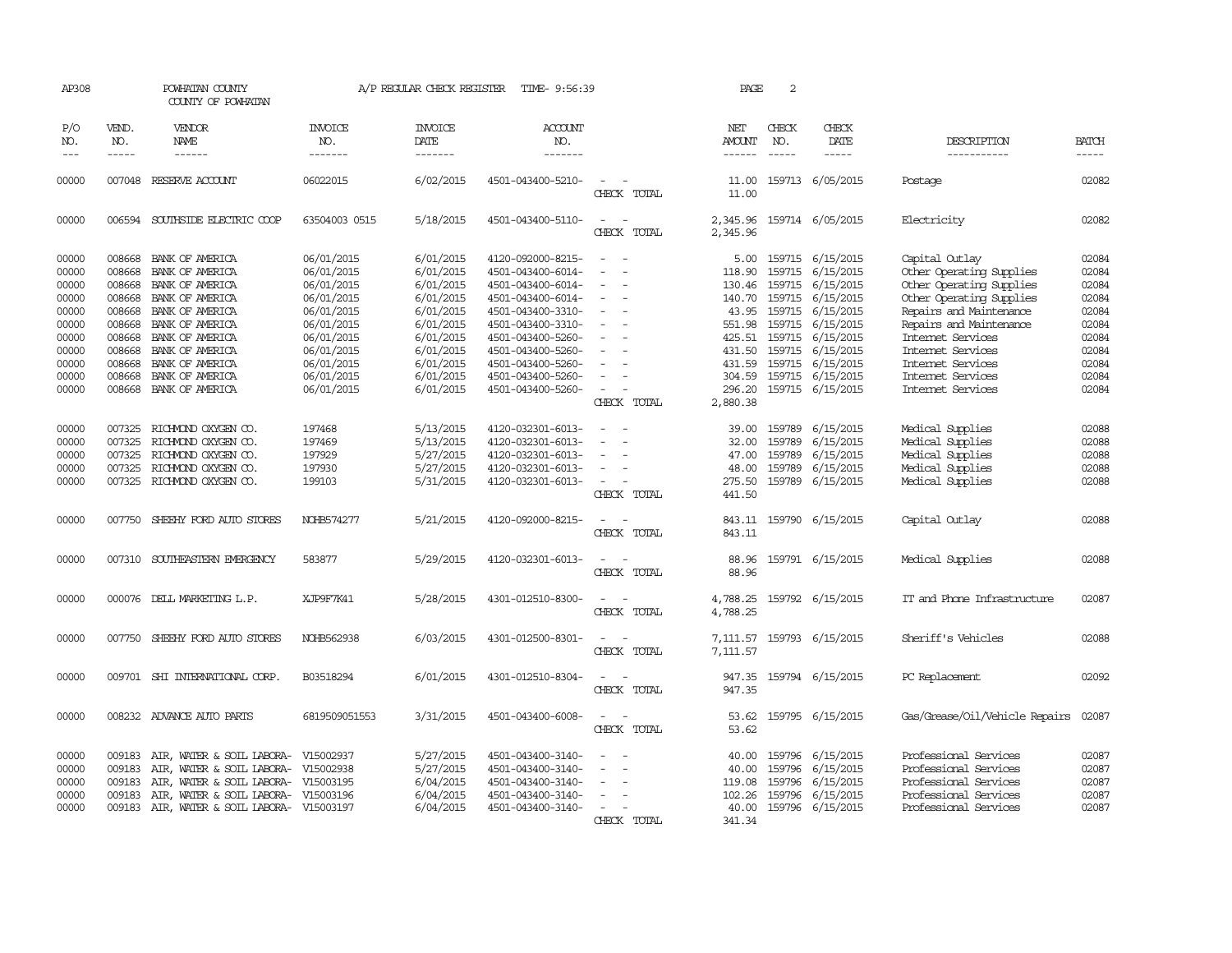| AP308                            |                                      | POWHATAN COUNTY<br>COUNTY OF POWHATAN                                                                    |                                                                          | A/P REGULAR CHECK REGISTER                       | TIME- 9:56:39                                                                    |                                                                     | PAGE                                   | 3                             |                                                                |                                                                               |                                  |
|----------------------------------|--------------------------------------|----------------------------------------------------------------------------------------------------------|--------------------------------------------------------------------------|--------------------------------------------------|----------------------------------------------------------------------------------|---------------------------------------------------------------------|----------------------------------------|-------------------------------|----------------------------------------------------------------|-------------------------------------------------------------------------------|----------------------------------|
| P/O<br>NO.<br>$\frac{1}{2}$      | VEND.<br>NO.<br>$\frac{1}{2}$        | <b>VENDOR</b><br>NAME<br>$- - - - - -$                                                                   | <b>INVOICE</b><br>NO.<br>-------                                         | <b>INVOICE</b><br>DATE<br>-------                | ACCOUNT<br>NO.<br>-------                                                        |                                                                     | NET<br><b>AMOUNT</b>                   | CHECK<br>NO.<br>$\frac{1}{2}$ | CHECK<br>DATE<br>-----                                         | DESCRIPTION<br>-----------                                                    | <b>BATCH</b><br>$- - - - -$      |
| 00000                            | 010876                               | BERRY CONSTRUCTION                                                                                       | 71179015                                                                 | 6/03/2015                                        | 501-000200-0003-                                                                 | $\sim$<br>$\sim$<br>CHECK TOTAL                                     | 1,167.46<br>1,167.46                   |                               | 159797 6/15/2015                                               | Customer Deposits Payable                                                     | 02087                            |
| 00000<br>00000<br>00000          | 008336<br>008336<br>008336           | FERGUSON ENTERPRISES INC.<br>FERGUSON ENTERPRISES INC.<br>FERGUSON ENTERPRISES INC.                      | 1801107<br>1801137-1<br>1802012                                          | 5/15/2015<br>5/19/2015<br>5/21/2015              | 4501-043400-3310-<br>4501-043400-3310-<br>4501-043400-3310-                      | $\sim$<br>$\overline{\phantom{a}}$<br>CHECK TOTAL                   | 113.96<br>400.00<br>952.00<br>1,465.96 | 159798                        | 159798 6/15/2015<br>6/15/2015<br>159798 6/15/2015              | Repairs and Maintenance<br>Repairs and Maintenance<br>Repairs and Maintenance | 02087<br>02087<br>02087          |
| 00000                            |                                      | 008381 JAMES RIVER PEIROLEUM                                                                             | 76E                                                                      | 6/04/2015                                        | 4501-043400-6008-                                                                | CHECK TOTAL                                                         | 137.77<br>137.77                       |                               | 159799 6/15/2015                                               | Gas/Grease/Oil/Vehicle Repairs                                                | 02089                            |
| 00000                            | 008079                               | PAETEC/CAVALIER BUSINESS                                                                                 | 3802785A 5/15                                                            | 5/22/2015                                        | 4501-043400-5230-                                                                | $\overline{\phantom{a}}$<br>CHECK TOTAL                             | 81.94<br>81.94                         |                               | 159800 6/15/2015                                               | Telephone System                                                              | 02088                            |
| 00000                            |                                      | 010874 PITT CHIO EXPRESS, LLC                                                                            | 5008565653                                                               | 5/15/2015                                        | 4501-043400-3310-                                                                | $\overline{\phantom{a}}$<br>$\sim$<br>CHECK TOTAL                   | 65.71<br>65.71                         |                               | 159801 6/15/2015                                               | Repairs and Maintenance                                                       | 02088                            |
| 00000<br>00000                   |                                      | 000620 R. C. GOODWYN & SONS, INC<br>000620 R. C. GOODWYN & SONS, INC                                     | 672360<br>672794                                                         | 5/26/2015<br>5/28/2015                           | 4501-043400-3310-<br>4501-043400-3310-                                           | $ -$<br>$\equiv$<br>$\overline{\phantom{a}}$<br>CHECK TOTAL         | 22.94<br>24.50                         | 159802                        | 1.56 159802 6/15/2015<br>6/15/2015                             | Repairs and Maintenance<br>Repairs and Maintenance                            | 02088<br>02088                   |
| 00000                            |                                      | 006722 SYDNOR HYDRO INC.                                                                                 | 32299                                                                    | 6/01/2015                                        | 4501-043400-3320-                                                                | $\sim$<br>CHECK TOTAL                                               | 638.00<br>638.00                       |                               | 159803 6/15/2015                                               | Maintenance and Service Contra                                                | 02088                            |
| 00000                            |                                      | 008140 VERIZON                                                                                           | 0401104442 5/15                                                          | 5/28/2015                                        | 4501-043400-5260-                                                                | $\sim$<br>$\overline{\phantom{a}}$<br>CHECK TOTAL                   | 419.36<br>419.36                       |                               | 159804 6/15/2015                                               | Internet Services                                                             | 02088                            |
| 00000<br>00000                   |                                      | 000076 DELL MARKETING L.P.<br>000076 DELL MARKETING L.P.                                                 | XJPCC6T24<br>XJPF19RK5                                                   | 6/01/2015<br>6/07/2015                           | 4116-035500-0002-<br>4116-035500-0002-                                           | $\overline{\phantom{a}}$<br>$\overline{\phantom{a}}$<br>CHECK TOTAL | 47.56<br>5,254.38<br>5,301.94          | 159920<br>159920              | 6/19/2015<br>6/19/2015                                         | Wireless BD Replace.PSAP Equip<br>Wireless BD Replace.PSAP Equip              | 02096<br>02096                   |
| 00000                            |                                      | 010878 NATIONAL BUSINESS                                                                                 | CV843248                                                                 | 6/03/2015                                        | 4116-035500-0002-                                                                | $\overline{\phantom{a}}$<br>$\overline{\phantom{0}}$<br>CHECK TOTAL | 2,234.76<br>2,234.76                   |                               | 159921 6/19/2015                                               | Wireless BD Replace.PSAP Equip                                                | 02097                            |
| 00000                            |                                      | 009639 EMS MANAGEMENT &                                                                                  | 025060                                                                   | 5/31/2015                                        | 4120-032300-5845-                                                                | CHECK TOTAL                                                         | 2,380.40<br>2,380.40                   |                               | 159922 6/19/2015                                               | EMS Transport Third Party Bill 02096                                          |                                  |
| 00000                            |                                      | 007750 SHEEHY FORD AUTO STORES                                                                           | NOHB583259                                                               | 5/28/2015                                        | 4120-092000-8215-                                                                | $\sim$<br>$\sim$<br>CHECK TOTAL                                     | 1,403.03<br>1,403.03                   |                               | 159923 6/19/2015                                               | Capital Outlay                                                                | 02098                            |
| 00000<br>00000                   | 009183                               | AIR, WATER & SOIL LABORA- V15003317<br>009183 AIR, WATER & SOIL LABORA- V15003318                        |                                                                          | 6/09/2015<br>6/09/2015                           | 4501-043400-3140-<br>4501-043400-3140-                                           | $\sim$<br>$\overline{\phantom{a}}$<br>CHECK TOTAL                   | 40.00<br>40.00<br>80.00                |                               | 159924 6/19/2015<br>159924 6/19/2015                           | Professional Services<br>Professional Services                                | 02096<br>02096                   |
| 00000                            |                                      | 009944 BELTON, SR., AVERY SHABAR 991061                                                                  |                                                                          | 6/05/2015                                        | 4501-043400-3320-                                                                | $\sim$<br>$\overline{\phantom{a}}$<br>CHECK TOTAL                   | 600.00<br>600.00                       |                               | 159925 6/19/2015                                               | Maintenance and Service Contra                                                | 02098                            |
| 00000<br>00000<br>00000<br>00000 | 000860<br>000860<br>000860<br>000860 | DOMINION VIRGINIA POWER<br>DOMINION VIRGINIA POWER<br>DOMINION VIRGINIA POWER<br>DOMINION VIRGINIA POWER | 0998223150 0615<br>1875198911 0615<br>2907028530 0615<br>3085476897 0615 | 6/03/2015<br>6/04/2015<br>6/03/2015<br>6/03/2015 | 4501-043400-5110-<br>4501-043400-5110-<br>4501-043400-5110-<br>4501-043400-5110- | $\equiv$<br>$\overline{\phantom{a}}$<br>$\sim$<br>$\sim$            | 145.30<br>10.00<br>36.52               | 159926<br>159926<br>159926    | 6/19/2015<br>6/19/2015<br>6/19/2015<br>123.31 159926 6/19/2015 | Electricity<br>Electricity<br>Electricity<br>Electricity                      | 02096<br>02096<br>02096<br>02096 |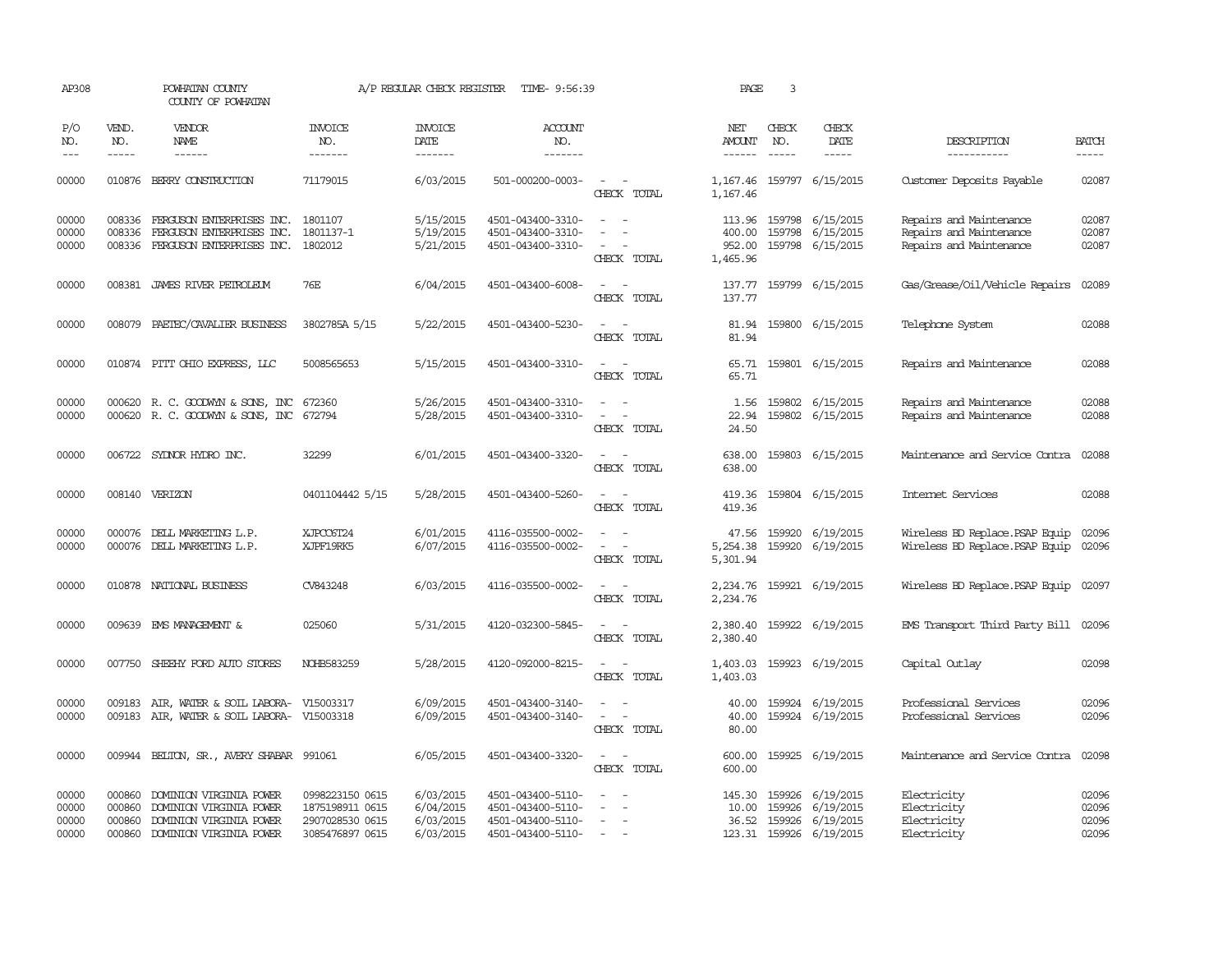| AP308                   |                             | POWHATAN COUNTY<br>COUNTY OF POWHATAN                                                |                                                       | A/P REGULAR CHECK REGISTER          | TIME- 9:56:39                                               |                                                                                                                             | PAGE                                    | 4                             |                                                   |                                                    |                             |
|-------------------------|-----------------------------|--------------------------------------------------------------------------------------|-------------------------------------------------------|-------------------------------------|-------------------------------------------------------------|-----------------------------------------------------------------------------------------------------------------------------|-----------------------------------------|-------------------------------|---------------------------------------------------|----------------------------------------------------|-----------------------------|
| P/O<br>NO.<br>$--$      | VEND.<br>NO.<br>$- - - - -$ | <b>VENDOR</b><br>NAME<br>$- - - - - -$                                               | <b>INVOICE</b><br>NO.<br>-------                      | <b>INVOICE</b><br>DATE<br>-------   | <b>ACCOUNT</b><br>NO.<br>-------                            |                                                                                                                             | NET<br>AMOUNT                           | CHECK<br>NO.<br>$\frac{1}{2}$ | CHECK<br>DATE<br>-----                            | DESCRIPTION<br>-----------                         | <b>BATCH</b><br>$- - - - -$ |
| 00000<br>00000<br>00000 | 000860<br>000860<br>000860  | DOMINION VIRGINIA POWER<br>DOMINION VIRGINIA POWER<br>DOMINION VIRGINIA POWER        | 6656300552 0615<br>7897055856 0615<br>9052426195 0615 | 6/03/2015<br>6/03/2015<br>6/03/2015 | 4501-043400-5110-<br>4501-043400-5110-<br>4501-043400-5110- | CHECK TOTAL                                                                                                                 | 312.05<br>2,308.01<br>72.33<br>3,007.52 | 159926                        | 159926 6/19/2015<br>6/19/2015<br>159926 6/19/2015 | Electricity<br>Electricity<br>Electricity          | 02096<br>02096<br>02096     |
| 00000                   |                             | 007537 FERGUSON ENTERPRISES, INC 3293302                                             |                                                       | 6/02/2015                           | 4501-043400-3310-                                           | $\frac{1}{2} \left( \frac{1}{2} \right) \left( \frac{1}{2} \right) = \frac{1}{2} \left( \frac{1}{2} \right)$<br>CHECK TOTAL | 966.00<br>966,00                        |                               | 159927 6/19/2015                                  | Repairs and Maintenance                            | 02096                       |
| 00000                   |                             | 010877 PRIMAX CONSTRUCTION, INC. 71179014                                            |                                                       | 6/09/2015                           | 501-000200-0003-                                            | CHECK TOTAL                                                                                                                 | 1,210.12<br>1,210.12                    |                               | 159928 6/19/2015                                  | Customer Deposits Payable                          | 02097                       |
| 00000<br>00000          |                             | 000620 R. C. GOODWYN & SONS, INC 0673469<br>000620 R. C. GOODWYN & SONS, INC 0673600 |                                                       | 6/02/2015<br>6/03/2015              | 4501-043400-3310-<br>4501-043400-3310-                      | $\equiv$<br>CHECK TOTAL                                                                                                     | 40.40<br>168.84                         |                               | 128.44 159929 6/19/2015<br>159929 6/19/2015       | Repairs and Maintenance<br>Repairs and Maintenance | 02097<br>02097              |
| 00000                   |                             | 001940 STANDBY SYSTEMS, INC.                                                         | 06151108                                              | 6/03/2015                           | 4501-043400-3320-                                           | $\frac{1}{2} \left( \frac{1}{2} \right) \left( \frac{1}{2} \right) = \frac{1}{2} \left( \frac{1}{2} \right)$<br>CHECK TOTAL | 160.00<br>160.00                        |                               | 159930 6/19/2015                                  | Maintenance and Service Contra                     | 02098                       |
| 00000                   | 007578 VEPGA                |                                                                                      | 035164                                                | 3/10/2015                           | 4501-043400-5810-                                           | $\sim$ $\sim$<br>CHECK TOTAL                                                                                                | 191.00<br>191.00                        |                               | 159931 6/19/2015                                  | Dues/Association Membership                        | 02098                       |
| 00000<br>00000          | 008126<br>008126            | VERIZON WIRELESS<br>VERIZON WIRELESS                                                 | 9746590659<br>9746838849                              | 6/26/2015<br>6/06/2015              | 4501-043400-5250-<br>4501-043400-5260-                      | CHECK TOTAL                                                                                                                 | 80.03<br>20.01<br>100.04                |                               | 159932 6/19/2015<br>159932 6/19/2015              | Cell Phones<br>Internet Services                   | 02098<br>02098              |
| 00000                   | 008710                      | VIRGINIA BUSINESS SYSTEMS                                                            | 17071897                                              | 6/02/2015                           | 4501-043400-3320-                                           | $\equiv$<br>CHECK TOTAL                                                                                                     | 230.45<br>230.45                        |                               | 159933 6/19/2015                                  | Maintenance and Service Contra                     | 02098                       |
| 00000                   |                             | 007415 VIRGINIA UTILITY                                                              | 05150332                                              | 5/31/2015                           | 4501-043400-3140-                                           | CHECK TOTAL                                                                                                                 | 53.55<br>53.55                          |                               | 159934 6/19/2015                                  | Professional Services                              | 02098                       |
| 00000<br>00000          | 008140                      | VERIZON<br>008140 VERIZON                                                            | 000013574710515<br>000892382200515                    | 5/28/2015<br>5/28/2015              | 4501-043400-5230-<br>4501-043400-5230-                      | $\sim$<br>$\overline{\phantom{a}}$<br>CHECK TOTAL                                                                           | 39.71<br>$269.23 -$                     |                               | 159936 6/22/2015<br>308.94-159936 6/22/2015       | Telephone System<br>Telephone System               | 02098<br>02098              |
| 00000                   |                             | 001509 EXECUTIVE SYSTEMS, INC.                                                       | 156138                                                | 6/10/2015                           | 4116-035500-0002-                                           | CHECK TOTAL                                                                                                                 | 464.95<br>464.95                        |                               | 160021 6/25/2015                                  | Wireless BD Replace.PSAP Equip                     | 02099                       |
| 00000                   |                             | 007450 THOMSON REUTERS -                                                             | 831921818                                             | 6/01/2015                           | 4116-021100-6012-                                           | $\frac{1}{2} \left( \frac{1}{2} \right) \left( \frac{1}{2} \right) = \frac{1}{2} \left( \frac{1}{2} \right)$<br>CHECK TOTAL | 363.20<br>363.20                        |                               | 160022 6/25/2015                                  | Law Library Expenses                               | 02100                       |
| 00000                   |                             | 008373 EMERGENCY MOBILE SERVICE                                                      | 2134                                                  | 6/11/2015                           | 4120-032200-8215-                                           | $\omega_{\rm{max}}$ and $\omega_{\rm{max}}$<br>CHECK TOTAL                                                                  | 2,050.00<br>2,050.00                    |                               | 160023 6/25/2015                                  | State Dept of Fire Programs Fu                     | 02099                       |
| 00000                   | 007750                      | SHEEHY FORD AUTO STORES                                                              | DEAL #103950                                          | 6/15/2015                           | 4216-031800-6023-                                           | $\sim$<br>$\sim$<br>CHECK TOTAL                                                                                             | 9,394.37<br>9,394.37                    |                               | 160024 6/25/2015                                  | Sheriff Asset Forfeiture Expen 02100               |                             |
| 00000<br>00000          | 000076                      | DELL MARKETING L.P.<br>000076 DELL MARKETING L.P.                                    | XJRJ1M218<br>XJRJD4489                                | 6/10/2015<br>6/11/2015              | 4301-012510-8304-<br>4301-012510-8304-                      | CHECK TOTAL                                                                                                                 | 59.45<br>4,788.25<br>4,847.70           |                               | 160025 6/25/2015<br>160025 6/25/2015              | PC Replacement<br>PC Replacement                   | 02099<br>02101              |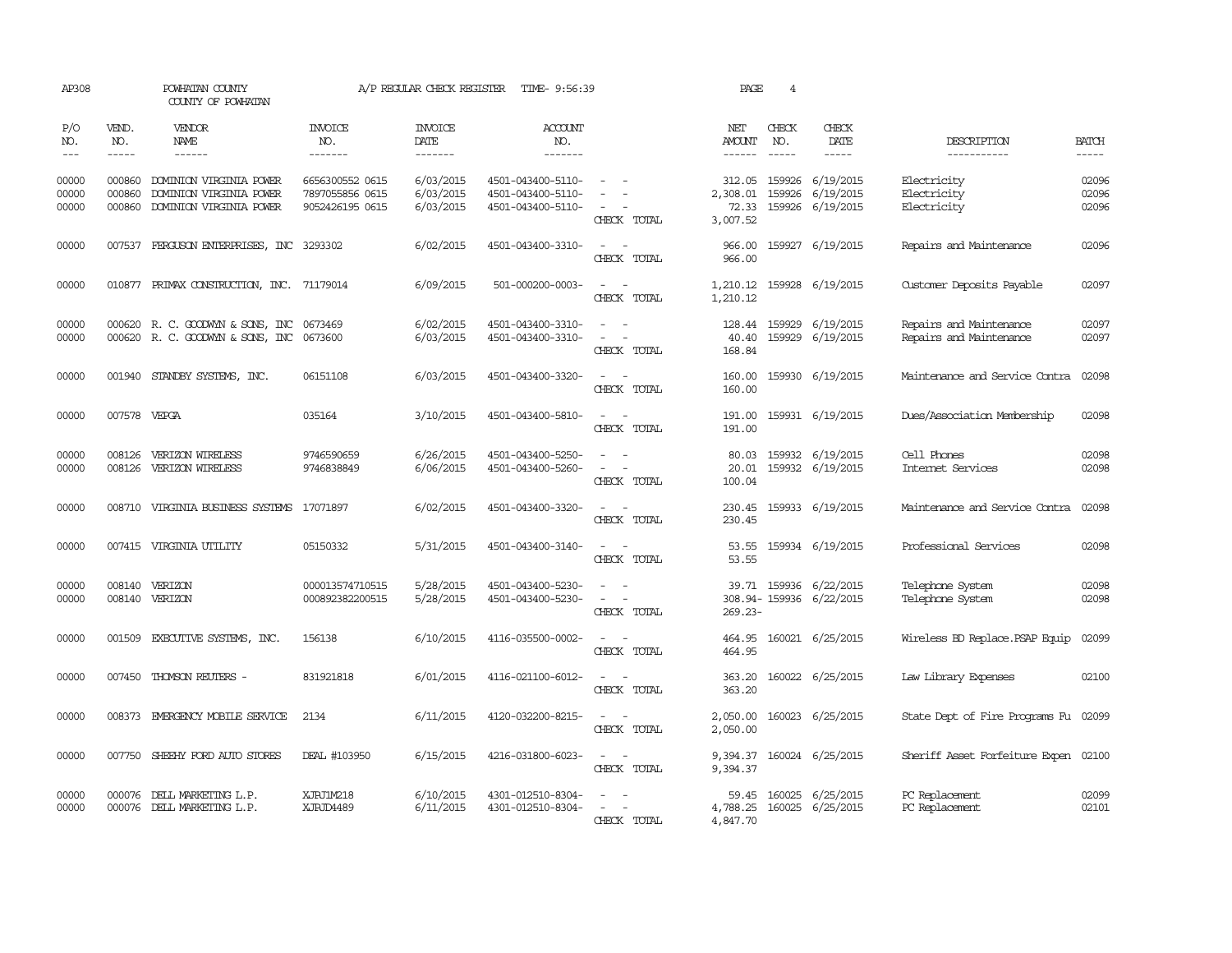| AP308                                                       |                                                | POWHATAN COUNTY<br>COUNTY OF POWHATAN                                                                                                                                                                                                               |                                                  | A/P REGULAR CHECK REGISTER                                                              | TIME- 9:56:39                                                                                                                                   |                                                                     | PAGE                                                            | 5                                                               |                                                                                                |                                                                                                                                                                             |                                                             |
|-------------------------------------------------------------|------------------------------------------------|-----------------------------------------------------------------------------------------------------------------------------------------------------------------------------------------------------------------------------------------------------|--------------------------------------------------|-----------------------------------------------------------------------------------------|-------------------------------------------------------------------------------------------------------------------------------------------------|---------------------------------------------------------------------|-----------------------------------------------------------------|-----------------------------------------------------------------|------------------------------------------------------------------------------------------------|-----------------------------------------------------------------------------------------------------------------------------------------------------------------------------|-------------------------------------------------------------|
| P/O<br>NO.<br>$---$                                         | VEND.<br>NO.<br>$\frac{1}{2}$                  | <b>VENDOR</b><br>NAME<br>$- - - - - -$                                                                                                                                                                                                              | <b>INVOICE</b><br>NO.<br>-------                 | <b>INVOICE</b><br>DATE<br>-------                                                       | ACCOUNT<br>NO.<br>-------                                                                                                                       |                                                                     | NET<br>AMOUNT                                                   | CHECK<br>NO.<br>$\frac{1}{2}$                                   | CHECK<br>DATE<br>-----                                                                         | DESCRIPTION<br>-----------                                                                                                                                                  | <b>BATCH</b><br>$- - - - -$                                 |
| 00000<br>00000                                              |                                                | 006912 HURRICANE FENCE CO.<br>006912 HURRICANE FENCE CO.                                                                                                                                                                                            | 1522157<br>1522157A                              | 6/10/2015<br>6/10/2015                                                                  | 4301-071110-8303-<br>4301-071110-8303-                                                                                                          | $\sim$ $\sim$<br>$\overline{\phantom{a}}$<br>CHECK TOTAL            | 7,400.00<br>646.00<br>8,046.00                                  | 160026<br>160026                                                | 6/25/2015<br>6/25/2015                                                                         | Aces Diamond Backstop<br>Aces Diamond Backstop                                                                                                                              | 02103<br>02103                                              |
| 00000<br>00000                                              |                                                | 000620 R. C. GOODWYN & SONS, INC<br>000620 R. C. GOODWYN & SONS, INC 675013                                                                                                                                                                         | 674949                                           | 6/12/2015<br>6/12/2015                                                                  | 4301-014100-6008-<br>4301-014100-6008-                                                                                                          | CHECK TOTAL                                                         | 47.30<br>8.00<br>55.30                                          | 160027                                                          | 6/25/2015<br>160027 6/25/2015                                                                  | Warehouse Construction<br>Warehouse Construction                                                                                                                            | 02103<br>02103                                              |
| 00000                                                       |                                                | 007750 SHEEHY FORD AUTO STORES                                                                                                                                                                                                                      | DEAL #103950                                     | 6/15/2015                                                                               | 4301-012500-8301-                                                                                                                               | $\sim$<br>$\overline{\phantom{a}}$<br>CHECK TOTAL                   | 15,666.63<br>15,666.63                                          |                                                                 | 160028 6/25/2015                                                                               | Sheriff's Vehicles                                                                                                                                                          | 02100                                                       |
| 00000<br>00000<br>00000<br>00000<br>00000<br>00000<br>00000 | 009183<br>009183<br>009183<br>009183<br>009183 | 009183 AIR, WATER & SOIL LABORA- V15003483<br>AIR, WATER & SOIL LABORA-<br>AIR, WATER & SOIL LABORA-<br>AIR, WATER & SOIL LABORA-<br>AIR, WATER & SOIL LABORA- V15003581<br>AIR, WATER & SOIL LABORA-<br>009183 AIR, WATER & SOIL LABORA- V15003583 | V15003484<br>V15003579<br>V15003580<br>V15003582 | 6/15/2015<br>6/15/2015<br>6/16/2015<br>6/16/2015<br>6/16/2015<br>6/16/2015<br>6/16/2015 | 4501-043400-3140-<br>4501-043400-3140-<br>4501-043400-3140-<br>4501-043400-3140-<br>4501-043400-3140-<br>4501-043400-3140-<br>4501-043400-3140- | $\sim$<br>$\equiv$<br>CHECK TOTAL                                   | 254.92<br>102.26<br>119.08<br>40.00<br>40.00<br>40.00<br>910.47 | 314.21 160029<br>160029<br>160029<br>160029<br>160029<br>160029 | 6/25/2015<br>6/25/2015<br>6/25/2015<br>6/25/2015<br>6/25/2015<br>6/25/2015<br>160029 6/25/2015 | Professional Services<br>Professional Services<br>Professional Services<br>Professional Services<br>Professional Services<br>Professional Services<br>Professional Services | 02099<br>02099<br>02099<br>02099<br>02099<br>02099<br>02099 |
| 00000<br>00000                                              |                                                | 007436 AQUA VIRGINIA, INC.<br>007436 AQUA VIRGINIA, INC.                                                                                                                                                                                            | 0574661 6/15<br>1188328 6/15                     | 6/09/2015<br>6/09/2015                                                                  | 4501-043400-5130-<br>4501-043400-5130-                                                                                                          | CHECK TOTAL                                                         | 17.87<br>35.74                                                  |                                                                 | 17.87 160030 6/25/2015<br>160030 6/25/2015                                                     | Water<br>Water                                                                                                                                                              | 02099<br>02099                                              |
| 00000                                                       | 000540                                         | CENTRAL VIRGINIA WASTE                                                                                                                                                                                                                              | 20285                                            | 6/16/2015                                                                               | 4501-043400-3185-                                                                                                                               | . —<br>CHECK TOTAL                                                  | 32.04<br>32.04                                                  |                                                                 | 160031 6/25/2015                                                                               | Trash Removal                                                                                                                                                               | 02103                                                       |
| 00000                                                       | 009197                                         | ENGINEERING EQUIPMENT CO.                                                                                                                                                                                                                           | 503540                                           | 5/11/2015                                                                               | 4501-043400-8109-                                                                                                                               | CHECK TOTAL                                                         | 14,727.00<br>14,727.00                                          |                                                                 | 160032 6/25/2015                                                                               | Capital Outlay - New Pumps                                                                                                                                                  | 02099                                                       |
| 00000<br>00000<br>00000<br>00000                            | 007537<br>007537<br>007537                     | FERGUSON ENTERPRISES, INC<br>FERGUSON ENTERPRISES, INC<br>FERGUSON ENTERPRISES, INC<br>007537 FERGUSON ENTERPRISES, INC                                                                                                                             | 1802392<br>1802450<br>1802561<br>1803976         | 5/28/2015<br>5/28/2015<br>5/28/2015<br>6/03/2015                                        | 4501-043400-3310-<br>4501-043400-3310-<br>4501-043400-3310-<br>4501-043400-3310-                                                                | $\equiv$<br>$\overline{\phantom{a}}$<br>CHECK TOTAL                 | 64.21<br>105.43<br>526.08<br>36.20<br>731.92                    | 160033                                                          | 160033 6/25/2015<br>6/25/2015<br>160033 6/25/2015<br>160033 6/25/2015                          | Repairs and Maintenance<br>Repairs and Maintenance<br>Repairs and Maintenance<br>Repairs and Maintenance                                                                    | 02099<br>02099<br>02099<br>02099                            |
| 00000                                                       |                                                | 006405 HACH COMPANY                                                                                                                                                                                                                                 | 9397180                                          | 5/29/2015                                                                               | 4501-043400-3310-                                                                                                                               | $\sim$<br>$\overline{\phantom{a}}$<br>CHECK TOTAL                   | 302.89<br>302.89                                                |                                                                 | 160034 6/25/2015                                                                               | Repairs and Maintenance                                                                                                                                                     | 02099                                                       |
| 00000                                                       |                                                | 009245 INNOVATIVE BIO                                                                                                                                                                                                                               | 0106015                                          | 6/06/2015                                                                               | 4501-043400-3320-                                                                                                                               | $\sim$<br>CHECK TOTAL                                               | 2,850.00<br>2,850.00                                            |                                                                 | 160035 6/25/2015                                                                               | Maintenance and Service Contra                                                                                                                                              | 02099                                                       |
| 00000                                                       |                                                | 000160 LIEWELLYN'S TOWING &                                                                                                                                                                                                                         | 71179010(2)                                      | 6/17/2015                                                                               | 501-000200-0003-                                                                                                                                | - -<br>CHECK TOTAL                                                  | 1,190.72                                                        |                                                                 | 1,190.72 160036 6/25/2015                                                                      | Customer Deposits Payable                                                                                                                                                   | 02099                                                       |
| 00000<br>00000<br>00000                                     | 010817                                         | MELIS, JOHNNY<br>010817 MELIS, JOHNNY<br>010817 MELIS, JOHNNY                                                                                                                                                                                       | TRAVEL 5/7/15<br>TRAVEL 6-19-15<br>TRAVEL 6/4/15 | 6/19/2015<br>6/19/2015<br>6/19/2015                                                     | 4501-043400-5510-<br>4501-043400-5510-<br>4501-043400-5510-                                                                                     | $\overline{\phantom{a}}$<br>$\overline{\phantom{0}}$<br>CHECK TOTAL | 12.08<br>12.08<br>12.08<br>36.24                                | 160037<br>160037                                                | 6/25/2015<br>6/25/2015<br>160037 6/25/2015                                                     | Mileage Reimbursement<br>Mileage Reimbursement<br>Mileage Reimbursement                                                                                                     | 02100<br>02100<br>02100                                     |
| 00000                                                       |                                                | 006610 MO-JOHNS SANITATION                                                                                                                                                                                                                          | 84036                                            | 6/08/2015                                                                               | 4501-043400-3310-                                                                                                                               | CHECK TOTAL                                                         | 190.00                                                          |                                                                 | 190.00 160038 6/25/2015                                                                        | Repairs and Maintenance                                                                                                                                                     | 02103                                                       |